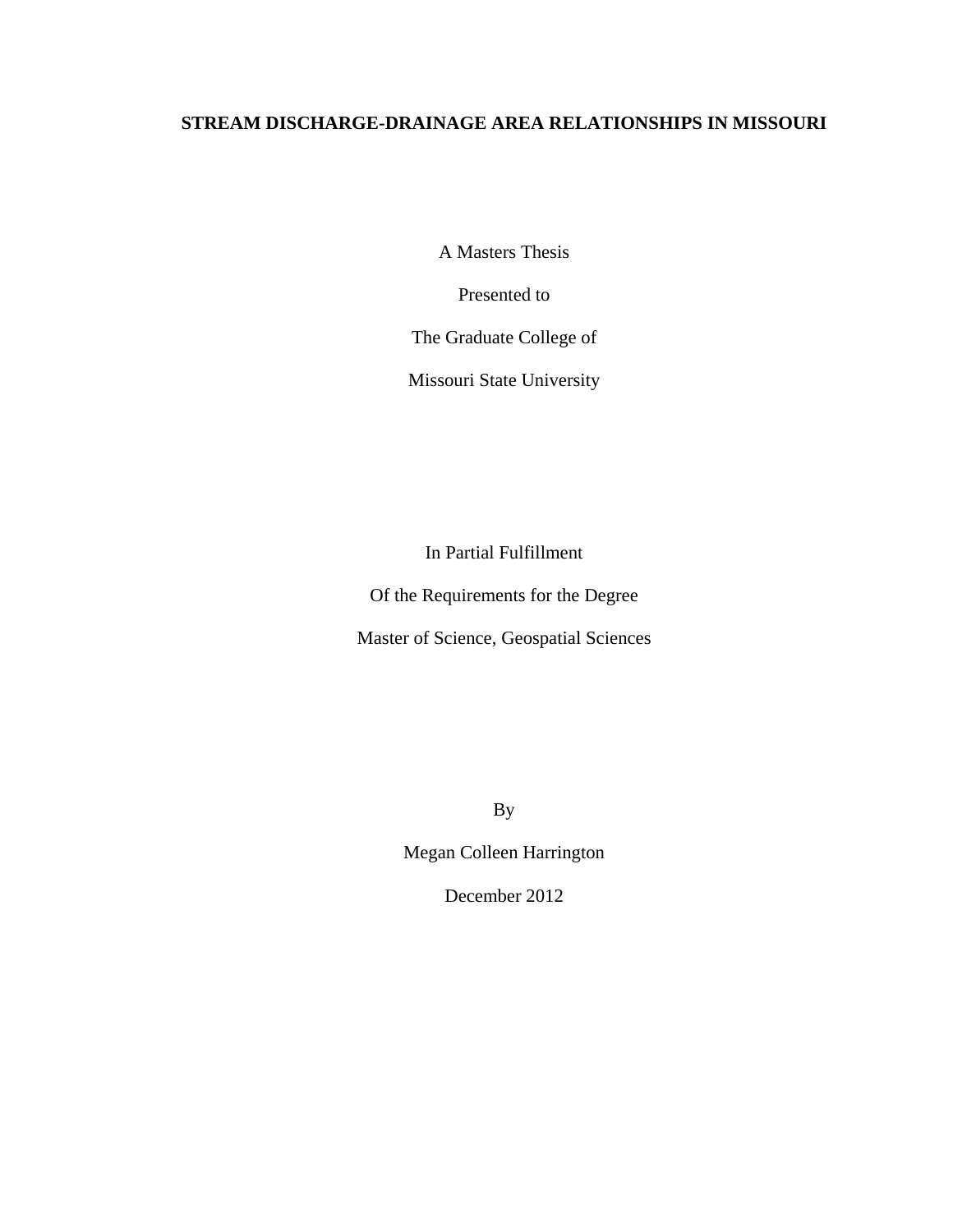#### **STREAM DISCHARGE-DRAINAGE AREA RELATIONSHIPS IN MISSOURI**

Geography, Geology, and Planning

Missouri State University, December 2012

Master of Science

Megan Colleen Harrington

#### **ABSTRACT**

Understanding Missouri's streamflow trends is important for conservation efforts by water resource managers and policy makers. Discharge characteristics for two Missouri ecoregions were evaluated using annual streamflow records from the USGS stream gage network. Records from 1981-2010 for a total of 20 gages in the Central Dissected Till Plains and 27 gages in the Ozark Highlands were analyzed. Records from 1925-2010 were compared at 12 sites. All gages used met the following criteria: continuous record, drainage area less than 3,000 square miles, and less than 15% urban. Discharge-drainage area regression equations were analyzed for the 2-year flood,  $90<sup>th</sup>$ percentile, mean,  $50<sup>th</sup>$  percentile, and  $10<sup>th</sup>$  percentile flows. Results show that drainage area explains the majority of variation in discharge in both ecoregions ( $r^2 \ge 0.9$ ) for the  $90<sup>th</sup>$  percentile, mean,  $50<sup>th</sup>$  percentile, and  $10<sup>th</sup>$  percentile flows. Specific discharge is scale independent for in-channel flows, the  $90<sup>th</sup>$  percentile, mean,  $50<sup>th</sup>$  percentile, and  $10<sup>th</sup>$ percentile flows. Including percentage of slope or land use improves the model in some cases. The  $10<sup>th</sup>$  percentile flow or baseflow increased slightly from 1925 to 2010 in the Central Dissected Till Plains, possibly due to the influence of soil conservation.

**KEYWORDS**: streamflow, specific discharge, drainage area, runoff, ecoregion

This abstract is approved as to form and content

Dr. Robert T. Pavlowsky Chairperson, Advisory Committee Missouri State University

\_\_\_\_\_\_\_\_\_\_\_\_\_\_\_\_\_\_\_\_\_\_\_\_\_\_\_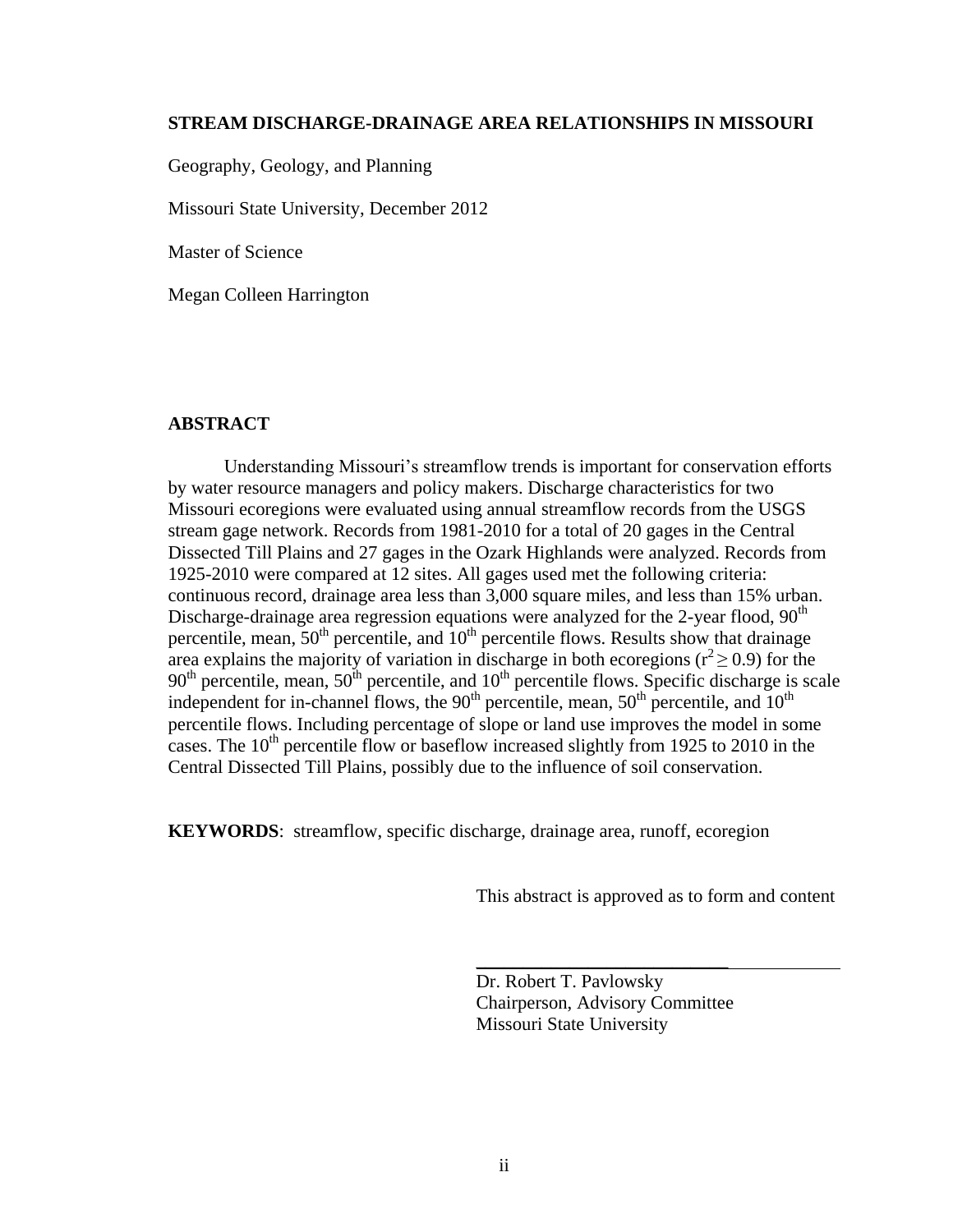### **STREAM DISCHARGE-DRAINAGE AREA RELATIONSHIPS IN MISSOURI**

By

Megan Colleen Harrington

A Masters Thesis Submitted to the Graduate College Of Missouri State University In Partial Fulfillment of the Requirements For the Degree of Master of Science, Geospatial Sciences

December 2012

Approved:

Dr. Robert T. Pavlowsky

\_\_\_\_\_\_\_\_\_\_\_\_\_\_\_\_\_\_\_\_\_\_\_\_\_\_\_

\_\_\_\_\_\_\_\_\_\_\_\_\_\_\_\_\_\_\_\_\_\_\_\_\_\_\_\_\_\_\_\_\_

Dr. Xiaomin Qiu

Dr. Mario Daoust

Dr. Thomas Tomasi, Associate Dean Graduate College

\_\_\_\_\_\_\_\_\_\_\_\_\_\_\_\_\_\_\_\_\_\_\_\_\_\_\_\_\_\_\_\_\_\_\_\_\_\_\_

\_\_\_\_\_\_\_\_\_\_\_\_\_\_\_\_\_\_\_\_\_\_\_\_\_\_\_\_\_\_\_\_\_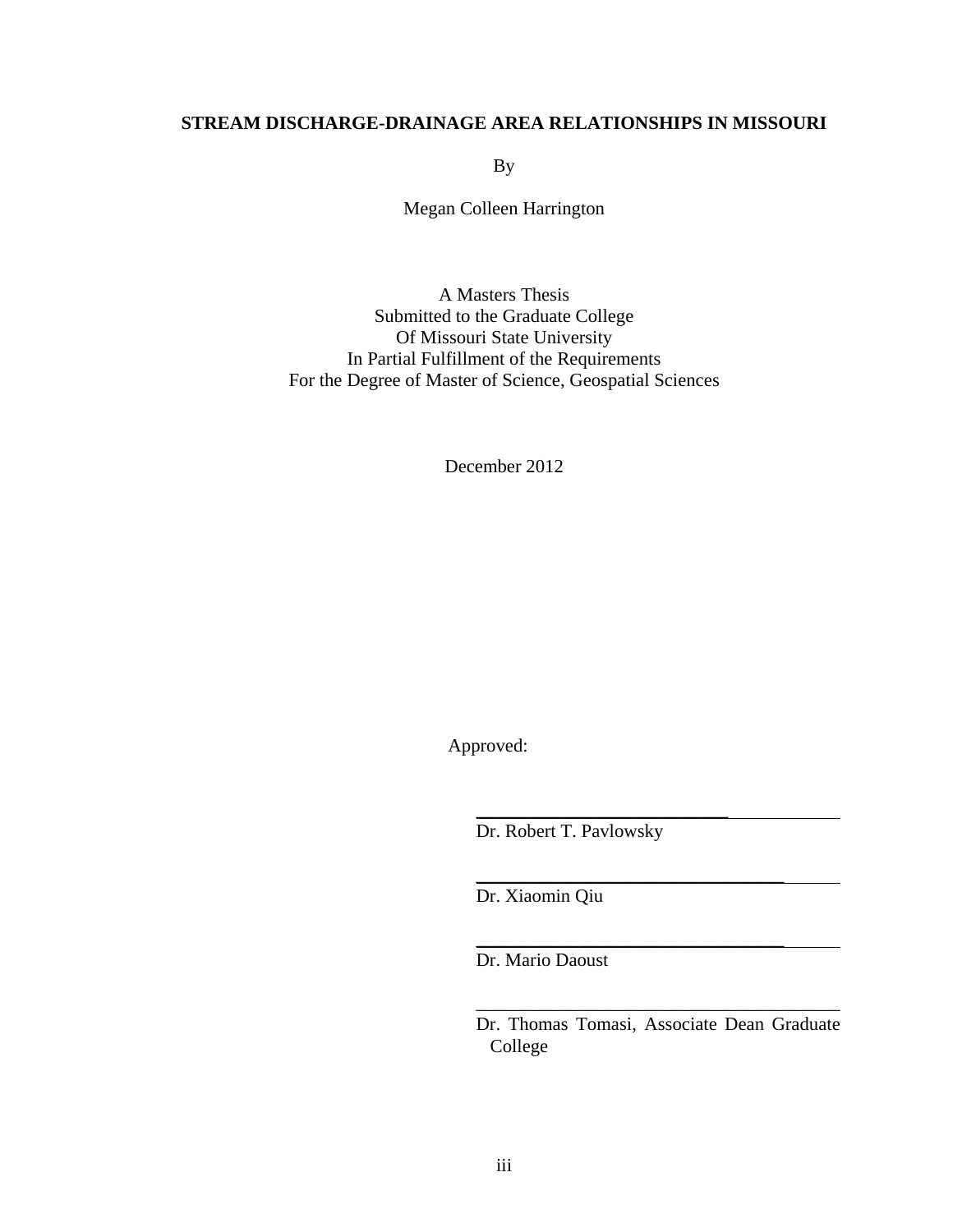#### **ACKNOWLEDGEMENTS**

I would like to thank the professors on my committee, as well as the faculty and staff of the Geography, Geology, and Planning department for their support during the course of my graduate studies. I owe my thanks to my advisor and committee chairperson, Dr. Pavlowsky, who has been a great help throughout the whole graduate school process and without whom this thesis would not exist. I also would like to thank my committee members, Dr. Qiu and Dr. Daoust, for their support and helpful insights.

I would like to express gratitude to the College of Natural and Applied Sciences for their support and to the Graduate College for providing funding for my thesis research and conference presentations. Partial funding for thesis work and for travel to conferences was generously supplied by the Ozarks Environmental and Water Resource Institute and the Department of Geography, Geology, and Planning.

This thesis would not have been possible without the support of family, friends, and classmates. I am indebted to my Mom and Dad for their loving support and confidence. I appreciate the ceaseless encouragement and good humor of my boyfriend, Steve. I would like to thank friends and classmates for their moral support and assistance.

Thank you!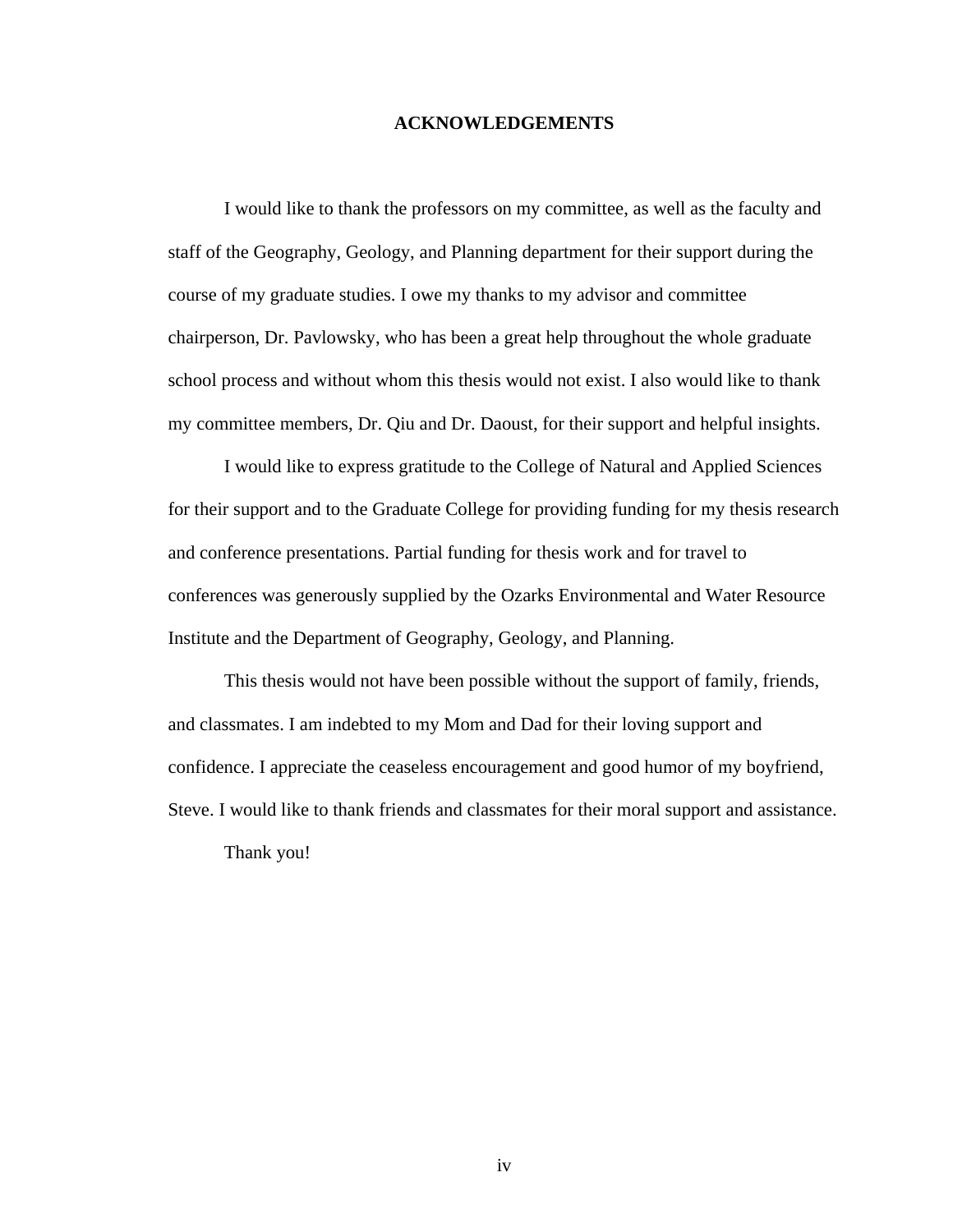# **TABLE OF CONTENTS**

| Historical Variations in Discharge-Drainage Area Relationships 41 |  |
|-------------------------------------------------------------------|--|
|                                                                   |  |
|                                                                   |  |
|                                                                   |  |
|                                                                   |  |
|                                                                   |  |
|                                                                   |  |
| Appendix B. Calculated Watershed and Streamflow Characteristics77 |  |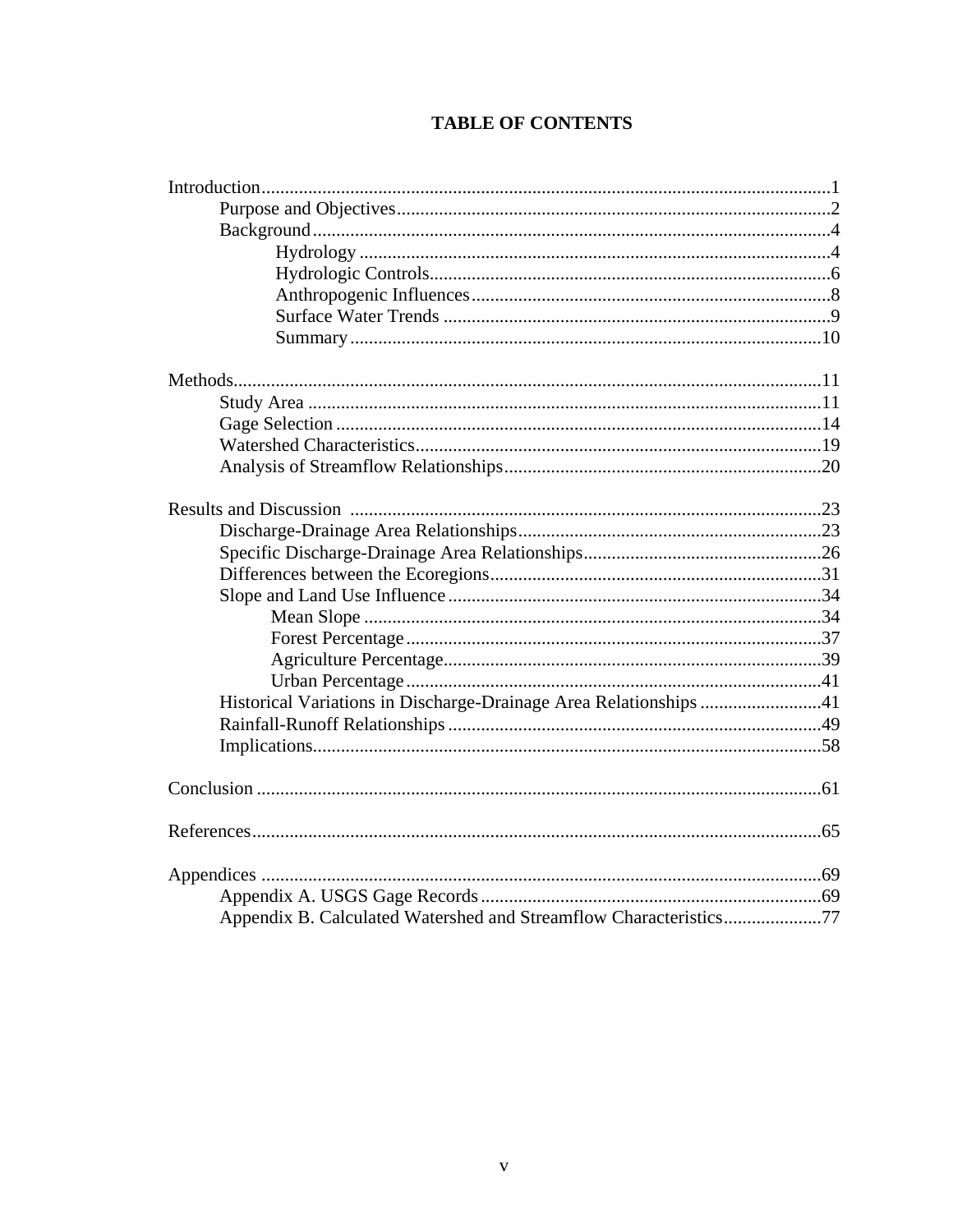### **LIST OF TABLES**

| Table 1. Drainage area and land use of selected USGS gages in the CDTP 15      |  |
|--------------------------------------------------------------------------------|--|
| Table 2. Drainage area and land use of selected USGS gages in the OH16         |  |
|                                                                                |  |
|                                                                                |  |
|                                                                                |  |
|                                                                                |  |
| Table 7a-b. Model results of specific discharge-drainage area relationships 33 |  |
|                                                                                |  |
|                                                                                |  |
|                                                                                |  |
| Table 10a-b. Discharge-drainage area and agriculture relationships40           |  |
|                                                                                |  |
|                                                                                |  |
|                                                                                |  |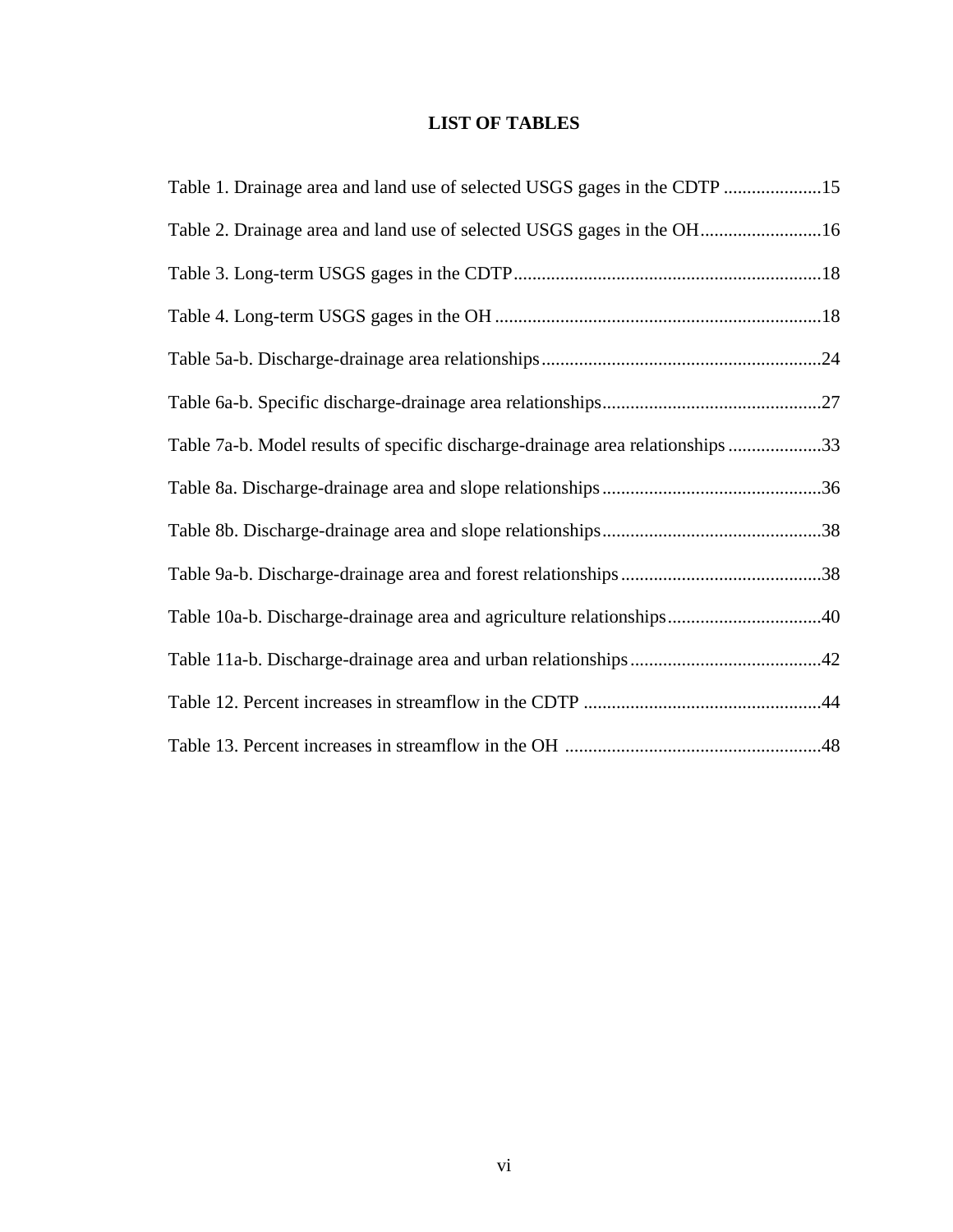## **LIST OF FIGURES**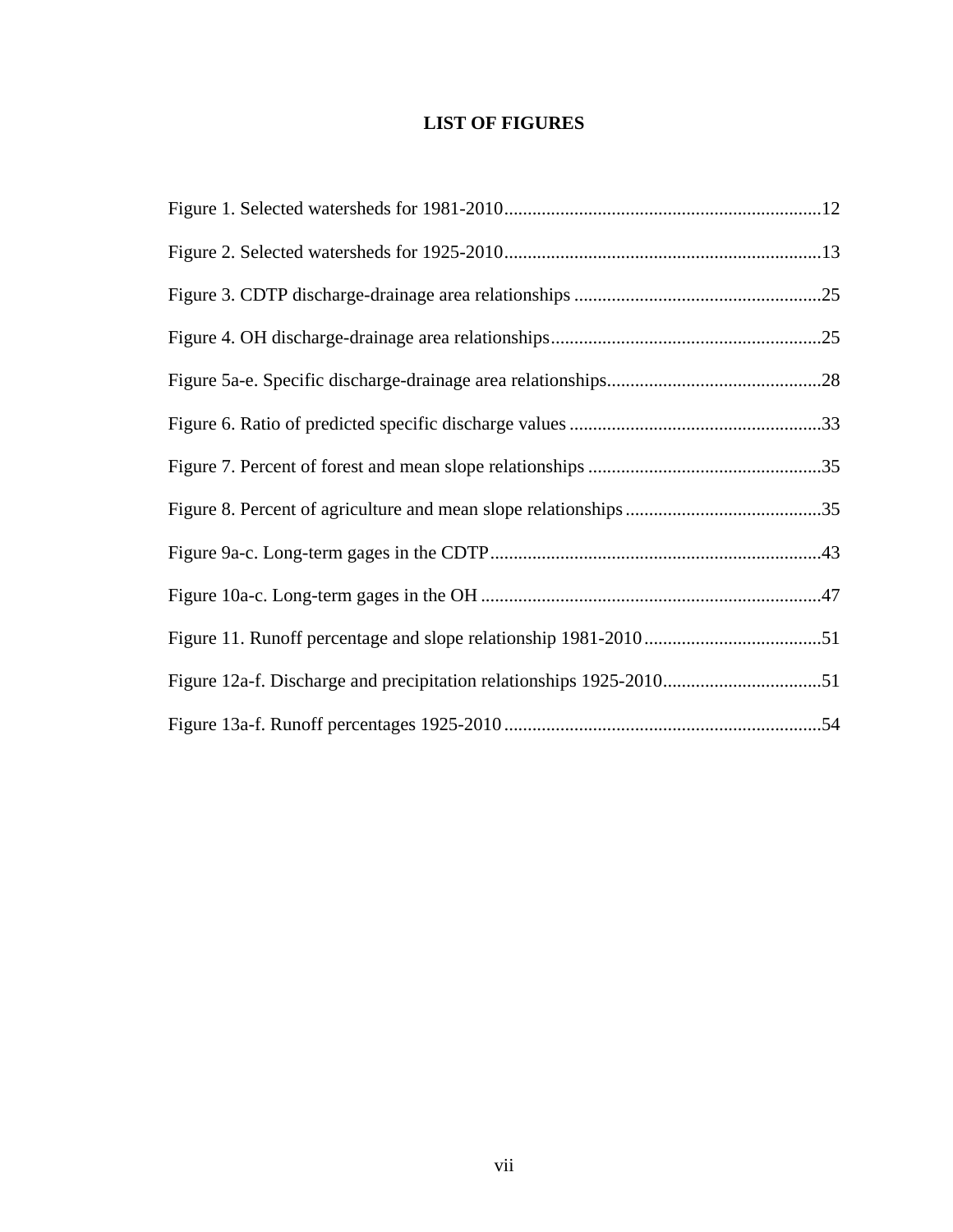#### **INTRODUCTION**

Surface water is an important natural resource used for drinking, agriculture, hydroelectric power, recreation, and industry. Surface water resources are also vital for ecological processes, aquatic habitats, and wildlife (Gleick, 1998). As populations, industrialization, and demand for water increases, it becomes ever more essential to increase knowledge of our water supplies for human use and ecological requirements (Gruen, 2008). Analyzing the relationships between streamflow and watershed characteristics are an important step in planning for our future water needs. Streamflowwatershed relationships are used for water supply, planning, and conservation efforts by resource managers and policy makers. Understanding the linkages between streamflow and drainage area, land use, and precipitation are useful for the creation of models used to predict and estimate streamflow where values are unknown. These models can be used for a variety of purposes relating to water supply, water quality, hydropower, agriculture, and recreation (Vogel *et al.*, 1999).

Increases in population can put stress on water supplies. The average population growth rate for Missouri from 2000 to 2009 was 7%, with some counties having growth rates of over 16%. Though this statewide growth was below the national increase of 9.1%, any increase in population will also increase the demand for water (Eathington, 2010). Communities that have a small reserve of surface water supplies in Missouri are particularly vulnerable to possible drought situations (Knapp and Hecht, 2009). As of 1995, in Missouri there were 55 surface water intakes for municipal water supply, from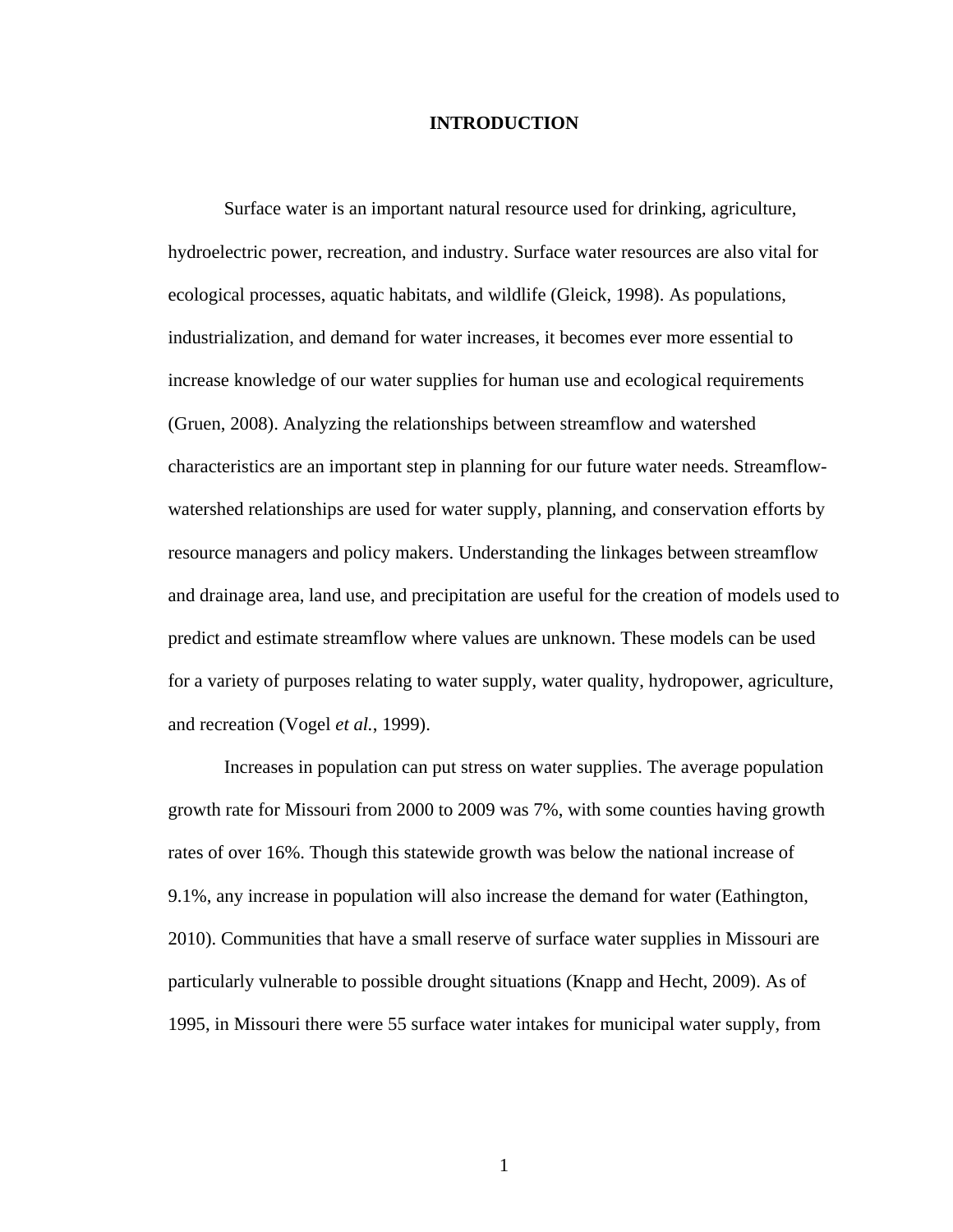the Missouri, Mississippi, and Meramec Rivers as well as numerous other streams (Vandike, 1996).

Missouri is home to diverse wildlife, including several endangered aquatic species, such as the Ozark Hellbender, the Niangua Darter, and several species of mussels (Missouri Department of Conservation, Endangered Species in the Field Guide, Accessed August, 2012, http://mdc.mo.gov). Aquatic life requires specific ranges of in-channel flows to be prolific. Therefore, understanding our surface water is important for understanding how to preserve our biologic diversity through studies relating to water quality (Murdoch *et al.*, 2000) and aquatic habitats (Covich *et al.*, 1997). For example, modeling in-channel flow is useful for linking ideal sediment loads for aquatic habitat with the hydraulic action needed to achieve those loads (Milhous, 1998). Often the area being studied is ungaged, therefore, a means of estimating streamflow is needed to apply ecohydrologic habitat models.

The last comprehensive report by the Missouri Department of Natural Resources on Missouri's surface water was published in 1996, which looked at surface water characteristics across the state (Vandike, 1996). Though Missouri has been included in national regional regression models (Vogel *et al.*, 1999), none unique to Missouri have been presented before. Detailed studies have been done on watersheds within Missouri, such as a study on long-term trends in the Mississippi River (Zhang and Schilling, 2006) and streamflow modeling on the Jacks Fork River (Hu *et al.*, 2005). However, this study will be the first to use the available stream gage data to examine spatial and temporal variability across the state of Missouri.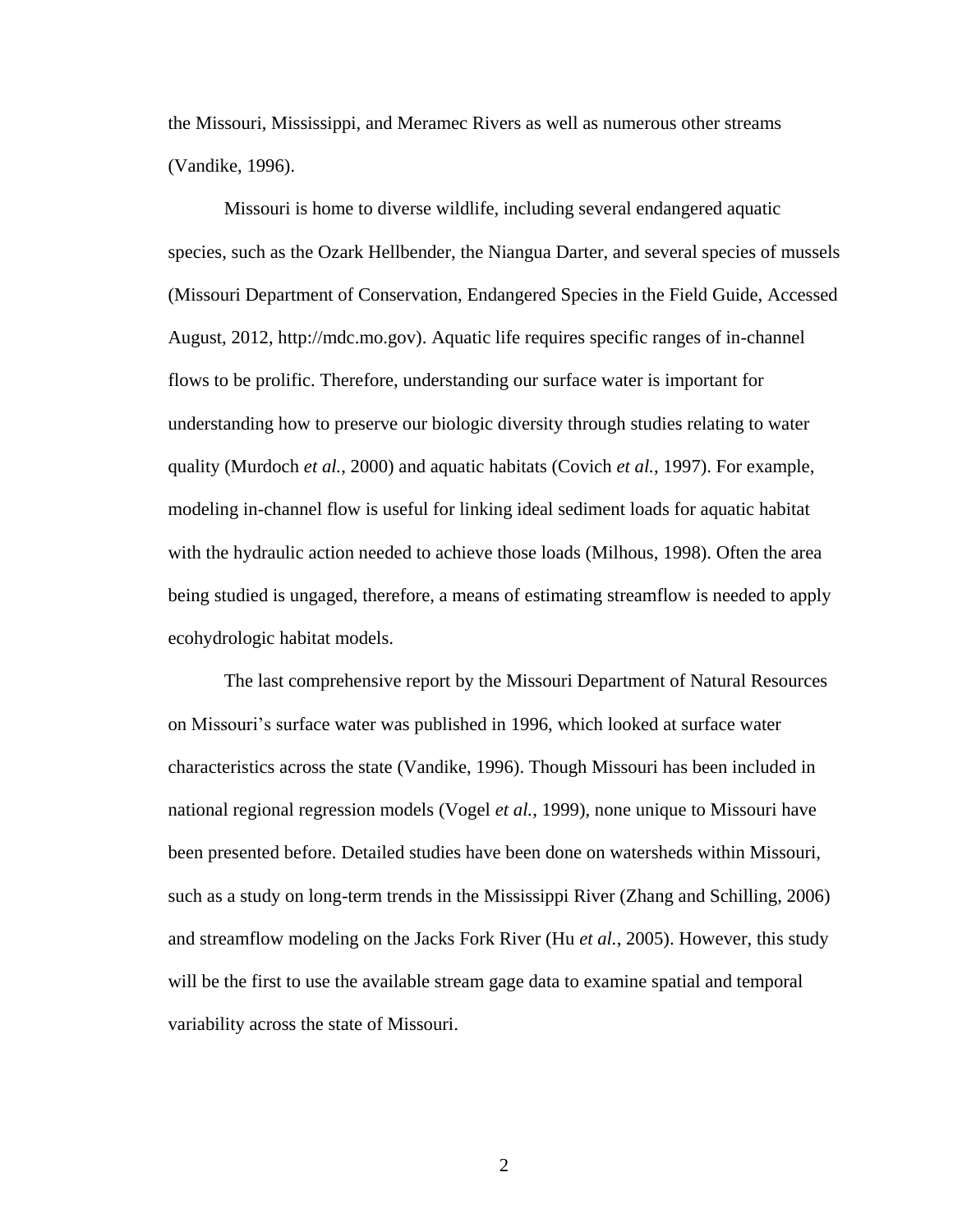#### **Purpose and Objectives**

The purpose of this study is to quantify and evaluate the discharge-drainage area relationships for two ecoregions in Missouri, the Central Dissected Till Plains and the Ozark Highlands. The two ecoregions combined cover approximately 85% of the state of Missouri. The Central Dissected Till Plains ecoregion contains 69 United States Geological Survey (USGS) stream gages. Of these, there are 20 stream gages with a continuous record of least 30 years and 3 gages with continuous records going back to the 1920s. The Ozark Highlands ecoregion contains 151 USGS stream gages. Of these, there are 27 stream gages with a continuous record of at least 30 years and 10 gages with continuous records dating back to 1925. Dividing the study into ecoregions will help to hold constant the physiographic and hydrologic factors that influence streamflow.

This study will be the first to use the available stream gage data to examine spatial and temporal variability of in-channel flows across the state of Missouri through a comparative study of its two major ecoregions. The specific objectives of this study include:

- 1) Quantify the discharge-drainage area and specific discharge-drainage area relationships for a range of flows;
- 2) Examine land use and terrain influence on discharge trends; and
- 3) Evaluate temporal variability of discharge relationships and rainfall-runoff relationships since 1925.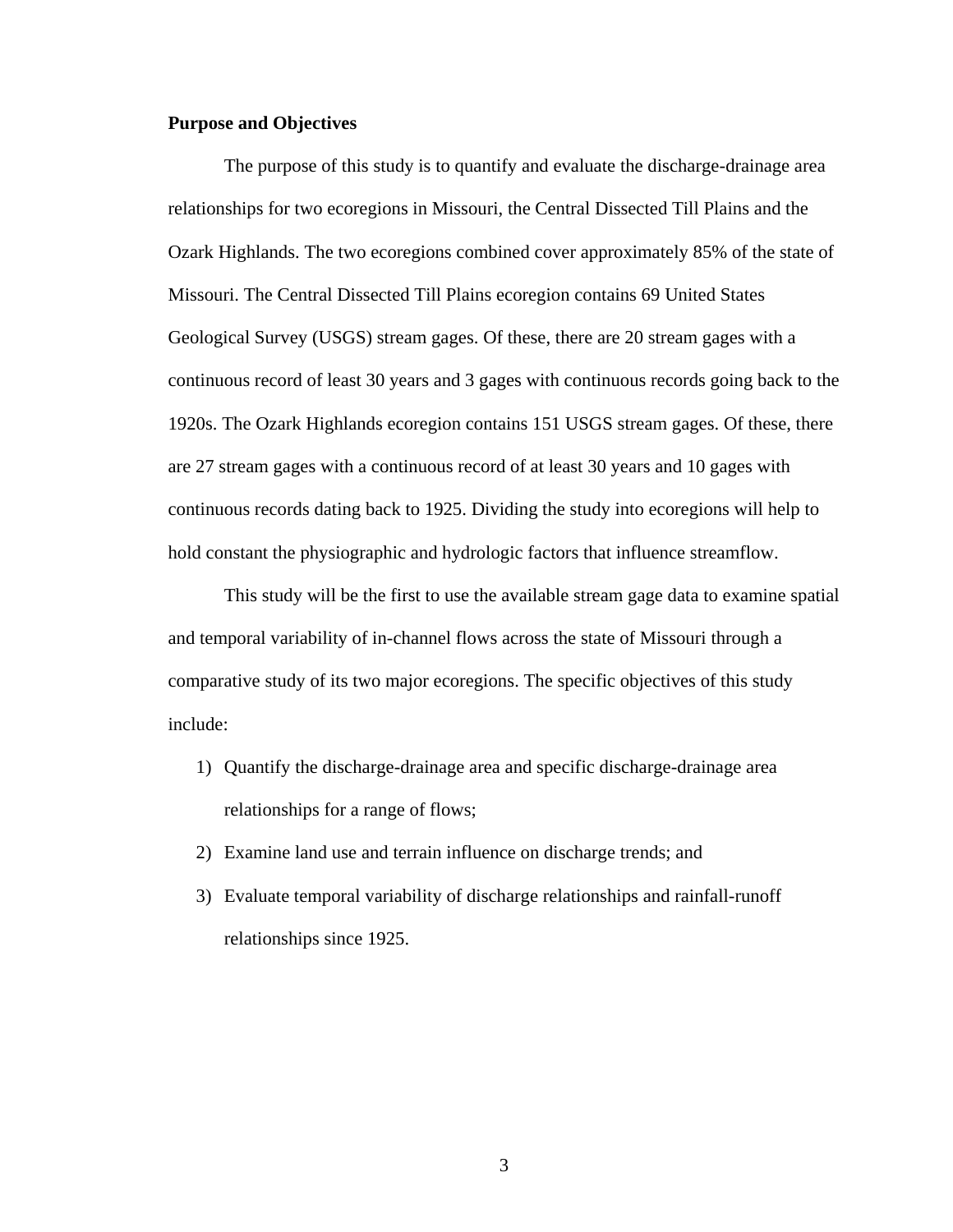#### **Background**

**Hydrology.** The measure of streamflow, or stream discharge, is defined as unit volume of water in a stream per unit of time and can be expressed as  $Q = v * a$ , where Q  $=$  streamflow,  $v =$  velocity, and a  $=$  area of cross section (Manning, 1997). This is usually expressed as cubic meters or cubic feet per second (cms or cfs). Government agencies, such as the USGS, monitor discharge continuously in a national flow gaging network. However, the gages need to be calibrated with discharge measurements by technicians. The most common manual method is the current meter method. With this method, each cross section is divided into many vertical subsections. The area and velocity of each subsection is measured, and discharge is calculated. Each subsection's discharge is summed to get total discharge for the cross section (USGS, Water Science for Schools. Accessed November, 2010, http://ga.water.usgs.gov/edu/streamflow2.html.).

Discharge measurements indicate the level of streamflow in the channel at the sampling time. Streamflow can be thought of in terms of baseflow and stormflow. Baseflow, also called low flow, is supplied by the groundwater discharge to a stream and is the main source of flow between rainfall events (Zhang and Schilling, 2006). Low flow measures are useful in determining the reliability of water supplies and overall availability of aquatic habitat (Brooks *et al.*, 2003). Stormflow, or peak flow, is composed of surface runoff following rainfall (Zhang and Schilling, 2006). Peak flow measures are useful for flood preparation and for building structures, such as bridges, and predicting the geomorphic stability of channel systems. Streamflow can be analyzed at watershed scale. A watershed is defined as the total land area which drains to a point on a stream or a basin outlet (Brooks *et al.*, 2003).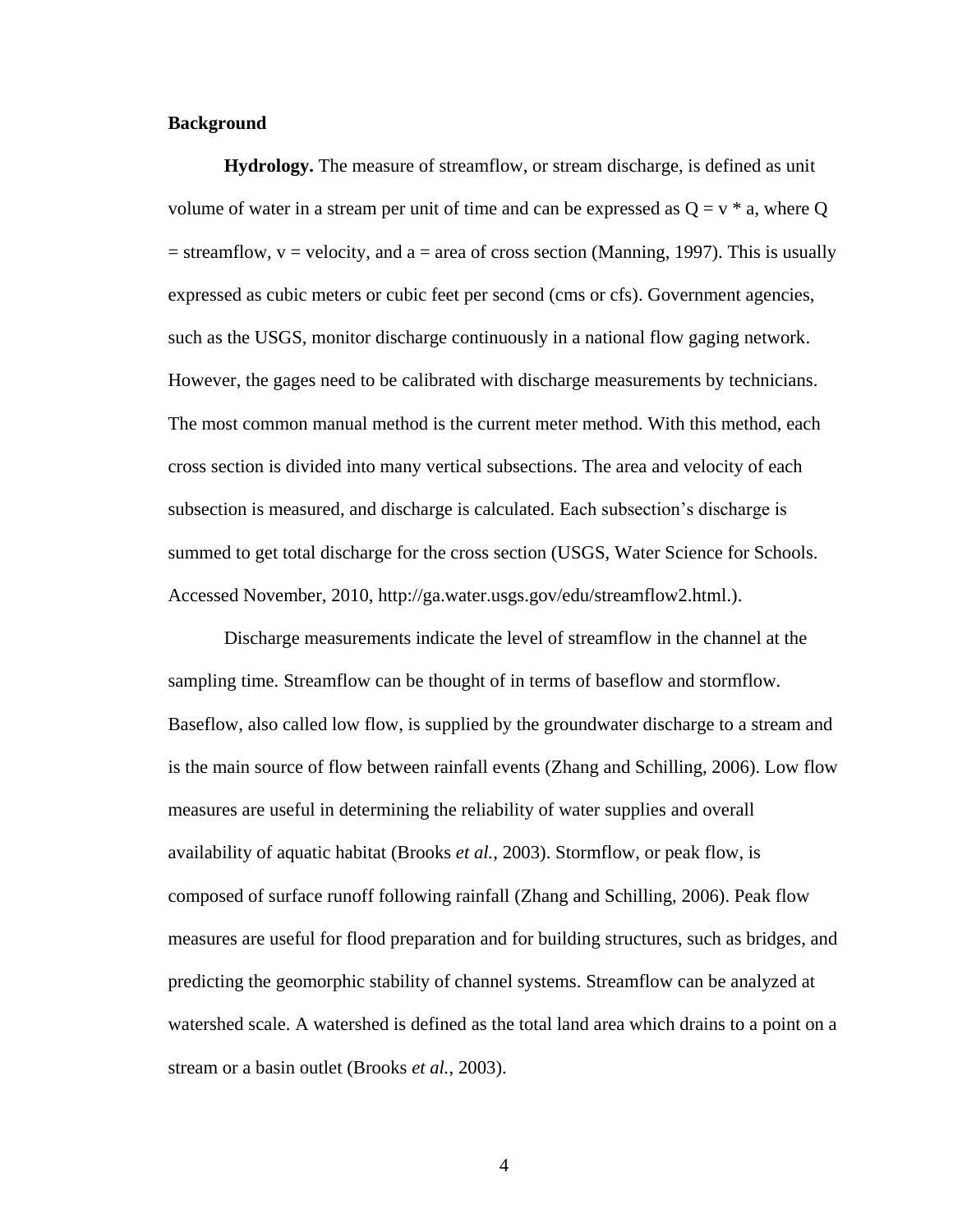The range of stream discharge occurring over a given time period, such as a year or period of record, for a gage can be used to create a flow-duration curve (FDC). An FDC shows the frequency with which flows of different stages or discharges are equaled or exceeded (Brooks *et al.*, 2003). Streamflow values on an FDC can also be reported in percentiles. A  $10^{th}$  percentile flow is a low flow or baseflow that 90% of the flows would exceed. Conversely, a  $90<sup>th</sup>$  percentile flow is a high flow that only 10% of the flows would exceed. The  $50<sup>th</sup>$  percentile flow is the same as the median. The mean annual is the average flow for a year. In-channel flows are those that would not overtop a channel's banks, or are below bankfull. Evaluation of flow records indicate in-channel flows typically occur <97% of the time in Missouri streams. Peak flood flows can be used to create flood-frequency curves, which show the average time interval within which an annual maximum of a certain size will occur (Brooks *et al.,* 2003). For example, the 2 year flood is the flood that will on average occur every two years.

Watershed or drainage area (Ad) accounts for the amount of water that can be routed to a stream. Drainage area by itself has been shown to be a good predictor for streamflow. Vogel et al. (1999) showed that using drainage area as the only variable in regional streamflow models accounts for 91% of the observed annual streamflow. Vogel and Kroll (1992) found that drainage area explained 97% of the variability in low flows. Peak flows or flood events have also been found to be strongly correlated with drainage area (Riggs, 1982). Using equations based only on drainage area can be a quick, simple way to predict streamflow. The simplest models, those with few variables, can prove to be the most useful (Wagener, 2004), though in some cases there are higher errors compared to equations using more variables (Koltun and Whitehead, 2001).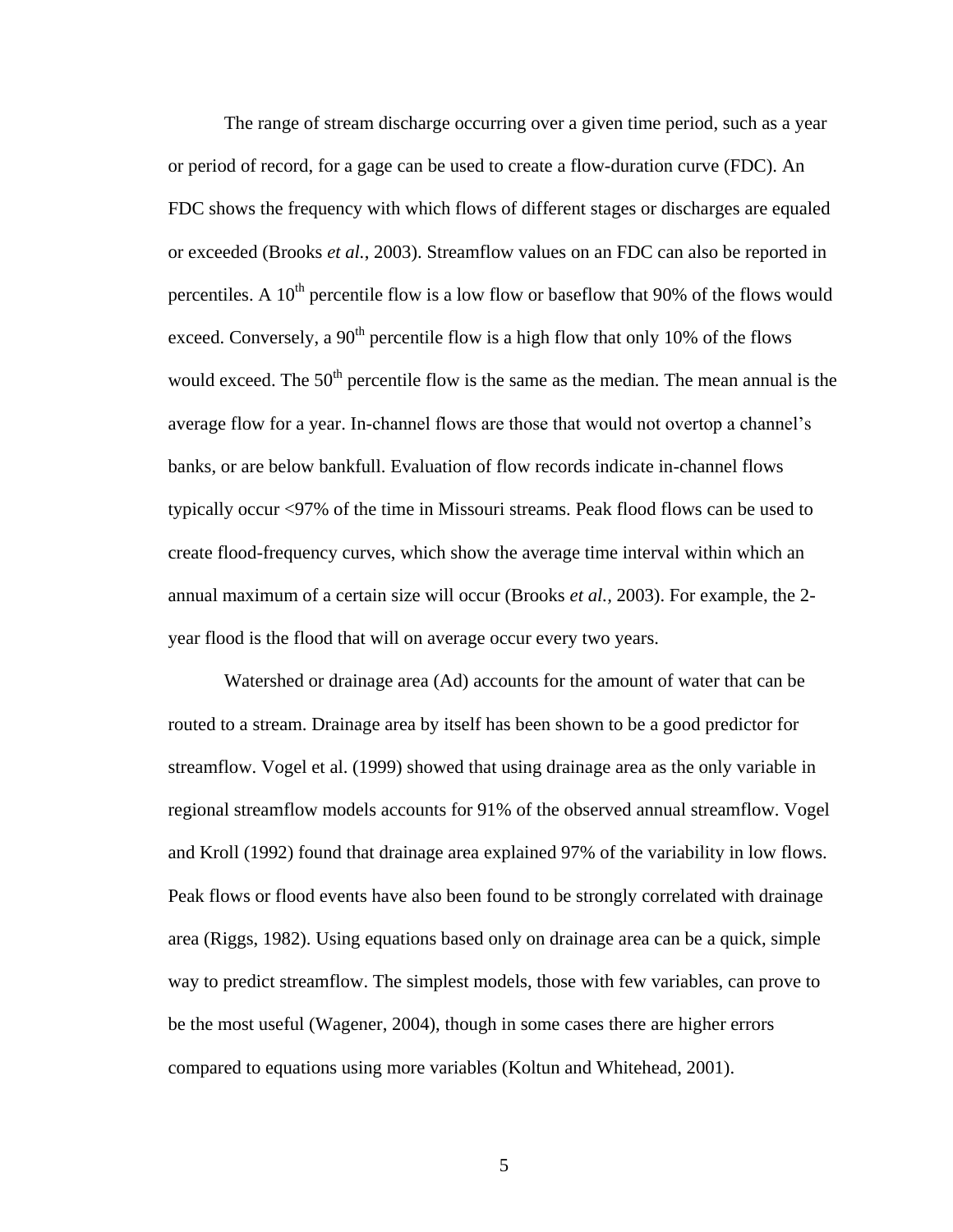The specific discharge  $(Q/Ad)$ , or unit discharge, to drainage area relationship can be important in explaining the spatial relationship of streamflow. The analysis of specific discharge-drainage area relationships, typically using regression models, can be used to predict streamflow at ungaged locations. It can be a simple way to determine unknown values, if the flow characteristics of the watersheds being compared are similar enough (Emerson *et al.*, 2005). Perry (2008) evaluated specific discharge records from 128 stream gages of drainage basins less than 32 square miles in Kansas. It was found that using specific discharge ratios to predict values at ungaged sites had the least amount of error, compared to other methods.

**Hydrologic Controls.** Many factors affect streamflow, the primary influences include climate, geology, soils, terrain, and vegetation (Tomer and Schilling, 2009). Climatic conditions, especially precipitation are directly related to variability of the water balance on the earth's surface (Novotny and Stefan, 2007). The amount of precipitation in a watershed directly determines how much water will contribute to streamflow. Other climatic conditions can also impact streamflow. For example, in a regional streamflow model, Vogel *et al.* (1999) used precipitation, temperature, solar radiation, snowfall, and number of heating and cooling days as climatic variables.

Geology will change the way water flows, both on the surface and underground. The bedrock type and permeability will have an effect on groundwater, which in turn affects surface flow (Knighton, 1998). In some areas, studies have shown that groundwater can flow across watershed boundaries affecting streamflow. For example, cross-basin flows are a characteristic of some Ozark Highlands watersheds, though little is known about their patterns. A cross-basin flow can occur in watersheds or basins that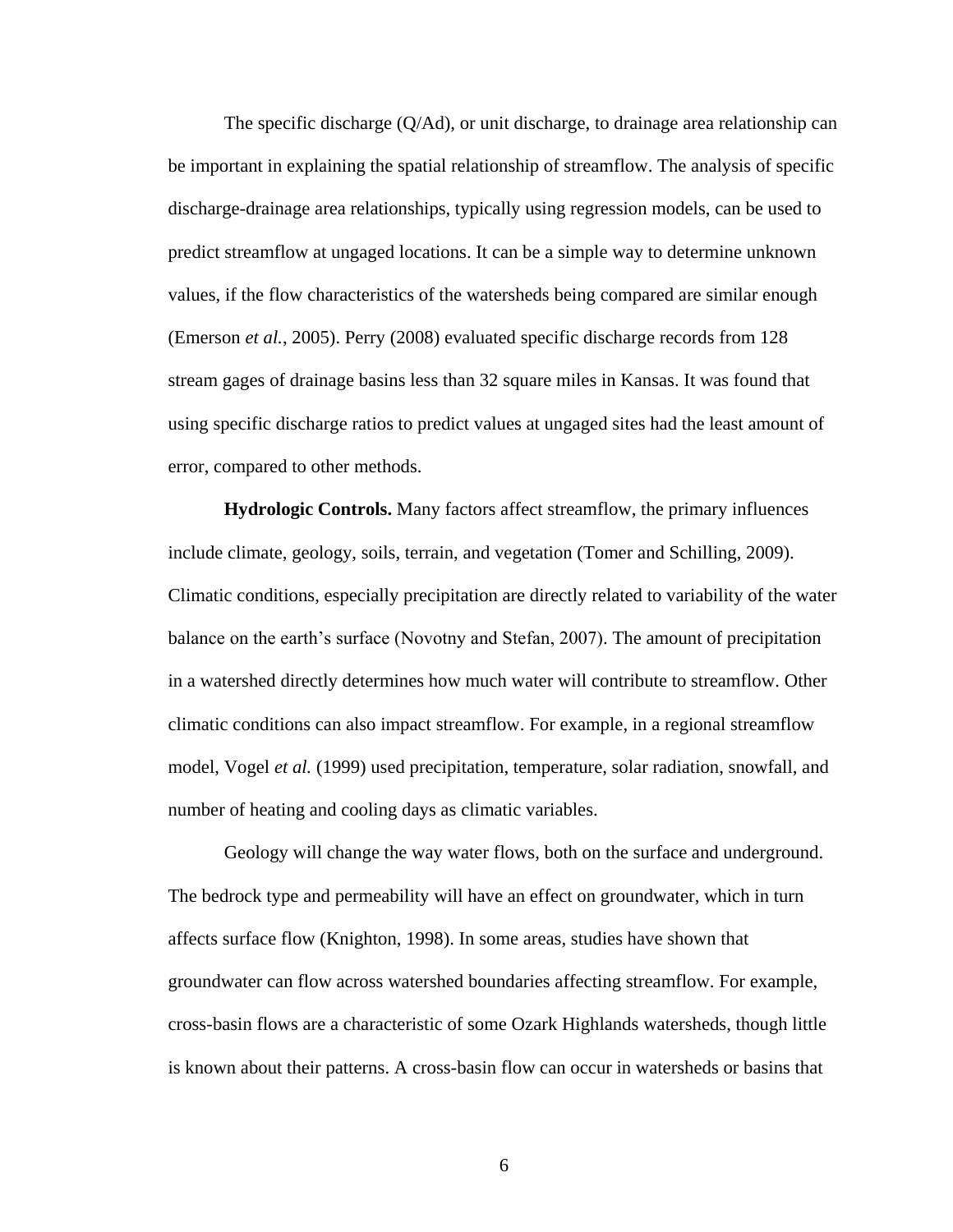are connected underground. When groundwater recharge reaches a certain level, groundwater flow can occur through karst conduits or caves, diverting water to the adjacent watersheds (Hu *et al.*, 2005).

Different soil types will have different saturation rates and soil water potentials affecting infiltration rates. Infiltration is the process by which water enters the soil surface. Thus, differing soil surface conditions and physical properties of the soil itself will affect runoff. Plant litter on the soil surface can limit infiltration, because it can protect the soil surface, slow or detain runoff, and provide water storage capacity. The texture, structure, organic matter content, soil depth, temperature of soil, and the spaces in between particles will all have an effect on infiltration rates (Manning, 1997). Infiltration rates vary from sandy soils with the highest rates, to clayey soils, which have the slowest rates. When rainfall rate exceeds the infiltration capacity, surface runoff can occur (Wagener, 2004).

Watershed relief or physiography will affect how runoff is routed to reach streams (Wagener, 2004). Streams in steeply sloped watersheds respond more rapidly to rainfall than streams in gently sloped watersheds. More runoff can occur in steeply sloped areas, resulting in higher peak flows (Brooks *et al.*, 2003). Slope is a variable used in many streamflow regression models (Perry, 2008; Vogel and Kroll, 1992; Vogel *et al.*, 1999). Average basin slope was one variable used by Vogel *et al.* (1999) in their regional streamflow models. Their study found it to be a significant variable in regions of the Rocky Mountains, where slope is highly varied.

The vegetation type will determine how much precipitation is lost to interception. Interception is the amount of precipitation that is captured and stored on vegetation. It is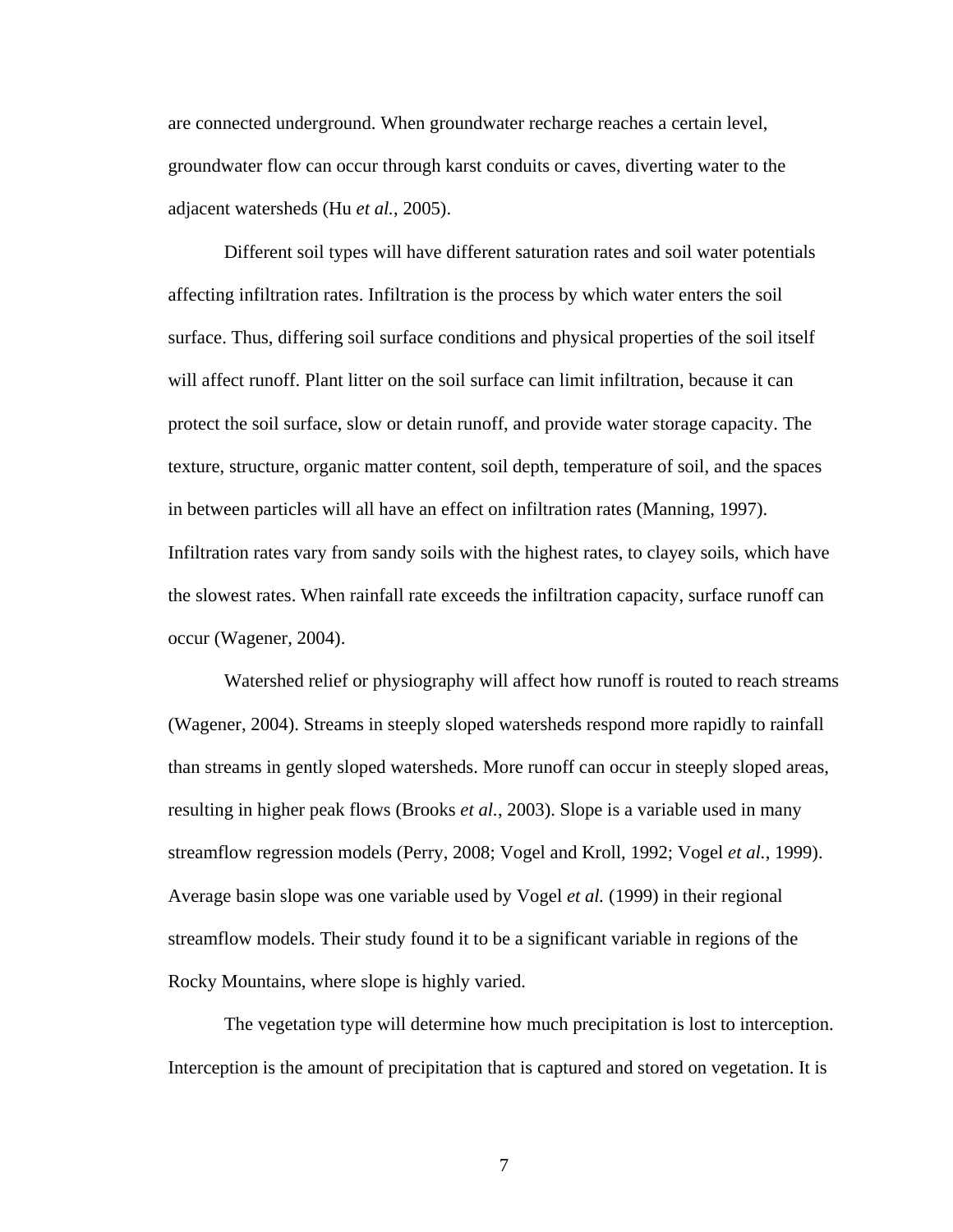determined by canopy coverage, total leaf area, number of layers of vegetation, rainfall intensity, branch attitude, shape of tree crowns, and roughness of bark (Manning, 1997). Different types of plants can have different interception rates. Forests have the highest interception losses, but shrublands and prairie vegetation can have substantial interception losses, especially during high growth periods (Brooks *et al.*, 2003). Hu *et al.* (2005) used a leaf area index of different land cover types in their model of streamflow.

Vegetation type can also determine rates of evapotranspiration, the process by which water in the liquid or solid state becomes atmospheric vapor, including evaporation from within plants' leaves (Dingman, 1994). Walnut trees, pasture, or fallow grass have higher annual evapotranspiration rates than corn or soybeans which require water for less of the year (Schilling and Libra, 2003). Changes in vegetation that reduce annual evapotranspiration will increase streamflow and groundwater recharge. For example, converting untilled land or other perennial cover crops to row crops can increase baseflow, because it can limit annual evapotranspiration (Schilling and Libra, 2003).

**Anthropogenic Effects.** Human influences can also have a considerable impact on streamflow. Forested, agricultural, grassland, or urban streams can have very different streamflow characteristics that range across degree of human management. Land use practices, such as deforestation, intensive grazing, and agriculture, may affect water resources as much as climate change (Stohlgren, 1998) by compacting soils, removing vegetation, and increasing runoff. Human influences through the management of water resources will have an effect on streamflow. For example, the placement of dams will change streamflow conditions upstream and downstream, dependent on their size and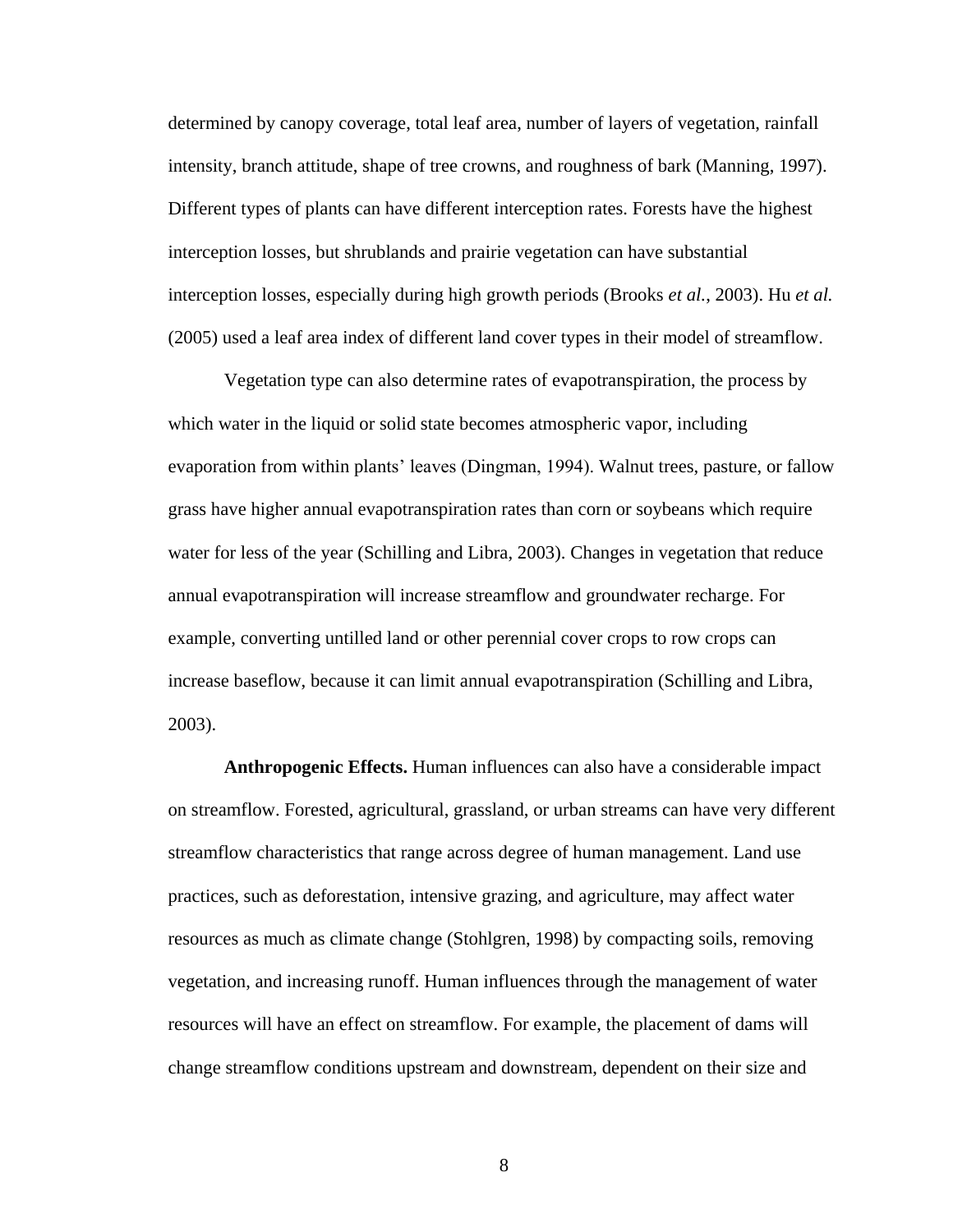purpose (Knighton, 1998). Very large dams decrease annual peak flow downstream (Graf, 2006). Also, over-pumping of surface water and groundwater in highly urbanized areas can decrease the amount of streamflow downstream (Manning, 1997). Inter-basin transfers will also have an effect on streamflow. An inter-basin transfer involves the transfer of water from one watershed to another. For example, in 1996 a pipeline was built to transfer water from Stockton Lake to Springfield, MO for water supply (EPA, 2010). Consideration of inter-basin transfers in a water budget is important for water management (Horn, 2000).

Climate change can also impact streamflow through changes in precipitation, temperature, and evapotranspiration. Observed increases in global temperatures are likely to create a more active and changing hydrologic cycle (Novotny and Stefan, 2007). Several precipitation indicators, such as precipitation, amount of days with precipitation, and intensity of precipitation in the United States all increased during the  $20<sup>th</sup>$  century (Karl and Knight, 1998). Novotny and Stefan (2007) found variations in precipitation over time to be a primary cause of changes in streamflow in Minnesota, identifying streamflow trends as an important indicator of climate change.

**Surface Water Trends.** Studies have documented trends of increasing baseflow across the United States (Lins and Slack, 1999; Lins and Slack, 2005) and in the Midwest area (Gebert and Krug, 1996; Juckem *et al.*, 2008; Novotny and Stefan, 2007; Schilling and Libra, 2003; Zhang and Schilling, 2006). Many of these trends are explained by more than just an increase in precipitation, but also by a change in how precipitation is being routed to streams. More precipitation is becoming runoff or infiltrating to groundwater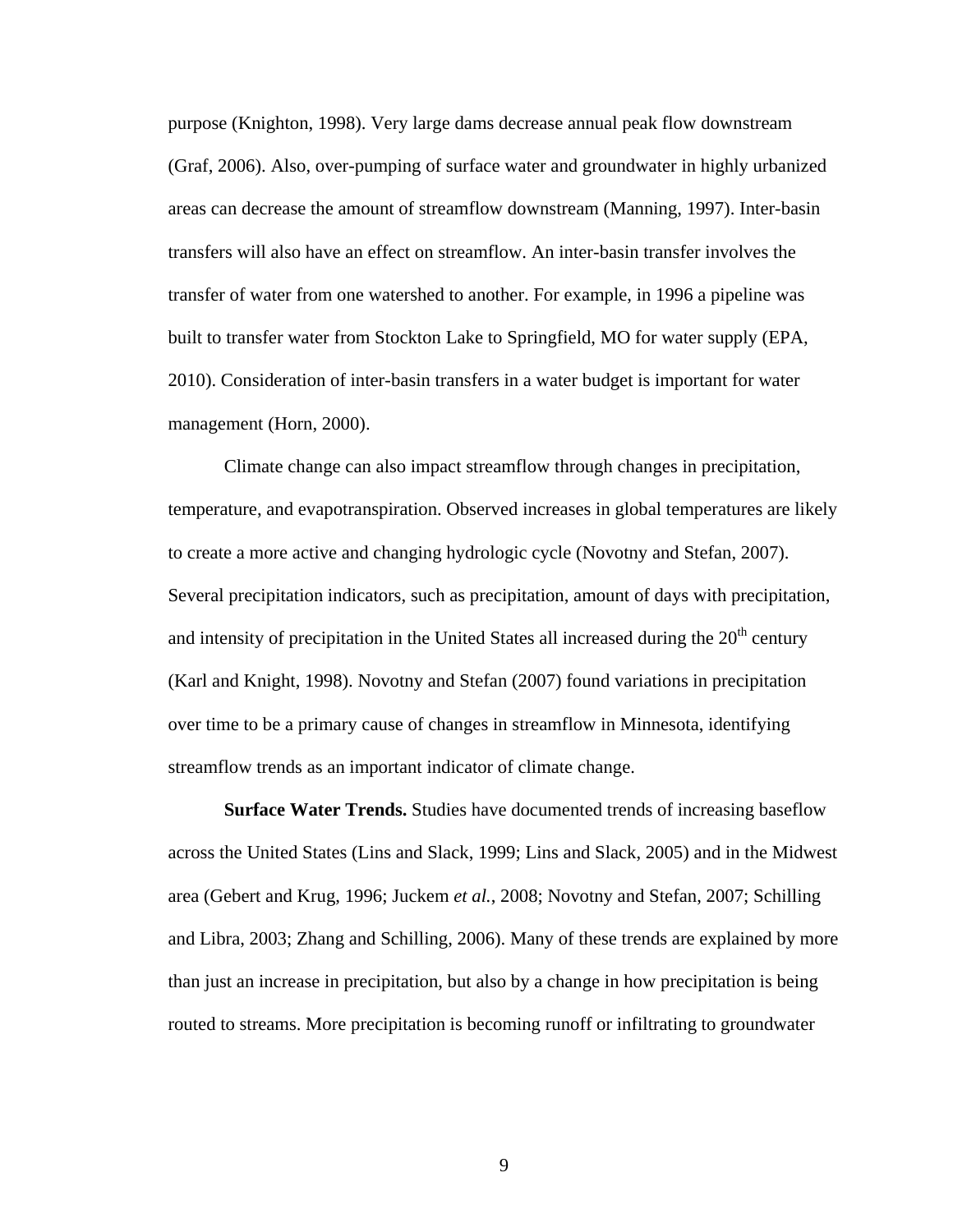systems and making its way to stream channels. Improved conservation practices and land use changes that reduce evapotranspiration contribute to increases in baseflow.

Lins and Slack (1999, 2005) reported a widespread trend of increasing flows, especially in mid to low flows, across the United States, including major river basins in Missouri. Schilling and Libra (2003) found increasing baseflow across Iowa due in part to land use changes. Gebert and Krug (1996) found a step increase in low flows and a decrease in peak flows in Wisconsin's driftless area, which Juckem *et al.* (2008) explained by climatic changes, which controlled the timing, and land management, which controlled the magnitude. Novotny and Stefan (2007) reported increases in Minnesota's baseflow in the summer and winter seasons. Zhang and Schilling (2006) found an increase of streamflow, including baseflow in the Mississippi River from 1940 to 2003 for four gages in Iowa, Missouri, Tennessee, and Mississippi.

**Summary.** This study helps to describe the historical and current hydrologic relationships in Missouri. These relationships can be used as a baseline for future comparisons and for the development of models with hydrological applications to water supply, aquatic habitat management, and water quality assessment. Prediction of discharge variables is dependent on drainage area with minor influence seen by other variables at the scale of analysis used here. Some increasing trends over time are seen, attributable in part to land use changes. Though precipitation has significantly increased in parts of Missouri, climate variability does not seem to be the only factor driving changes in streamflow.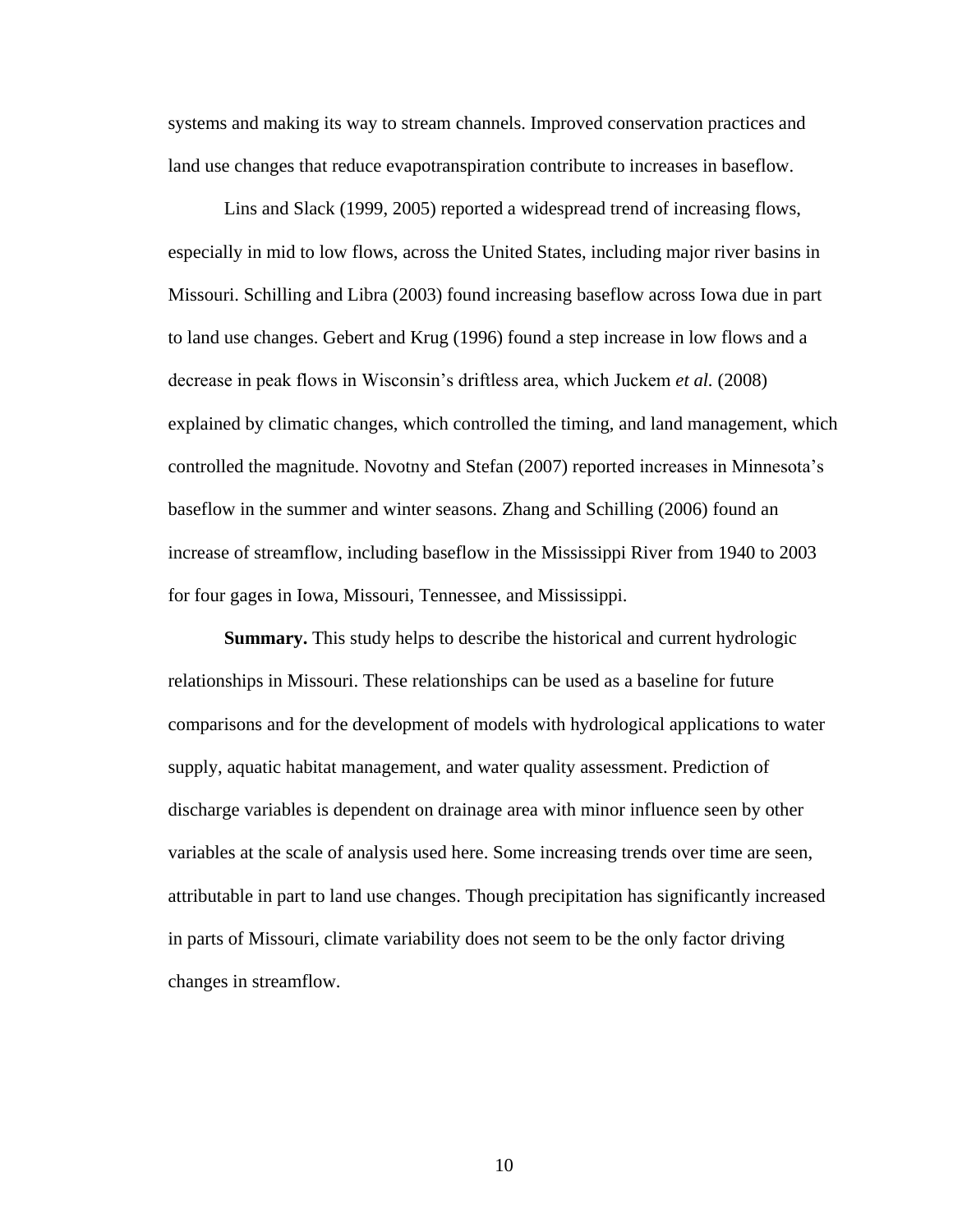#### **METHODS**

#### **Study Area**

Ecoregions contain watershed areas with similar geological, hydrological, chemical, and biological characteristics (Nigh and Schroeder, 2002). In order to hold the variability of some of these factors constant, streamflow is evaluated for watersheds contained within a single ecoregion. The Central Dissected Till Plains ecoregion covers almost all of northern Missouri, north of the Missouri River (Figures 1 and 2). Much of the land cover is cropland and grassland. Pleistocene loess varies in thickness across northern Missouri, deposited on top of glacial till left behind by ice sheets over four thousand years ago. It includes alluvial plains, deep-loess hills, high, flat prairies, and dissected, steep-sided hills (Nigh and Schroeder, 2002). This ecoregion has a low range of topographic relief.

The Ozark Highlands ecoregion includes most of southern Missouri, south of the Missouri River (Figures 1 and 2). The majority of this ecoregion is covered by forests, both deciduous and some pine. The western part of the ecoregion contains cropland and grassland as well. It is characterized by horizontally-bedded carbonate bedrock, karst features, and cave and spring systems. It includes high, slightly dissected plains, rugged hills, igneous knobs and sedimentary basins, loess-capped bluffs, karst plains, and dissected hills (Nigh and Schroeder, 2002). This ecoregion has a wide range of topographic relief.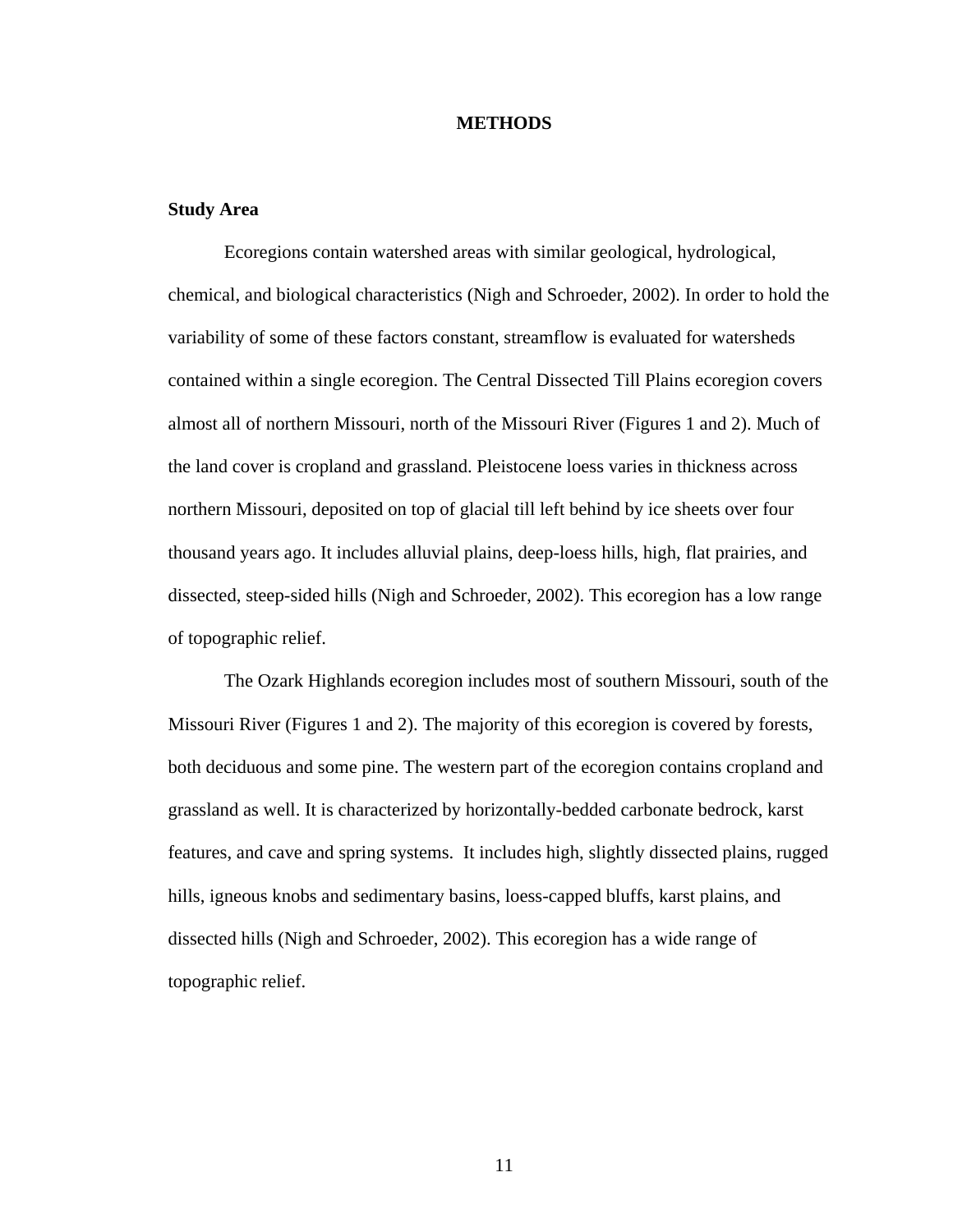

Figure 1. Selected watersheds for 1981-2010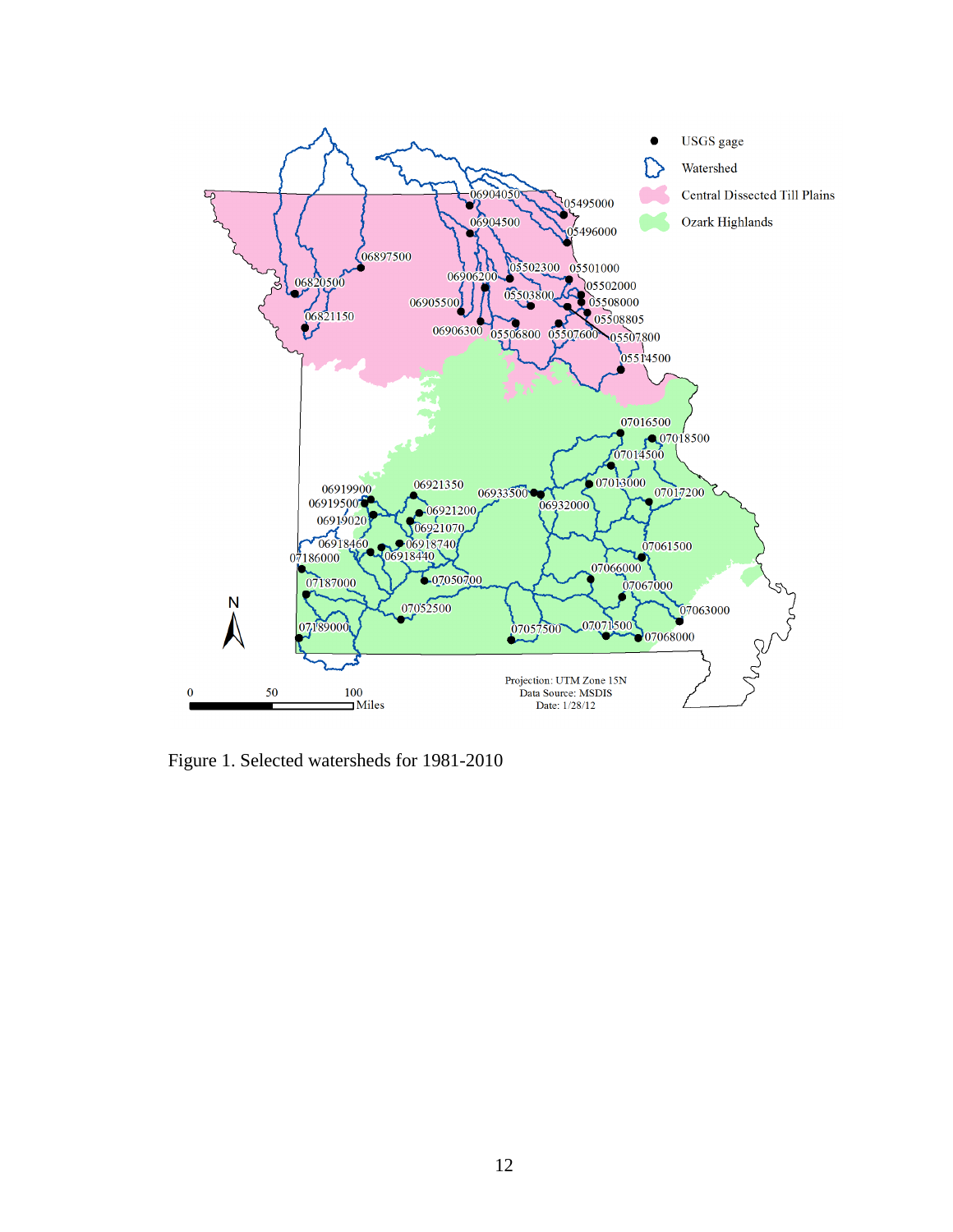

Figure 2. Selected watersheds for the 1925-2010 time period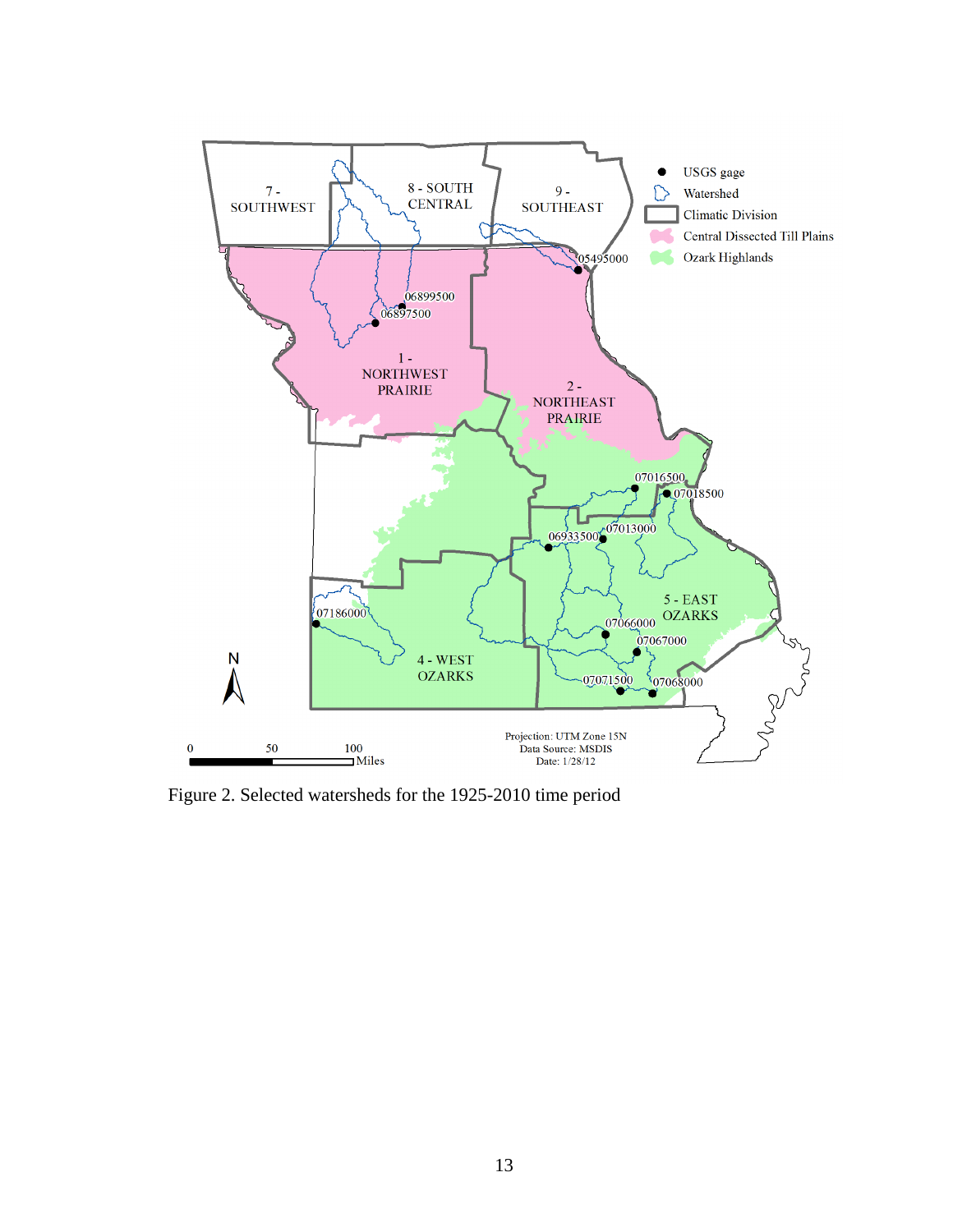Only one gage used in the Central Dissected Till Plains is located directly below a dam (Table 1). The East Little Fork Chariton River near Macon gage is located just below Long Branch Dam, which is 71 feet high and has a reservoir area of 9.5 square miles. Two gages in the Central Dissected Till Plains, while not located directly below dams, have smaller dams within their watershed, which could contribute to lower floods (Graf, 2006) (Table 1).

In the Ozark Highlands, two gages used are located directly below large dams (Table 2). The Sac River at Hwy J below Stockton gage is located directly below Stockton Dam, which creates Stockton Lake, is 161 feet high, and has a reservoir area of 39 square miles. The Pomme de Terre River near Hermitage gage is located just below Pomme de Terre Dam, which creates Pomme de Terre Lake, is 155 feet high, and has a reservoir area of 12 square miles. Another gage, Black River at Poplar Bluff gage, is not directly below a large dam, but has one in the center of its watershed, as well as several dams in its headwaters (Table 2).

#### **Gage Selection**

Discharge records including monthly mean, annual mean, and annual peak records were obtained from the USGS stream gage station network (USGS, National Water Information System. Accessed December, 2010 – November, 2011, http://waterdata.usgs.gov/mo/nwis) (Appendix A). Each gage is identified by an 8-digit number and a descriptive name (Tables 1 and 2). The stream gages selected for analysis in this study have: (1) continuous records to avoid errors associated with estimating missing values, an exception was included in order to increase the number of samples;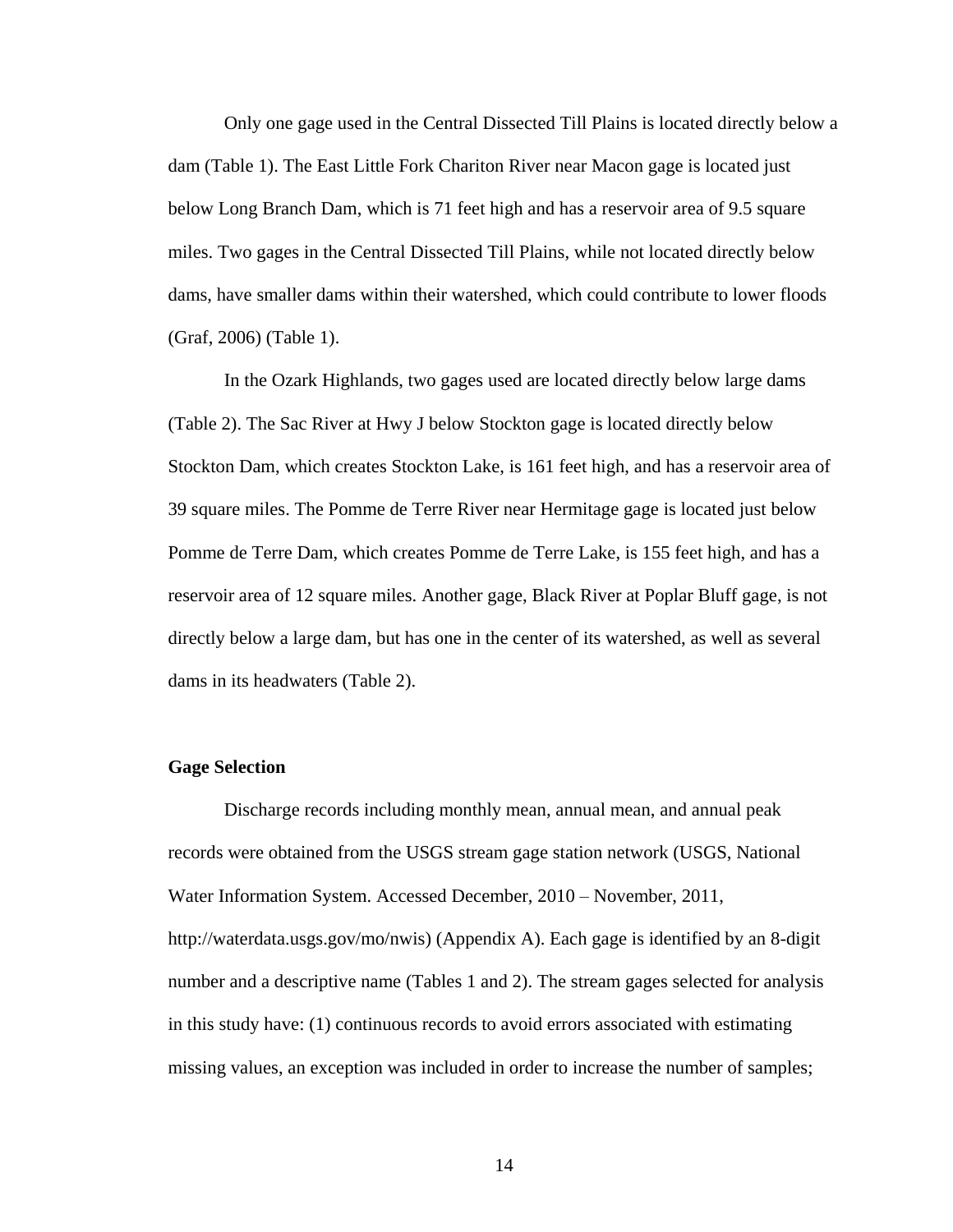| Gage ID  | Name                                             | Ad<br>$\text{mi}^2$ | For        | Ag         | Urb                 |
|----------|--------------------------------------------------|---------------------|------------|------------|---------------------|
| 05495000 | Fox River at Wayland                             | 400                 | $\%$<br>20 | $\%$<br>72 | %<br>$\overline{5}$ |
| 05496000 | Wyaconda R above Canton                          | 393                 | 15         | 78         | 4                   |
| 05501000 | North R at Palmyra                               | 354                 | 22         | 72         | 5                   |
| 05502000 | Bear Cr at Hannibal                              | 31                  | 13         | 79         | 8                   |
| 05502300 | North Fork Salt R at Hagers Grove                | 365                 | 12         | 78         | 6                   |
| 05503800 | Crooked Cr near Paris                            | 80                  | 10         | 85         | 5                   |
| 05506800 | Elk Fork Salt R near Madison                     | 200                 | 15         | 74         | 6                   |
| 05507600 | Lick Cr at Perry                                 | 104                 | 5          | 98         | 5                   |
| 05507800 | Salt Cr near Center <sup>2</sup>                 | 2,350               | 15         | 76         | 5                   |
| 05508000 | Salt Cr near New London <sup>2</sup>             | 2,480               | 15         | 75         | 5                   |
| 05508805 | Spencer Cr below Plum Cr near Frankford          | 206                 | 22         | 67         | 5                   |
| 05514500 | Cuivre R near Troy                               | 903                 | 24         | 72         | 5                   |
| 06820500 | Platte R near Agency                             | 1,760               | 9          | 82         | 6                   |
| 06821150 | Little Platte at Smithville                      | 234                 | 10         | 73         | 8                   |
| 06897500 | Grand R near Gallatin                            | 2,250               | 16         | 77         | 5                   |
| 06904050 | Chariton R at Livonia <sup>2</sup>               | 864                 | 15         | 74         | 5                   |
| 06904500 | Chariton R at Novinger                           | 1,370               | 20         | 70         | 5                   |
| 06905500 | Chariton R near Prairie Hill                     | 1,870               | 25         | 68         | 5                   |
| 06906200 | E Fork Little Chariton R near Macon <sup>2</sup> | 112                 | 22         | 58         | 5                   |
| 06906300 | E Fork Little Chariton R near Huntsville         | 220                 | 28         | 59         | 6                   |

Table 1. Drainage area and land use of selected USGS gages in the Central Dissected Till Plains for 1981-2010<sup>1,2</sup>

<sup>1</sup> Land cover percentages based on 2006 National Land Cover Dataset

 $2^2$  Gage record influenced by dam(s)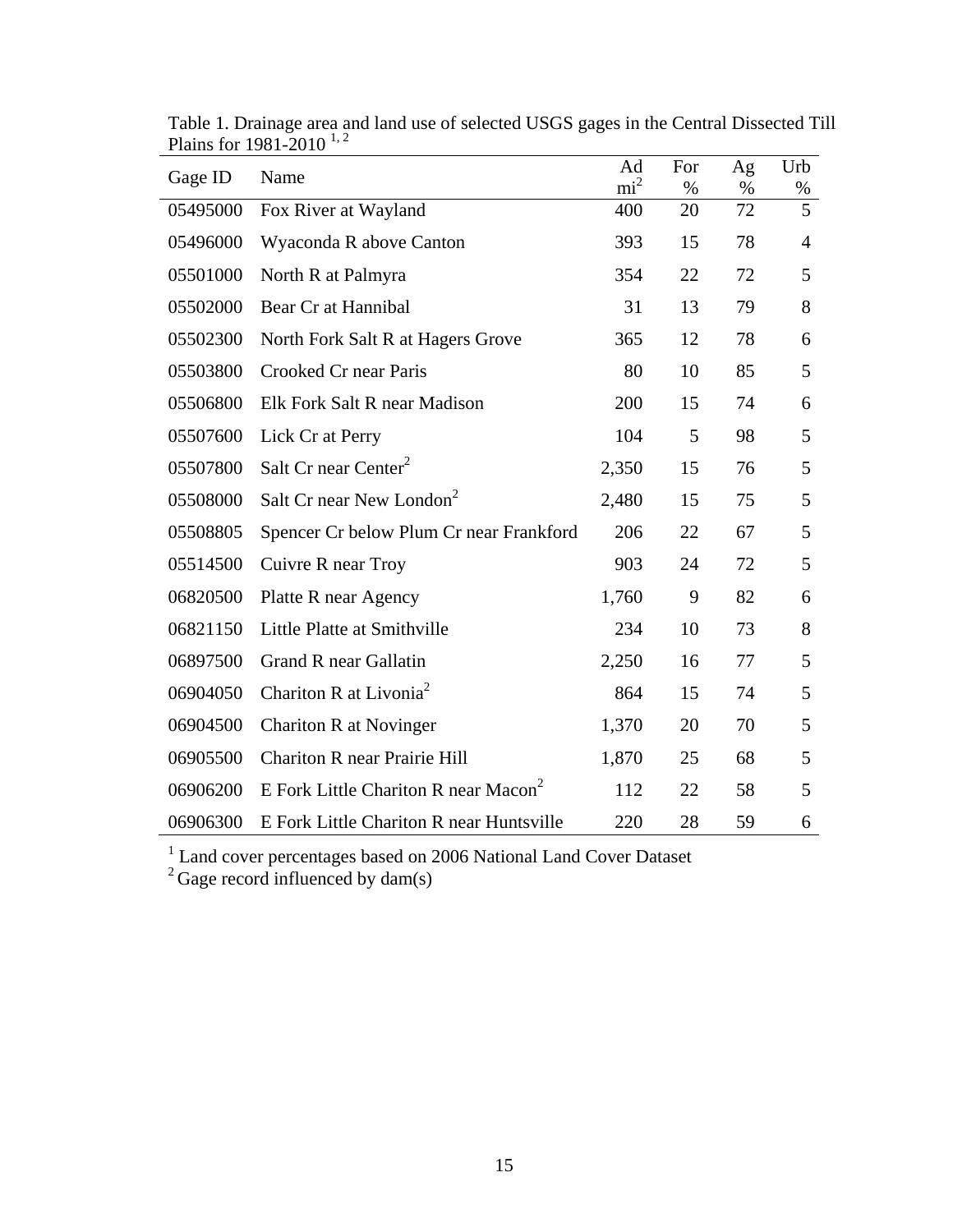| Gage ID  | Name                                         | Ad<br>$\text{mi}^2$ | For<br>% | Ag<br>%        | Urb            |
|----------|----------------------------------------------|---------------------|----------|----------------|----------------|
| 06918440 | Sac R near Dadeville                         | 257                 | 21       | 71             | %<br>8         |
| 06918460 | Turnback Cr above Greenfield                 | 252                 | 31       | 66             | 5              |
| 06918740 | Little Sac R near Morrisville                | 237                 | 40       | 47             | 11             |
| 06919020 | Sac R at Hwy J below Stockton <sup>2</sup>   | 1,292               | 33       | 56             | 7              |
| 06919500 | <b>Cedar Cr near Pleasant View</b>           | 420                 | 32       | 62             | $\overline{4}$ |
| 06919900 | Sac R near Caplinger Mills                   | 1,810               | 34       | 57             | 6              |
| 06921070 | Pomme de Terre R near Polk                   | 276                 | 36       | 56             | 5              |
| 06921200 | Lindley Cr near Polk                         | 112                 | 31       | 74             | 7              |
| 06921350 | Pomme de Terre R near Hermitage <sup>2</sup> | 615                 | 39       | 53             | 6              |
| 06932000 | Little Piney Cr at Newburg                   | 200                 | 71       | 23             | 5              |
| 06933500 | Gasconade R at Jerome                        | 2,840               | 60       | 34             | 5              |
| 07013000 | Meramec R near Steelville                    | 781                 | 65       | 28             | 5              |
| 07014500 | Meramec R near Sullivan                      | 1,475               | 71       | 22             | 5              |
| 07016500 | Bourbeuse R at Union                         | 808                 | 55       | 35             | 6              |
| 07017200 | Big R at Irondale                            | 175                 | 76       | 26             | 3              |
| 07018500 | Big R at Byrnesville                         | 917                 | 72       | 20             | 7              |
| 07050700 | James R near Springfield                     | 246                 | 41       | 50             | 7              |
| 07057500 | North Fork R near Tecumseh                   | 561                 | 66       | 29             | 3              |
| 07061500 | <b>Black R near Annapolis</b>                | 484                 | 101      | $\overline{7}$ | 3              |
| 07063000 | Black R at Poplar Bluff <sup>2</sup>         | 1,245               | 86       | 9              | 4              |
| 07066000 | <b>Jacks Fork at Eminence</b>                | 398                 | 82       | 19             | 4              |
| 07067000 | <b>Current R at Van Buren</b>                | 1,667               | 82       | 16             | $\overline{4}$ |
| 07068000 | Current R at Doniphan                        | 2,038               | 84       | 14             | 4              |
| 07071500 | Eleven Point R near Bardley                  | 793                 | 67       | 27             | $\overline{4}$ |
| 07186000 | Spring R near Waco                           | 1,164               | 12       | 79             | 6              |
| 07187000 | Shoal Cr above Joplin                        | 427                 | 30       | 62             | 8              |
| 07189000 | Elk R near Tiff City                         | 872                 | 49       | 40             | 7              |

Table 2. Drainage area and land use of selected USGS gages in the Ozark Highlands for 1981-2010 1, 2

<sup>1</sup> Land cover percentages based on 2006 National Land Cover Dataset

 $2^2$  Gage record influenced by dam(s)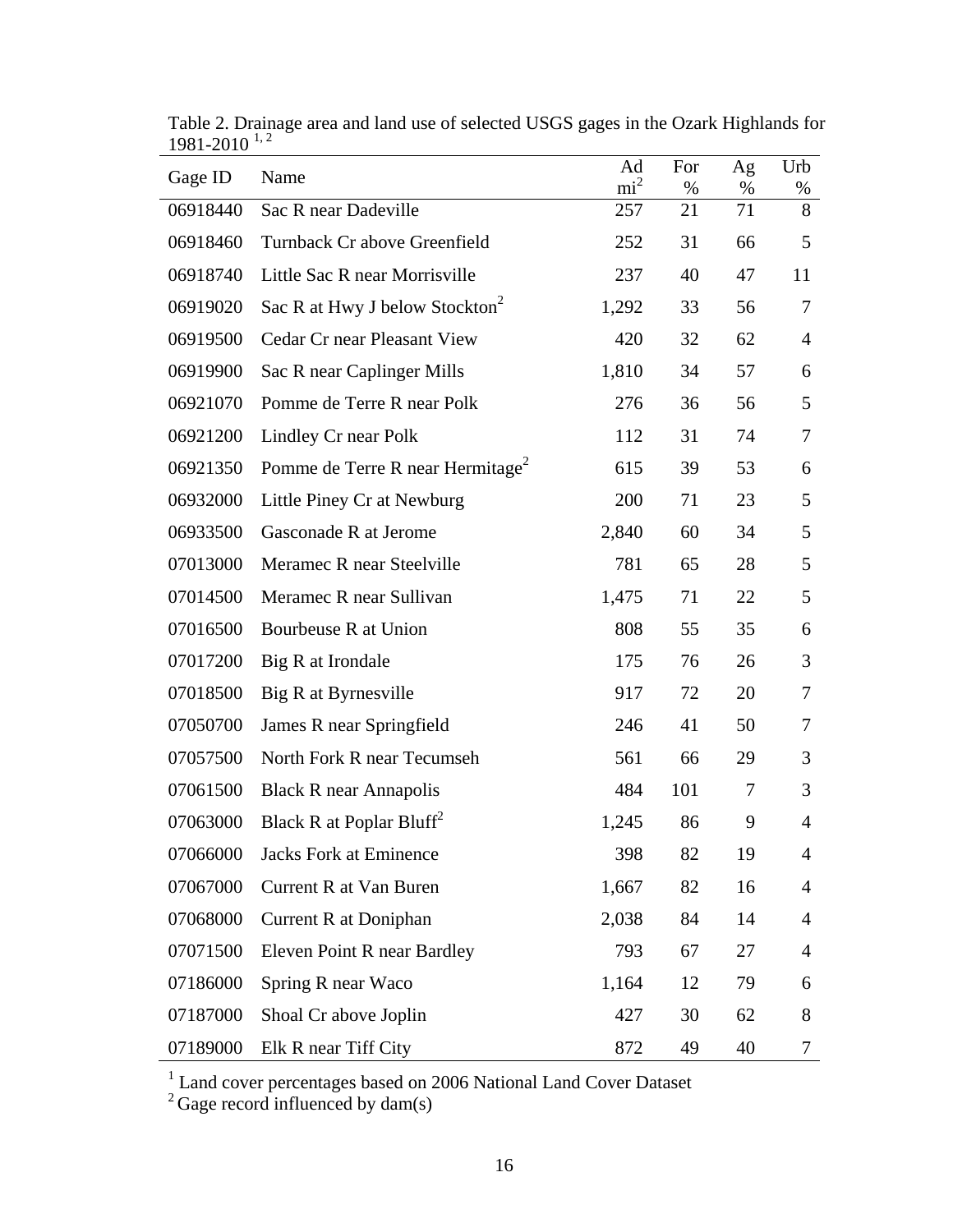(2) drainage area less than 3,000 square miles to remove the hydrologic variation of very large rivers that drain several ecoregions and contain main stem dams that can influence hydrologic records; (3) less than 15% urban area in the watersheds to minimize the influence caused by human actions. Dam influence was evaluated by looking at relative proximity of gages to dams (Tables 1 and 2).

Discharge variables, including 2-year flood,  $90<sup>th</sup>$  percentile, mean,  $50<sup>th</sup>$  percentile, and  $10<sup>th</sup>$  percentile, were analyzed for watershed relationships of the 20 gages in the Central Dissected Till Plains and the 27 gages in the Ozark Highlands from 1981-2010 (Tables 1 and 2) (Appendix B). Evaluating a range of discharge variables is useful for analysis of water resources. Studying peak flows is useful for building of structures in or near streams (Riggs, 1982). Accurate and easily available baseflow characteristics are important for water resource and aquatic wildlife managers (Stuckey, 2006).

The same variables were analyzed for longer-term trends of 3 gages in the Central Dissected Till Plains for 1925-2010. An exception was made for the gage at Grand River near Gallatin, or 06899500, for which the record was 1929-2010, in order to include another sample in the analysis. Ten gages in the Ozark Highlands for 1925-2010 were analyzed for longer-term trends. (Tables 3 and 4). The records at these gages were compared with precipitation time series for climatic divisions in the study area. The analysis of long-term gage records is helpful in understanding long-term trends and the natural and human influences on water availability (Hodgkins *et al.*, 2007). It is also useful for evaluating the temporal stability of discharge-drainage area relationships.

For 1981-2010, mean annual records were used to calculate 30-year values for the  $90<sup>th</sup>$  percentile, mean,  $50<sup>th</sup>$  percentile, and  $10<sup>th</sup>$  percentile flows (Appendix B). The 2-year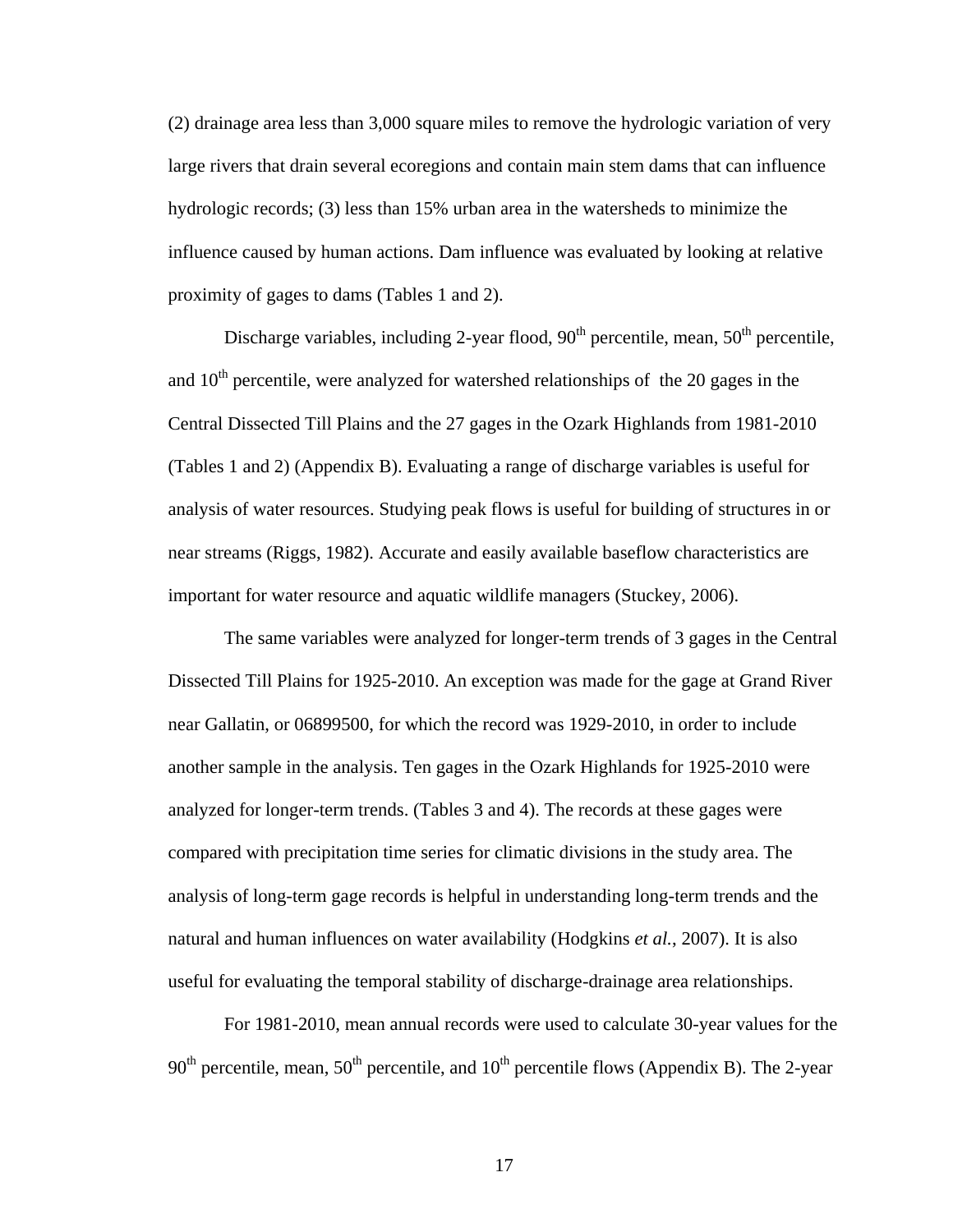| Table 3. Long-term USGS gages in the Central Dissected Till Plains 1 |                                |                       |                        |  |  |  |  |  |
|----------------------------------------------------------------------|--------------------------------|-----------------------|------------------------|--|--|--|--|--|
| Gage ID                                                              | Name                           | Ad<br>mi <sup>2</sup> | <b>Years of Record</b> |  |  |  |  |  |
|                                                                      | 05495000 Fox River at Wayland  | 400                   | 1925-2010              |  |  |  |  |  |
|                                                                      | 06897500 Grand R nr Gallatin   | 2,250                 | 1925-2010              |  |  |  |  |  |
|                                                                      | 06899500 Thompson R at Trenton | 1,720                 | 1929-2010              |  |  |  |  |  |

 $T$  11.  $\sigma$  term  $T$  . Long-term  $T$  in the Central Dissected Times in the  $T$ 

Gage 06899500 is missing records for 2003 and 2004

| Gage ID  | Name                          | Ad<br>mi <sup>2</sup> | <b>Years of Record</b> |
|----------|-------------------------------|-----------------------|------------------------|
| 06933500 | Gasconade R at Jerome         | 2,840                 | 1925-2010              |
| 07013000 | Meramec R nr Steelville       | 781                   | 1925-2010              |
| 07016500 | Bourbeuse R at Union          | 808                   | 1925-2010              |
| 07018500 | Big R at Byrnesville          | 917                   | 1925-2010              |
| 07066000 | <b>Jacks Fork at Eminence</b> | 398                   | 1925-2010              |
| 07067000 | Current R at Van Buren        | 1,667                 | 1925-2010              |
| 07068000 | Current R at Doniphan         | 2,038                 | 1925-2010              |
| 07071500 | Eleven Point R nr Bardley     | 793                   | 1925-2010              |
| 07186000 | Spring R nr Waco              | 1,164                 | 1925-2010              |

Table 4. Long-term USGS gages in the Ozark Highlands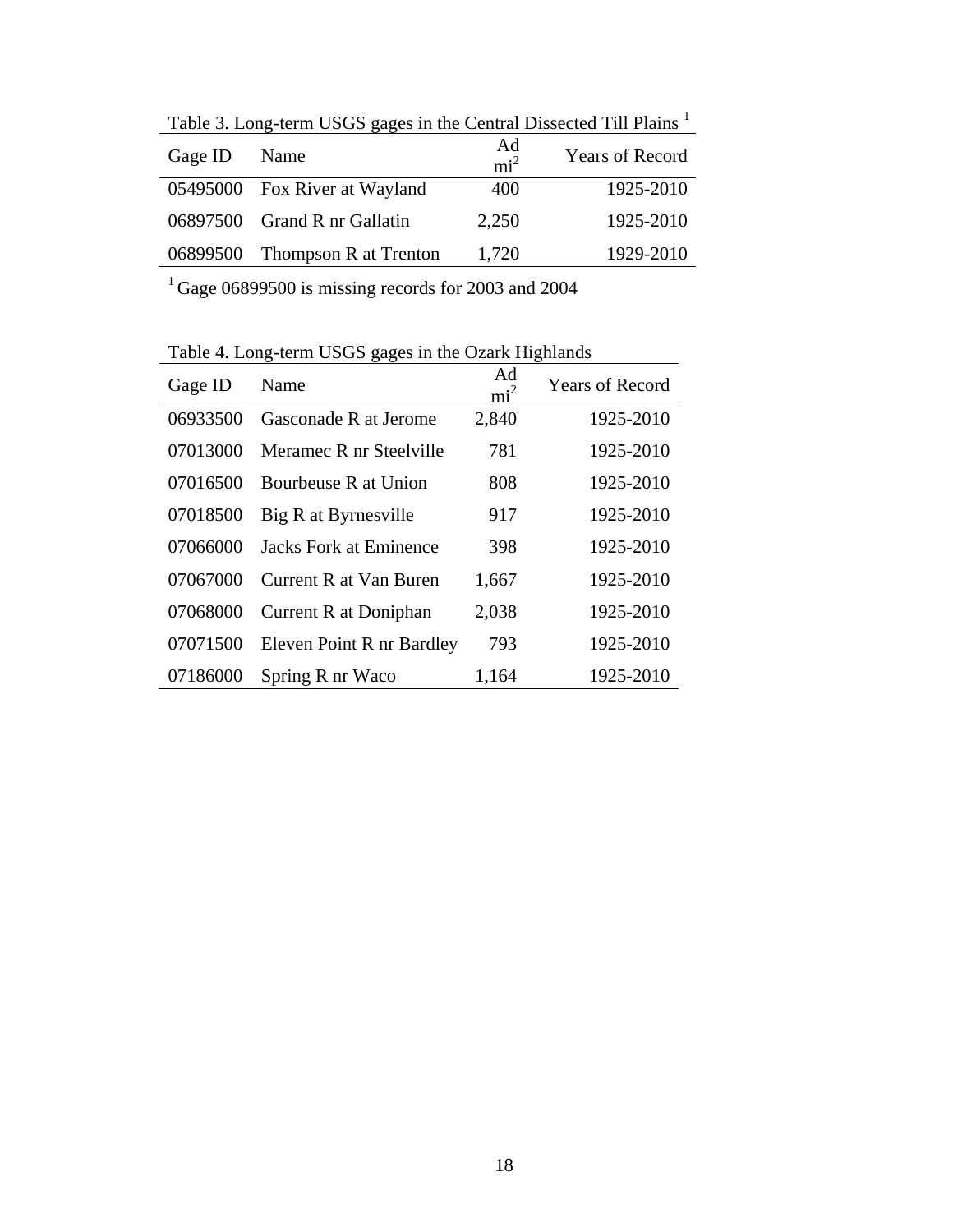flood was calculated using annual peak records. The median of the 30-year period is the 2-year recurrence interval flood, the flood that on average occurs every 2 years. The 2 year flood represents the upper-most limit of in-channel flows and the lower limit of overbank floods. The 2-year flood approximates the range of geomorphically effective floods on channel form (Knighton, 1998). For 1925-2010, the 90<sup>th</sup> percentile, mean, 50<sup>th</sup> percentile, and  $10<sup>th</sup>$  percentile flows were calculated for each year using mean monthly records.

#### **Watershed Characteristics**

Watershed boundaries were delineated for the area above each gage using ArcHydro toolbar, available to use through ArcGIS 10 (ESRI, 2011). Drainage area and average slope were calculated for each watershed using ArcMap (ESRI, 2011) (Appendix B). Slope is calculated as the rate of maximum change in elevation from each raster cell of the DEM (ESRI, Desktop Help 10.0. Accessed August, 2012, http://help.arcgis.com). Mean slope was then calculated within each watershed boundary. The percentage of forested, agricultural, and urbanized land in each watershed was determined by overlaying the 2006 National Land Cover Dataset (USGS, Multi-Resolution Land Characteristics Consortium. Accessed December, 2011, http://www.mrlc.gov) using ArcMap (ESRI, 2011) (Appendix B). Multiple classes were combined to create the land cover percentages- different types of forest, pasture and agriculture, and different levels of urbanization were combined.

Precipitation data were obtained from the National Climatic Data Center of the National Oceanic and Atmospheric Administration (NOAA) for climatic divisions which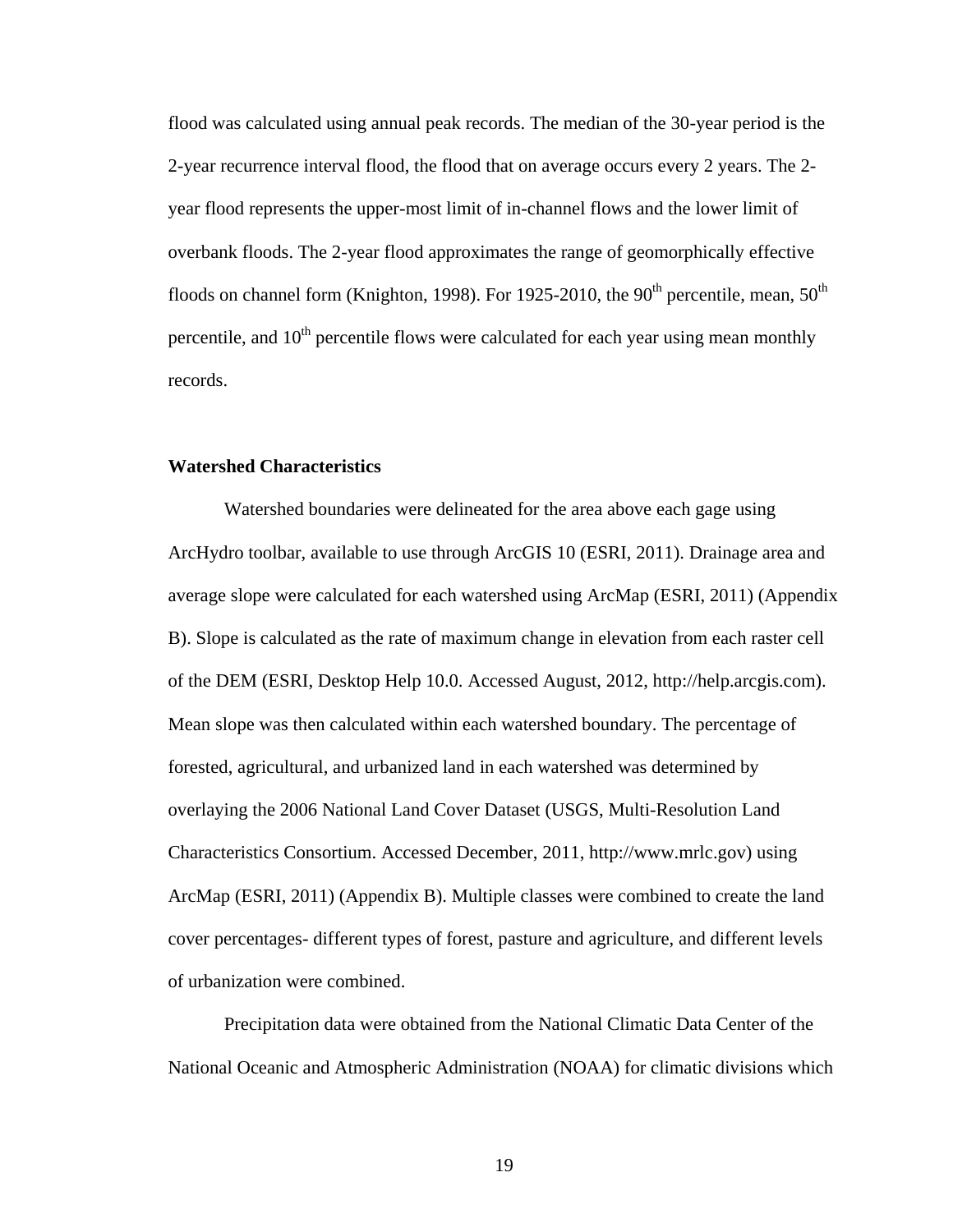overlapped the watersheds, including the Northwest Prairie, Northeast Prairie, West Ozarks, and East Ozarks Divisions in Missouri and the Southwest, South Central, and Southeast Divisions in Iowa (NOAA, National Climate Data Center. Accessed December, 2011, http://www.ncdc.noaa.gov) (Figure 2). Climatic division precipitation data has been found useful for understanding regional trends, as is the goal in this study (Garbrecht *et al.*, 2004). Annual precipitation values for watersheds whose boundaries crossed more than one climatic division were derived by area weighting of division values based on contributing division area in the drainage basin (Schilling and Libra, 2003). Runoff percentage was calculated as the percentage of precipitation that becomes streamflow (mean annual discharge, in cubic feet per year divided by mean annual precipitation in cubic feet) (Appendix B).

#### **Analysis of Streamflow Relationships**

Many studies of streamflow relationships use regression to create models to help predict values at ungaged locations (Garbrecht *et al.,* 2004; Gebert and Krug, 1996; Hu *et al.*, 2005; Vogel *et al.*, 1999; Zhang and Schilling, 2006). Linear regression is used in this study to determine if there is a relationship between drainage area, slope, land cover percentages, and discharge variables in each ecoregion for 1981-2010. Multiple regression was used for models with more than one variable to regionalize streamflow characteristics (Riggs, 1982). Collinearity statistics were calculated to ensure that there was no multicollinearity, that the independent variables were not significantly correlated (Rogerson, 2010). Regression was also used to determine if there were any long-term trends over time in discharge variables for gages with records from 1925-2010 (Schilling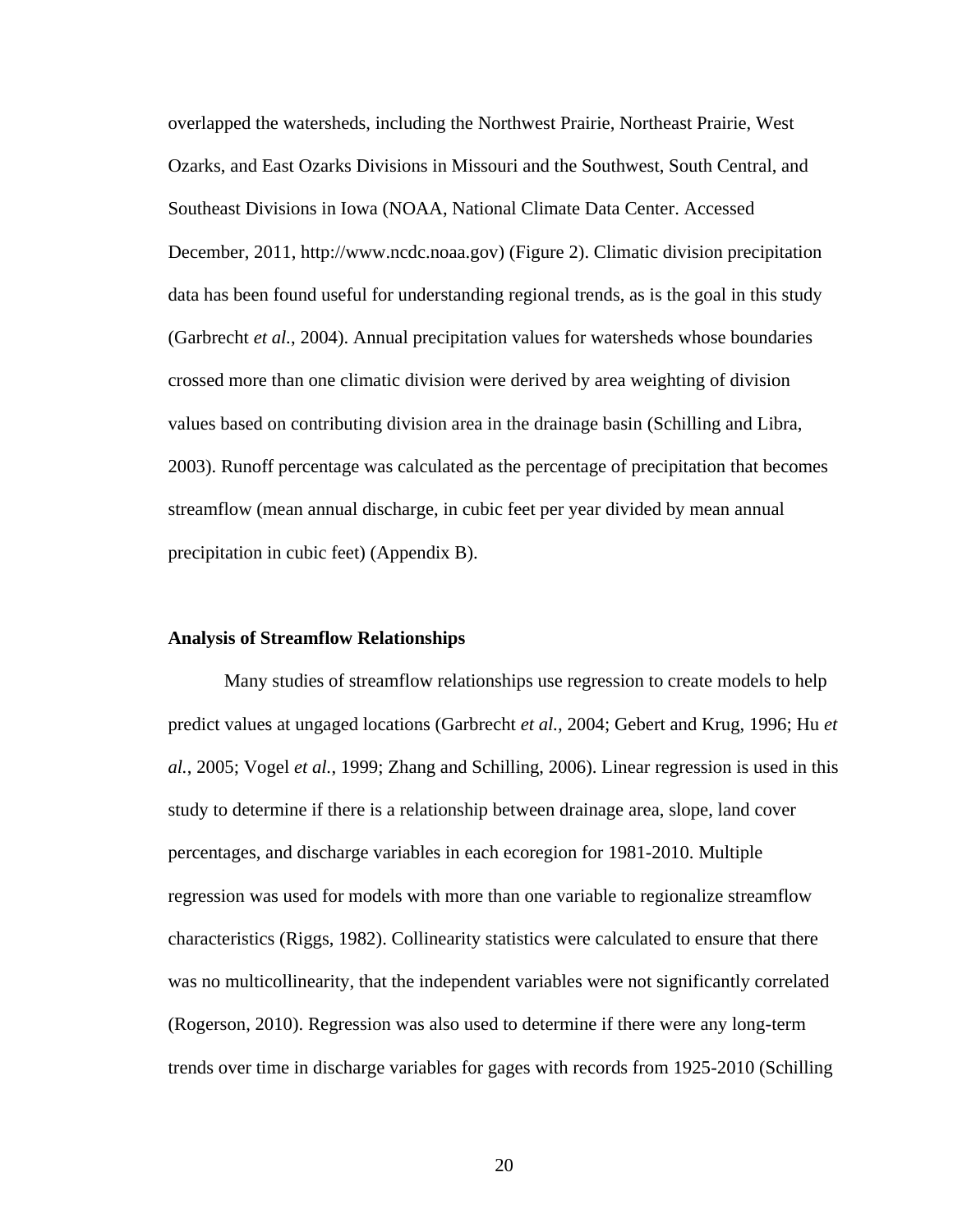and Libra, 2003). Logarithmic transformations were performed on discharge variables, precipitation, and drainage area, which are not normally distributed (Gebert and Krug, 1996). A logarithmic transformation allows linear relationships to be evaluated on datasets that are geometric or non-linear in nature by normalizing typically skewed data distributions and which is comprised of ranges in x and y variables that exceed 1-2 orders of magnitude or more (Rogerson, 2010).

The form of the equation used is  $log Q = b_0 + ... b_n (log X_n)$ , where Q is discharge,  $b_0$  is the constant,  $b_n$  is the coefficient of the independent variable, X is the independent variable, and the significance of the coefficients are shown as  $\alpha_n$ . The accepted significance value of the models is alpha  $\alpha$ ) less than or equal to 0.05, meaning there is no more than a 5% chance of error in the slope coefficient. The sign, positive or negative, of the coefficient indicates the direction of the relationship (Rogerson, 2010). The coefficient of determination, or  $r^2$  value, shows the amount of variation in the dependent variable that is explained by the independent variable(s) in the regression equation. It is calculated by the regression sum of squares divided by the total sum of squares (Rogerson, 2010). The standard error of the model (se) is the standard deviation of the residuals, calculated by taking the square root of the residual sum of squares divided by its degrees of freedom (n-2). It shows the magnitude of a typical error as it relates to sample size (Rogerson, 2010). The coefficient of variation (cv) shows the dispersion or relative variability within the dataset, and it is equal to ratio of the standard deviation to the mean of the dataset (Rogerson, 2010). The f-ratio, the critical value for significance, indicates the strength of the relationship- the higher the f-ratio, the stronger the relationship. The equation for f-ratio is  $F = (r^2(n-2))/(1 - r^2)$ , where n is the number of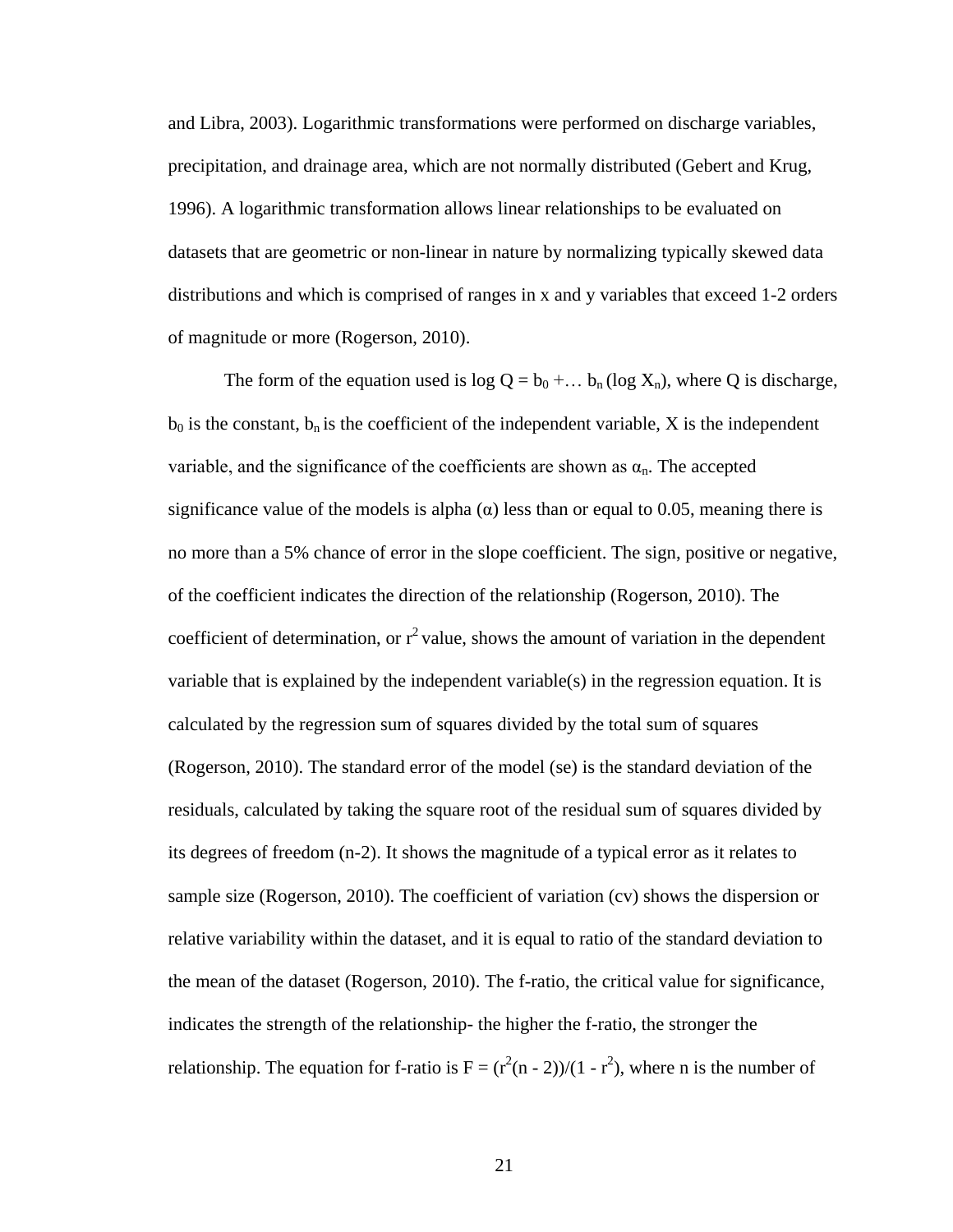samples (Rogerson, 2010). If the f-ratio is above a critical value for  $\alpha \le 0.05$ , the relationships is significant. All statistical analyses were performed using PASW Statistics 18 Release 18.0.0 (PASW, 2009).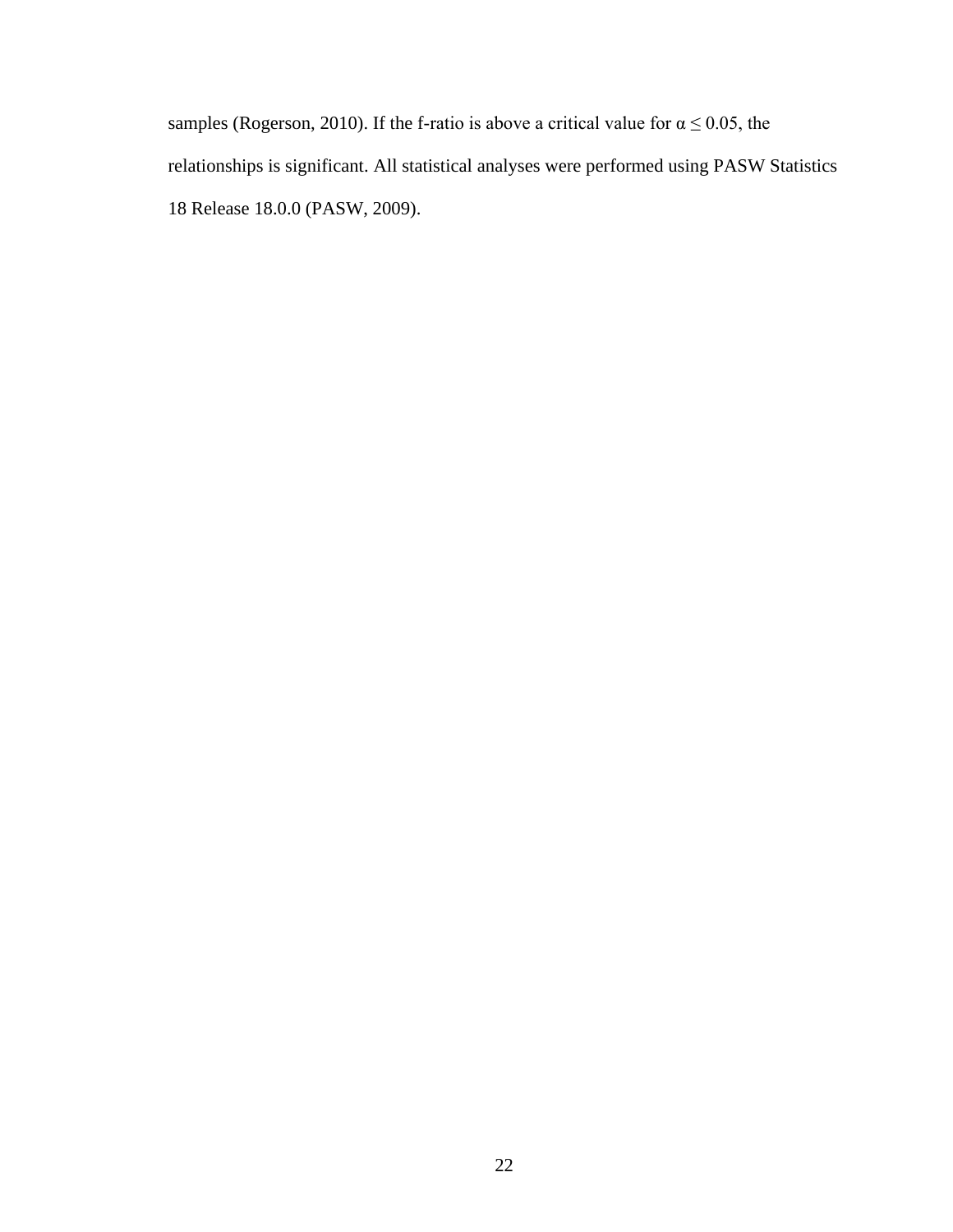#### **RESULTS AND DISCUSSION**

#### **Discharge-Drainage Area Relationships**

All five discharge variables in each ecoregion exhibit significant ( $\alpha \le 0.05$ ) and positive relationships with drainage area. In the Central Dissected Till Plains, the  $r^2$ values, with significance values in parentheses, for the 2-year flood,  $90<sup>th</sup>$  percentile, mean,  $50<sup>th</sup>$  percentile, and  $10<sup>th</sup>$  percentile are as follows: 0.568 (1.24E-4), 0.992 (3.61E-20), 0.996 (1.31E-22), 0.993 (9.03E-21), and 0.916 (4.17E-11) and the cv% values are 12, 19, 21, 22, and 28%, respectively (Table 5a). In the Ozark Highlands, the  $r^2$  values are 0.217 (0.0164), 0.982 (1.96E-23), 0.977 (6.36E-22), 0.975 (1.38E-21), and 0.890 (1.72E-13) and the cv percentages are 6, 13, 14, 14, and 16%, respectively (Table 5b).

The relationships of the in-channel flows to drainage area are very similar (Figures 3 and 4). The coefficients of drainage area  $(b<sub>1</sub>)$  for the in-channel flows are all very close to 1 (Tables 5a-b). As would be expected, the main difference is in their magnitude, as seen by increasing intercept values  $(b<sub>0</sub>)$  with flow magnitude. The coefficients for drainage area in other studies are also near 1. In regression models for mean annual streamflow, Vogel *et al.* (1999) found coefficients for drainage area for regions which include Missouri ranging from 0.925 to 1.013. Studies in other areas of the United States also found coefficients for drainage area near 1 (Koltun and Whitehead, 2001; Stuckey, 2006).

The 2-year flood is more weakly related to drainage area than the in-channel flows, as evidenced by its lower  $r^2$  values. This may be a result of the influence of dams, which was not entirely removed in the dataset selection, or other watershed factors not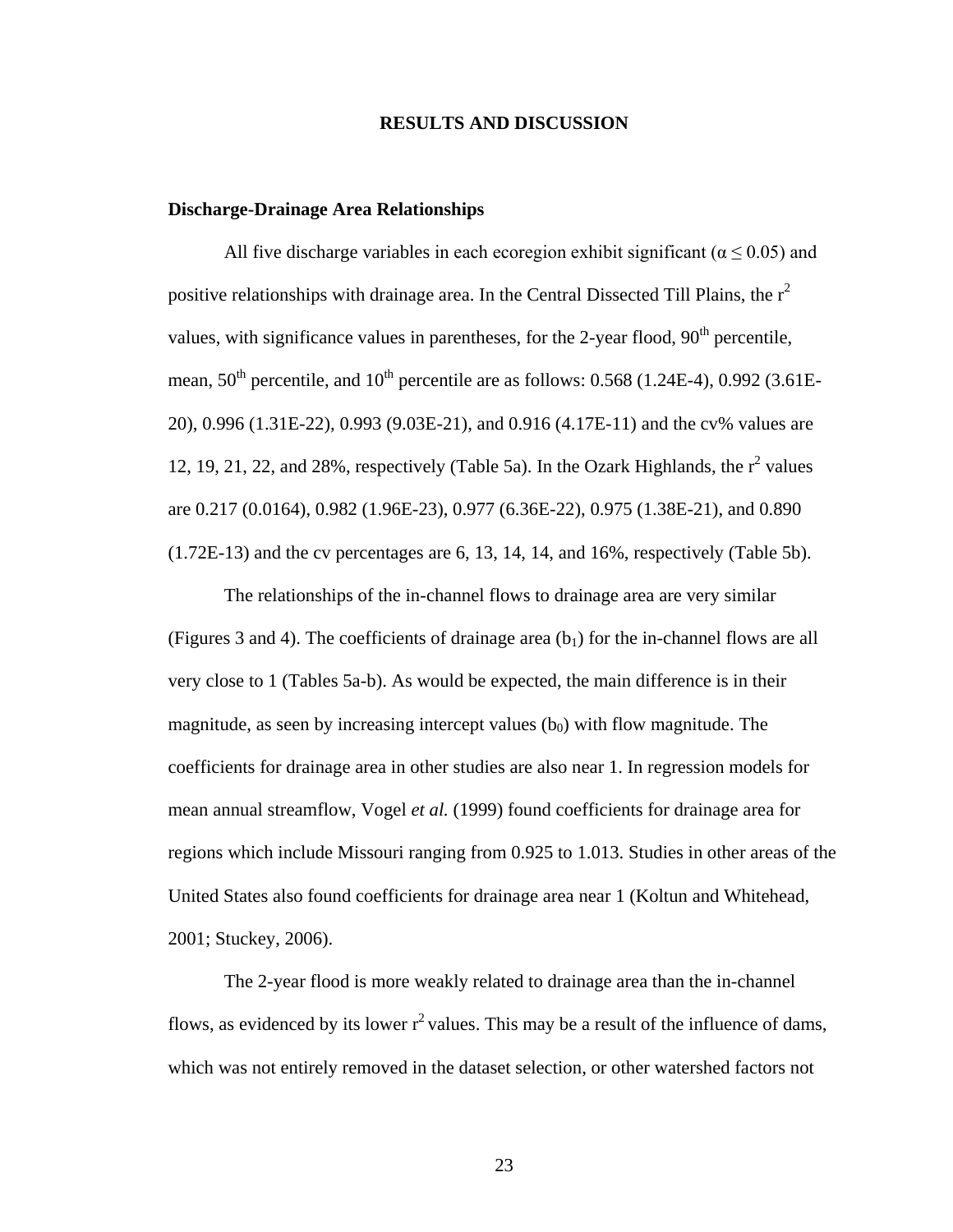| $\overline{Q}$                  | $\mathbf{n}$ | $cv\%$ |       |       |                 | $\vec{r}$ log se se % <sup>2</sup> f-ratio | $b_0$        | Ad<br>$b$ | $\alpha_{1}$ |
|---------------------------------|--------------|--------|-------|-------|-----------------|--------------------------------------------|--------------|-----------|--------------|
| Log 2 yr.                       | 20           | 12     | 0.568 | 0.309 | 8               | 24                                         | 2.273        | 0.623     | 0.00         |
| Log 2 yr.<br>Upper              | 16           | 10     | 0.788 | 0.192 | $5\overline{)}$ | 52                                         | 2.246        | 0.678     | 0.00         |
| $\text{Log } 90^{\text{th}}$ 20 |              | 19     | 0.992 | 0.052 | 2               | 2,142                                      | 0.222        | 0.993     | 0.00         |
| $Log Mean 20$ 21                |              |        | 0.996 | 0.038 | 2               |                                            | 4,012 -0.036 | 0.988     | 0.00         |
| th<br>$Log 50$ <sup>"</sup>     | 20           | 22     | 0.993 | 0.048 | 2               | 2,501                                      | $-0.124$     | 1.000     | 0.00         |
| th<br>$Log 10^{-7}$             | 20           | 28     | 0.916 | 0.158 | 8               | 195                                        | $-0.496$     | 0.914     | 0.00         |

Table 5a. Central Dissected Till Plains discharge-drainage area relationships <sup>1, 2</sup>

<sup>1</sup> Equation form:  $LogQ = b_0 + b_1 (LogA_d)$ 

 $^{2}$  se% = 100(log se/ log ŷ)

Table 5b. Ozark Highlands discharge-drainage area relationships  $^{1,2}$ 

| Q                          | n  | $cv\%$ | $\frac{2}{r}$ | $\log$ se se % <sup>2</sup> f-ratio |                         |       | $b_0$    | Ad<br>b | $\alpha_{1}$ |
|----------------------------|----|--------|---------------|-------------------------------------|-------------------------|-------|----------|---------|--------------|
| Log 2 yr.                  | 26 | 6      | 0.217         | 0.218                               | 5                       | 7     | 3.279    | 0.299   | 0.02         |
| Log 2 yr.<br>upper         | 23 | 5      | 0.561         | 0.135                               | $\overline{\mathbf{3}}$ | 27    | 3.098    | 0.386   | 0.00         |
| $\text{Log } 90^\text{th}$ | 27 | 13     | 0.982         | 0.051                               | 2                       | 1,390 | 0.203    | 0.999   | 0.00         |
| Log Mean 27                |    | -14    | 0.977         | 0.059                               | 2                       | 1,046 | $-0.013$ | 1.016   | 0.00         |
| th<br>Log 50               | 27 | 14     | 0.975         | 0.061                               | 2                       | 982   | $-0.029$ | 1.014   | 0.00         |
| th<br>Log 10               | 27 | 16     | 0.890         | 0.140                               | 6                       | 202   | $-0.403$ | 1.057   | 0.00         |

<sup>1</sup> Equation form:  $LogQ = b_0 + b_1 (LogA_d)$ 

 $^{2}$  se% = 100(log se/ log ŷ)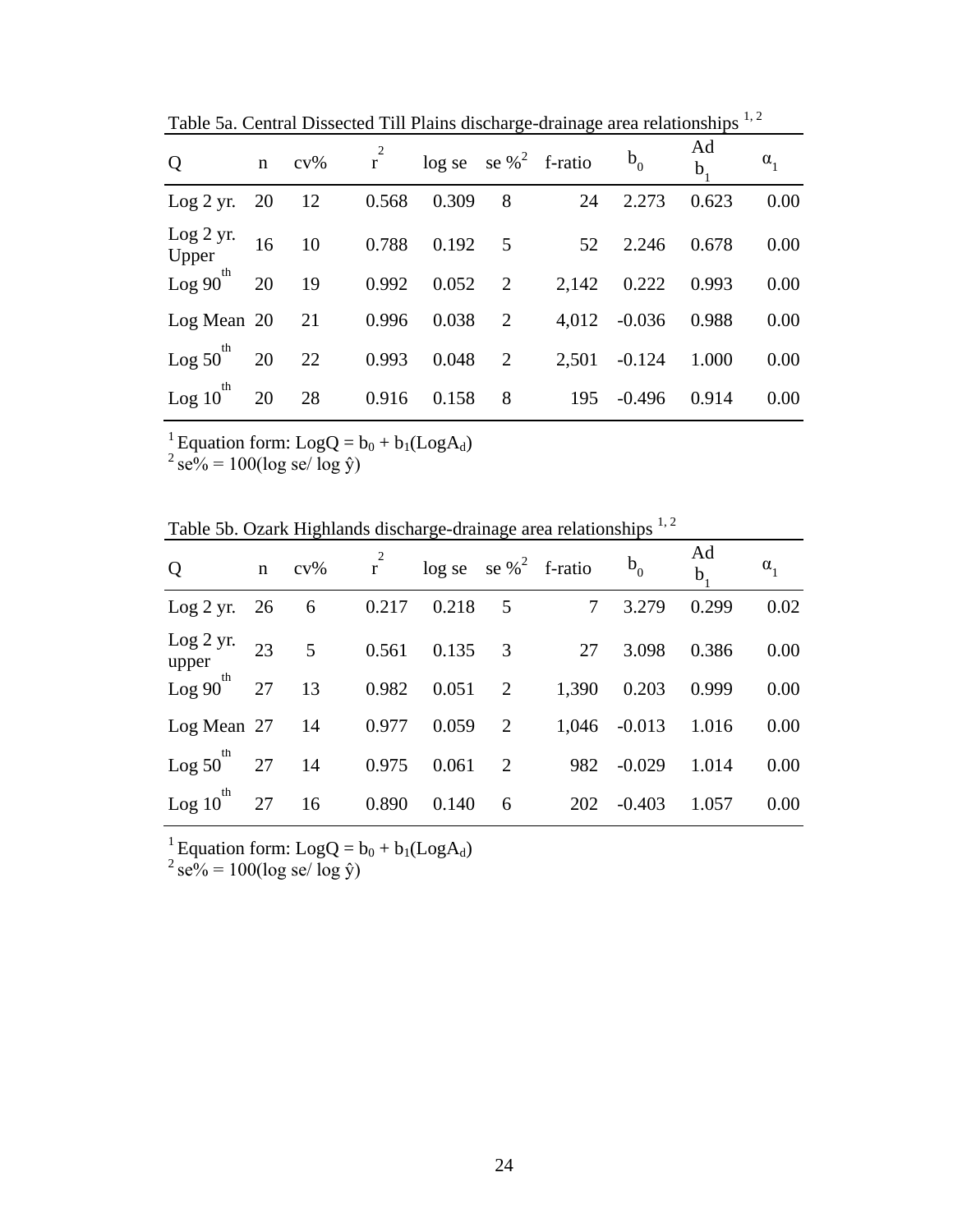

Figure 3. Central Dissected Till Plains discharge-drainage area relationships (1981-2010)



Figure 4. Ozark Highlands discharge-drainage area relationships (1981-2010)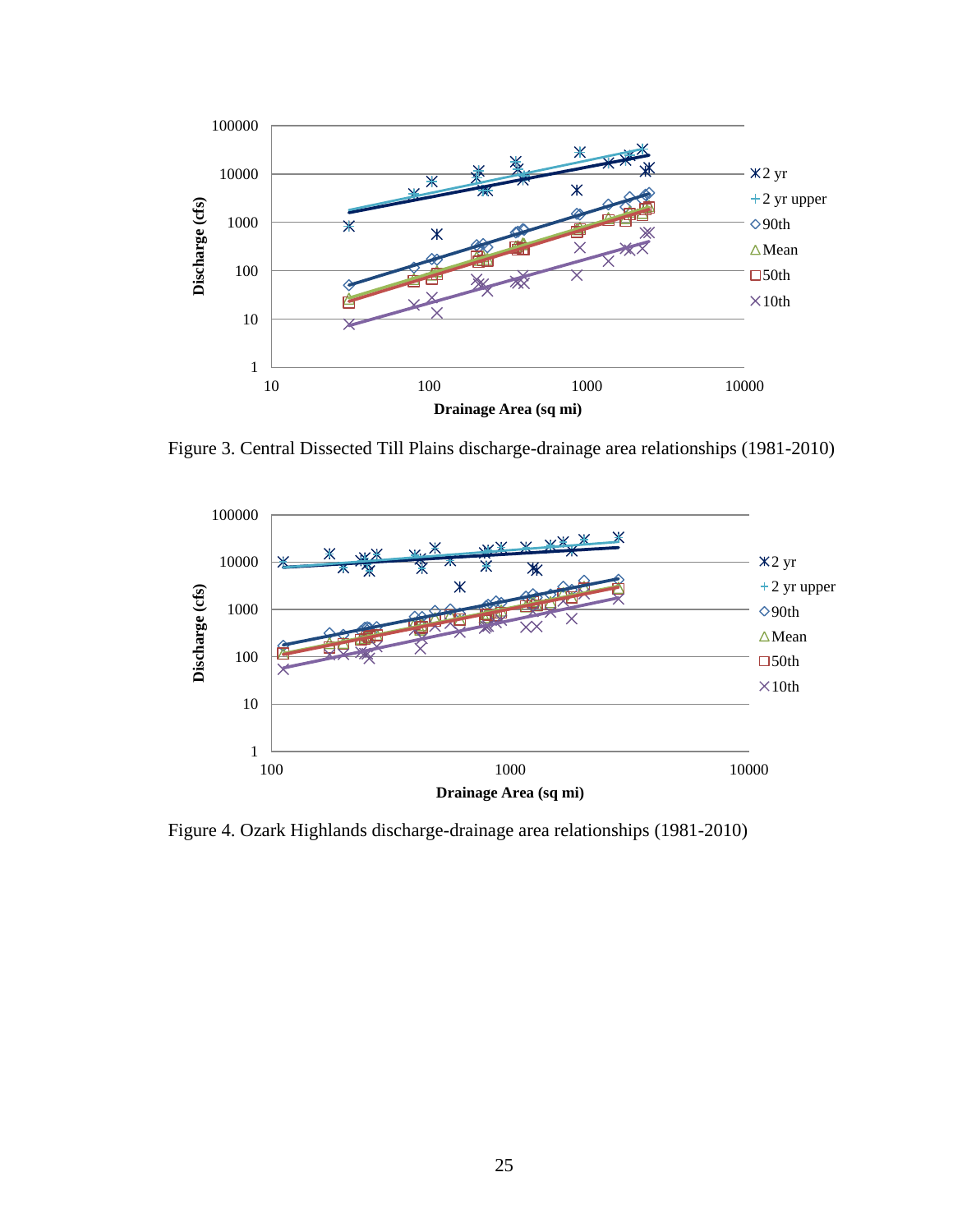limited to drainage area. Using a dataset from the MoDNR's Water Resource Center, (Missouri Spatial Data Information Service, Assessed March 2011,

ftp://msdis.missouri.edu/pub/metadata/utm/st\_dams.xml) it is noted that a few of the gages which fall below the 2-year flood trend line (Figures 3 and 4) are located below dams. In an effort to better understand the effect of dams on floods in these watersheds, low outliers were removed from the 2-year flood relationships, referred to as 2-year upper (Tables 5a-b; Figures 3 and 4). Removal of these gages from the model improves the  $r^2$ values, and increases the predicted size of the 2-year flood, because gages directly below large dams have lower annual peak flows (Graf, 2006). For the Central Dissected Till Plains, the  $r^2$  value increases from 0.568 to 0.888, and se% decreases from 7.9% to 4.7%. For the Ozark Highlands the  $r^2$  value increases from 0.217 to 0.749, and se% decreases from 5.3% to 3.2%. Not all gages below dams fall outside the expected values. The size and the purpose of the dam will determine the magnitude of its effect on downstream flow characteristics (Knighton, 1998).

#### **Specific Discharge-Drainage Area Relationships**

For in-channel flows, the relationship between specific discharge and drainage area is similar across different sized watersheds (Tables 6a-b; Figures 5a-e). Since the regression slope is very near 0 with significance levels of  $\alpha > 0.05$ , the discharge per unit of area of the  $90<sup>th</sup>$  percentile, mean,  $50<sup>th</sup>$  percentile, and  $10<sup>th</sup>$  percentile, has no linear relationships for different sized watersheds (Tables 6a-b; Figures 5a-e). Therefore, inchannel flows in Missouri can be considered watershed-scale independent. The nonrelationship would allow the in-channel flows of watersheds of varying sizes to be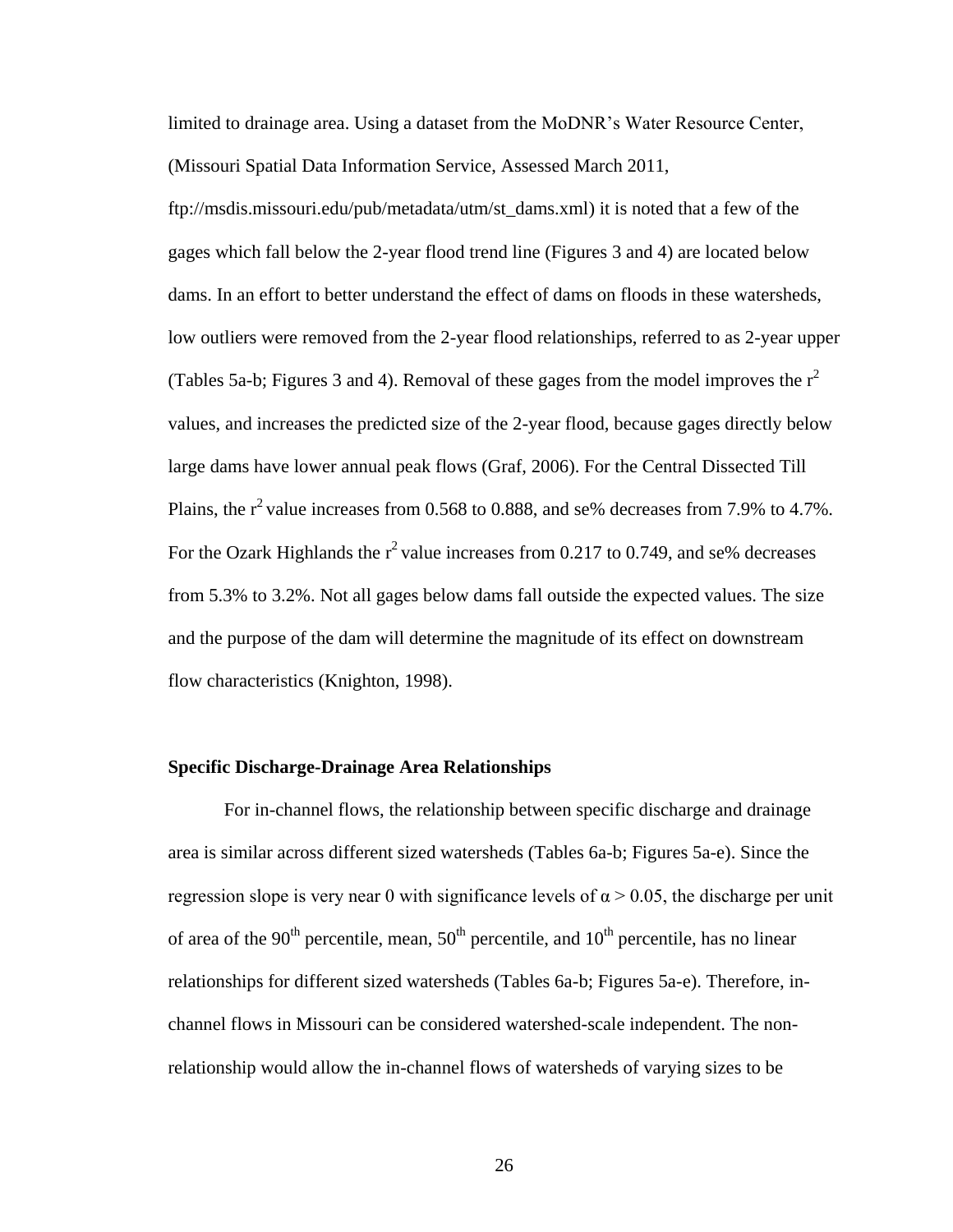| Q/Ad                    |    |          | n r <sup>1</sup> log se f-ratio |                      | Ad<br>$b_0$ | $b_{1}$         | $\alpha_{1}$ |
|-------------------------|----|----------|---------------------------------|----------------------|-------------|-----------------|--------------|
| Log 2 yr.               |    | 20 0.324 | 0.309                           | 9                    | 2.273       | $-0.377$        | 0.01         |
| Log 2 yr.<br>Upper      |    |          |                                 | 16  0.457  0.192  12 |             | $2.246 - 0.322$ | 0.00         |
| $Log 90^{th}$           | 20 |          | $0.006$ $0.052$ 0.101           |                      | 0.222       | $-0.007$        | 0.75         |
| Log Mean 20 0.034 0.038 |    |          |                                 | $0.634 - 0.036$      |             | $-0.012$        | 0.44         |
| $Log 50$ 20 0.000 0.048 |    |          |                                 | 0.000                | $-0.124$    | 0.000           | 0.99         |
| $\log 10^{10}$ 20 0.088 |    |          |                                 | $0.158$ 2 $-0.496$   |             | $-0.086$        | 0.21         |

Table 6a. Central Dissected Till Plains specific discharge-drainage area relationship <sup>1</sup>

<sup>1</sup> Equation form: LogQ =  $b_0 + b_1$ (LogA<sub>d</sub>);  $\alpha_1$  = significance of coefficient

| Table 6b. Ozark Highlands specific discharge-drainage area relationship <sup>1</sup> |  |  |  |
|--------------------------------------------------------------------------------------|--|--|--|

| Q/Ad                                 |  | $n \tbinom{2}{r} \tlog$ se f-ratio |                 | Ad<br>$b_0$ | $b_{1}$  | $\alpha_{1}$ |
|--------------------------------------|--|------------------------------------|-----------------|-------------|----------|--------------|
| $Log 2 yr.$ 26 0.604 0.218           |  |                                    | 37              | 3.279       | $-0.701$ | 0.00         |
| Log 2 yr.<br>Upper                   |  | 23 0.764 0.135 68                  |                 | 3.098       | $-0.614$ | 0.00         |
| $\log 90^{th}$ 27 0.000 0.051 0.002  |  |                                    |                 | 0.203       | $-0.001$ | 0.97         |
| Log Mean 27 0.010 0.060 0.262 -0.013 |  |                                    |                 |             | 0.016    | 0.61         |
| $\log 50$ 27 0.007 0.061 0.185       |  |                                    |                 | $-0.029$    | 0.014    | 0.67         |
| $\log 10^{10}$ 27                    |  | 0.023 0.140                        | $0.595 - 0.403$ |             | 0.057    | 0.45         |

<sup>1</sup> Equation form: LogQ =  $b_0 + b_1$ (LogA<sub>d</sub>);  $\alpha_1$  = significance of coefficient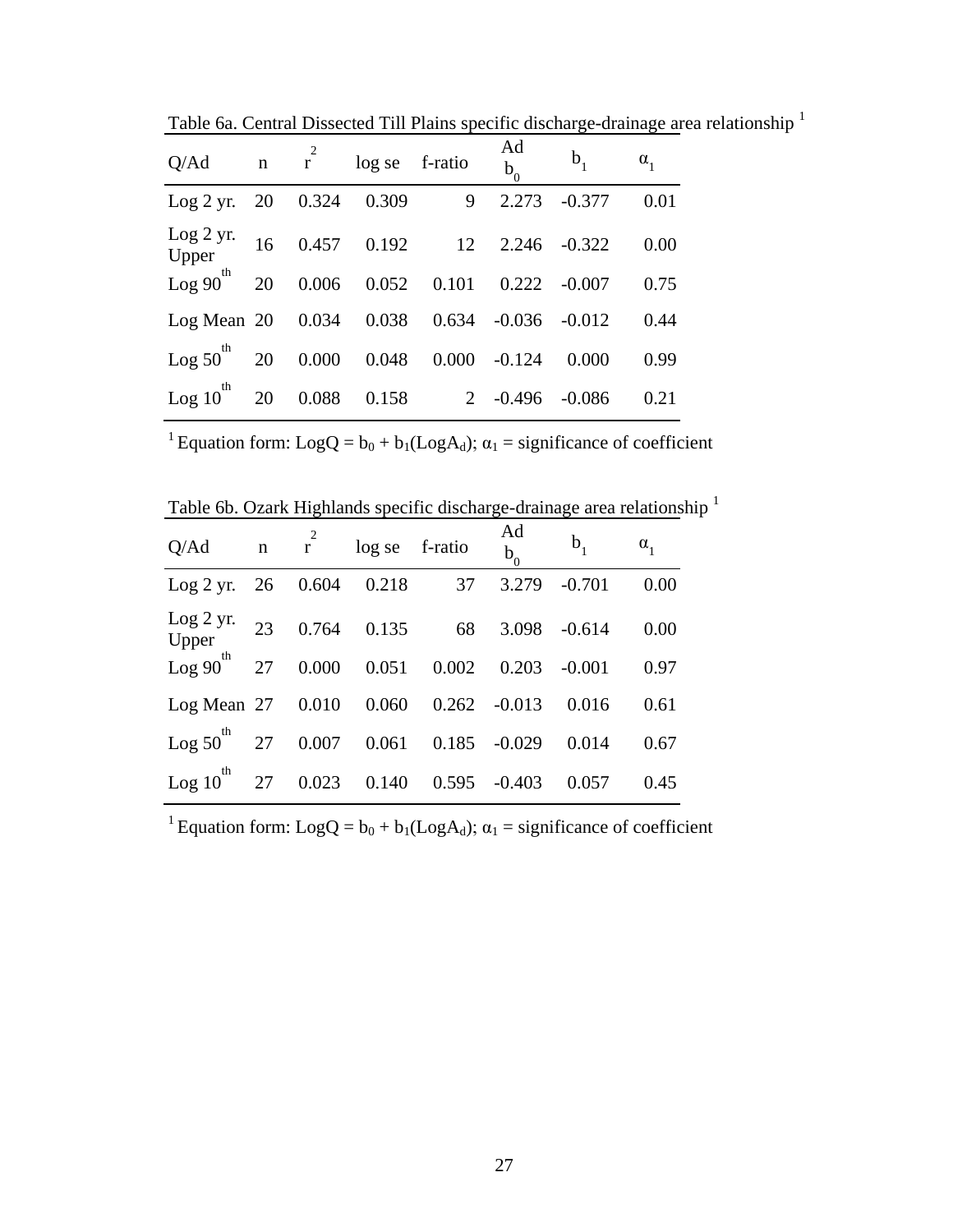

Figure 5a. Differences between ecoregions for 2-year flood and 2-year flood upper limit  $CDTP = Central Dissected Till Plains, OH = Ozark Highlands$ Dashed lines and filled symbols represent 2-year flood upper relationship



Figure 5b. Differences between ecoregions for 90<sup>th</sup> percentile flow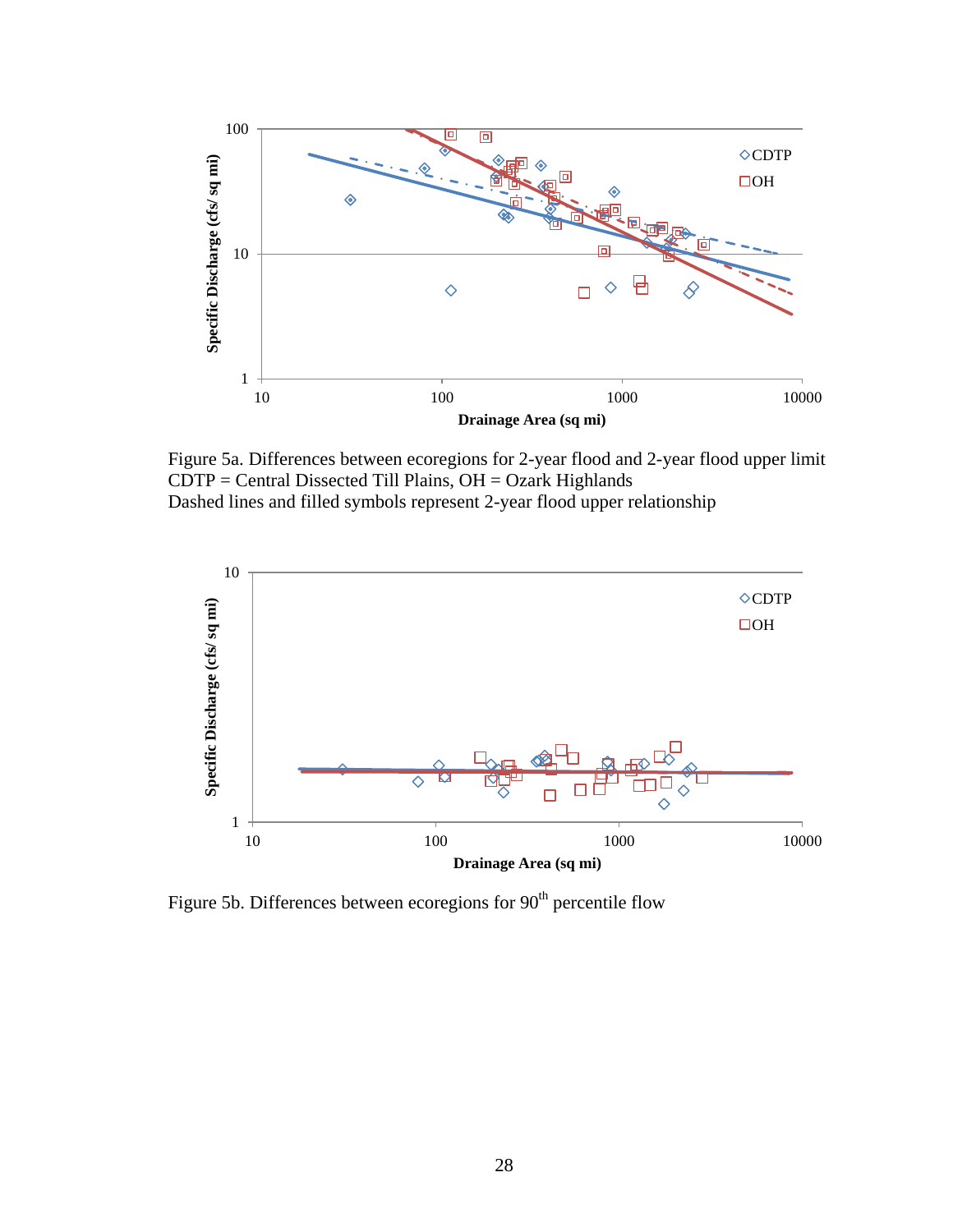

Figure 5c. Differences between ecoregions for mean flow



Figure 5d. Differences between ecoregions for 50<sup>th</sup> percentile flow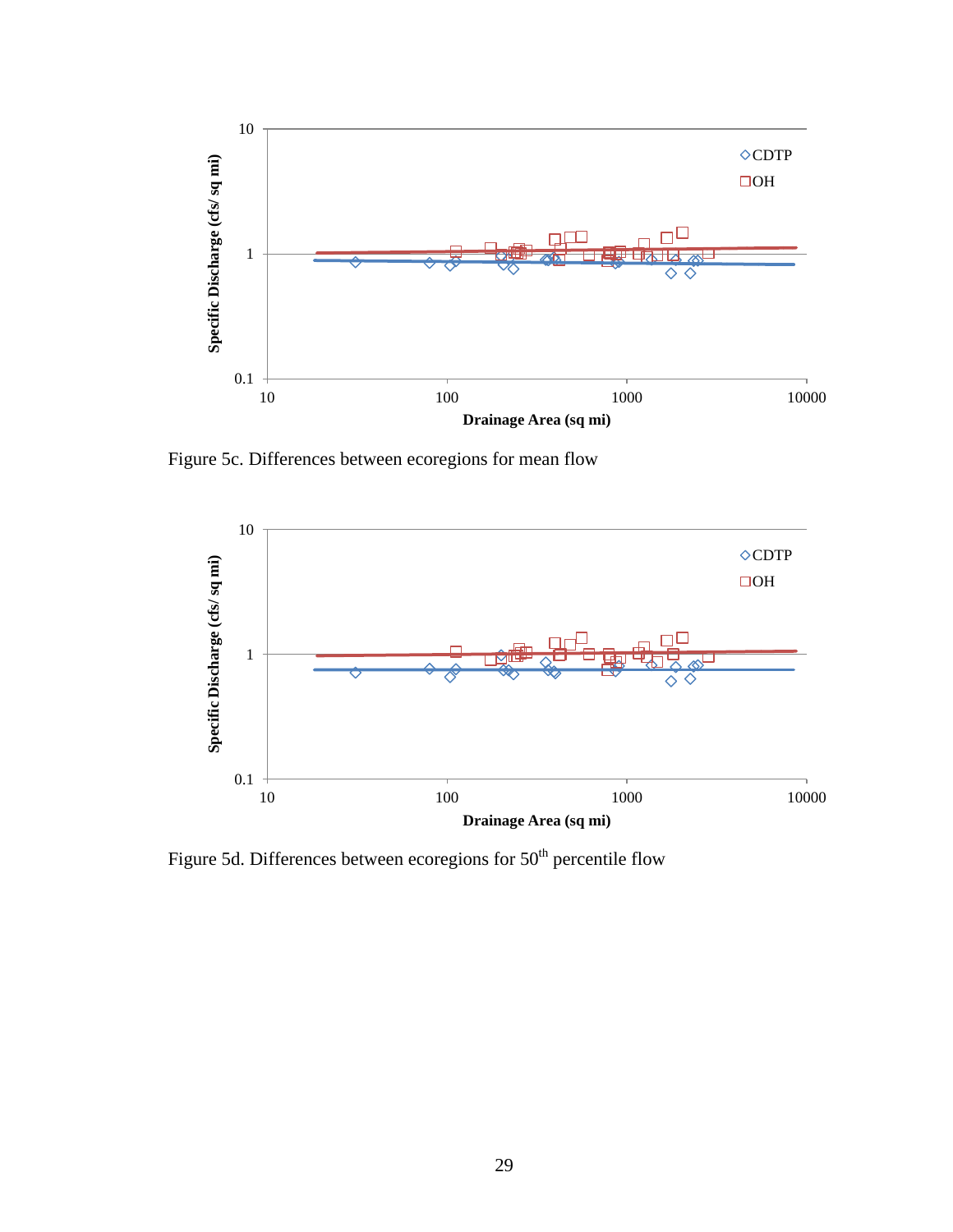

Figure 5e. Differences between ecoregions for  $10^{th}$  percentile flow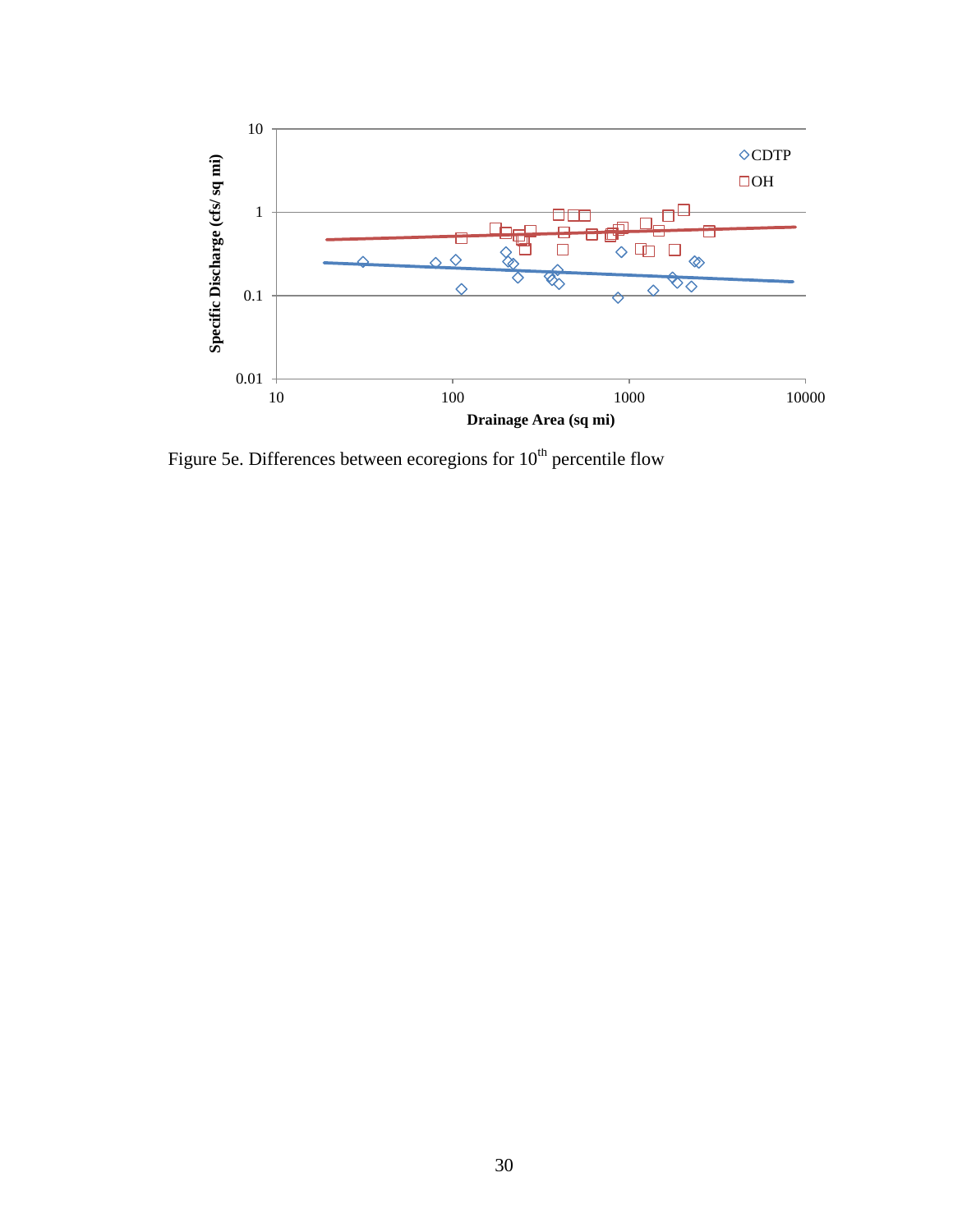compared to one another to estimate specific discharge (Emerson *et al.*, 2005).

In contrast, the size of the watershed does seem to affect specific discharge at the 2-year flood. As drainage area increases, the size of specific 2-year flood decreases. As drainage area increases, the storage capacity of floodplains also increases, which can help to minimize to size of peak flows through attenuation of flood peaks. In lower reaches of streams, the drainage area is larger, and the slopes lower (Knighton, 1998). When the slope is lower, infiltration increases, which also helps to minimize the size of peak flows (Brooks *et al.*, 2003). However, the size of the watershed does not affect the  $90<sup>th</sup>$ percentile flow, the highest in-channel flow studied here. At some flow level between the 2-year flood and the  $90<sup>th</sup>$  percentile, increasing drainage area appears to limit streamflow. It could be that flows greater than bankfull, often approximated by the 1.5-year flood (Knighton, 1998), is the point of inflection above which the relationship between discharge and drainage area becomes stronger.

# **Differences between the Ecoregions**

The greatest difference in discharge-drainage area relationships between the Central Dissected Till Plains and the Ozark Highlands is in the 2-year flood and the  $10<sup>th</sup>$ percentile flow. The  $90<sup>th</sup>$  percentile, mean, and  $50<sup>th</sup>$  percentile flows show little difference between the two ecoregions. The differences are seen in the extremes included in this study, peak flows and baseflows. When the 2-year flood low outliers are removed, the Central Dissected Till Plains has larger 2-year floods than the Ozark Highlands, in watersheds of 1,000 square miles. Only in the larger watersheds do the floods surpass the Ozark Highlands. In the Ozark Highlands, the bedrock is more permeable and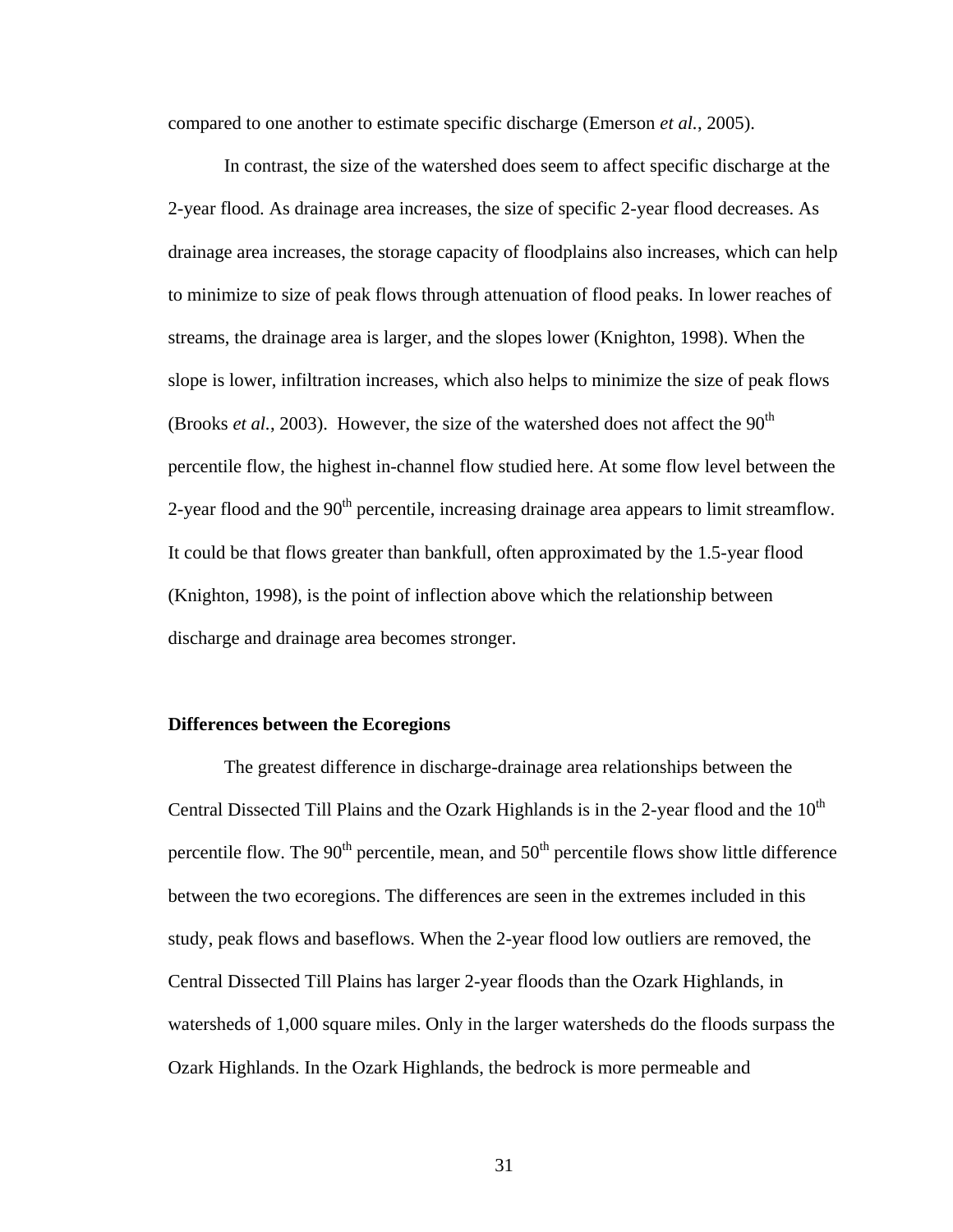characterized by sinkholes (Nigh and Schroeder, 2002). So in the large watersheds, there are more opportunities for runoff to be routed into underground storage, before it reaches a stream.

In the Ozark Highlands, there seems to be more water available in a few discharge ranges. The  $10<sup>th</sup>$  percentile flow in the Ozark Highlands is higher and the mean and  $50<sup>th</sup>$ percentile flows are slightly higher than the Central Dissected Till Plains, for any-sized watershed. There is slightly more annual rainfall in the Ozark Highlands, an average of 41 inches in the Central Dissected Till Plains and 43 inches in the Ozark Highlands. In the Ozarks Highlands, some runoff is supplied by groundwater outlets to the surface, such as springs (Vandike, 1996).

Differences between the Central Dissected Till Plains and the Ozark Highlands can also be seen in specific discharge-drainage area relationships. Again, the greatest differences are in the 2-year flood and the  $10<sup>th</sup>$  percentile flow, the extremes of flow (Figures 5a and 5e). The greatest difference in predicted specific discharge values are in the  $10<sup>th</sup>$  percentile flow (Figure 6). The relationships for the  $90<sup>th</sup>$  percentile flow are virtually the same (Table 7a-b). The mean and  $50<sup>th</sup>$  percentile flow relationships show the Ozark Highlands have slightly higher specific discharge over drainage area.

The specific 2-year flood discharge decreases with increasing drainage area. The specific 2-year flood relationship shows that the Central Dissected Till Plains surpasses the Ozark Highlands in large watersheds. When the 2-year flood low outliers are removed, this relationship remains the same, but the point at which the Ozark Highlands is surpassed changes. The large forested watersheds in the Ozark Highlands will have high interception rates (Brooks *et al.*, 2003) and because of the permeable bedrock (Nigh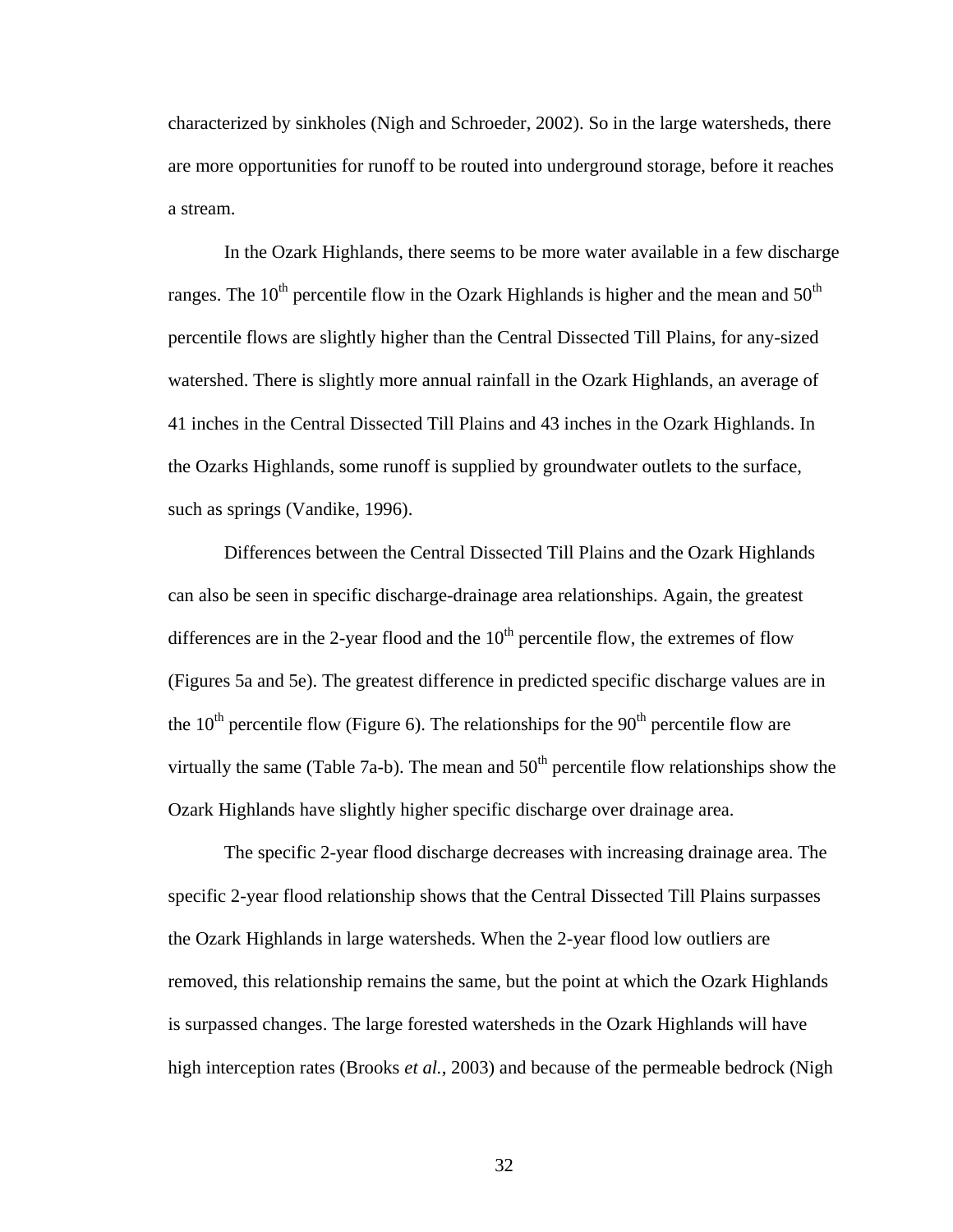

Figure 6. Ratio of predicted specific discharge values (OH/CDTP) for watershed of 1,000 sq mi

| Watershed<br>Size (sq mi) | $2-yr$ | $2-yr$<br>upper | 90 <sup>th</sup> | Mean | 50 <sup>th</sup> | 10th |
|---------------------------|--------|-----------------|------------------|------|------------------|------|
| 100                       | 33.04  | 39.99           | 1.61             | 0.87 | 0.75             | 0.21 |
| 300                       | 21.83  | 28.08           | 1.60             | 0.86 | 0.75             | 0.20 |
| 1,000                     | 13.87  | 19.05           | 1.59             | 0.85 | 0.75             | 0.18 |

Table 7b. Model results of specific discharge (cfs) for the Ozark Highlands

| Watershed<br>Size (sq mi) | $2-yr$ | $2-yr$<br>upper | 90 <sup>th</sup> | Mean | $50^{\text{th}}$ | $10^{\text{th}}$ |
|---------------------------|--------|-----------------|------------------|------|------------------|------------------|
| 100                       | 75.34  | 74.13           | 1.59             | 1.04 | 1.00             | 0.51             |
| 300                       | 34.88  | 37.76           | 1.59             | 1.06 | 1.01             | 0.55             |
| 1,000                     | 15.00  | 18.03           | 1.58             | 1.08 | 1.03             | 0.59             |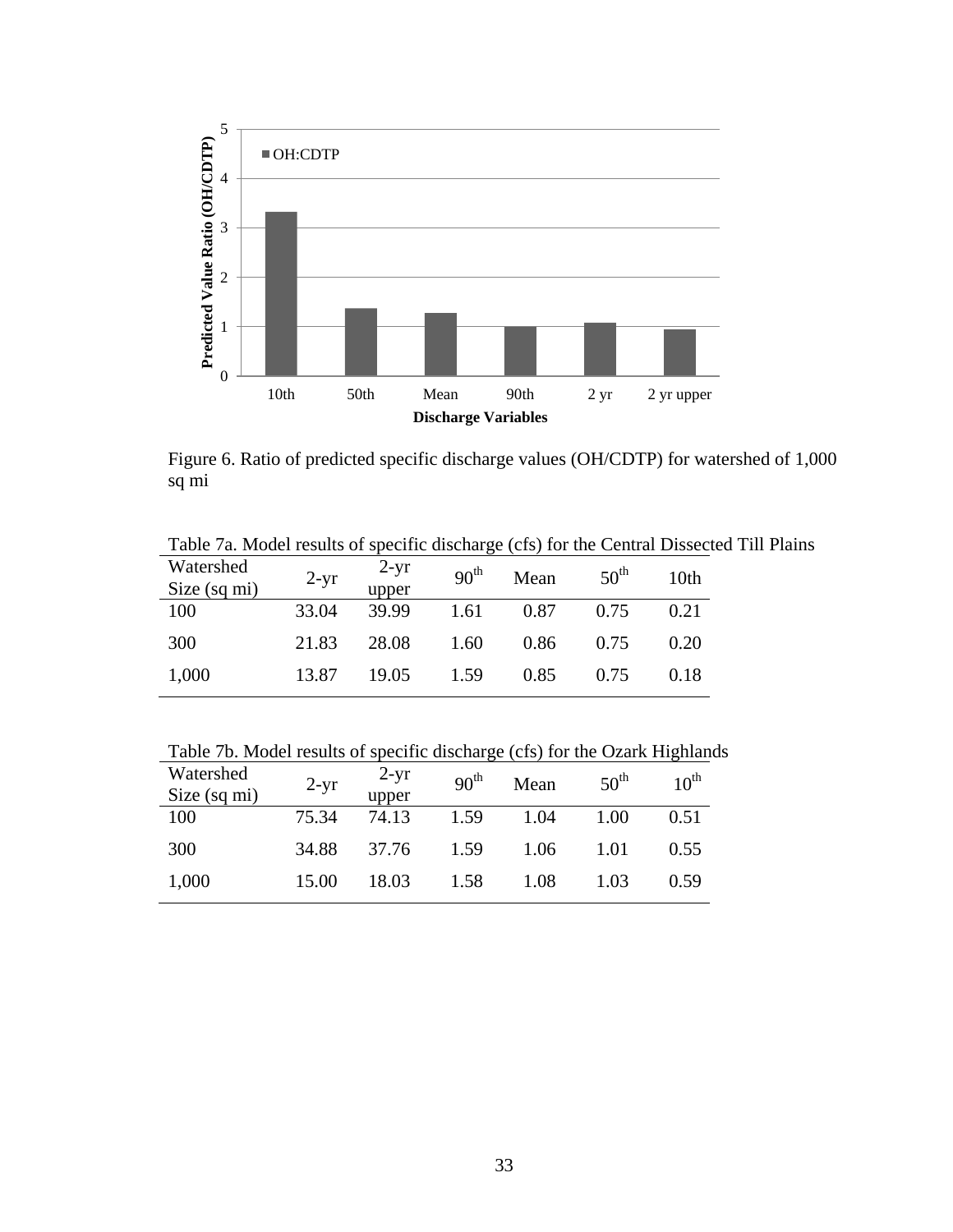and Schroeder, 2002), the highest potential for infiltration, reducing the size of peak flows when drainage area increases.

# **Slope and Land Use Influence**

Terrain relief and land use can contribute to streamflow variability among watersheds. Slope was found to be a significant variable in some regional streamflow models in the United States (Vogel *et al.*, 1999). In this study, mean slope is a significant variable in the discharge-drainage area model and improves the  $r^2$  values for some discharge variables, especially in the Ozark Highlands where slope is more variable. Watersheds of different land uses can have different surface runoff rates and groundwater storage (Lenz *et al.*, 2003). There are some significant relationships ( $\alpha \le 0.05$ ) with land use variables, though the coefficients are often very small, so the effects on the models are minimal.

**Mean Slope.** Watershed slope correlates significantly with percentages of forested and agricultural land for both ecoregions combined (Figures 7 and 8). As slope increases, the amount of forested land increases and agricultural land decreases. The steeper the land, the less it can be used for farming and the more likely it is to remain forested. Correspondingly, the steeper the land, the lower relative infiltration, the faster precipitation can be routed to the stream channel, resulting in higher discharges (Brooks *et al.*, 2003).

In the Central Dissected Till Plain, when mean slope is added to the dischargedrainage area model, there is little effect (Table 8a). The only significant relationship ( $\alpha \leq$ 0.05) is in the 10<sup>th</sup> percentile. The mean slope variable addition increases the  $r^2$  value by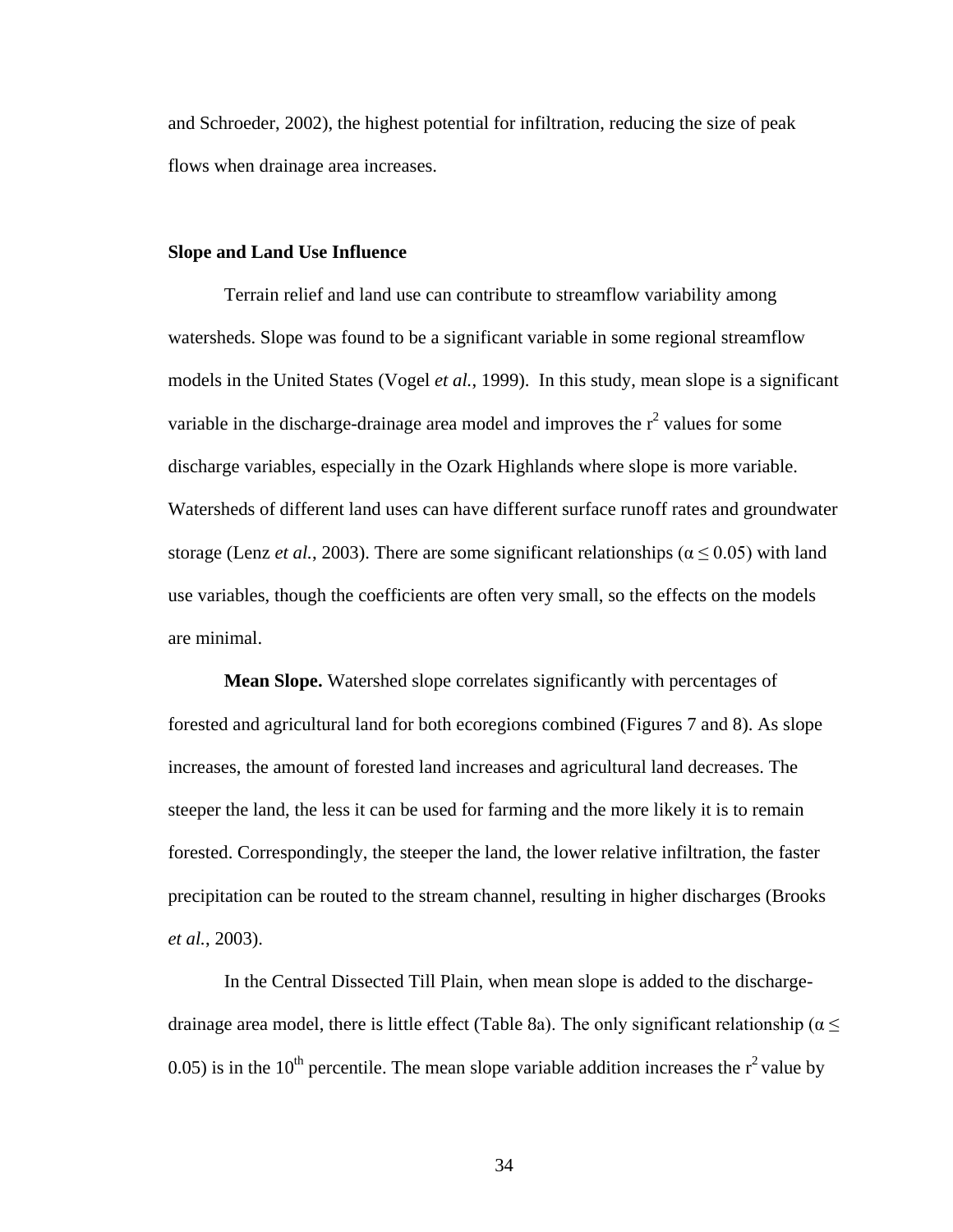

Figure 7. Percent of forest and mean slope relationship for both ecoregions



Figure 8. Percent of agriculture and mean slope relationship for both ecoregions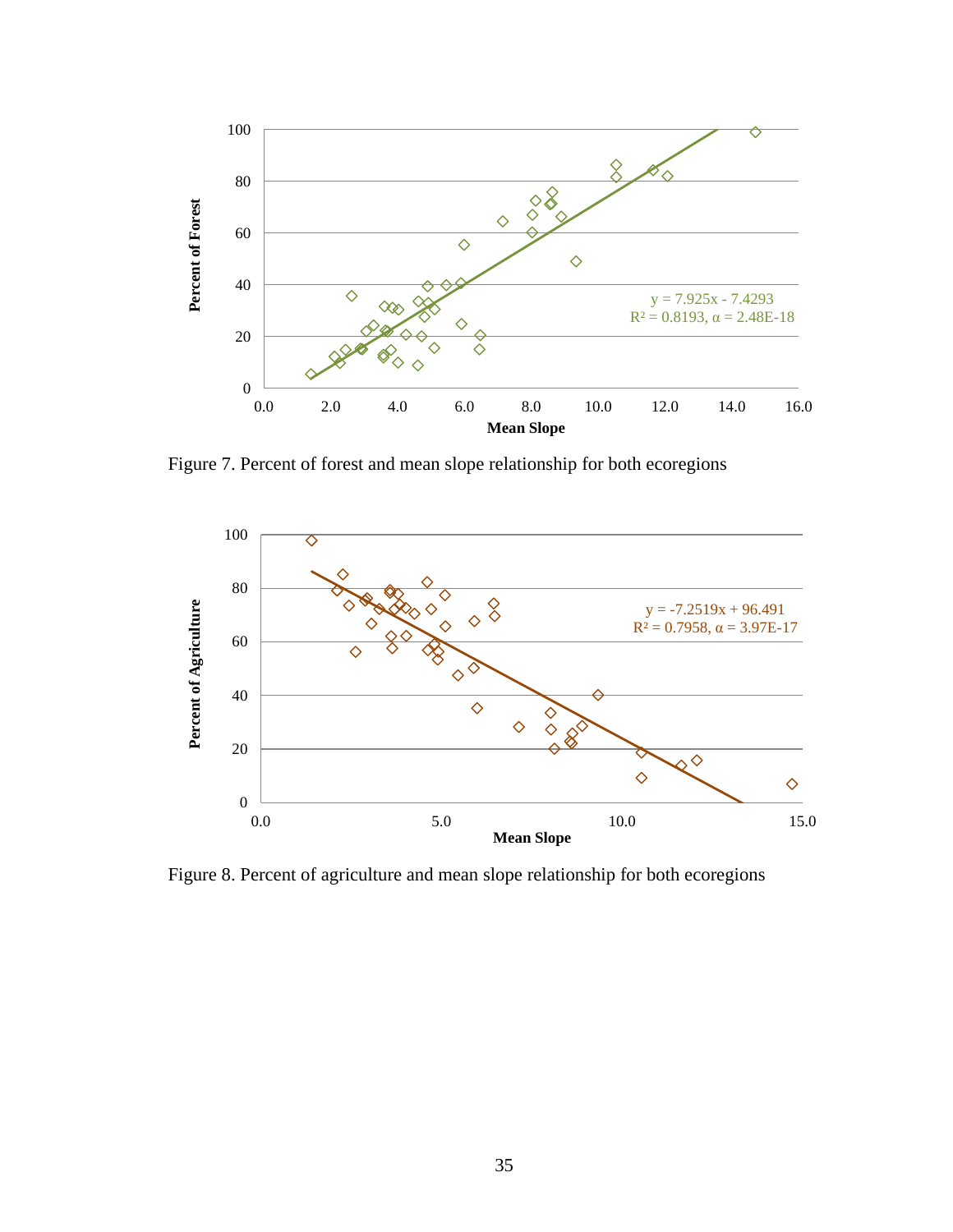|  | Table 8a. Central Dissected Till Plains discharge-drainage area and slope relationship <sup>1</sup> |  |  |  |
|--|-----------------------------------------------------------------------------------------------------|--|--|--|
|  |                                                                                                     |  |  |  |
|  |                                                                                                     |  |  |  |
|  |                                                                                                     |  |  |  |

| $Q \qquad \qquad$                                                            |  | n $r^2$ 1p-2p se f-ratio $b_0$ Ad $\alpha_1$ Slope $\alpha_2$ |  |  |                |      |
|------------------------------------------------------------------------------|--|---------------------------------------------------------------|--|--|----------------|------|
| Log 2 yr. 20 $0.602 +3.4\%$ $0.305$ 13 2.336 0.704 0.00 -0.070               |  |                                                               |  |  |                | 0.25 |
| $\log 90$ <sup>th</sup> 20 0.992 0% 0.053 1022 0.218 0.988 0.00              |  |                                                               |  |  | 0.004          | 0.68 |
| Log Mean 20 0.996 0% 0.039 1895 -0.036 0.988 0.00                            |  |                                                               |  |  | 0.000          | 0.98 |
| $\text{Log } 50^{\text{th}}$ 20 0.993 0% 0.049 1221 -0.118 1.008 0.00 -0.007 |  |                                                               |  |  |                | 0.46 |
| Log 10 <sup>th</sup> 20 0.964 +4.8% 0.105 230 -0.409 1.026                   |  |                                                               |  |  | $0.00 - 0.097$ | 0.00 |

 $1$ <sub>1</sub> p - 2p shows the change in  $r^2$  from using 1 parameter to 2 parameters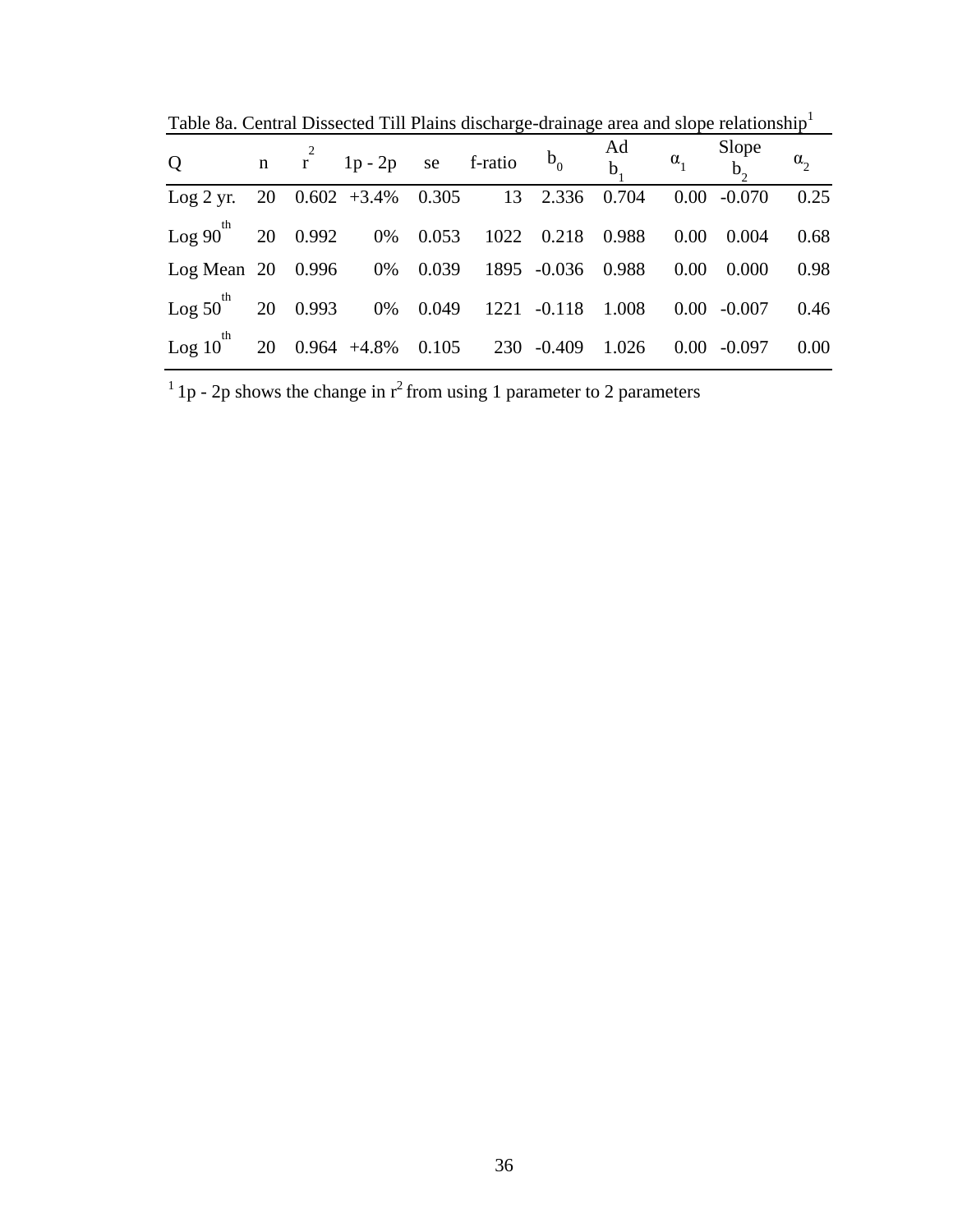4.8%. It is a negative relationship, suggesting that as slope decreases, baseflow increases, but the coefficient is near zero, so the effect is minimal. In lower reaches of a stream, where the slope is lower, there is more infiltration and baseflow. In contrast, in headwater reaches of a stream, where the slope is steepest, there is less infiltration (Knighton, 1998). The range of mean slope values in this ecoregion is low, from 1.4 to 6.5 percent increase. This may help to explain the lack of significant relationships, since little dispersion within a variable means it is not likely to be a significant in a regression model (Riggs, 1982).

In the Ozark Highlands, when mean slope is added to the discharge-drainage area model, there is significant effect on the in-channel flows (Table 8b). Slope is a significant variable ( $\alpha \le 0.05$ ) for the 90<sup>th</sup> percentile, mean, 50<sup>th</sup> percentile, and 10<sup>th</sup> percentile flow models. It improves the  $r^2$  values of all, especially the  $10<sup>th</sup>$  percentile which increases by 7.5%. However, in the Ozark Highlands, the relationships are all positive. This suggests that as slope increases, discharge increases. The coefficients are all close to zero, so the effect is minimal. It may be explained by the fact that steeply sloped watersheds respond quickly to rainfall, producing more runoff (Brooks *et al.*, 2003). Generally, in the Central Dissected Till Plains there are watersheds with low slopes and less discharge, and in the Ozark Highlands there are watersheds with steep slopes and more discharge. Therefore, two different relationships are produced.

**Forest Percentage.** In the Central Dissected Till Plains, significant relationships are seen between discharge and drainage area and percent of forested land in the mean flow (Table 9a). However, the  $r^2$  value increases by only 0.1%. In the Ozark Highlands, there are significant relationships between discharge and drainage area and percent of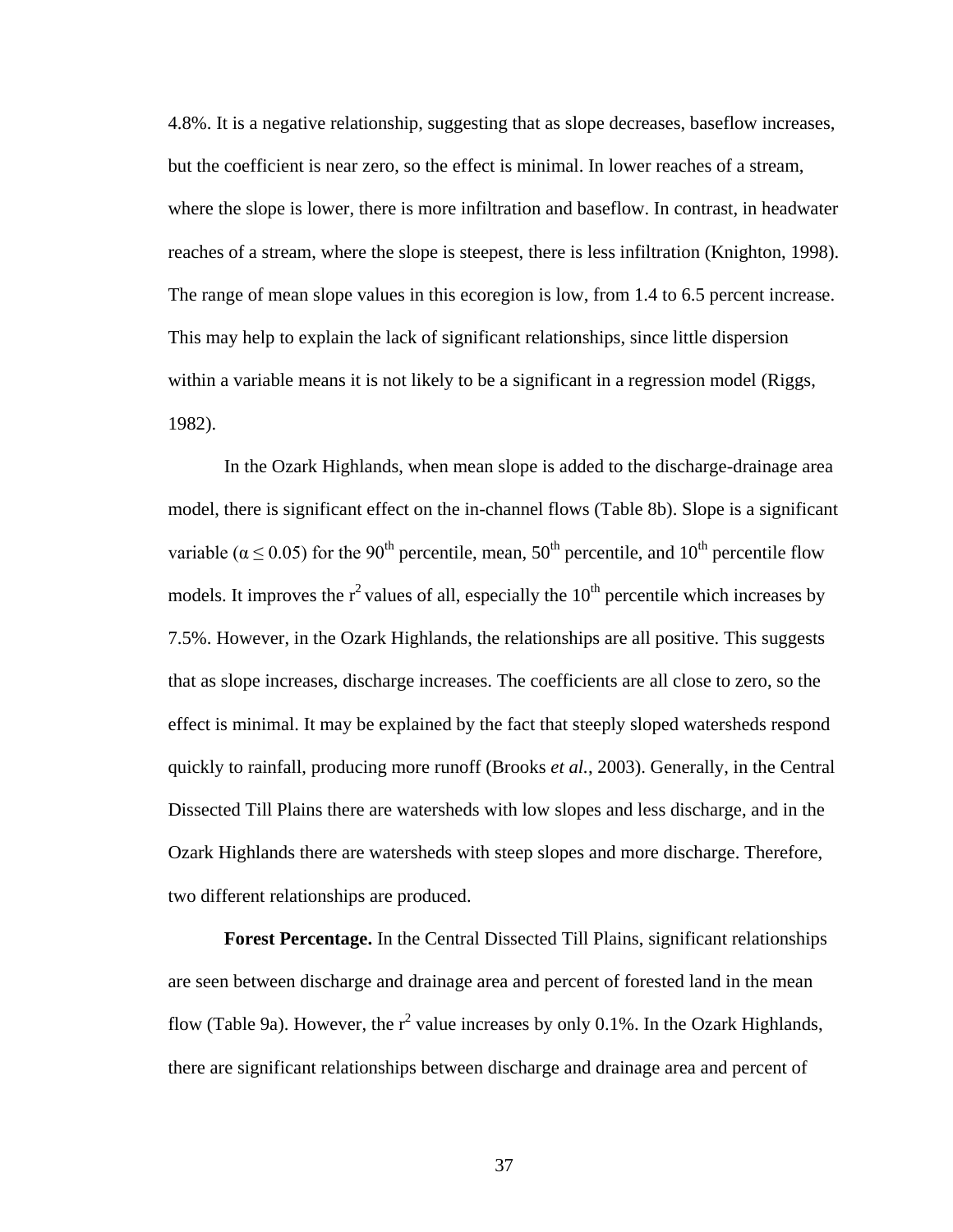Table 8b. Ozark Highlands discharge-drainage area and slope relationship<sup>1</sup>

| Q n $r^2$ 1p-2p se f-ratio $b_0$ $\begin{matrix} \n\text{Ad} \\ \n\text{B} \n\end{matrix}$ $\begin{matrix} a_1 \\ \n\text{B} \n\end{matrix}$ $\begin{matrix} \n\text{Slope} \\ \n\text{C}_2 \n\end{matrix}$ |  |  |  |  |       |      |
|-------------------------------------------------------------------------------------------------------------------------------------------------------------------------------------------------------------|--|--|--|--|-------|------|
| Log 2 yr. 26 0.281 +6.4% 0.213 4 3.274 0.250 0.05 0.020 0.17                                                                                                                                                |  |  |  |  |       |      |
| Log $90^{th}$ 27 0.990 +0.8% 0.039 1148 0.202 0.972 0.00 0.011 0.00                                                                                                                                         |  |  |  |  |       |      |
| Log Mean $27$ $0.987$ $+1.0\%$ $0.044$ $941$ $-0.014$ $0.983$ $0.00$ $0.013$ $0.00$                                                                                                                         |  |  |  |  |       |      |
| $\text{Log } 50^{\text{th}}$ 27 0.979 +0.4% 0.057 559 -0.030 0.994 0.00 0.008 0.05                                                                                                                          |  |  |  |  |       |      |
| Log 10 <sup>th</sup> 27 0.965 +7.5% 0.081 328 -0.406 0.961 0.00                                                                                                                                             |  |  |  |  | 0.038 | 0.00 |

 $1$  1p - 2p shows the change in  $r^2$  from using 1 parameter to 2 parameters

Table 9a. Central Dissected Till Plains discharge-drainage area and forest relationship <sup>1</sup>

| Q n $r^2$ 1p-2p se f-ratio $b_0$ $\begin{matrix} \n\text{Ad} \\ \n\text{B} \n\end{matrix}$ $\begin{matrix} \n\text{C} \\ \n\text{D} \n\end{matrix}$ $\begin{matrix} \n\text{C} \\ \n\text{D} \n\end{matrix}$ $\begin{matrix} \n\text{C} \\ \n\text{D} \n\end{matrix}$ $\begin{matrix} \n\text{C} \\ \n\text{D} \n\end{matrix}$ $\begin{matrix} \n\text{C} \\ \n\text{D} \n\end{matrix}$ $\begin{matrix} \n$ |  |  |  |  |  |
|-------------------------------------------------------------------------------------------------------------------------------------------------------------------------------------------------------------------------------------------------------------------------------------------------------------------------------------------------------------------------------------------------------------|--|--|--|--|--|
| Log 2 yr. 20 0.568 0% 0.318 11 2.286 0.626 0.00 -0.001 0.93                                                                                                                                                                                                                                                                                                                                                 |  |  |  |  |  |
| Log $90^{th}$ 20 0.993 +0.1% 0.05 1156 0.187 0.987 0.00 0.003 0.14                                                                                                                                                                                                                                                                                                                                          |  |  |  |  |  |
| Log Mean 20 0.997 +0.1% 0.034 2486 -0.07 0.982 0.00 0.003 0.03                                                                                                                                                                                                                                                                                                                                              |  |  |  |  |  |
| Log $50^{th}$ 20 0.994 +0.1% 0.045 1433 -0.162 0.994 0.00 0.003 0.08                                                                                                                                                                                                                                                                                                                                        |  |  |  |  |  |
| Log 10 <sup>th</sup> 20 0.916 0% 0.162 92 -0.482 0.916 0.00 -0.001 0.85                                                                                                                                                                                                                                                                                                                                     |  |  |  |  |  |

 $1$  1p - 2p shows the change in  $r^2$  from using 1 parameter to 2 parameters

Table 9b. Ozark Highlands discharge-drainage area and forest relationship <sup>1</sup>

| Q n $r^2$ 1p-2p se f-ratio $b_0$ $\begin{matrix} \n\text{Ad} \\ \n\text{B} \n\end{matrix}$ $\begin{matrix} \n\text{For } \% \\ \n\text{B} \n\end{matrix}$ $\begin{matrix} \n\text{For } \% \\ \n\text{B} \n\end{matrix}$ $\begin{matrix} \n\text{For } \% \\ \n\text{C} \n\end{matrix}$ |  |  |  |  |          |
|-----------------------------------------------------------------------------------------------------------------------------------------------------------------------------------------------------------------------------------------------------------------------------------------|--|--|--|--|----------|
| Log 2 yr. 26 0.288 +7.1% 0.212 5 3.258 0.252 0.04 0.003 0.14                                                                                                                                                                                                                            |  |  |  |  |          |
| Log 90 <sup>th</sup> 27 0.987 +0.5% 0.045 890 0.194 0.981 0.00 0.001                                                                                                                                                                                                                    |  |  |  |  | 0.01     |
| Log Mean 27 $0.985 +0.8\%$ 0.049 782 -0.026 0.991 0.00 0.002 0.00                                                                                                                                                                                                                       |  |  |  |  |          |
| Log $50^{th}$ 27 0.977 +0.2% 0.06 515 -0.035 1.001 0.00 0.001                                                                                                                                                                                                                           |  |  |  |  | 0.15     |
| Log 10 <sup>th</sup> 27 0.966 +7.6% 0.08 342 -0.445 0.974 0.00 0.005                                                                                                                                                                                                                    |  |  |  |  | $0.00\,$ |

<sup>1</sup> 1p - 2p shows the change in  $r^2$  from using 1 parameter to 2 parameters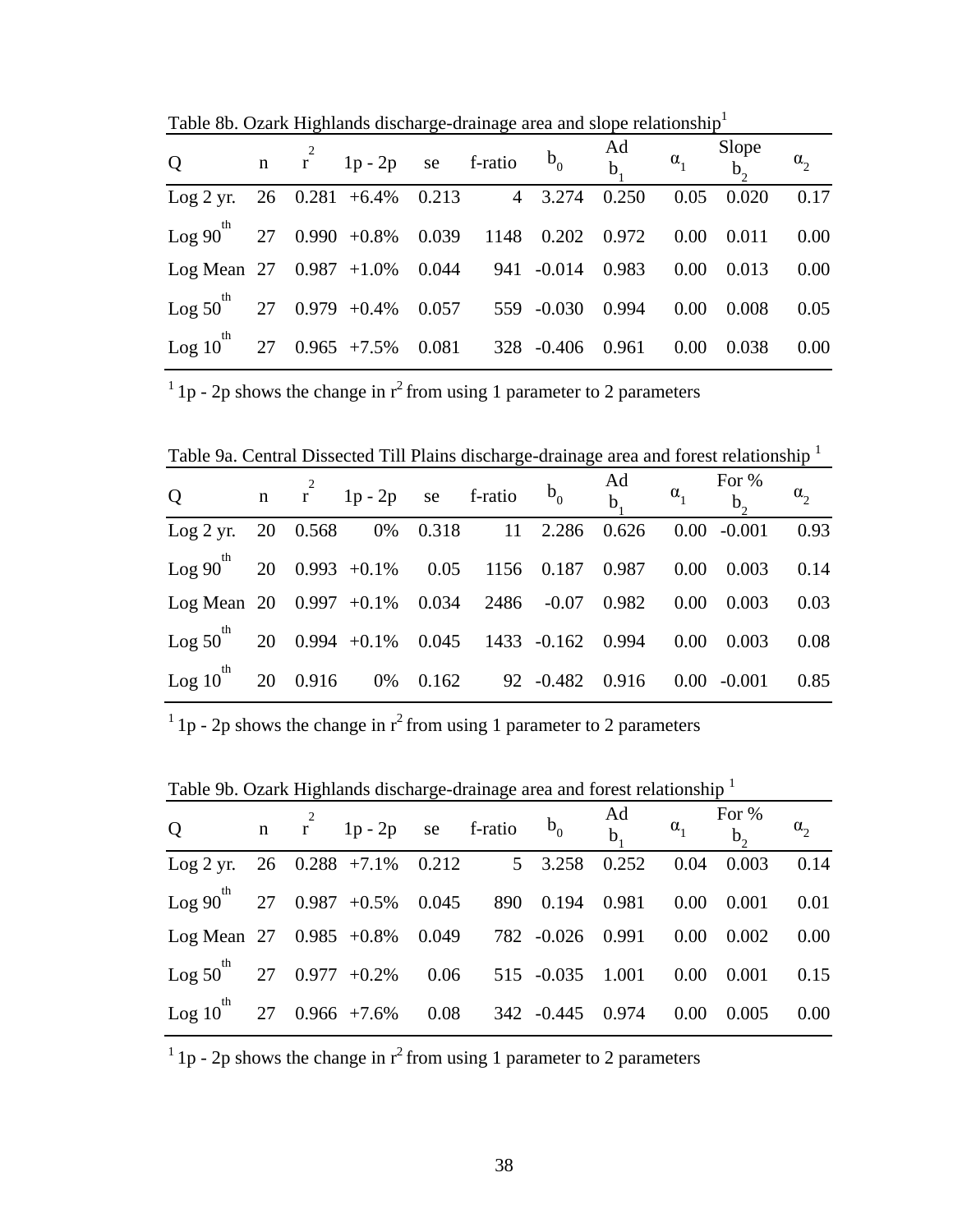forested land in the 90<sup>th</sup> percentile, mean, and  $10<sup>th</sup>$  percentile flows (Table 9b). The  $r<sup>2</sup>$ value is increased by over 7% when percentage of forest is added to the equation of the  $10<sup>th</sup>$  percentile. All significant relationships are positive, indicating that as forested land increases, discharge increases. As forested land increases, agricultural and urbanized land decreases, which would decrease human demands for water (Brooks *et al.*, 2003).

In the Central Dissected Till Plains, the average percentage of forest is 17%, and in the Ozark Highlands, the average percentage is 54%. In the Central Dissected Till Plains, all forest percentages are less than 30%. However, in the Ozark Highlands the percentages range from 12% to 99%. The cv% is also slightly higher in the Ozark Highlands, 36% versus 43%. These differences may account for the fact that there are fewer significant relationships between streamflow and forested land in the Central Dissected Till Plains. When there is little dispersion within a variable, it is not likely to be a significant variable in a regression model (Riggs, 1982).

**Agriculture Percentage.** In the Central Dissected Till Plains, no significant relationships exist between discharge and drainage area and agricultural land ( $\alpha \le 0.05$ ) (Table 10a). This may be a result of the small variability within percentage of agriculture in this ecoregion. Its coefficient of variation is only 12%, while in the Ozark Highlands it is a much higher 53%. In the Ozark Highlands, significant relationships ( $\alpha \le 0.05$ ) are seen between discharge and drainage area and percent of agricultural land for the  $90<sup>th</sup>$ percentile, mean, and  $10^{th}$  percentile flows (Table 10b). These relationships are negative, indicating that as percent of agricultural land increases, discharge decreases. In agricultural watersheds, discharge can be decreased by farming activities, such as irrigation, and baseflow can be decreased by drainage tiling, which diverts water from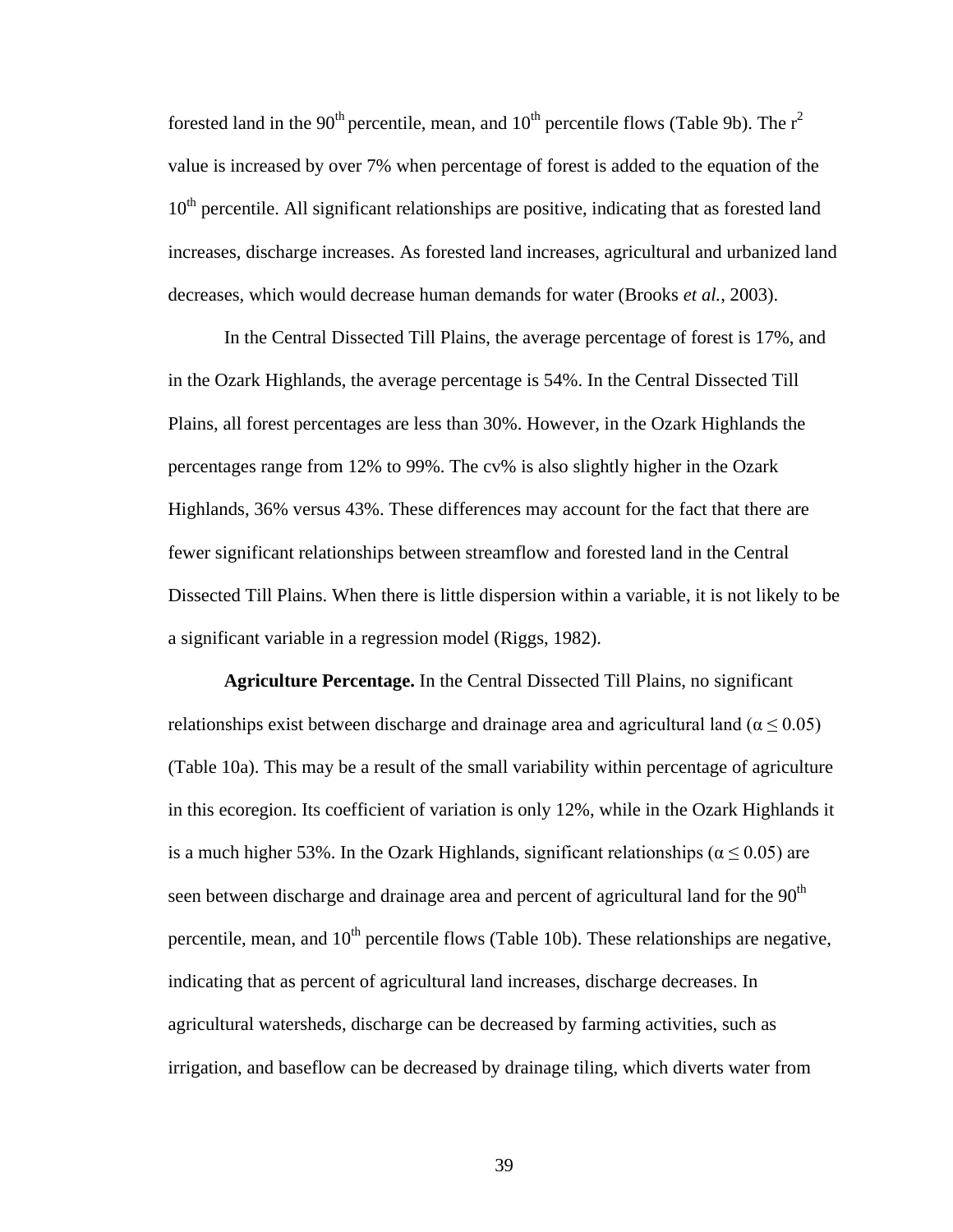| Q n $r^2$ 1p-2p se f-ratio $b_0$ $\begin{matrix} \n\text{Ad} \\ \n\text{B} \\ \n\text{B} \n\end{matrix}$ $\begin{matrix} \n\text{A}g & \alpha_1 \\ \n\text{B} \\ \n\text{C} \n\end{matrix}$ $\begin{matrix} \n\text{A}g & \alpha_2 \\ \n\text{B} \\ \n\text{C} \n\end{matrix}$ |  |  |  |          |              |      |
|--------------------------------------------------------------------------------------------------------------------------------------------------------------------------------------------------------------------------------------------------------------------------------|--|--|--|----------|--------------|------|
| Log 2 yr. 20 $0.621 + 5.3\%$ 0.298 14 1.324 0.642                                                                                                                                                                                                                              |  |  |  | $0.00\,$ | 0.012        | 0.14 |
| $\log 90^{th}$ 20 0.992 0% 0.053 1022 0.268 0.992 0.00 -0.001 0.68                                                                                                                                                                                                             |  |  |  |          |              |      |
| Log Mean 20 0.996 0% 0.036 2176 0.082 0.985 0.00 -0.002 0.13                                                                                                                                                                                                                   |  |  |  |          |              |      |
| $\log 50^{th}$ 20 0.994 +0.1% 0.046 1361 0.029 0.997 0.00 -0.002 0.13                                                                                                                                                                                                          |  |  |  |          |              |      |
| Log 10 <sup>th</sup> 20 0.921 +0.5% 0.157 99 -0.834 0.921 0.00                                                                                                                                                                                                                 |  |  |  |          | $0.004$ 0.31 |      |

Table 10a. Central Dissected Till Plains discharge-drainage area and agriculture relationship  $1, 2$ 

 $1<sup>1</sup>$  1p - 2p shows the change in  $r<sup>2</sup>$  from using 1 parameter to 2 parameters

Table 10b. Ozark Highlands discharge-drainage area and agriculture relationship <sup>1</sup>

| Q n $r^2$ 1p-2p se f-ratio $b_0$ $\begin{matrix} \n\text{Ad} \\ \n\text{B} \n\end{matrix}$ $\begin{matrix} \n\text{Ad} \\ \n\text{C} \n\end{matrix}$ $\begin{matrix} \n\text{A}g & \alpha_1 \\ \n\text{B} & \alpha_2 \n\end{matrix}$ |  |  |  |  |                         |          |
|--------------------------------------------------------------------------------------------------------------------------------------------------------------------------------------------------------------------------------------|--|--|--|--|-------------------------|----------|
| Log 2 yr. 26 $0.269 + 5.2\%$ 0.215 4 3.534 0.246 0.06 -0.003                                                                                                                                                                         |  |  |  |  |                         | 0.21     |
| $\log 90^{th}$ 27 0.986 +0.4% 0.046 827 0.305 0.978 0.00 -0.001                                                                                                                                                                      |  |  |  |  |                         | 0.03     |
| Log Mean 27 0.983 +0.6% 0.051 698 0.13 0.986 0.00 -0.002                                                                                                                                                                             |  |  |  |  |                         | 0.01     |
| $\log 50^{th}$ 27 0.976 +0.1% 0.061 494 0.03 1.002 0.00 -0.001                                                                                                                                                                       |  |  |  |  |                         | 0.30     |
| Log 10 <sup>th</sup> 27 0.961 +7.1% 0.085 298 0.117                                                                                                                                                                                  |  |  |  |  | $0.949$ $0.00$ $-0.005$ | $0.00\,$ |

 $1$  1p - 2p shows the change in  $r^2$  from using 1 parameter to 2 parameters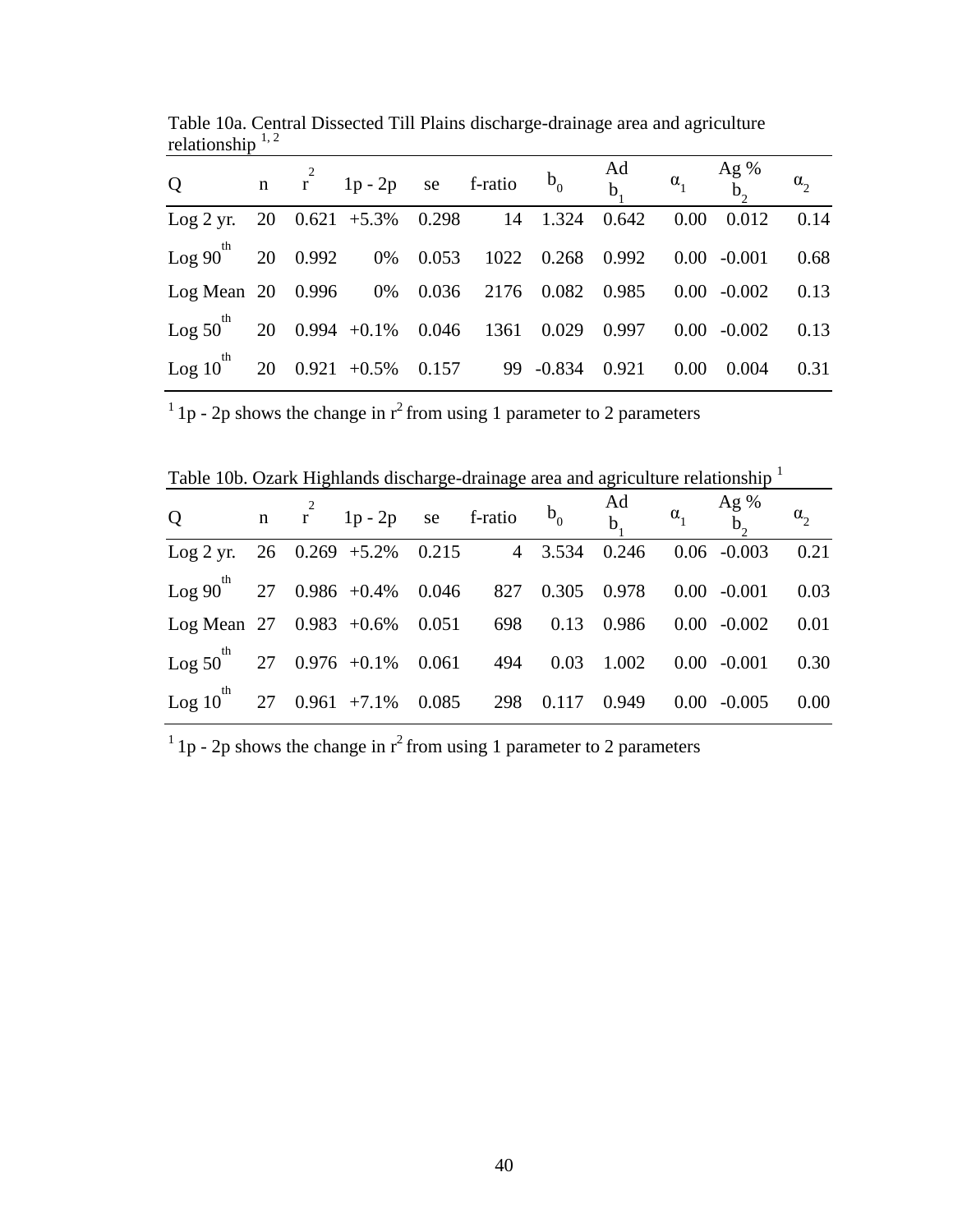saturated zones and decreases groundwater recharge (Lenz *et al.*, 2003).

**Urban Percentage.** In the Central Dissected Till Plains, when percentage of urbanized area is added to the model there is no significant effect (Table 11a). However, in the Ozark Highlands, when percentage of urbanized area is added to the model, the variable is significant for most of the in-channel flows (Table 11b). For the mean,  $50<sup>th</sup>$ percentile, and  $10<sup>th</sup>$  percentile the urban land use variable is significant. The relationships show that as urbanized area increases, in-channel flows decrease (Hodgkins *et al.*, 2007). The significances found in the Ozark Highlands and in the Central Dissected Till Plains may be a result of the variability of the urbanized percentages. In the Central Dissected Till Plains, the range of values is 5 to 8% urbanized, with a coefficient of variation of 19%. In the Ozark Highlands, the range of values is from 3 to 11% urbanized, with a coefficient of variation of 34%. Since only watersheds with urbanized percentages of less than 15% were used, the urban effect is not strong.

# **Historical Variations in Discharge-Drainage Area Relationships**

Studying the relationships of discharge at long-term gages can give insight into overall trends. It can also help in understanding the natural and human influences on water availability (Hodgkins *et al.*, 2007). The gages that exhibit the most change from 1925-2010 are those in the Central Dissected Till Plains. All three gages used show an increase in the 10<sup>th</sup> percentile flow (Figures 9a-c). Using the trend line as a basis, the 10<sup>th</sup> percentile flow at Fox River at Wayland, Grand River near Gallatin, and Thompson River at Trenton has significantly increased by 207, 142, and 186%, or by 12, 90, and 100 cfs, with significance values of  $\alpha$  = 0.05, 0.05, and 0.04, respectively (Table 12). The 50<sup>th</sup>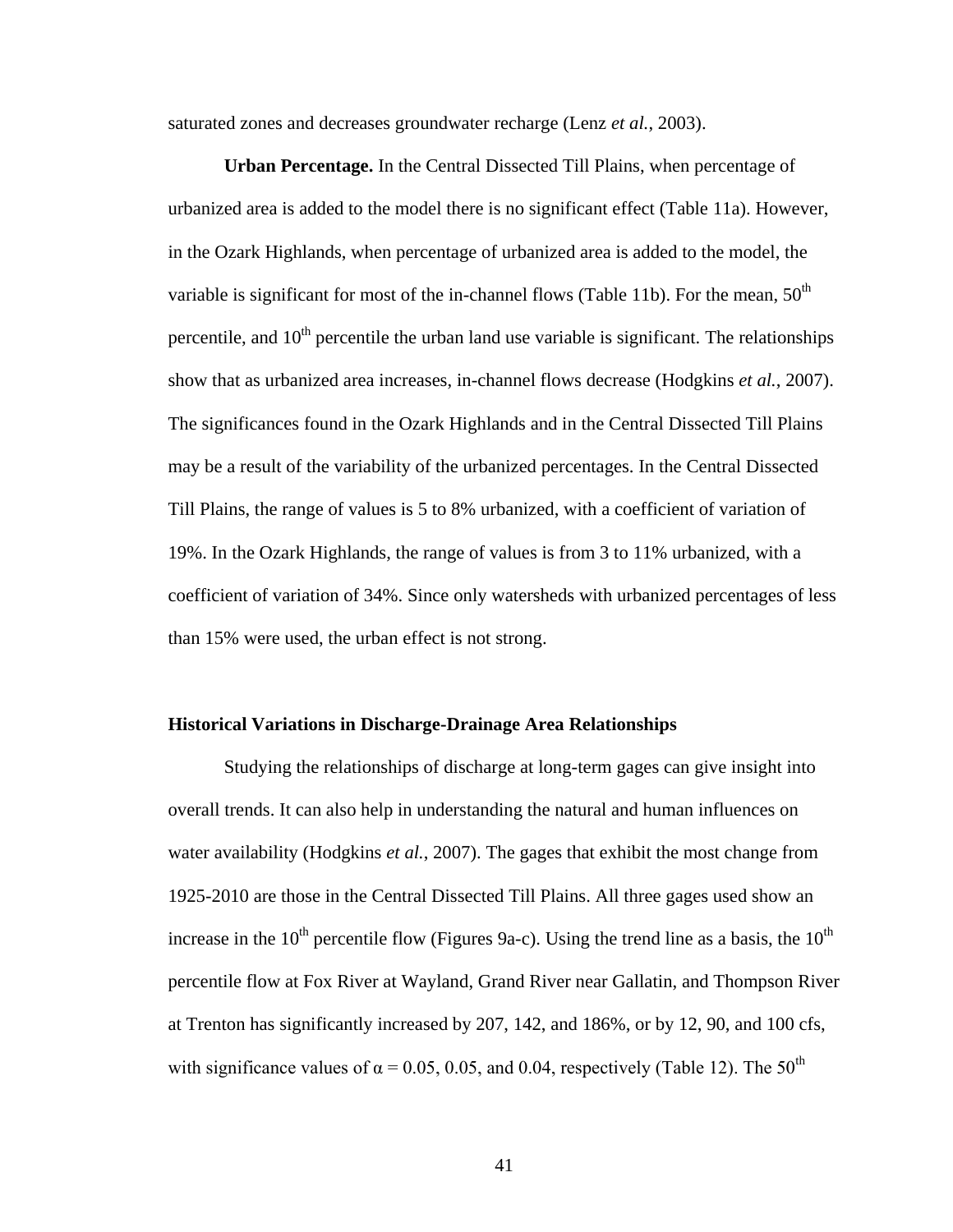| Q n $r^2$ 1p-2p se f-ratio $b_0$ $\begin{matrix} \n\text{Ad} \\ \n\text{B} \\ \n\text{B} \n\end{matrix}$ $\begin{matrix} \n\text{Orb } 96 \\ \n\text{C} \\ \n\text{D}_1 \n\end{matrix}$ $\begin{matrix} \n\text{Orb } 96 \\ \n\text{C} \\ \n\text{D}_2 \n\end{matrix}$ |  |  |  |          |       |      |
|------------------------------------------------------------------------------------------------------------------------------------------------------------------------------------------------------------------------------------------------------------------------|--|--|--|----------|-------|------|
| Log 2 yr. 20 0.597 +2.9% 0.307 13 2.843 0.573 0.00 -0.079 0.29                                                                                                                                                                                                         |  |  |  |          |       |      |
| Log 90 <sup>th</sup> 20 0.993 +0.1% 0.048 1243 0.381 0.979 0.00 -0.022 0.07                                                                                                                                                                                            |  |  |  |          |       |      |
| Log Mean 20 0.996 0% 0.037 2114 0.051 0.980 0.00 -0.012 0.18                                                                                                                                                                                                           |  |  |  |          |       |      |
| $\log 50^{th}$ 20 0.993 0% 0.049 1203 -0.077 0.996 0.00 -0.006 0.58                                                                                                                                                                                                    |  |  |  |          |       |      |
| $\log 10^{th}$ 20 0.916 0% 0.162 92 -0.497 0.914                                                                                                                                                                                                                       |  |  |  | $0.00\,$ | 0.000 | 1.00 |

Table 11a. Central Dissected Till Plains discharge-drainage area and urban relationship<sup>1</sup>

 $\frac{1}{1}$  1p - 2p shows the change in  $r^2$  from using 1 parameter to 2 parameters

Table 11b. Ozark Highlands discharge-drainage area and urban relationship<sup>1</sup>

| Q n $r^2$ 1p-2p se f-ratio $b_0$ $\begin{matrix} \n\text{Ad} \\ \n\text{B} \n\end{matrix}$ $\begin{matrix} \n\text{Orb } 96 \\ \n\text{C} \n\end{matrix}$ $\begin{matrix} \n\text{Orb } 96 \\ \n\text{C} \n\end{matrix}$ $\begin{matrix} \n\alpha_1 & \n\text{Orb } 96 \\ \n\alpha_2 & \n\end{matrix}$ |  |  |  |  |  |
|--------------------------------------------------------------------------------------------------------------------------------------------------------------------------------------------------------------------------------------------------------------------------------------------------------|--|--|--|--|--|
| Log 2 yr. 26 0.257 +4.0% 0.217 4 3.519 0.264 0.04 -0.026 0.28                                                                                                                                                                                                                                          |  |  |  |  |  |
| Log 90 <sup>th</sup> 27 0.984 +0.2% 0.048 759 0.286 0.987 0.00 -0.009 0.08                                                                                                                                                                                                                             |  |  |  |  |  |
| Log Mean 27 0.982 +0.5% 0.054 638 0.116 0.998 0.00 -0.014 0.02                                                                                                                                                                                                                                         |  |  |  |  |  |
| Log $50^{th}$ 27 0.979 +0.4% 0.057 560 0.085 0.998 0.00 -0.013 0.05                                                                                                                                                                                                                                    |  |  |  |  |  |
| Log 10 <sup>th</sup> 27 0.915 +2.5% 0.126 130 -0.084 1.013 0.00 -0.036 0.01                                                                                                                                                                                                                            |  |  |  |  |  |

 $1$ <sub>1</sub> p - 2p shows the change in  $r^2$  from using 1 parameter to 2 parameters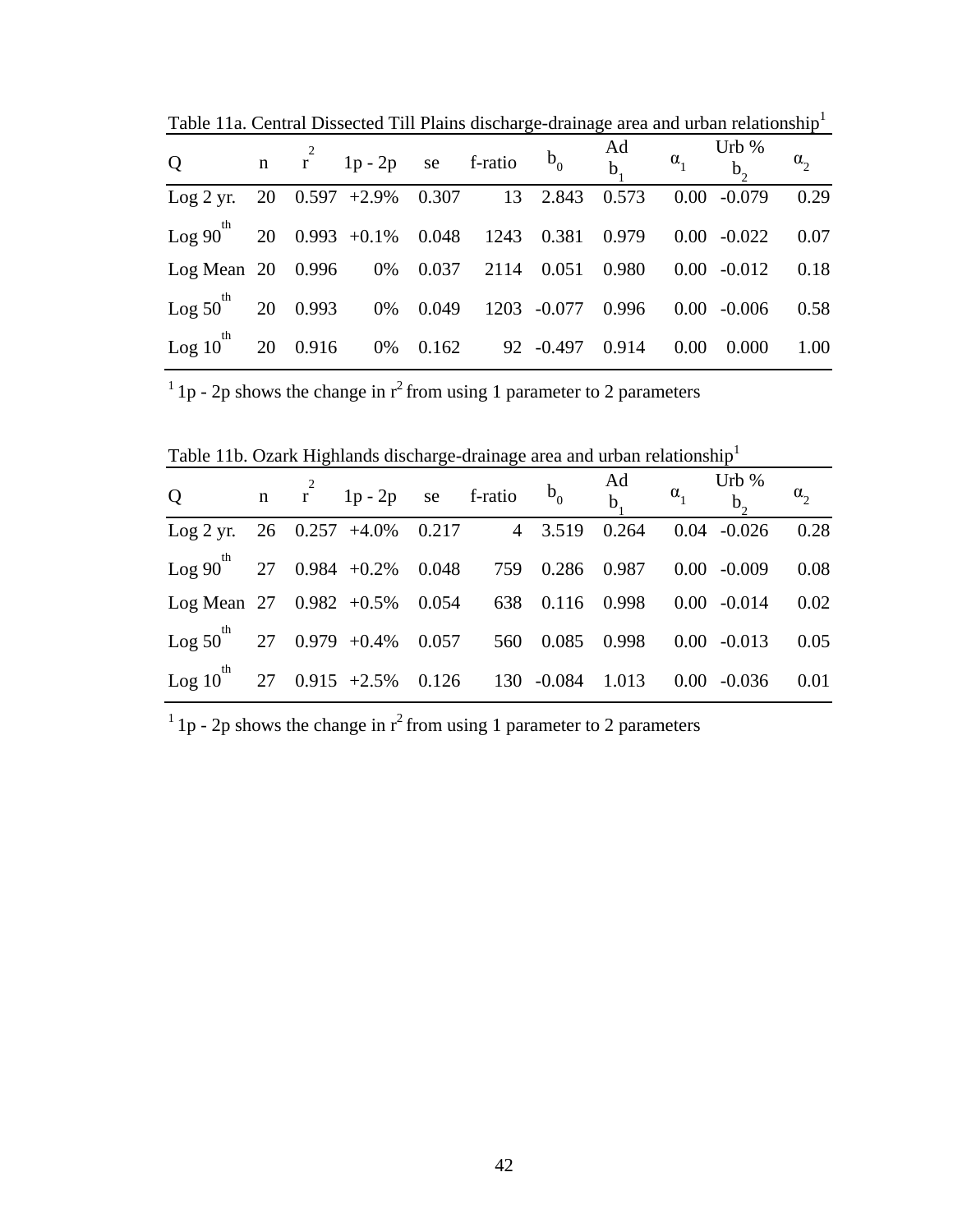

Figure 9a. In-channel flows and precipitation for Fox River at Wayland, 05495000 (1925- 2010) in Central Dissected Till Plains. Relationships are as follows:  $y = 3.3205x - 5872.6$  $R^2 = 0.0377$ ,  $\alpha = 0.07$ ,  $y = 2.0167x - 3685.6$   $R^2 = 0.0682$ ,  $\alpha = 0.02$ ,  $y = 1.5742x - 2933$  $R^2 = 0.0532$ ,  $\alpha = 0.03$ ,  $y = 0.2969x - 558.35$   $R^2 = 0.0461$ ,  $\alpha = 0.05$ ,  $y = 0.0063x - 9.3427$  $R^2 = 0.0781$ ,  $\alpha = 0.01$ 



Figure 9b. In-channel flows and precipitation for Grand River near Gallatin, 06897500 (1925-2010) in Central Dissected Till Plains. Relationships are as follows:  $y = 15.447x -$ 27444  $R^2 = 0.0381$ ,  $\alpha = 0.07$ ,  $y = 8.0873x - 14605$   $R^2 = 0.0469$ ,  $\alpha = 0.05$ ,  $y = 6.3981x -$ 11908  $R^2 = 0.0605$ ,  $\alpha = 0.02$ ,  $y = 2.0491x - 3837.3$   $R^2 = 0.0432$ ,  $\alpha = 0.05$ ,  $y = 0.0057x - 1.00957x$ 8.1974  $R^2 = 0.0584$ ,  $\alpha = 0.03$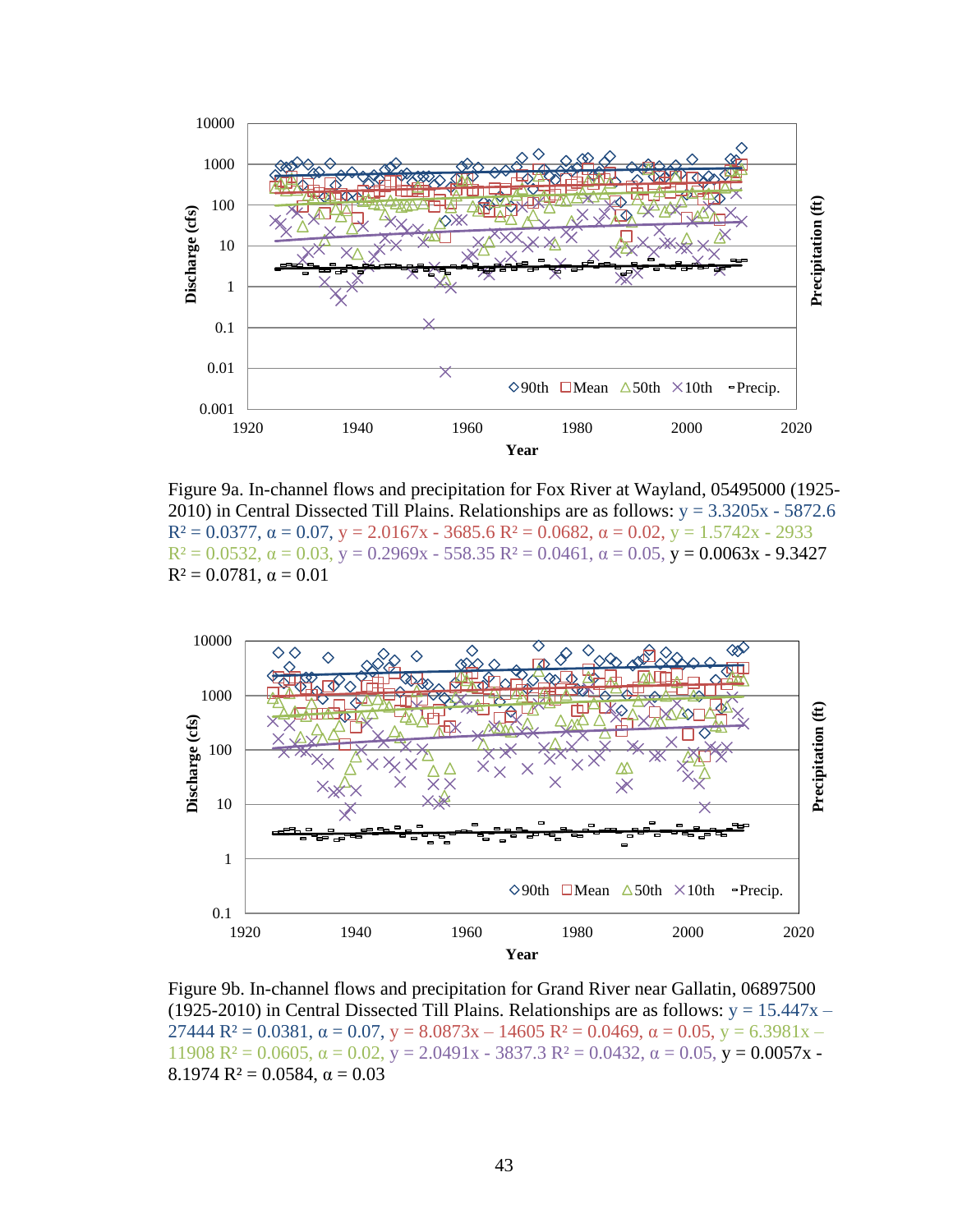

Figure 9c. In-channel flows and precipitation for Thompson River at Trenton, 06899500 (1929-2010) in Central Dissected Till Plains. Relationships are as follows:  $y = 10.663x -$ 18694  $R^2 = 0.031$ ,  $\alpha = 0.11$ ,  $y = 7.9625x - 14630 R^2 = 0.0703$ ,  $\alpha = 0.02$ ,  $y = 7.0996x -$ 13393  $R^2 = 0.0941$ ,  $\alpha = 0.01$ ,  $y = 2.4057x - 4538.6$   $R^2 = 0.0533$ ,  $\alpha = 0.04$ ,  $y = 0.008x - 1.00941$ 12.72  $R^2 = 0.1057$ ,  $\alpha = 0.00$ 

| $(2010)^1$                       |                  |      |                  |                  |         |
|----------------------------------|------------------|------|------------------|------------------|---------|
| Gage Name                        | 90 <sup>th</sup> | Mean | $50^{\text{th}}$ | $10^{\text{th}}$ | Precip. |
| Fox River at Wayland             | 31               | 43   | 56               | 207 <sub>s</sub> | 18s     |
| <b>Grand River near Gallatin</b> | 27               | 38   | 86               | 142s             | 16.5    |
| Thompson River at Trenton        | 29               | 54   | 130s             | 186s             | 19.s    |

Table 12. Percent increase in streamflow in the Central Dissected Till Plains (1925-  $2010)^1$ 

 $1 s =$  significant ( $\alpha \le 0.05$ )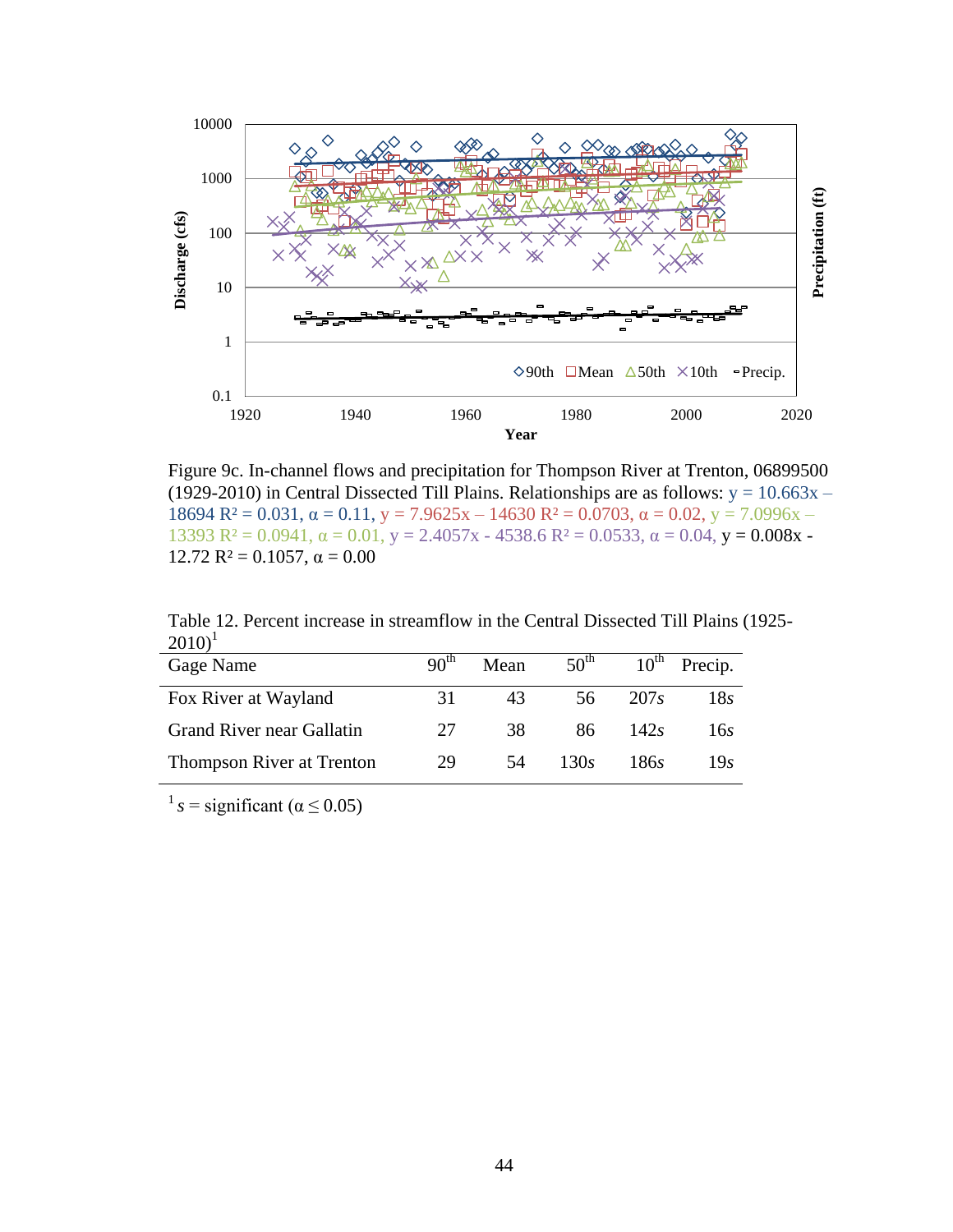percentile flow significantly increased at Thompson River at Trenton by 130% or 314 cfs. However, the mean precipitation in these watersheds has only increased by 18, 16, and 19%, respectively, which is approximately 0.5 feet each.

The suggested increase in baseflow trends in the Central Dissected Till Plains agrees with the findings of Schilling and Libra (2003) on Iowa discharge trends. They report that the percentage of streamflow that is baseflow has increased by 20 to 30% from 1940 to 2000. Zhang and Schilling (2006) found increases in baseflow in the Upper Mississippi River of 28, 47, 59, and 134% at four different gages. The Central Dissected Till Plains in Missouri shares the same land types and land uses as much of Iowa and the upper Mississippi River valley; it makes sense that similar hydrologic trends are seen.

Like the study in Iowa, increases in precipitation do not seem to be great enough to account for the increase in discharge. It is likely there is a change in how precipitation is being routed to streams. The causes of increased baseflow proposed by Schilling and Libra (2003) and Zhang and Schilling (2006) may help to explain increased baseflow in the Central Dissected Till Plains. Some agricultural areas of the Midwest were poorly managed early in the  $20<sup>th</sup>$  century, but over time better land management practices have been implemented. These include practices that decrease field erosion and increase infiltration. Increased infiltration results in greater groundwater recharge and more water available for low flows (Schilling and Libra, 2003). Changes in land use, such as converting untilled land to row crops, have decreased evapotranspiration and increased groundwater recharge and baseflow (Zhang and Schilling, 2006). Intensive row crop production, stream channelization, and removal of riparian vegetation have caused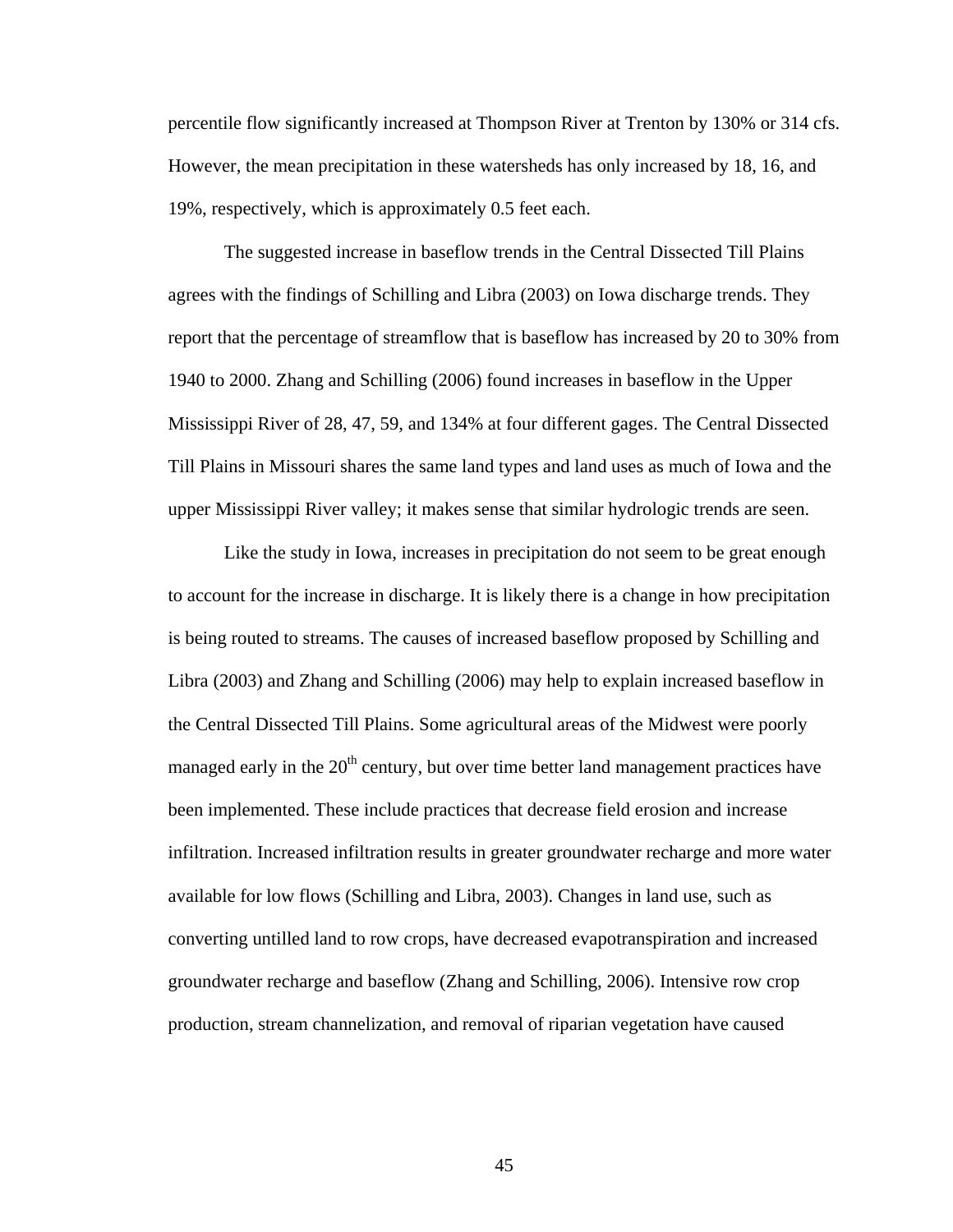streams in this ecoregion to incise over time, making them more likely to intersect groundwater, increasing baseflow levels (Schilling and Libra, 2003).

The gages in the Ozark Highlands have not increased as much as in the Central Dissected Till Plains, and only a few relationships were significant ( $\alpha \le 0.05$ ) (Figures 10a-c). The gages at Bourbeuse River at Union, Jacks Fork at Eminence, and Spring River at Waco have the greatest increases, which range from 29 to 49% (Table 13). The precipitation increases at these gages were not significant. The Ozark Highlands does not have nearly as much agriculture as the Central Dissected Till Plains, an average of 40% compared to 74% in the watersheds of this study. Therefore, changes in land use and farming practices will have less of an effect on baseflow in this ecoregion. Additionally, streamflow is augmented in the Ozark Highlands by groundwater flows to the surface (Vandike, 1996), so baseflow levels are higher, leaving less room for observable increases. Tomer and Schilling (2009) found that in the Midwest land use changes were the dominate drivers behind streamflow increases until the 1970s, when land use change declined and changes in climate became more dominate.

While increases in discharge over time are shown, much variability is due to annual precipitation variations and drought periods. In most of the long-term gages, low discharge values are seen in decades that experienced low precipitation and drought conditions. During the 1930s, 1950s, 1980s, and 2000s, areas of the U.S., including Missouri, experienced severe drought conditions (Hu *et al.*, 2005; Mehta *et al.*, 2010). Evidence of this is seen in the Central Dissected Till Plains and in the western gage of the Ozark Highlands (7186000), where more agriculture is seen. Agricultural practices create a demand for water that intensifies drought conditions (Ritschard and Tsao, 1978).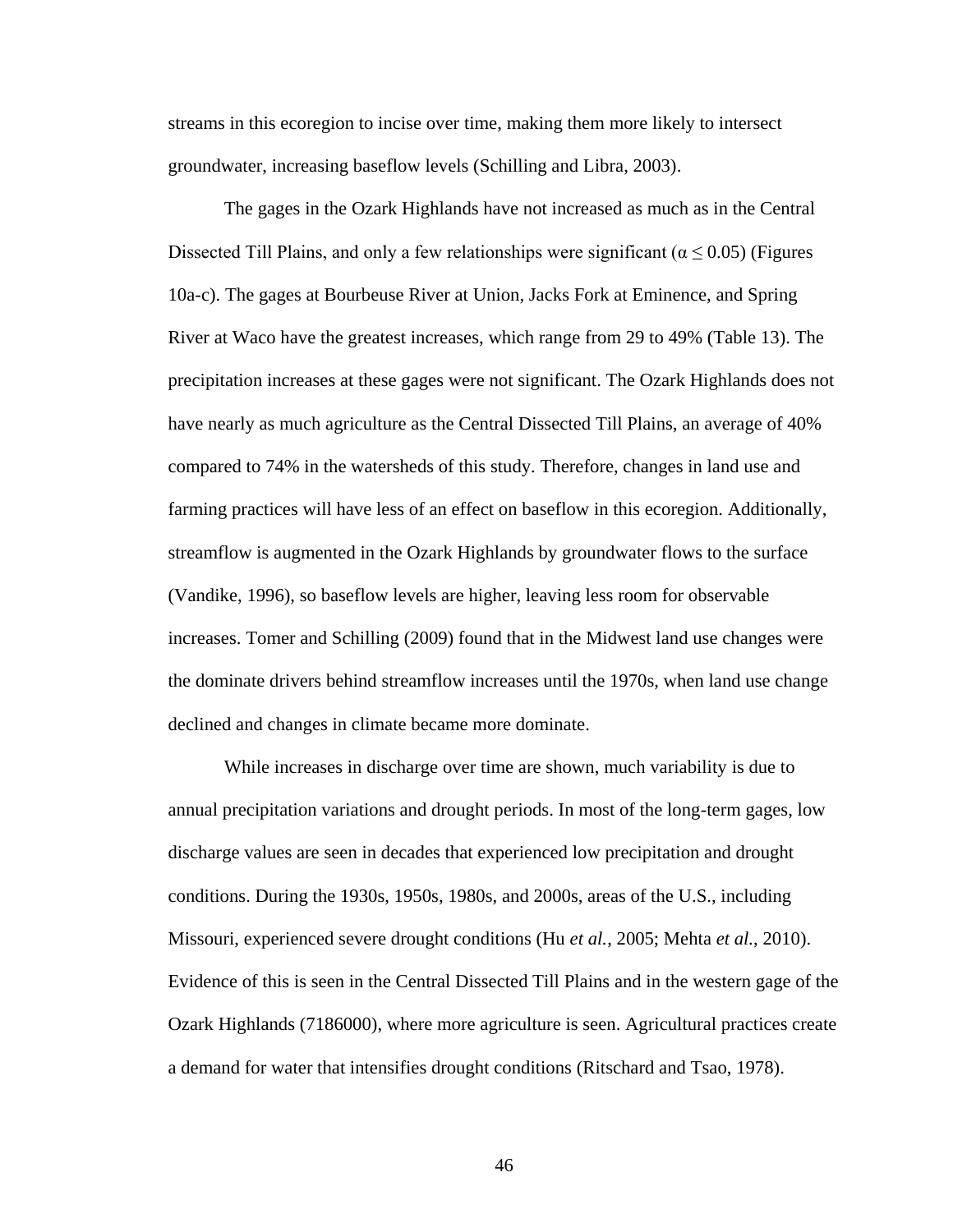

Figure 10a. In-channel flows and precipitation for Bourbeuse R at Union, 7016500 (1925-2010) in Ozark Highlands. Relationships are as follows:  $y = 2.2082x - 2808.1$  $R^2 = 0.0048$ ,  $\alpha = 0.24$ ,  $y = 1.3815x - 2047.4$   $R^2 = 0.0091$ ,  $\alpha = 0.15$ ,  $y = 0.4492x - 486.16$  $R^2 = 0.0011$ ,  $\alpha = 0.31$ ,  $y = 0.4524x - 803.09$   $R^2 = 0.0181$ ,  $\alpha = 0.22$ ,  $y = 0.0025x - 1.5097$  $R^2 = 0.0105$ ,  $\alpha = 0.10$ 



Figure 10b. In-channel flows and precipitation for Jacks Fork at Eminence, 07066000 (1925-2010) in Ozark Highlands. Relationships are as follows:  $y = 1.8229x - 2692.7$  $R^2 = 0.0116$ ,  $\alpha = 0.32$ ,  $y = 1.064x - 1626.3$   $R^2 = 0.0197$ ,  $\alpha = 0.20$ ,  $y = 0.9876x - 1602.5$  $R^2 = 0.0218$ ,  $\alpha = 0.17$ ,  $y = 0.413x - 643.67$   $R^2 = 0.0352$ ,  $\alpha = 0.08$ ,  $y = 0.0028x - 1.9114$  $R^2 = 0.0111$ ,  $\alpha = 0.34$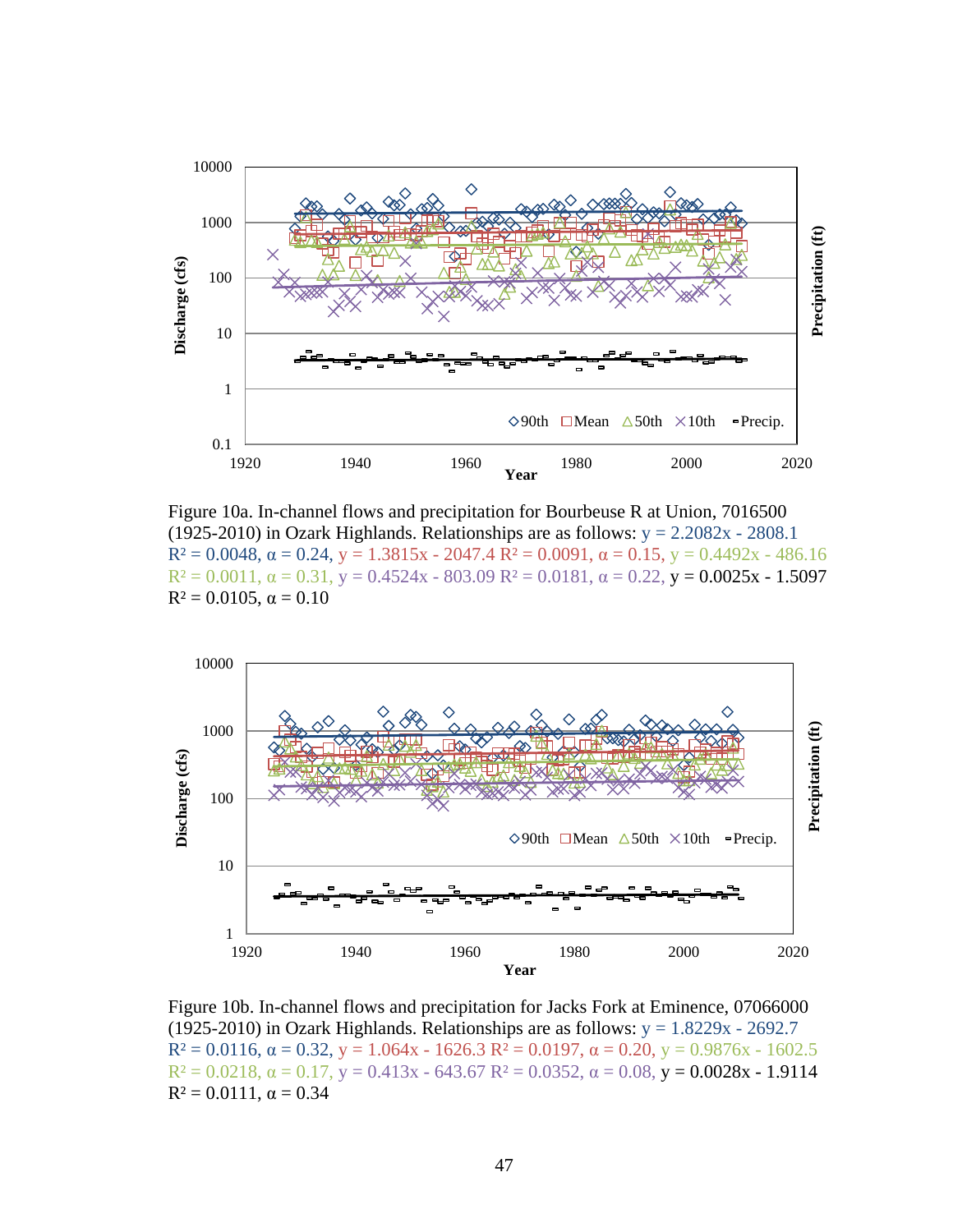

Figure 10c.In-channel flows and precipitation for Spring River near Waco, 07186000 (1925-2010) in Ozark Highlands. Relationships are as follows:  $y = 8.9913x - 15577$  $R^2 = 0.0234$ ,  $\alpha = 0.16$ ,  $y = 4.2879x - 7478.4$   $R^2 = 0.0346$ ,  $\alpha = 0.09$ ,  $y = 3.0845x - 5483.7$  $R<sup>2</sup> = 0.032, 0.10, y = 0.3999x - 616.8 R<sup>2</sup> = 0.0048, 0.53, y = 0.0029x - 2.1088$  $R^2 = 0.0133$ ,  $\alpha = 0.29$ 

| Gage Name                     | 90 <sup>th</sup> | Mean | $50^{\text{th}}$ | 10 <sup>th</sup> | Precip. |
|-------------------------------|------------------|------|------------------|------------------|---------|
| Bourbeuse River at Union      | 31               | 35   | 35               |                  |         |
| <b>Jacks Fork at Eminence</b> | 32               | 32   | 33               | 285              |         |
| Spring River at Waco          | 46               |      |                  | 29               |         |

Table 13. Percent increases in streamflow in the Ozark Highlands (1925 to 2010)<sup>1</sup>

 $1 s =$  significant ( $\alpha \le 0.05$ )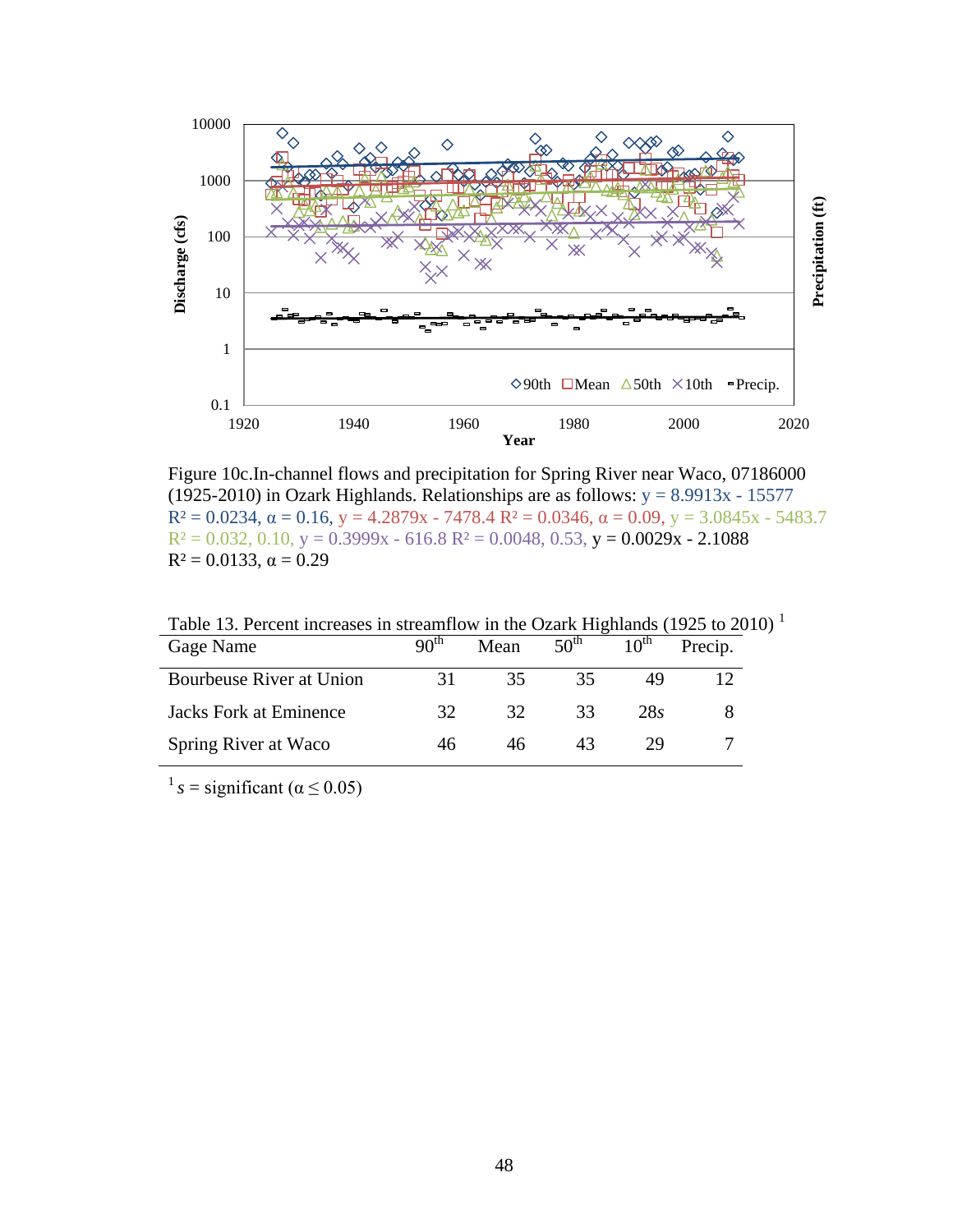#### **Rainfall-Runoff Relationships**

The amount of rainfall that becomes runoff is an important indicator for streamflow relationships. It aids in understanding how much rainfall is lost to evapotranspiration or to groundwater recharge. The average percentage of precipitation that becomes runoff for the state of Missouri is about 26% (Vandike, 1996). The amount of precipitation is very similar in the two ecoregions, an average of 41 inches per year for watersheds in the Central Dissected Till Plains and 43 inches in the Ozark Highlands. However, the percentage of precipitation that becomes discharge is different. In the Central Dissected Till Plains, the average amount of precipitation each year that becomes discharge is 28%. In the Ozark Highlands, the average amount of precipitation each year that becomes discharge is 35%. Therefore, 72% of precipitation in the Central Dissected Till Plains is lost to evapotranspiration and groundwater storage and 65% of precipitation in the Ozark Highlands is lost.

This difference in how much precipitation is directly routed to streams reflects the variation in geology and terrain between the two ecoregions and accounts for some of the differences seen in the discharge-drainage area relationships. In the Ozark Highlands, some of what appears to be surface water runoff is coming from groundwater sources. Losing streams and sinkholes capture water, and route it underground, until eventually it may be returned to streams via springs (Vandike, 1996). The average slope is much lower in the Central Dissected Till Plains than in the Ozark Highlands, causing more precipitation to be able to infiltrate through soil to groundwater storage (Brook *et al.*, 2003). Conversely, the average slope is higher in the Ozark Highlands, causing more precipitation to runoff the surface.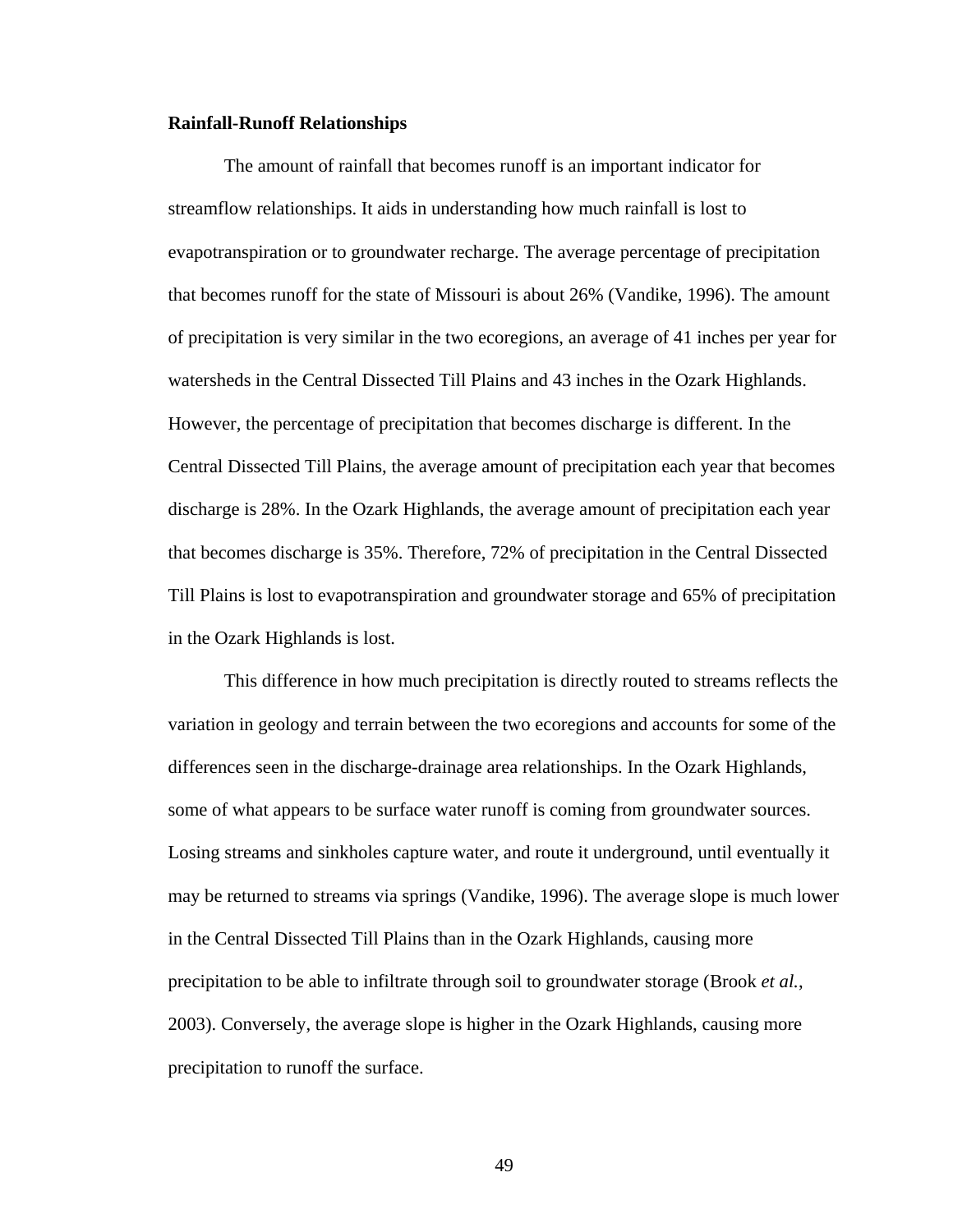The relationship of runoff percentage to slope is fairly constant for the Central Dissected Till Plains. Neither the percentage of runoff, nor mean slope varies much in the Central Dissected Till Plains. However, in the Ozark Highlands, the percentage of rainfall becoming runoff is more variable. As expected, the trend line indicates a positive relationship with slope (Figure 11). The steep slopes will increase runoff and low slopes will have more infiltration and less runoff (Brooks *et al.*, 2003). In both ecoregions, it seems that the lower slopes have less of an effect on percentage of runoff. It appears that there may be a breaking point somewhere around 6% slope increase, above which slope and runoff have a stronger relationship.

The long-term gages exhibit significant relationships between mean annual discharge and mean annual precipitation ( $\alpha \le 0.00$ ) (Figures 12a-f). As expected, all relationships are positive, more rainfall results in more discharge. However, precipitation is not a significant variable in the 30-year discharge-drainage area models. When using 30-year average values (1981-2010), much of the variation in precipitation is removed. The coefficient of variation for 30-year mean precipitation for the Central Dissected Till Plains is only 3% and for the Ozark Highlands is only 7%.

For some long-term gages the percentage of rainfall which becomes runoff is increasing (Figures 13a-f). Only two gages exhibit a significant increase, Thompson River at Trenton and Spring River near Waco (Figures 13c and 13f) and one gage a nearly significant increase, Fox River at Wayland (Figure 13a). Fox River at Wayland and Thompson River at Trenton are in the Central Dissected Till Plains and have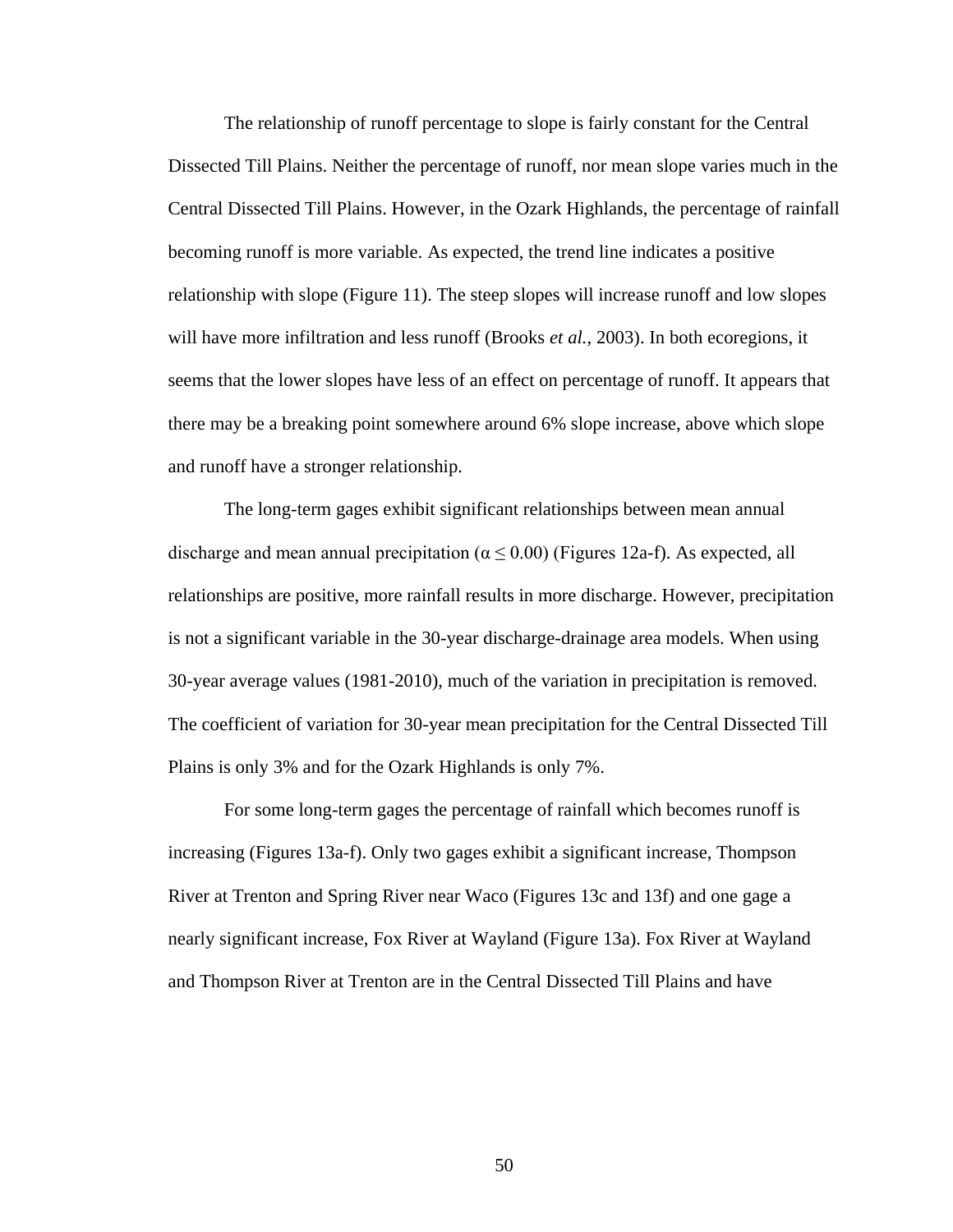

Figure 11. Runoff percentage and mean slope relationship (1981-2010) for both ecoregions



Figure 12a. Discharge and precipitation relationship for Fox River at Wayland (1925- 2010) in Central Dissected Till Plains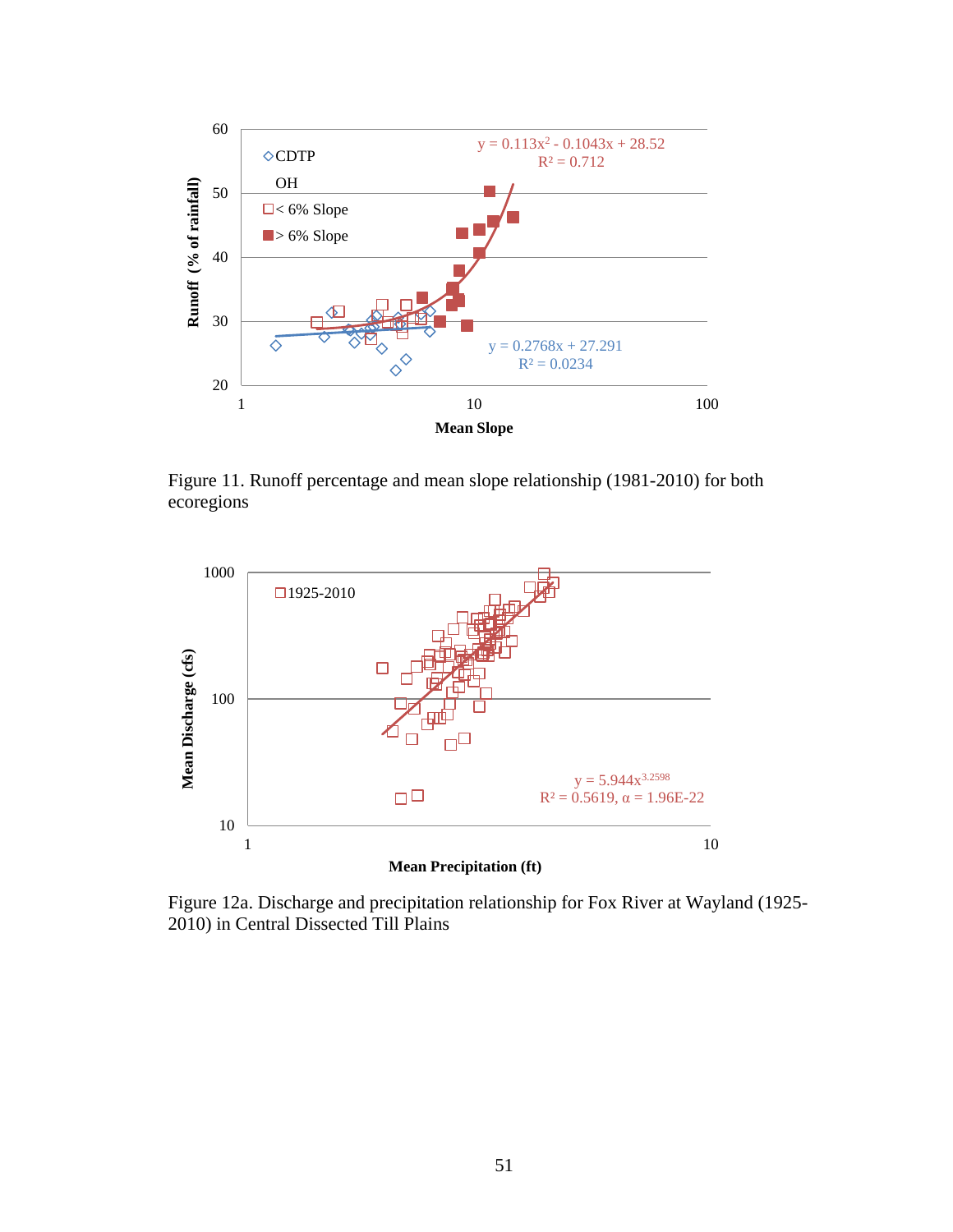

Figure 12b. Discharge and precipitation relationship for Grand River near Gallatin (1925- 2010) in Central Dissected Till Plains



Figure 12c. Discharge and precipitation relationship for Thompson River at Trenton (1929-2010) in Central Dissected Till Plains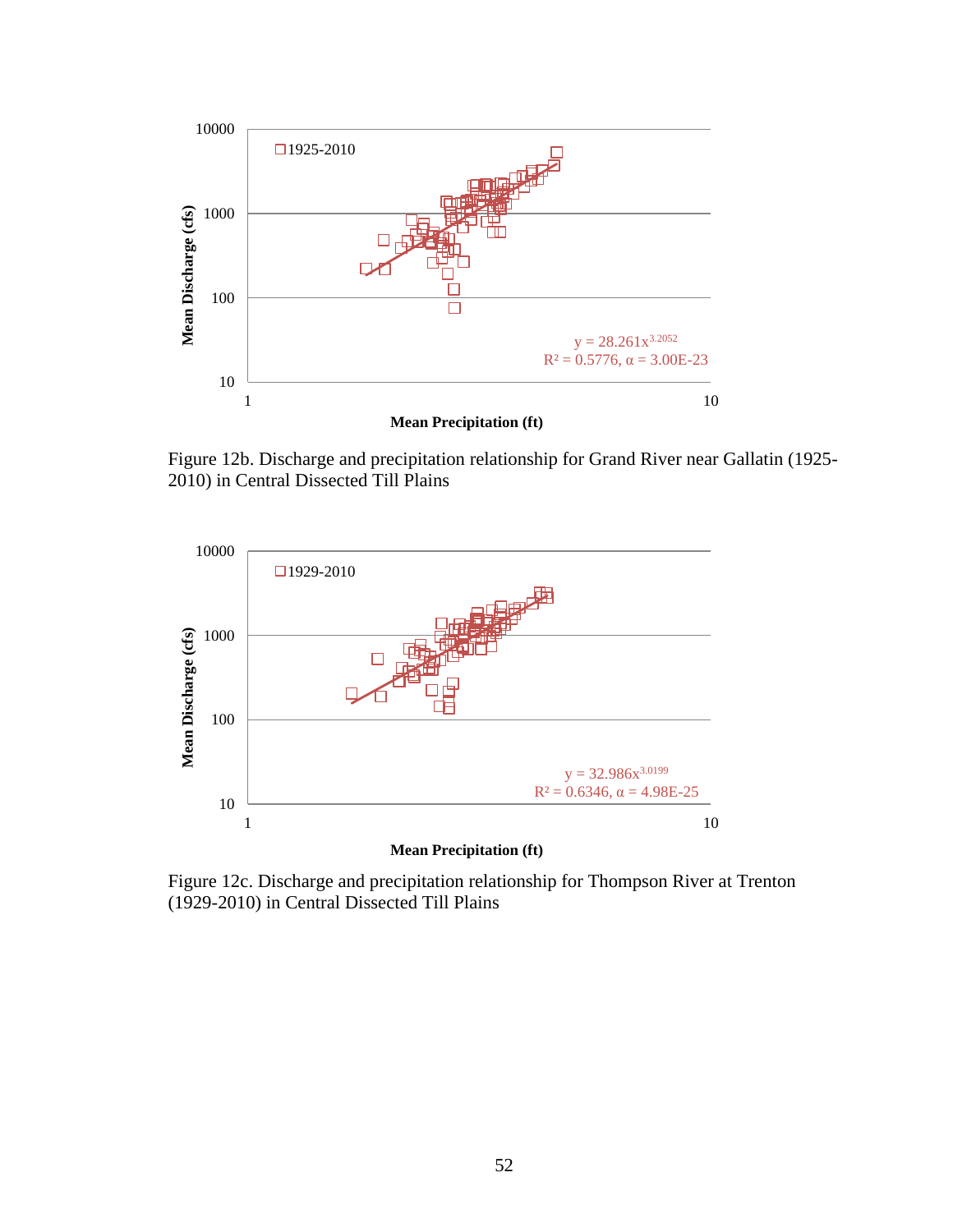

Figure 12d. Discharge and precipitation relationship for Bourbeuse River at Union (1925- 2010) in Ozark Highlands



Figure 12e. Discharge and precipitation relationship for Jacks Fort at Eminence (1925- 2010) in Ozark Highlands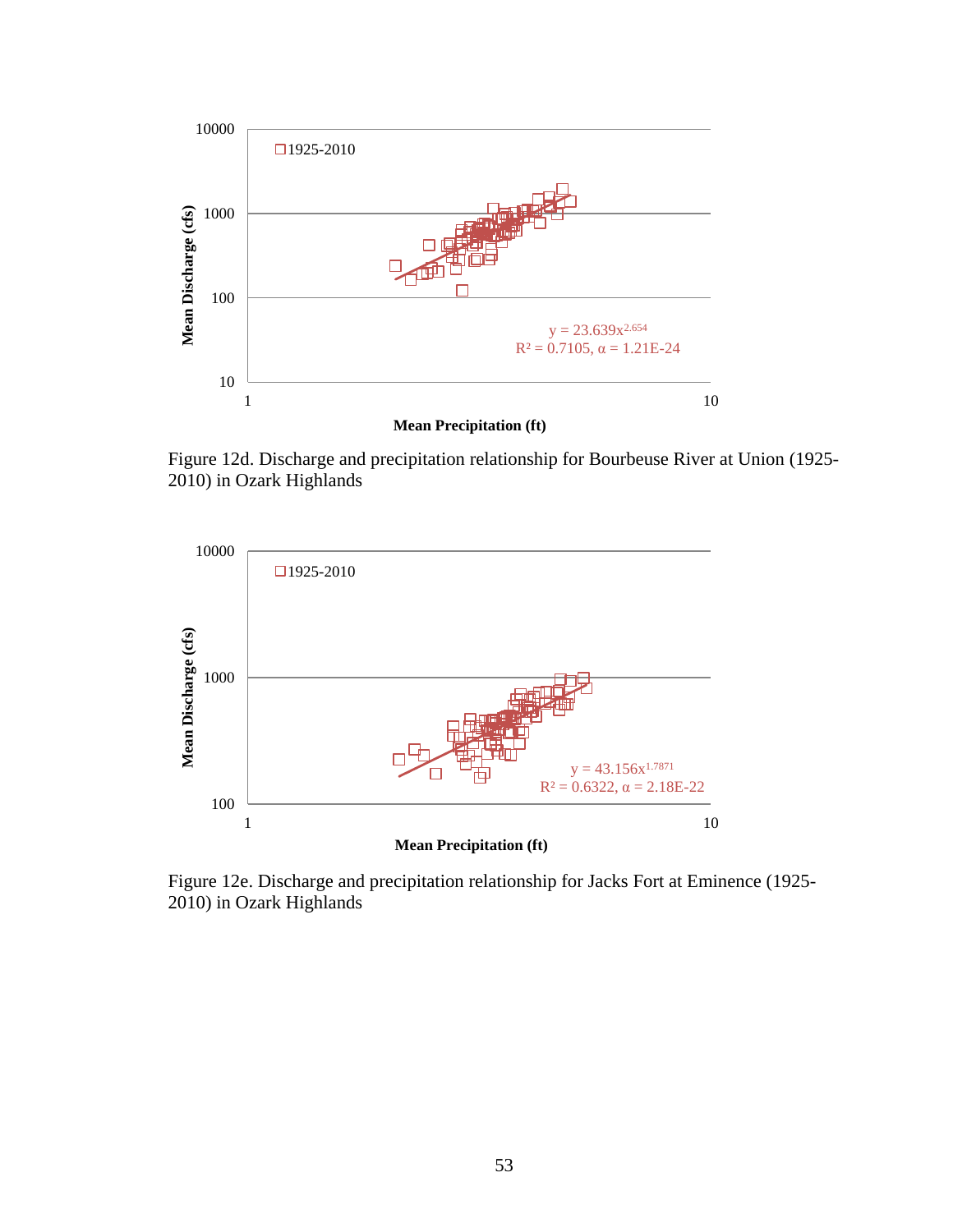

Figure 12f. Discharge and precipitation relationship for Spring River near Waco (1925- 2010) in Ozark Highlands



Figure 13a. Runoff percentage for Fox River at Wayland (1925-2010) in Central Dissected Till Plains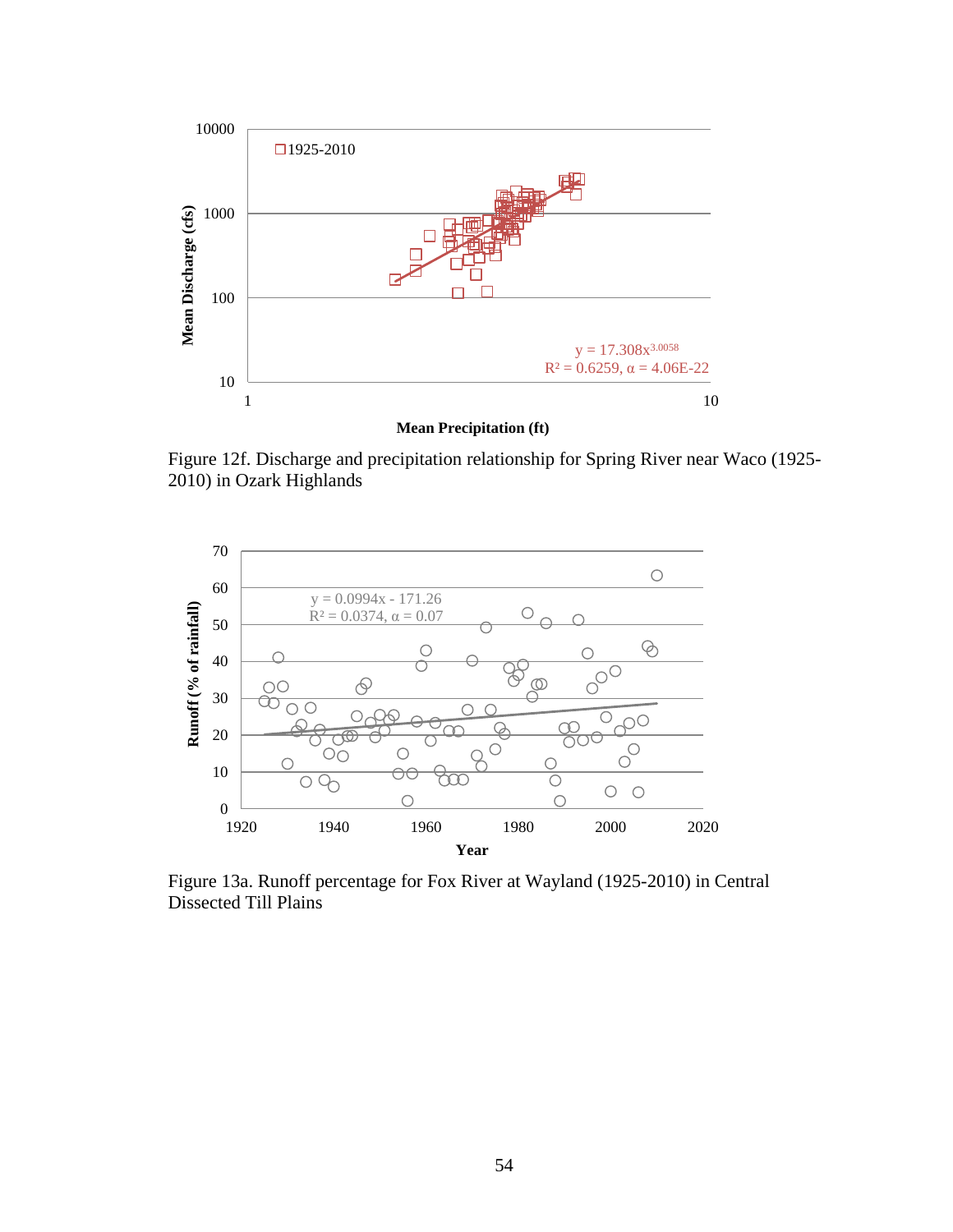

Figure 13b. Runoff percentage for Grand River near Gallatin (1925-2010) in Central Dissected Till Plains



Figure 13c. Runoff percentage for Thompson River at Trenton (1929-2010) in Central Dissected Till Plains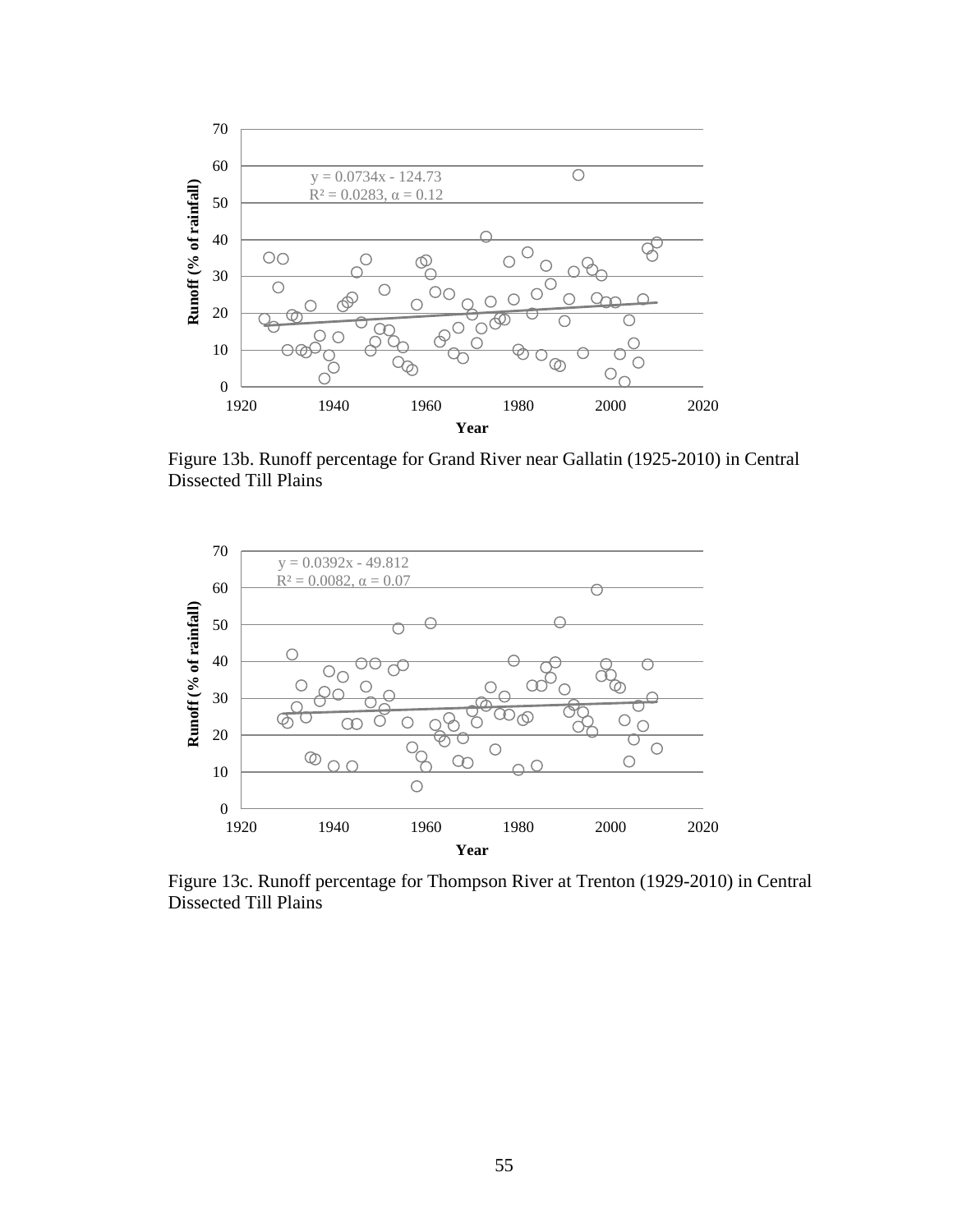

Figure 13d. Runoff percentage for Bourbeuse River at Union (1925-2010) in Ozark Highlands



Figure 13e. Runoff percentage for Jacks Fork at Eminence (1925-2010) in Ozark Highlands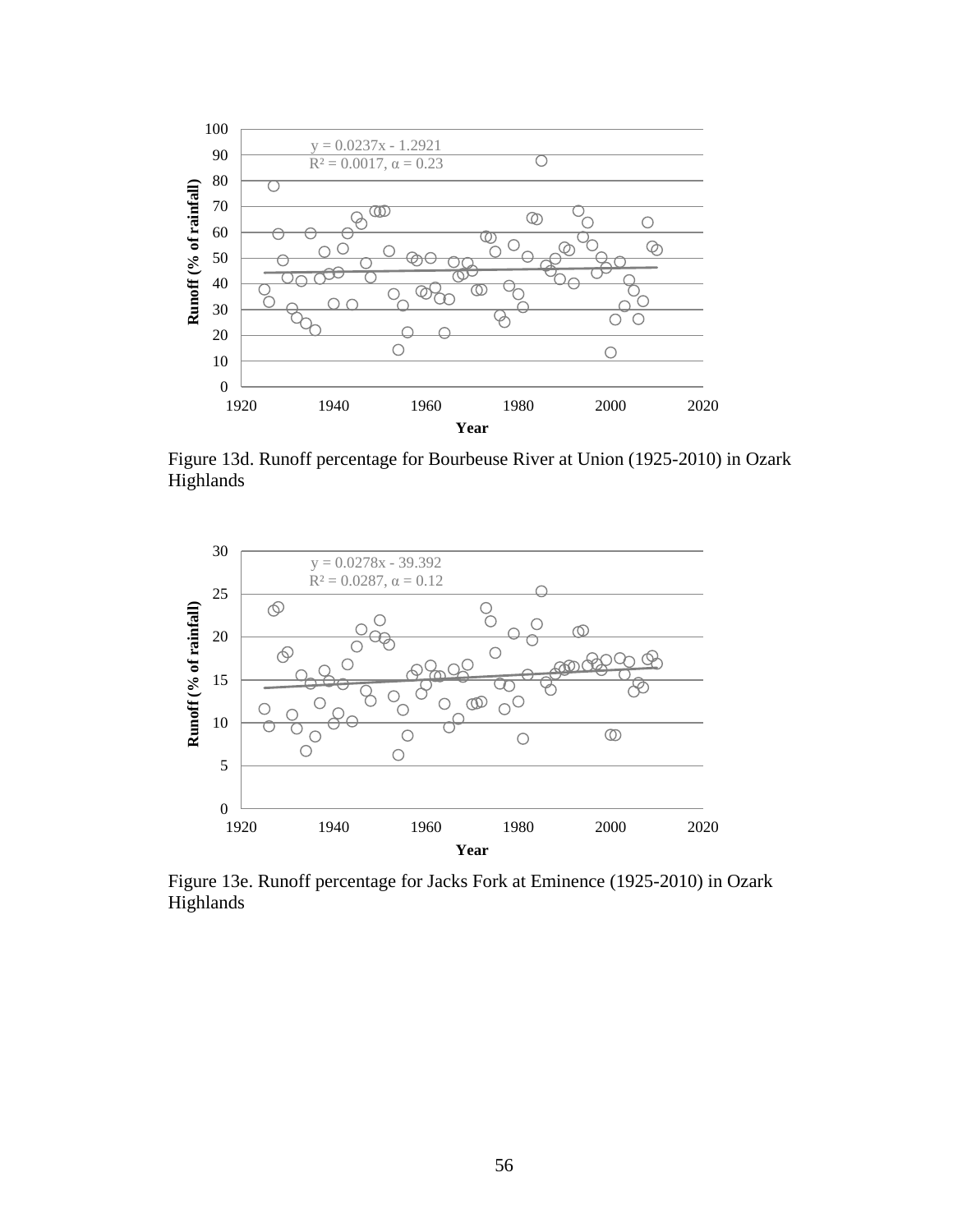

Figure 13f. Runoff percentage for Spring River near Waco (1925-2010) in Ozark Highlands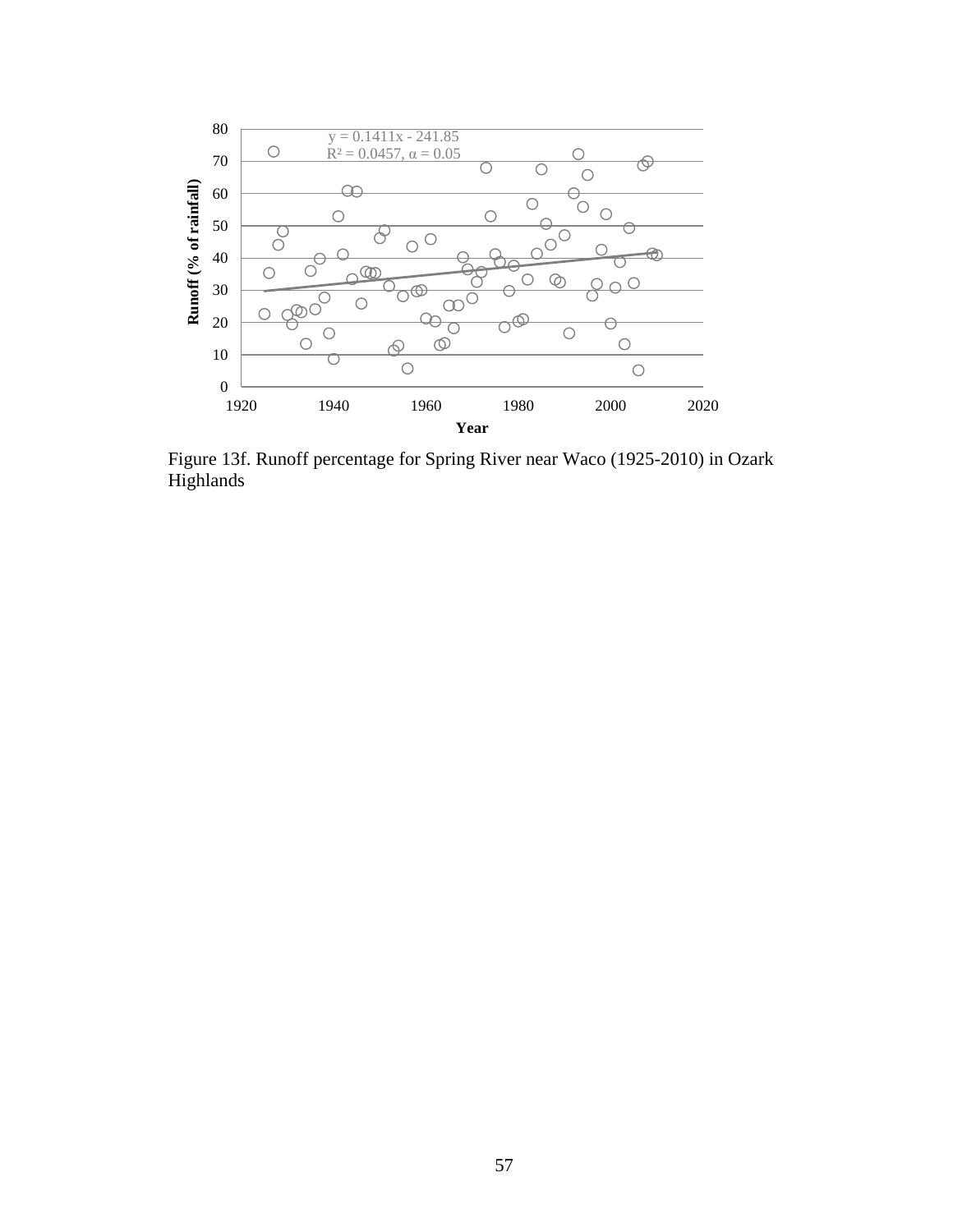percentages of agriculture greater than 70%. Spring River near Waco is in the Ozark Highlands, but has a high percentage of agriculture, 79%. Historical changes in agricultural practices have resulted in increased discharge (Schilling and Libra, 2003), reflected by the increase in runoff percentage. Fox River at Wayland and Thompson River at Trenton both have significant increasing trends in precipitation as well, which may partially account for this increase.

# **Implications**

The results of this study can be useful for tools in estimating streamflow at ungaged locations. These estimations are applicable to water supply analysis, aquatic habitat management, and water quality assessment. Discharge-drainage area equations are an easy way to estimate in-channel flows (Riggs, 1982), especially useful for estimating the  $90<sup>th</sup>$  percentile, mean and  $50<sup>th</sup>$  percentile flows in this study. Specific discharge ratios can be used to quickly estimate discharge for watersheds of different drainage areas (Emerson *et al.*, 2005).

The differences in discharge between the Central Dissected Till Plains and the Ozark Highlands prove that it is important to consider regional characteristics. The variations in geology, terrain, and land use help to explain the differences in streamflow between the two ecoregions. The Central Dissected Till Plains contain relatively lowsloped and highly agricultural watersheds (Nigh and Schroeder, 2002). Demand for water is increased by intensive farming. The result is less baseflow and larger peak flows in large watersheds. Conversely, the Ozark Highlands contains high-sloped watersheds with mostly forested land and only some agriculture (Nigh and Schroeder, 2002). The karst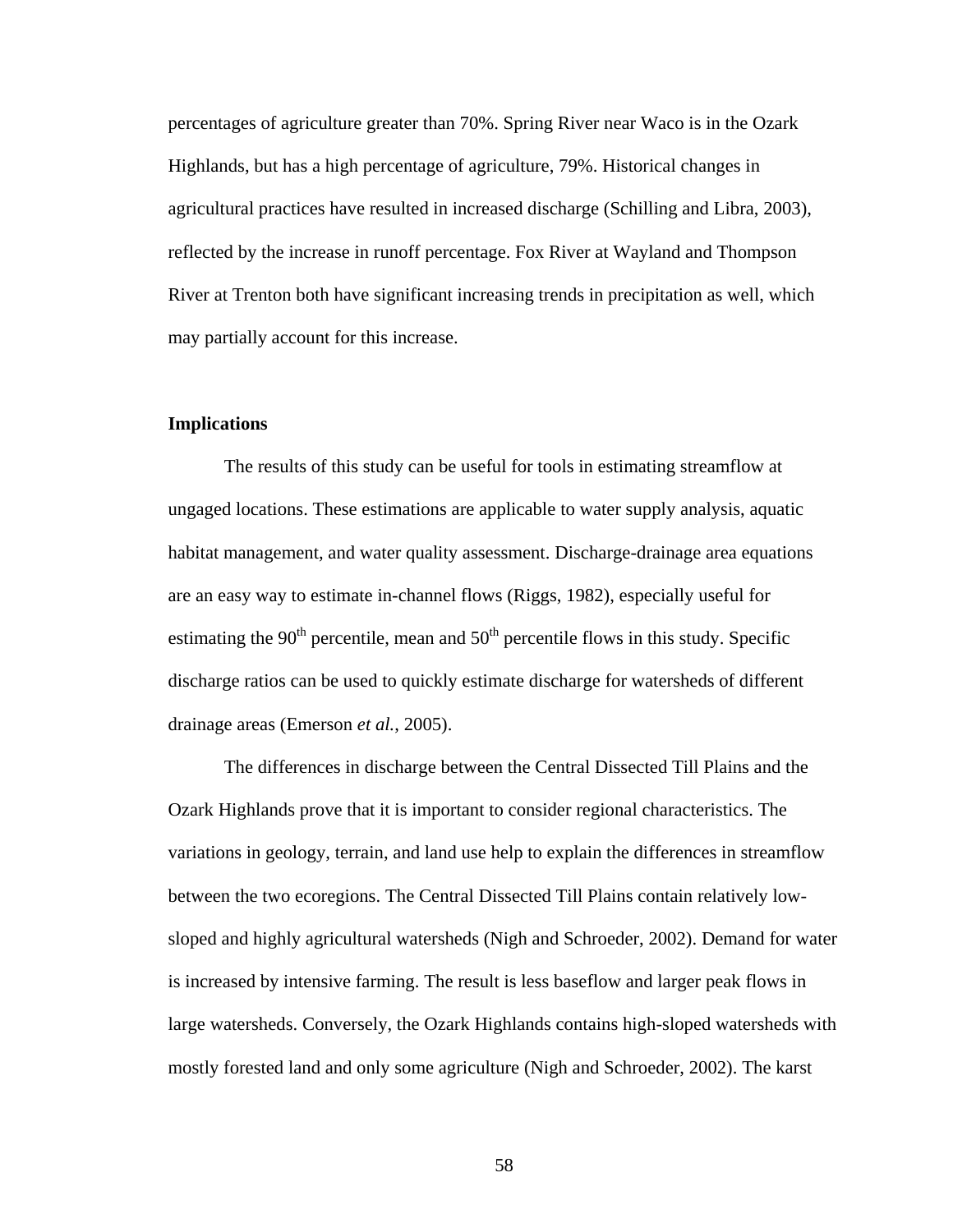geology allows groundwater to easily flow into surface water (Vandike, 1996). The result is more baseflow and lower peak flows in large watersheds.

Variations in climate as well as land use are important in predicting streamflow changes. It is not likely that changes in discharge can be attributed to land use or climate variation alone (Tomer and Schilling, 2009). The separate effects of climate and land use changes on streamflow can be difficult to pinpoint (Garbrecht *et al*, 2004). Some studies in the Midwest have shown that climate and land use changes have a synergistic effect on each other, that the effects of climate and land use combined are greater than their individual effects (Hu *et al.*, 2005). If precipitation amounts change, it will depend on land use changes to determine the magnitude of its influence on discharge in Missouri.

The results of this study indicates a slight increase (1.7-2.4% per year) in baseflow in the Central Dissected Till Plains. However, a more detailed time series analysis should be done before concluding that there have been significant changes in streamflow and to understand their causes. Streamflow seems to have remained stable for most flow percentiles in both ecoregions. This temporal stability creates more confidence in using the 30-year discharge-drainage area models to predict streamflow at ungaged locations as indicated by drainage area explaining greater than 90% of in-channel flow variability.

The discharge relationships presented here can be further analyzed for temporal trends over shorter than one year periods. Often climatic variables, including streamflow, are examined for seasonal trends (Novotny and Stefan, 2007). The seasonal effect of Missouri's climate on streamflow should also be examined. Many studies look for decadal variations (Garbrecht *et al.,* 2004). Some studies on streamflow have used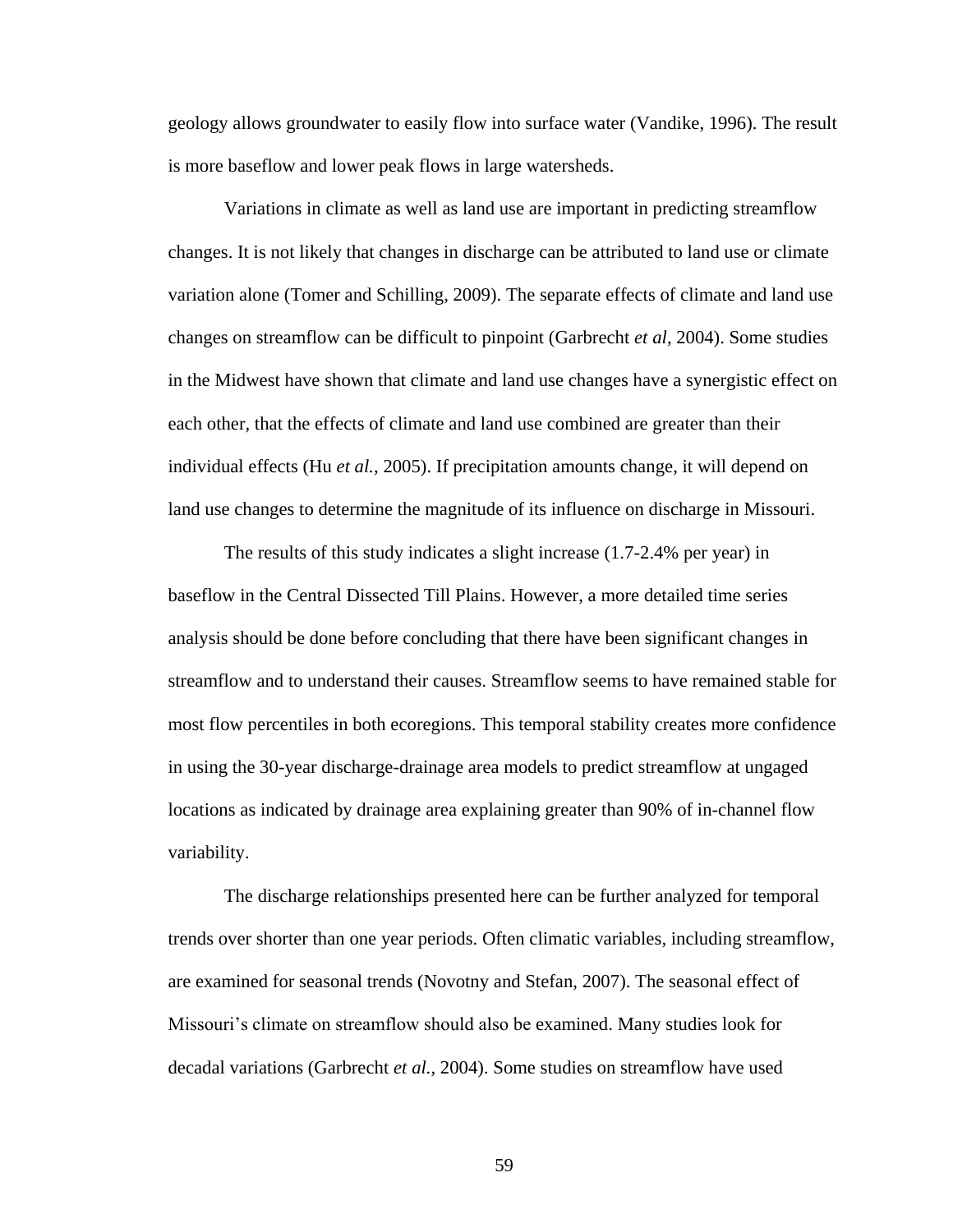atmospheric oscillations to analyze seasonal, decadal, and multi-decadal relationships (Fu *et al.,* 2010; Regonda *et al.,* 2004). Though climate and land use have had an effect on Missouri's streamflow trends, more analysis could be done to assess the magnitude of effect.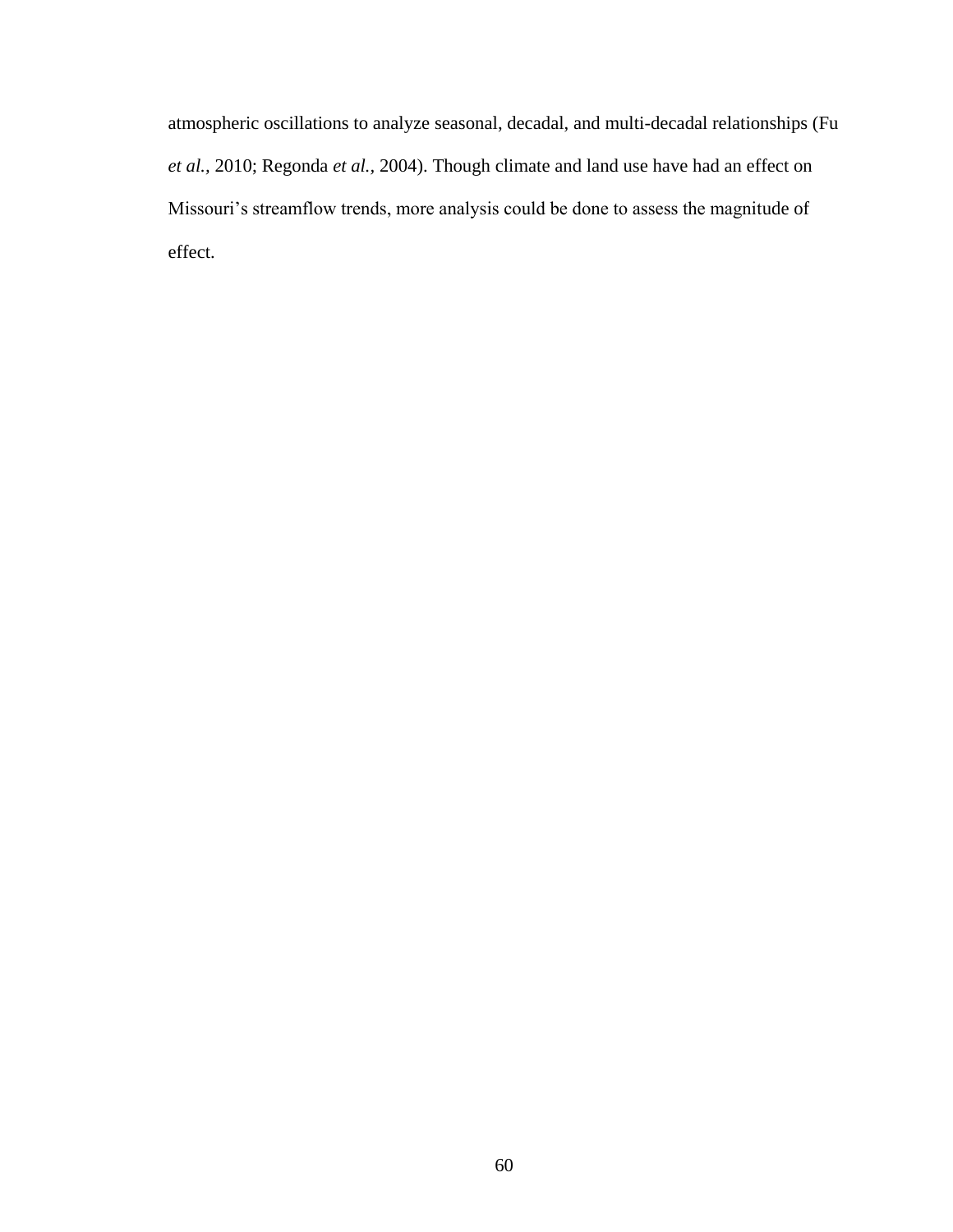# **CONCLUSION**

Drainage area explains the majority ( $r^2 \ge 0.9$ ) of discharge variation in the 90<sup>th</sup> percentile, mean,  $50<sup>th</sup>$  percentile, and  $10<sup>th</sup>$  percentile flows in both the Central Dissected Till Plains and the Ozark Highlands ecoregions of Missouri ( $\alpha \le 0.05$ ). With such a high degree of explained variance, it is statistically difficult to find additional variables to correlate with flow trends in a significant manner in multivariate regression models. Adding percent of mean slope and urbanized land variables improves the models for most in-channel flows in the Ozark Highlands. This effect was not found in the Central Dissected Till Plains, since these variables do not range in value for the sample watersheds to drive the models. Adding percent of forested or agricultural land to the model has little additional effect on both ecoregions. Indeed, in the Ozark Highlands, slope was autocorrelated with both forest and agricultural area due to land use-relief relationships.

Specific discharge is scale independent for all in-channel flows evaluated in this study. However, the specific 2-year flood discharge decreased with increasing drainage areas. Peak flows are minimized in large drainage areas by increased floodplain storage and infiltration. For the mean,  $50<sup>th</sup>$ , and  $10<sup>th</sup>$  percentile flows, there is more discharge per square mile for the Ozark Highlands, due to groundwater additions to streamflow as controlled by karst drainage, forest hydrology, and topography.

The greatest differences between the two ecoregions are in the 2-year flood and the  $10<sup>th</sup>$  percentile flow, the two extremes of discharge in this study. The Ozark Highlands has the largest predicted 2-year flood discharges for smaller watersheds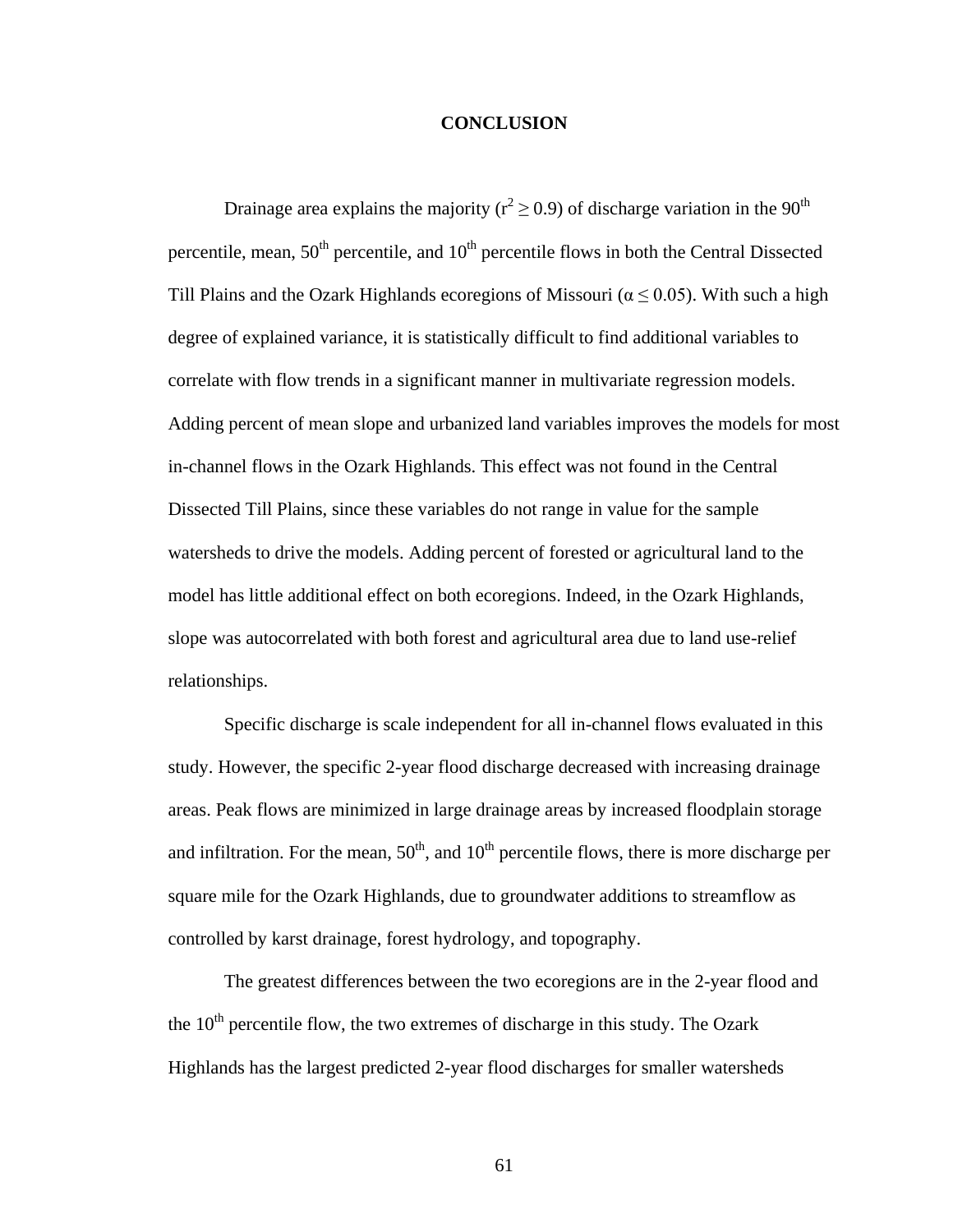(Figure 7a). The Central Dissected Till Plains has the largest 2-year flood discharges for large drainage areas, by 3,000 cfs for a watershed of 2,000 square miles. The Ozark Highlands has greater stream discharge in the mean,  $50<sup>th</sup>$  percentile, and  $10<sup>th</sup>$  percentile flows than the Central Dissected Till Plains, with almost twice as much predicted for the 10<sup>th</sup> percentile flow. Mean annual precipitation for the Central Dissected Till Plains and the Ozark Highlands ecoregions are very similar, 41 and 43 inches per year, respectively. However, the percentage of precipitation which becomes runoff is greater in the Ozark Highlands.

Differences in geology, relief, and land use account for the differences in streamflow between the two ecoregions contrasting karst and glacial terrains. The bedrock is more permeable in the Ozark Highlands allowing groundwater inflows to augment baseflow. This groundwater inflow may also contribute to the fact that there is more runoff in this ecoregion (Vandike, 1996). The average watershed slope is different between the two ecoregions. The Central Dissected Till Plains is more gently sloped than the Ozark Highlands, which affects the amount of surface runoff produced. The gentler slopes allow more time for rainfall to infiltrate through soils, decreasing runoff. The difference in terrain leads to differences in land use. The Central Dissected Till Plains is heavily agricultural, and the Ozark Highlands is more forested with some agriculture and grassland.

This study suggests that baseflow in the Central Dissected Till Plains has increased from 1925 to 2010, by an average of about 180% for the 3 long-term gages, approximately 2% per year. This increase is greater than the observed increase in precipitation, an average of 18%. As Schilling and Libra (2003) found in Iowa and Zhang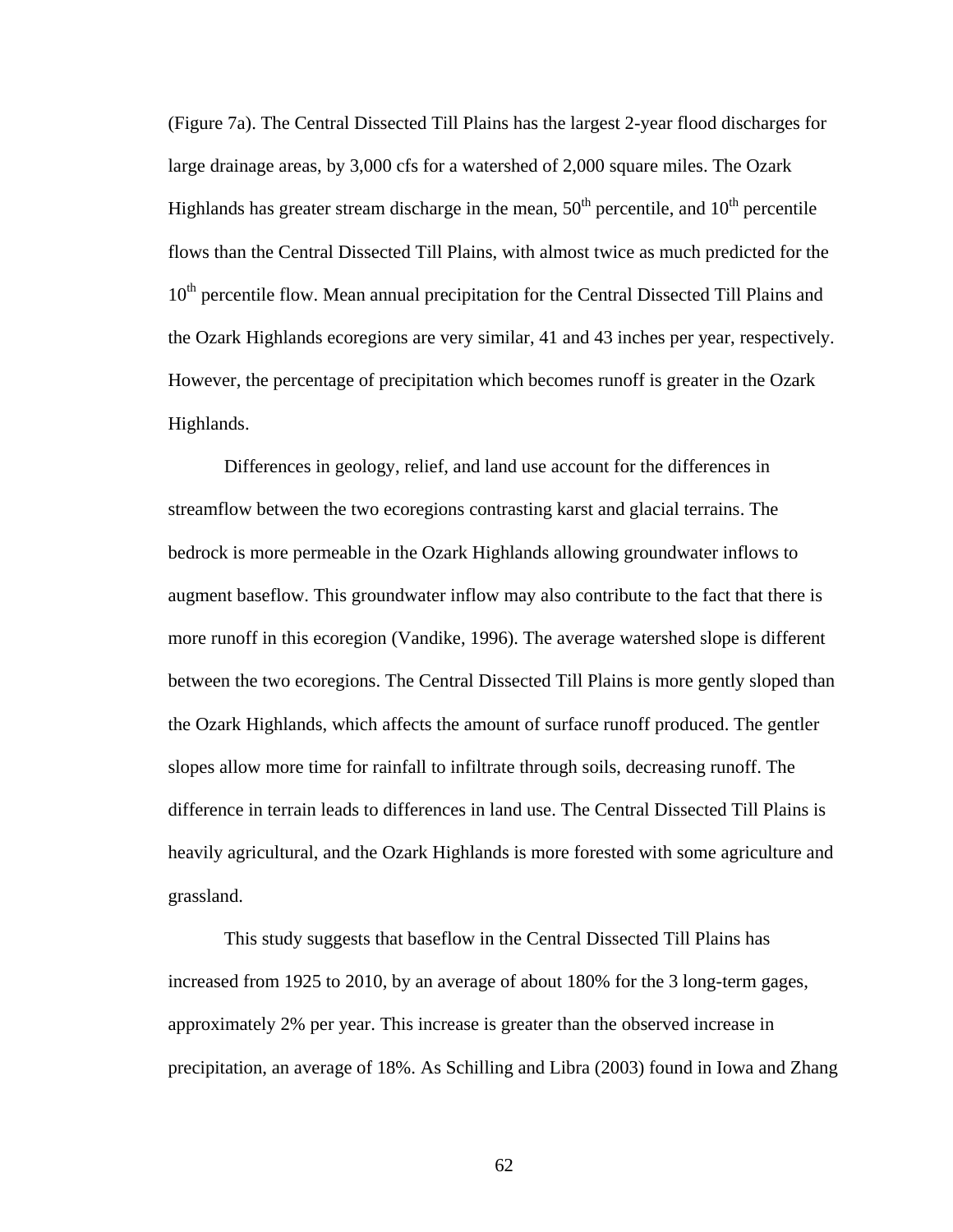and Schilling (2006) found on the Mississippi River, the increase in baseflow is likely a result of: (1) improved conservation practices, which decrease runoff and increase infiltration, (2) increased row crop production in agricultural areas, which decreases evapotranspiration, and (3) increased channel incision by fluvial or human forces, increasing channel depth below the groundwater table, resulting in high baseflow contribution.

Climate changes as well as land use changes account for increases in streamflow throughout the Midwest in the  $20<sup>th</sup>$  century (Tomer and Schilling, 2009). Since 1925, annual precipitation rates have increased in the Central Dissected Till Plains and in the Ozark Highlands. The effects of climate and land use changes on streamflow can be difficult to separate (Tomer and Schilling, 2009). Some studies in the Midwest have shown that climate and land use changes have a synergistic effect on each other, that the effects of climate and land use combined are greater than their individual effects (Hu *et al.*, 2005). If precipitation amounts change, it will depend on land use changes to determine the magnitude of its influence on discharge in Missouri.

The relationships presented in this study can be useful for future studies. They can be used as a baseline for future hydrological analyses to investigate Missouri flow trends. The models can be used to predict flow frequency relationships at ungaged streams to evaluate habitat and pollutant loads. The relationships can also be used to relate watershed resources to land use and climate change effects. Further, this study could be extended to look for trends at different time scales, such as seasonal or decadal, and linked to atmospheric oscillations. The applicability of the models can be tested at ungaged locations. While the 2-year flood peak was included in this study, a more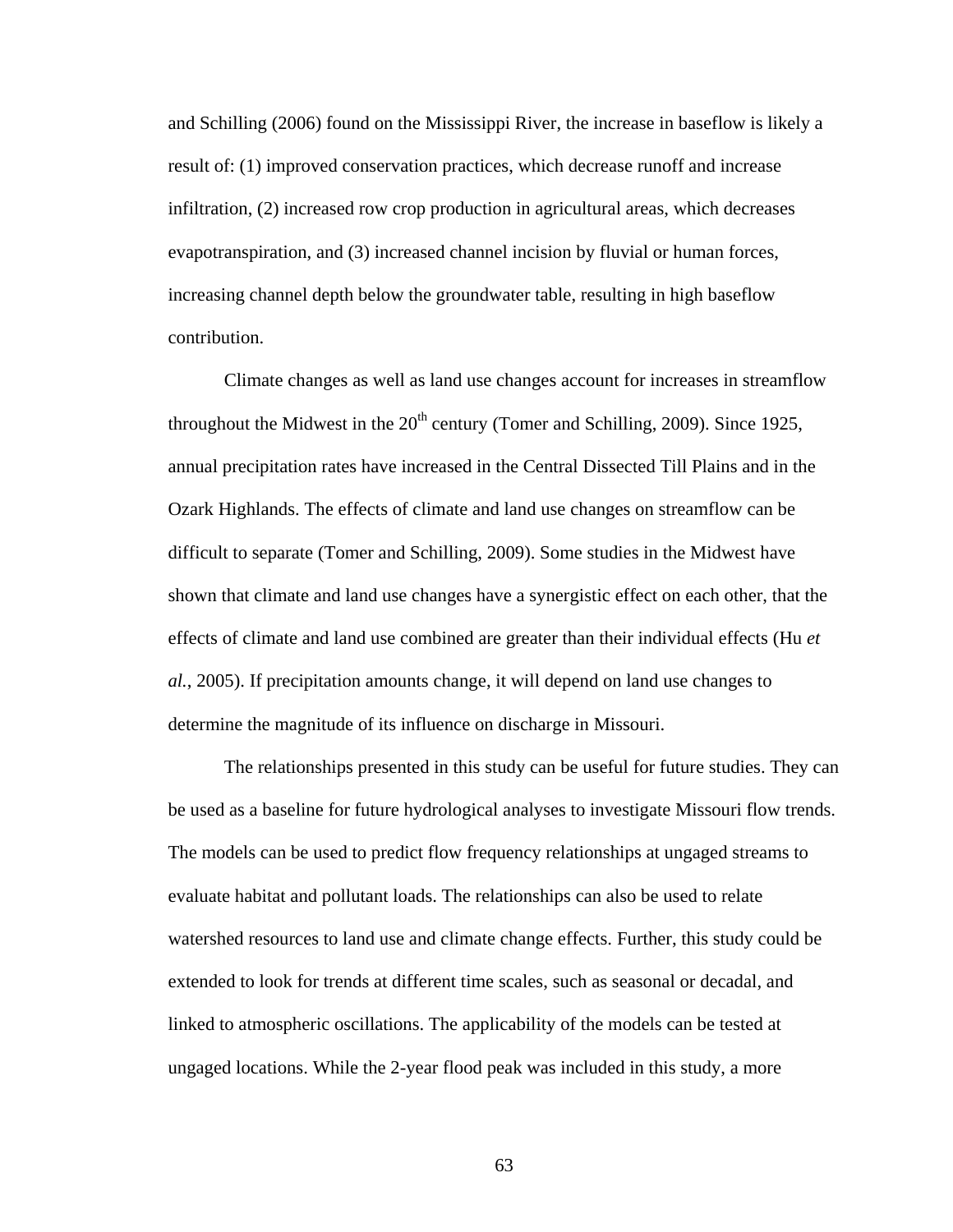specific study of different flood frequencies and maximum flood occurrence could yield important information for hazard mitigation, climate change, and geomorphology.

Water is one of the most important resources we have. We use our water for drinking, agriculture, hydroelectric power, recreation, and industry. It has been predicted that, especially as populations and industrialization increase, water will be to the  $21<sup>st</sup>$ century what oil was to the  $20<sup>th</sup>$  century, a precious commodity that will determine the wealth of nations (Gruen, 2008). Whether or not this proves to be true, water supply will always be a vital concern.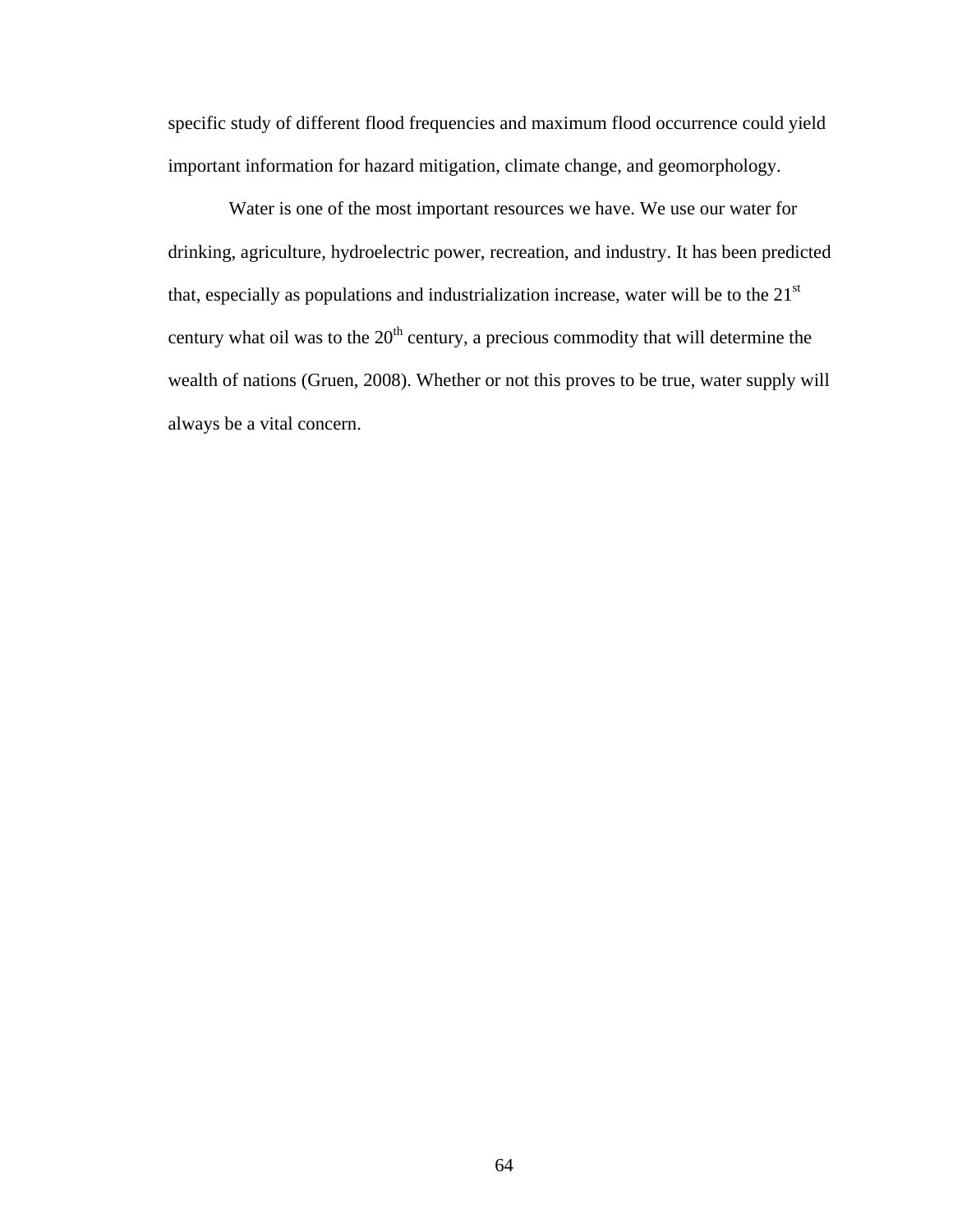### **REFERENCES**

- Brooks, K., P. F. Ffolliott, H. M. Gregerson, L. F. Debano, 2003. Hydrology and the Management of Watersheds. Iowa State Press, Ames, Iowa, ISBN-13**:** 978- 0813829852.
- Covich, A. P., S. C. Fritz, P. J. Lamb, R. D. Marzolf, W. J. Matthews, K. A. Poiani, E. E. Prepas, M. B. Richman, T. C. Winter, 1997. Potential Effects of Climate Change on Aquatic Ecosystems of the Great Plains of North America. Hydrological Processes 11:993-1021.
- Dingman, S. L., 1994. Evapotranspiration. In: Physical Hydrology. Macmillan Publishing Company, New York, New York, p. 256.
- Eathington, L, 2010. 2000-2009 Population Growth in the Midwest: Urban and Rural Dimensions. Iowa Population Reports 1-12.
- Emerson D. G., A. V. Vecchia, A. L. Dahl, 2005. Evaluation of Drainage-Area Ratio Method Used to Estimate Streamflow for the Red River of the North Basin, North Dakota and Minnesota. Scientific Investigations Report 2005–5017, USGS, Reston, Virginia.
- EPA (Environmental Protection Agency), 2010. Missouri:Springfield, Growth Concerns Spur Watershed Management. Source Water Protection Case Studies, Office of Ground Water and Drinking Water.
- ESRI (Environmental Systems Research Institute), 2011. ArcInfo GIS Version 10. ESRI. Redlands, California.
- Fu, G., M. E. Barber, and S. Chen, 2010. Hydro-climatic Variability and Trends in Washington State for the Last 50 Years. Hydrological Processes 24:866-78.
- Garbrecht, J., M. Van Liew, G. O. Brown, 2004. Trends in Precipitation, Streamflow, and Evapotranspiration in the Great Plains of the United States. Journal of Hydrologic Engineering 9(5):360-367.
- Gebert, W. A., W. R. Krug, 1996. Streamflow Trends in Wisconsin's Driftless Area. Water Resources Bulletin 4:733-744.
- Gleick, P. H., 1998. Water in Crisis: Paths to Sustainable Water Use. Ecological Applications 8(3):571-579.
- Graf, W. L., 2006. Downstream Hydrologic and Geomorphic Effects of Large Dams on American Rivers. Geomorphology 79:336-360.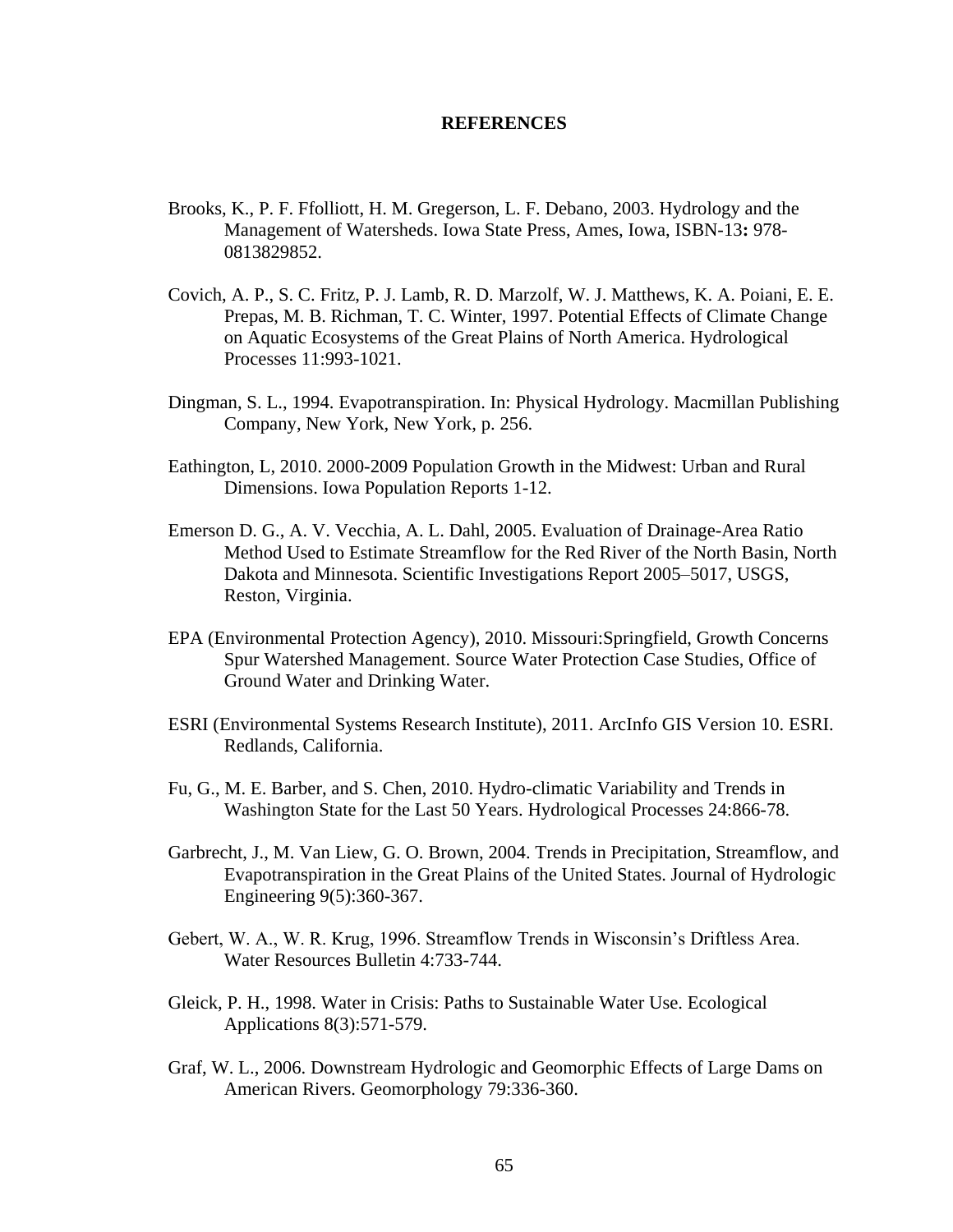- Gruen, G. E., 2008. Water Issues Confronting the Next President. American Foreign Policy Interests 30:328-336.
- Hodgkins, G. A., R. W. Dudley, S. S. Aichele, 2007. Historical Changes in Precipitation and Streamflow in the US Great Lakes Basin, 1915-2004. USGS Scientific Investigations Report 2007-5118, USGS, Reston, Virginia.
- Horn, M. A., 2000. Method for Estimating Water Use and Interbasin Transfers of Freshwater and Wastewater in an Urbanized Basin. U. S. Geological Survey Water Resources Investigation Report 99-4287, USGS, Northborough, Massaschusetts.
- Hu, Q., G. D. Willson, X. Chen, A. Akyuz, 2005. Effects of Climate and Landcover Change on Stream Discharge in the Ozark Highlands, USA. Environmental Modeling and Assessment 10:9-19.
- Juckem, P. F., R. J. Hunt, M. P. Anderson, D. M. Robertson, 2008. Effects of Climate and Land Management Change on Streamflow in the Driftless Area of Wisconsin. Journal of Hydrology 355:123-130.
- Karl, T. R., R. W. Knight, 1998. Secular Trends of Precipitation Amount, Frequency, and Intensity in the USA. Bulletin of the American Meteorological Society 79:231- 241.
- Knapp, H.V., J. S. Hecht, 2009. Evaluating Drought Vulnerability of Small Community Surface Water Supply Systems in the Midwest. Illinois State Water Survey 1-78.
- Knighton, D., 1998. Fluvial Forms and Processes. Hodder Education, London, England, ISBN: 978-0340663134.
- Koltun, G. F., M. T. Whitehead, 2001. Techniques for Estimating Selected Streamflow Characteristics of Rural, Unregulated Streams in Ohio. USGS Water Resources Investigation Report 02-4068, USGS, Columbus, Ohio.
- Lenz, B. N., D. A. Saad, F. A. Fitzpatrick, 2003. Simulation of Ground-Water Flow and Rainfall Runoff with Emphasis on the Effect of Land Cover, Whittlesey Creek, Bayfield County, Wisconsin, 1999-2001. USGS Water Resources Investigation Report 2003-4130, USGS, Reston, Virginia.
- Lins, H. F., J. R. Slack, 1999. Streamflow Trends in the United States. Geophysical Research Letters 26:227-230.
- Lins, H. F., J. R. Slack, 2005. Seasonal and Regional Characteristics of U.S. Streamflow Trends in the United States from 1940 to 1999. Physical Geography 26(6):489- 501.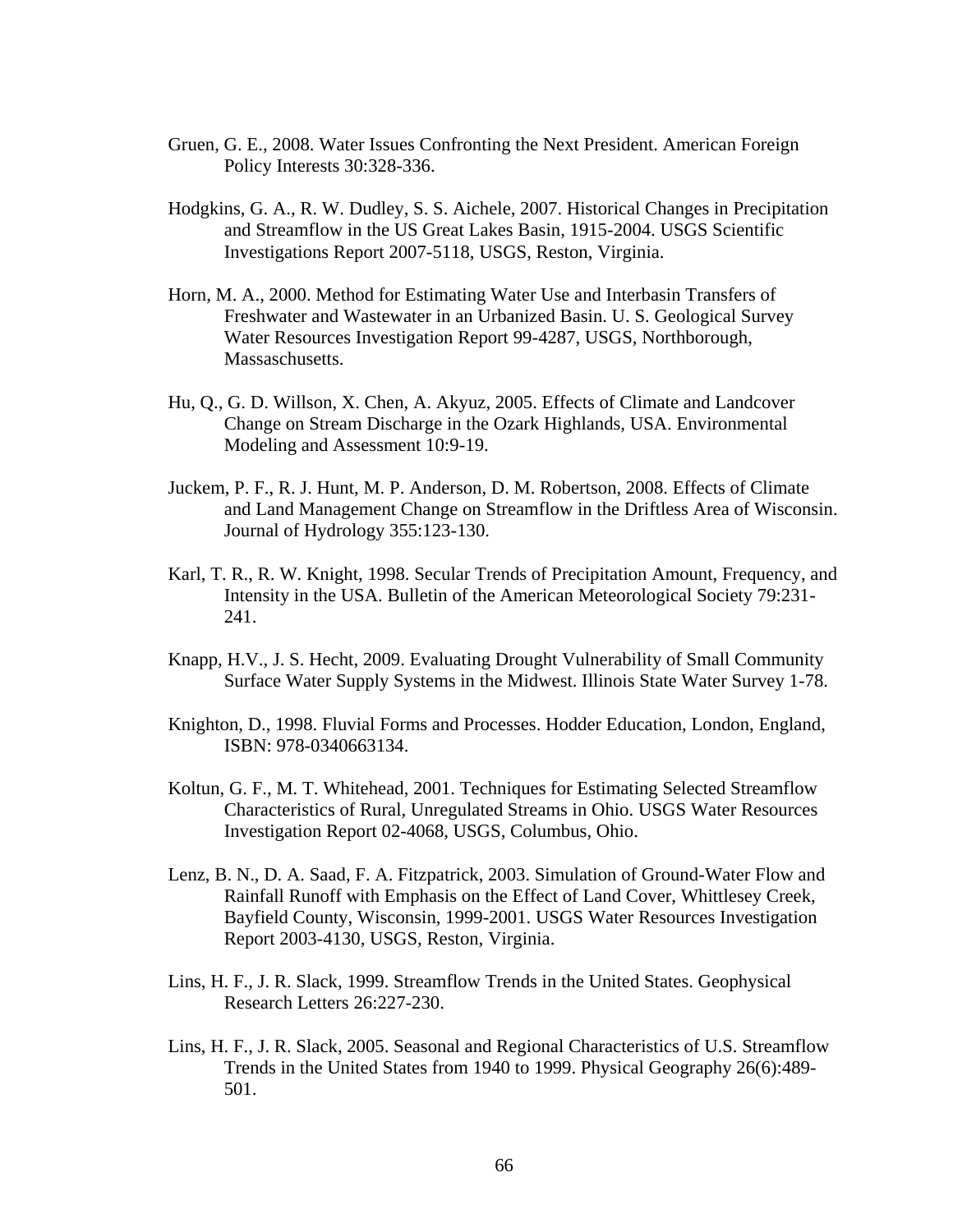- Manning, J. C., 1997. Applied Principles of Hydrology. Prentice-Hall, Inc., Englewood Cliffs, NJ, ISBN-13: 978-0135655320.
- Mehta, V. M., C. L. Knutson, N. J. Rosenberg, J. R. Olsen, N. A. Wall, T. K. Bernadt, M. J. Hayes, 2010. An Assessment of Decadal Drought Information Needs of Stakeholders and Policymakers in the Missouri River Basin for Decision Support. Part I: Water and Agriculture Sectors in the MINK Region, p. 1-15.
- Milhous, R. T., 1998. Modelling of Instream Flow Needs: The Link between Sediment and Aquatic Habitat. Regulated Rivers: Research and Management. 14:79-94.
- Murdoch, P. S., J. S. Baron, T. L. Miller, 2000. Potential Effects of Climate Change on Surface-Water Quality in North America. Journal of the American Water Resources Association 36(2):347-66.
- Nigh, T. A., W. A. Schroeder, 2002. Atlas of Missouri Ecoregions. Missouri Department of Conservation, Jefferson City, Missouri.
- Novotny, E. V., H. G. Stefan, 2007. Stream Flow in Minnesota: Indicator of Climate Change. Journal of Hydrology 334:319-333.
- PASW (Predictive Analytics SoftWare), 2009. Release 18.0.0. SPSS, Inc., Chicago, Illinois.
- Perry, C.A., 2008. Precipitation-frequency and Discharge-frequency Relations for Basins less than 32 Square Miles in Kansas. USGS Scientific Investigations Report 2008–5112, USGS, Reston, Virginia.
- Regonda, S. K., B. Rajagopalan, M. Clark, J. Pitlick, 2004. Seasonal Cycle Shifts in Hydroclimatology over the Western United States. Journal of Climate 18:372- 384.
- Riggs, H. C., 1982. Regional Analyses of Streamflow Characteristics. In Hydrologic Analysis and Interpretation. U.S. Geological Survey Techniques of Water-Resources: Book 4, Chapter B3.
- Ritschard, R. L., K. Tsao, 1978. Energy and Water Use in Irrigated Agriculture during Drought Conditions. Department of Energy, Energy Analysis Program, Berkeley, California.
- Rogerson, P. A., 2010. Statistical Methods for Geography, Third Edition. Sage Publications Ltd., London, England. ISBN: 978-1848600034.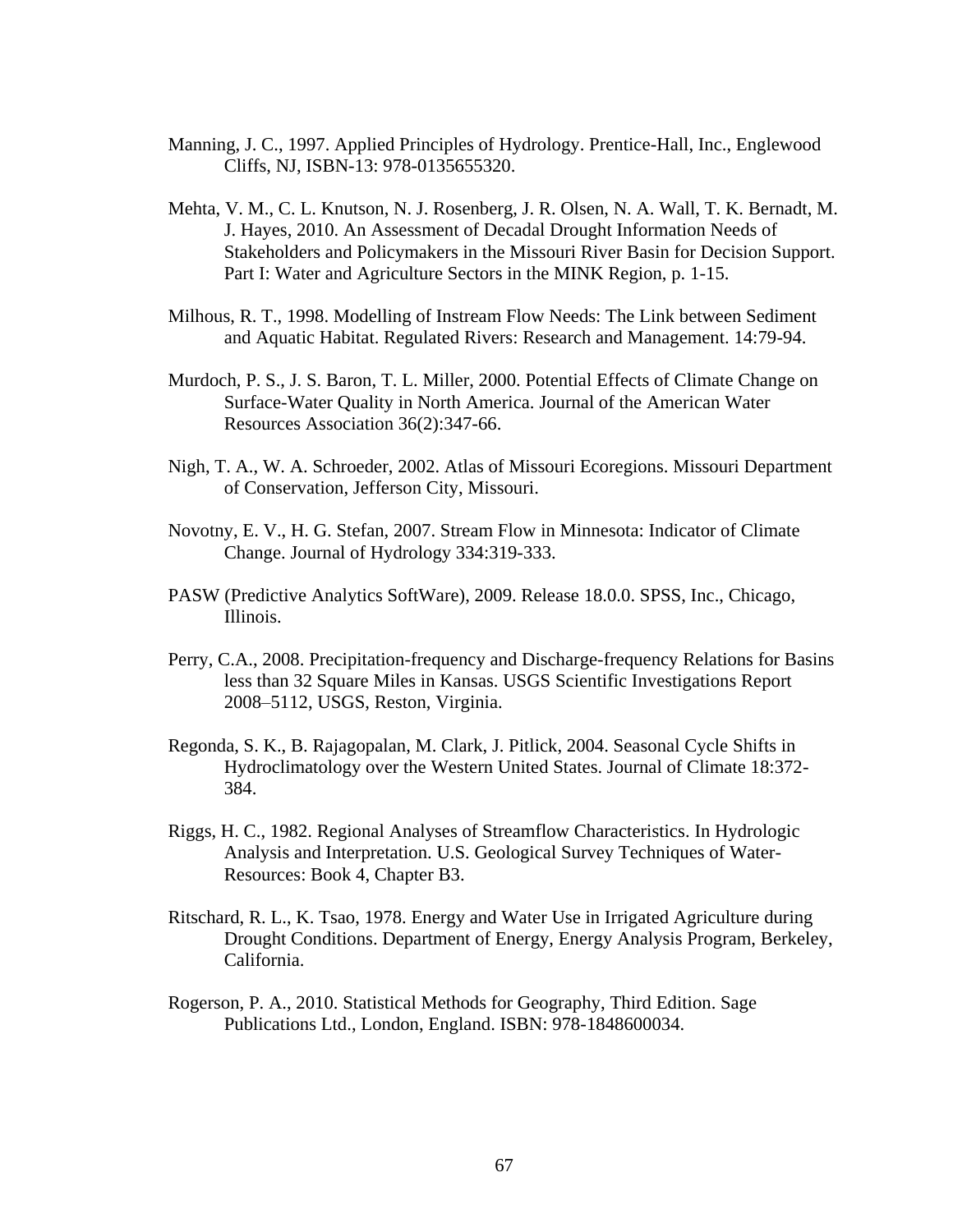- Schilling, K. E., R. D. Libra, 2003. Increased Baseflow in Iowa Over the Second Half of the 20<sup>th</sup> Century. Journal of the American Water Resources Association 39(4):851-860.
- Stohlgren, T. J., T. N. Chase, R. A. Pielke, T. G. F., Kittel, J. S. Baron, 1998. Evidence that Local Land Use Practices Influence Regional Climate, Vegetation, and Stream Flow Patterns in Adjacent Natural Areas. Global Change Biology 4:495- 504.
- Stuckey, M. H., 2006. Low-flow, Base-flow, and Mean-flow Regression Equations for Pennsylvania Streams: USGS Scientific Investigations Report 2006-5130, USGS, Reston, Virginia.
- Tomer, M. D., K. E. Schilling, 2009. A Simple Approach to Distinguish Land-Use and Climate-Change Effects on Watershed Hydrology. Journal of Hydrology 376:24- 33.
- Vandike, J. E., 1996. Surface Water Resources of Missouri. Missouri Department of Natural Resources 1(45):1-121.
- Vogel, R. M., C. N. Kroll, 1992. Regional Geohydrologic-Geomorphic Relationships for the Estimation of Low-Flow Statistics. Water Resources Research 28(9):2451- 2458.
- Vogel, R. M., I. Wilson, C. Daly, 1999. Regional Regression Models of Annual Streamflow for the United States. Journal of Irrigation and Drainage Engineering 3:148-157.
- Wagener, T., 2004. Rainfall-Runoff Modelling: A Review. In: Rainfall-Runoff Modelling in Gauged and Ungauged Catchments. Imperial College Press, Singapore, p. 36.
- Zhang, Y. –K., K. E. Schilling, 2006. Increasing Streamflow and Baseflow in Mississippi River since the 1940s: Effect of Land Use Change. Journal of Hydrology 324:412-422.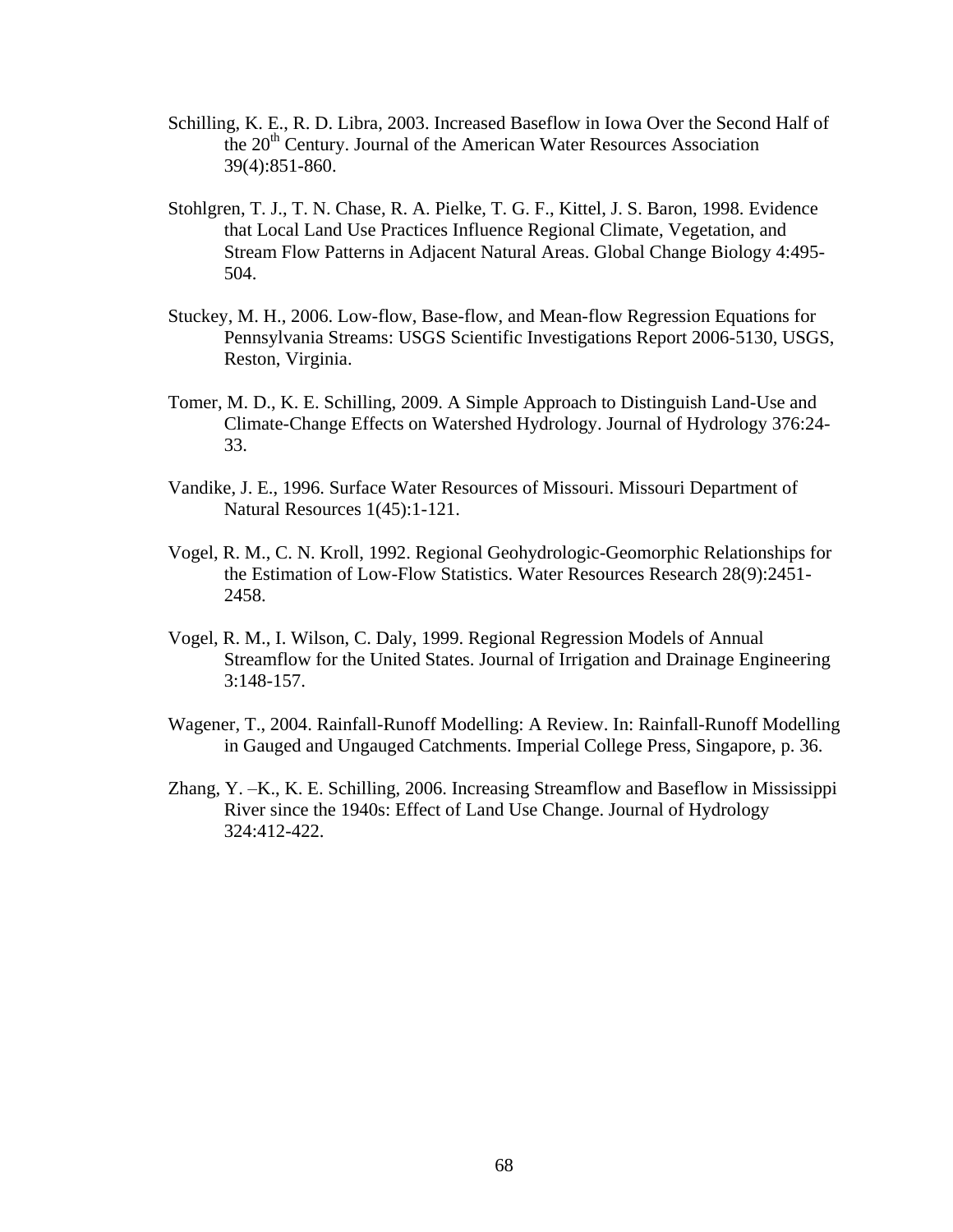## **APPENDICES**

## **Appendix A. USGS Gage Records**

Appendix A-1. Gage records for the Central Dissected Till Plains for 1981-2010 (mean annual discharge, cfs)  $\overline{\phantom{a}}$ 

|      | <b>USGS</b> Gage ID |         |         |         |         |         |         |  |  |  |
|------|---------------------|---------|---------|---------|---------|---------|---------|--|--|--|
| Year | 5495000             | 5496000 | 5501000 | 5502000 | 5502300 | 5503800 | 5506800 |  |  |  |
| 1981 | 507                 | 545.2   | 366.2   | 34.5    | 424.4   | 87.5    | 234.2   |  |  |  |
| 1982 | 764.9               | 725.4   | 663     | 45.1    | 642.5   | 94      | 280.4   |  |  |  |
| 1983 | 331.5               | 330.6   | 380.3   | 26.6    | 309.8   | 58.8    | 208.1   |  |  |  |
| 1984 | 416.5               | 526.5   | 402.2   | 27.4    | 441.6   | 75.9    | 241.3   |  |  |  |
| 1985 | 436.5               | 511.4   | 616.6   | 49.7    | 481.3   | 118.9   | 338.7   |  |  |  |
| 1986 | 609.5               | 727.4   | 402.2   | 20.2    | 416.9   | 74.8    | 222.8   |  |  |  |
| 1987 | 124.4               | 144.4   | 178.9   | 15.7    | 136.5   | 32.5    | 67.6    |  |  |  |
| 1988 | 55.8                | 81.6    | 61.7    | 7.97    | 37.6    | 7.28    | 27.5    |  |  |  |
| 1989 | 17.3                | 13.8    | 21.9    | 5.4     | 35.6    | 7.39    | 47      |  |  |  |
| 1990 | 287.5               | 247     | 355.5   | 24.8    | 199.7   | 81.4    | 192.3   |  |  |  |
| 1991 | 191.8               | 214.6   | 318.8   | 27      | 271.3   | 67.1    | 99.2    |  |  |  |
| 1992 | 246.9               | 254.3   | 175.1   | 18.2    | 291     | 34.6    | 80.8    |  |  |  |
| 1993 | 827.7               | 742.8   | 640.4   | 57.3    | 648.9   | 176.2   | 376.2   |  |  |  |
| 1994 | 178.6               | 204     | 214.7   | 19.9    | 133.2   | 49.3    | 155.8   |  |  |  |
| 1995 | 497.1               | 522.3   | 367     | 30.2    | 472.1   | 87.5    | 232.5   |  |  |  |
| 1996 | 353.9               | 370.5   | 197.8   | 14.2    | 264.5   | 72.6    | 81.5    |  |  |  |
| 1997 | 203.6               | 224.8   | 233.4   | 18      | 274.8   | 48.2    | 138.9   |  |  |  |
| 1998 | 497.2               | 568.2   | 479.2   | 37.1    | 607.1   | 115.9   | 312.4   |  |  |  |
| 1999 | 235.2               | 248.8   | 267.9   | 20.1    | 258.2   | 57.7    | 227.1   |  |  |  |
| 2000 | 49                  | 63.7    | 26.5    | 7.09    | 32.9    | 12.2    | 54.8    |  |  |  |
| 2001 | 463.8               | 468.1   | 214.6   | 21.5    | 260.7   | 63.8    | 201.2   |  |  |  |
| 2002 | 216.2               | 286.6   | 299.2   | 25.9    | 294.7   | 55.2    | 138.9   |  |  |  |
| 2003 | 138.9               | 168     | 110.3   | 12.6    | 124.4   | 26.7    | 148     |  |  |  |
| 2004 | 273.8               | 286.5   | 311.1   | 22.8    | 209.6   | 52.5    | 203.3   |  |  |  |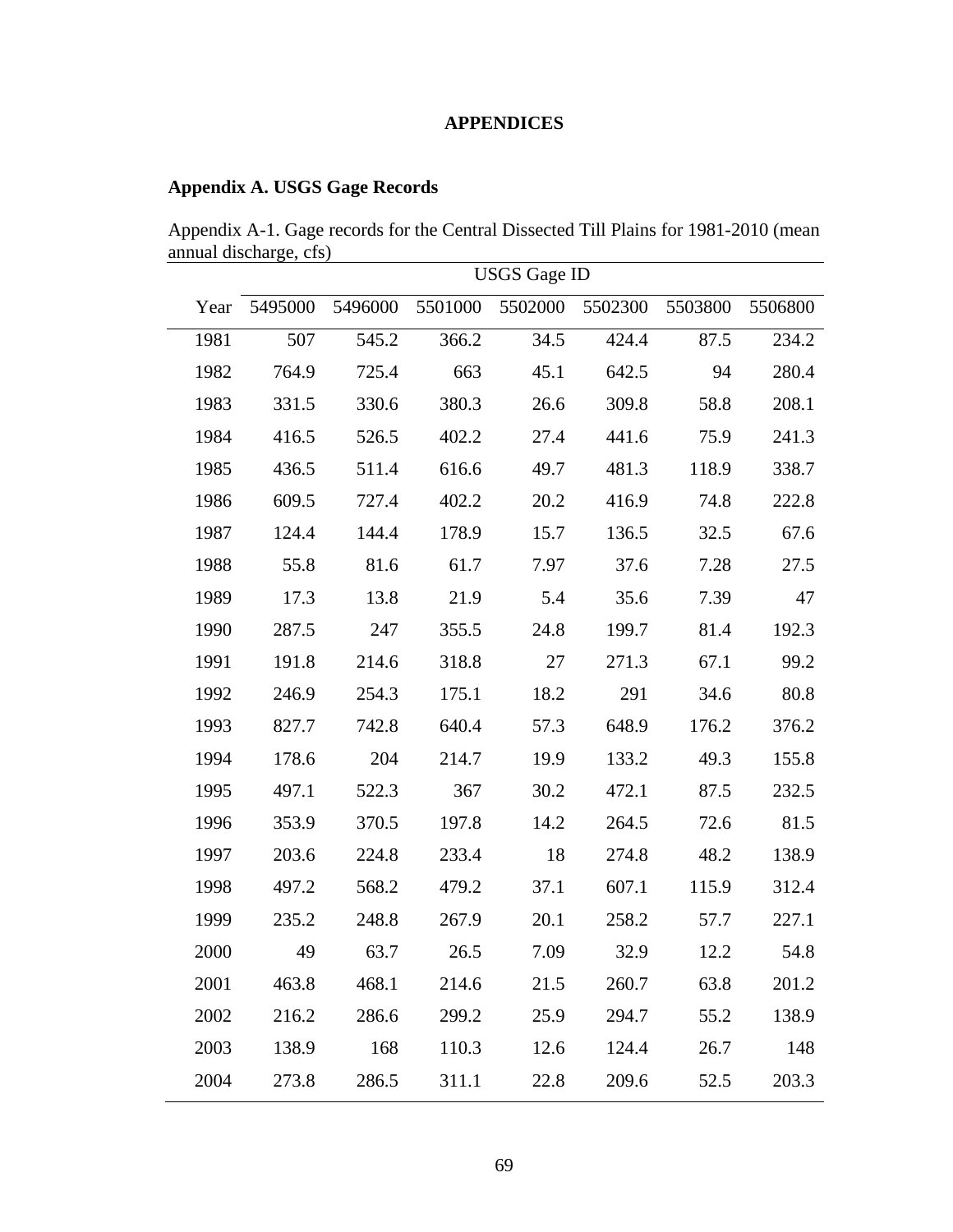|      | <b>USGS</b> Gage ID |         |         |         |         |         |         |  |  |  |  |
|------|---------------------|---------|---------|---------|---------|---------|---------|--|--|--|--|
| Year | 5495000             | 5496000 | 5501000 | 5502000 | 5502300 | 5503800 | 5506800 |  |  |  |  |
| 2005 | 146.9               | 171.5   | 144.6   | 14.1    | 175     | 29.1    | 113.5   |  |  |  |  |
| 2006 | 43.5                | 40.6    | 49.1    | 5.23    | 58.2    | 20.6    | 104     |  |  |  |  |
| 2007 | 277                 | 210.3   | 182.5   | 16.6    | 181.4   | 45.4    | 159.5   |  |  |  |  |
| 2008 | 698.5               | 585.4   | 699.2   | 67.5    | 791.9   | 169.5   | 463.3   |  |  |  |  |
| 2009 | 646.8               | 690.3   | 568.3   | 48.4    | 613.2   | 107.7   | 288.9   |  |  |  |  |
| 2010 | 978.3               | 874.7   | 583.5   | 57.8    | 667.9   | 106.1   | 351.9   |  |  |  |  |

|      |         |         |         | <b>USGS</b> Gage ID |         |         |         |
|------|---------|---------|---------|---------------------|---------|---------|---------|
| Year | 5507600 | 5507800 | 5508000 | 5508805             | 5514500 | 6820500 | 6821150 |
| 1981 | 70.1    | 2428    | 2587    | 255.8               | 737.9   | 453.4   | 215.2   |
| 1982 | 138.7   | 3321    | 3560    | 256.7               | 1478    | 2734    | 154     |
| 1983 | 84.4    | 1615    | 1726    | 221.9               | 825.3   | 1058    | 194     |
| 1984 | 103.3   | 2458    | 2579    | 219.6               | 788.9   | 1647    | 208.5   |
| 1985 | 127.4   | 3606    | 3836    | 299.9               | 1274    | 663.3   | 327.6   |
| 1986 | 43.2    | 2412    | 2509    | 118.5               | 487.5   | 1988    | 189.5   |
| 1987 | 33.5    | 835.3   | 901.9   | 113.3               | 385.5   | 1246    | 133.8   |
| 1988 | 28.5    | 616.8   | 631.7   | 68.7                | 389.4   | 166.8   | 29.9    |
| 1989 | 25.3    | 357.9   | 387.5   | 36                  | 201.8   | 332.7   | 39.3    |
| 1990 | 57.1    | 1965    | 2072    | 145.7               | 813.4   | 840.3   | 183.8   |
| 1991 | 82.2    | 1571    | 1734    | 193.5               | 503     | 721.4   | 83.5    |
| 1992 | 46.1    | 1175    | 1225    | 126.2               | 460.4   | 1547    | 286     |
| 1993 | 186.9   | 4457    | 4596    | 355.2               | 2171    | 3800    | 501.8   |
| 1994 | 64.7    | 1548    | 1646    | 115.3               | 775.6   | 475     | 116.5   |
| 1995 | 82.2    | 2696    | 2833    | 166.1               | 1137    | 1589    | 126.7   |
| 1996 | 60.1    | 1441    | 1535    | 142.8               | 610.1   | 1502    | 143.6   |
| 1997 | 61.1    | 1529    | 1637    | 105.6               | 393.2   | 1024    | 110     |
| 1998 | 120.1   | 3122    | 3292    | 186.4               | 1010    | 1786    | 294.7   |
| 1999 | 66.6    | 2099    | 2223    | 163.8               | 624.8   | 1087    | 181.7   |
|      |         |         |         |                     |         |         |         |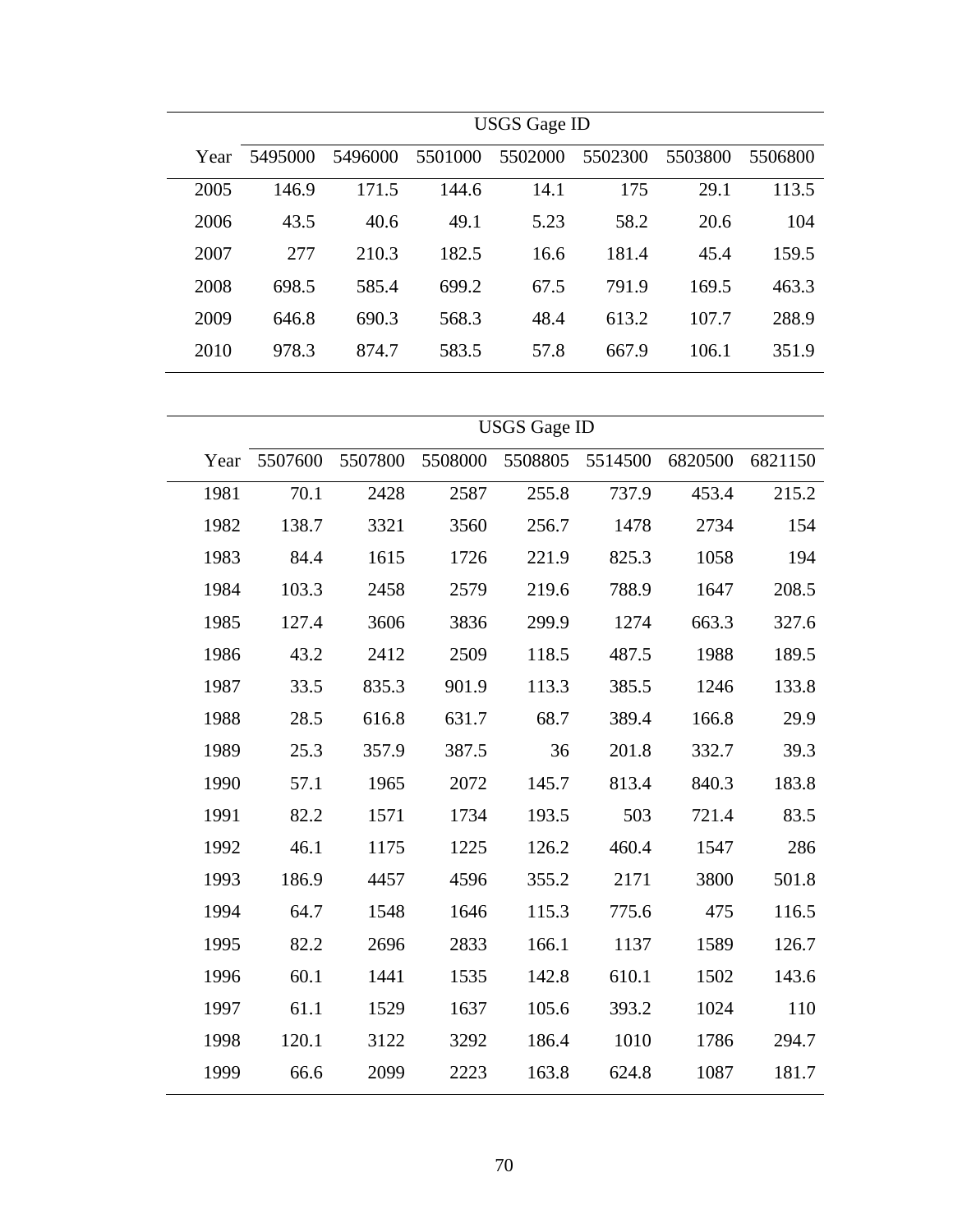| 5507600<br>Year<br>2000<br>22.3<br>2001<br>98.5<br>85.8<br>2002<br>2003<br>54.9<br>2004<br>97.1 | 5507800<br>5508000<br>396.9 | 5508805       | 5514500 | 6820500 |         |
|-------------------------------------------------------------------------------------------------|-----------------------------|---------------|---------|---------|---------|
|                                                                                                 |                             |               |         |         | 6821150 |
|                                                                                                 |                             | 33.7<br>416.2 | 307.2   | 292.4   | 30.7    |
|                                                                                                 | 1949                        | 2028<br>133   | 720.5   | 1454    | 299.2   |
|                                                                                                 | 1812                        | 2029<br>169.4 | 860.5   | 271.5   | 74.4    |
|                                                                                                 | 886<br>938.8                | 109.4         | 698.1   | 143.3   | 10.9    |
|                                                                                                 | 2028                        | 2107<br>161.6 | 857.8   | 1015    | 128     |
| 2005<br>55.1                                                                                    | 1305                        | 1352<br>98.1  | 543.7   | 788.9   | 170.5   |
| 2006<br>14                                                                                      | 489.9<br>501                | 20.8          | 193.6   | 500.9   | 45.1    |
| 28.2<br>2007                                                                                    | 1275                        | 1291<br>54.7  | 242     | 1678    | 111.3   |
| 2008<br>216.2                                                                                   | 4949                        | 361.3<br>5296 | 1453    | 2050    | 278.2   |
| 2009<br>174.1                                                                                   | 3716                        | 4058<br>307.6 | 1495    | 1787    | 345     |
| 2010<br>190.3                                                                                   |                             |               |         |         |         |

|      |         |         | <b>USGS</b> Gage ID |         |         |         |
|------|---------|---------|---------------------|---------|---------|---------|
| Year | 6897500 | 6904050 | 6904500             | 6905500 | 6906200 | 6906300 |
| 1981 | 601.4   | 751.1   | 1319                | 2172    | 133     | 285.9   |
| 1982 | 2987    | 1487    | 2274                | 3243    | 150.2   | 315.5   |
| 1983 | 1178    | 886.1   | 1323                | 1863    | 113.2   | 215.6   |
| 1984 | 1625    | 701.5   | 1228                | 1777    | 169.8   | 267.9   |
| 1985 | 604.6   | 570.2   | 1154                | 1938    | 159.1   | 322.4   |
| 1986 | 2304    | 1076    | 1756                | 2311    | 139.2   | 267.7   |
| 1987 | 1731    | 589     | 910.2               | 1173    | 40.1    | 96.3    |
| 1988 | 223.1   | 129.7   | 220.6               | 269.1   | 18.4    | 32      |
| 1989 | 296.8   | 68      | 111.3               | 165.8   | 7.24    | 17.9    |
| 1990 | 1242    | 608.2   | 1049                | 1204    | 61.7    | 147.9   |
| 1991 | 1410    | 653.1   | 1078                | 1355    | 78.6    | 125.4   |
| 1992 | 2222    | 894.5   | 1368                | 1656    | 83.9    | 138.9   |
| 1993 | 5320    | 1836    | 3183                | 4129    | 234     | 450.5   |
| 1994 | 497.1   | 281.7   | 441.2               | 684     | 53.4    | 131.6   |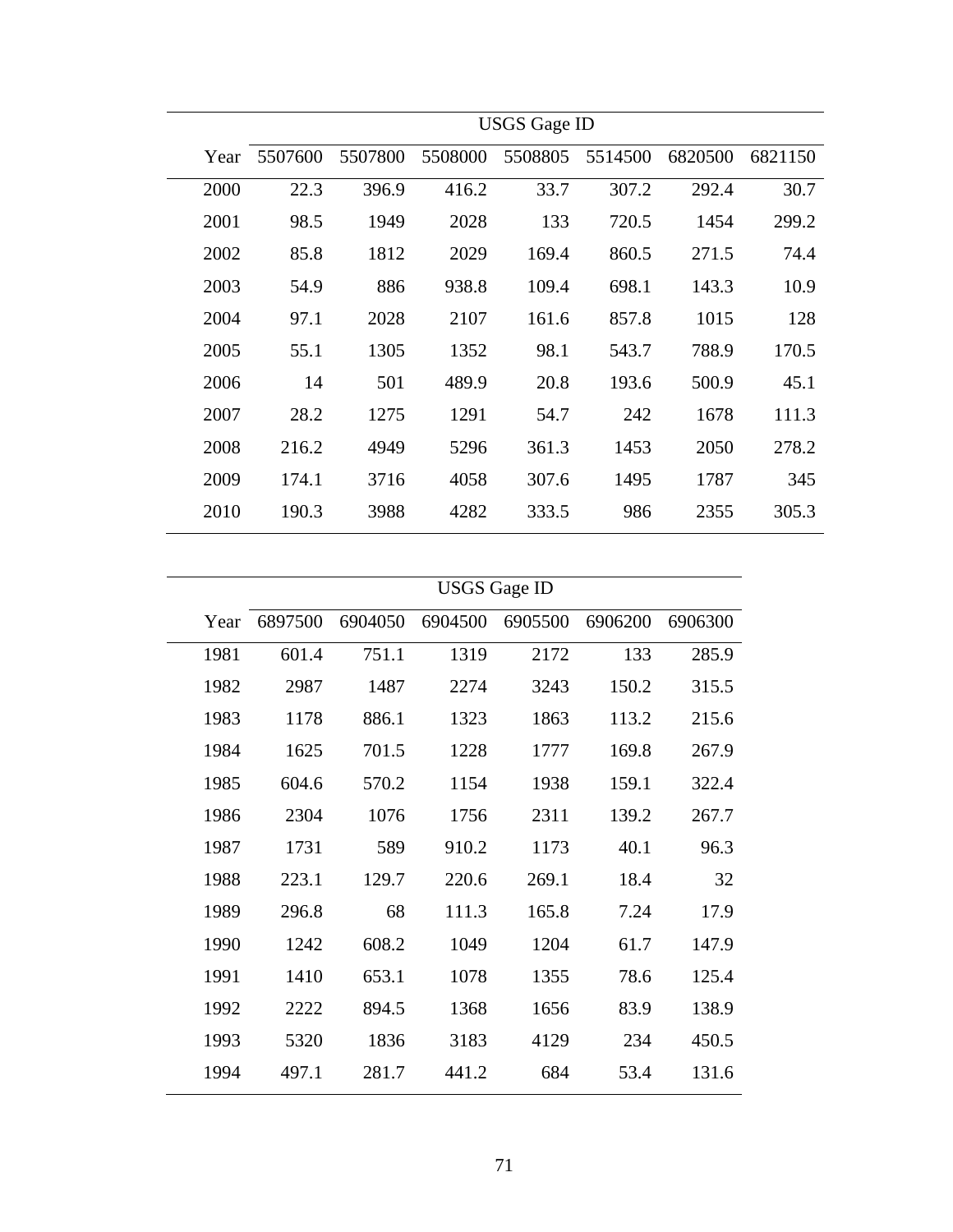|      |         |         | <b>USGS</b> Gage ID |         |         |         |  |  |
|------|---------|---------|---------------------|---------|---------|---------|--|--|
| Year | 6897500 | 6904050 | 6904500             | 6905500 | 6906200 | 6906300 |  |  |
| 1995 | 2199    | 703     | 1178                | 1822    | 151.8   | 271.2   |  |  |
| 1996 | 2073    | 613.8   | 1087                | 1468    | 86.7    | 145.4   |  |  |
| 1997 | 1458    | 534.4   | 911.6               | 1249    | 80.4    | 132.6   |  |  |
| 1998 | 2464    | 1054    | 1901                | 2505    | 172.6   | 294     |  |  |
| 1999 | 1320    | 607.2   | 972.9               | 1241    | 95.6    | 180     |  |  |
| 2000 | 193.1   | 75.2    | 104.4               | 161.2   | 9.28    | 28.8    |  |  |
| 2001 | 1710    | 796.2   | 1495                | 1747    | 61.9    | 144.7   |  |  |
| 2002 | 441.4   | 271.5   | 581.3               | 941.7   | 88.5    | 181.7   |  |  |
| 2003 | 76.2    | 82.3    | 162.4               | 283.5   | 8.56    | 60.2    |  |  |
| 2004 | 1263    | 467.8   | 947.9               | 1153    | 75.6    | 205.2   |  |  |
| 2005 | 686.9   | 279.6   | 533                 | 800.6   | 60      | 129     |  |  |
| 2006 | 355.5   | 47.6    | 116.4               | 241.1   | 13.9    | 55.2    |  |  |
| 2007 | 1621    | 759.6   | 1253                | 1493    | 63.9    | 119.9   |  |  |
| 2008 | 3230    | 1691    | 3005                | 4264    | 201.9   | 517     |  |  |
| 2009 | 2775    | 1117    | 1830                | 2631    | 158.9   | 354.6   |  |  |
| 2010 | 3207    | 2187    | 3526                | 4291    | 167.6   | 379.3   |  |  |

Appendix A-2. Gage records for the Ozark Highlands for 1981-2010 (mean annual discharge, cfs)

|      |         |         |         | <b>USGS Gage ID</b> |         |         |         |
|------|---------|---------|---------|---------------------|---------|---------|---------|
| Year | 6918440 | 6918460 | 6918740 | 6919020             | 6919500 | 6919900 | 6921070 |
| 1981 | 92.9    | 115.2   | 126.5   | 381.2               | 268.3   | 648.2   | 170.2   |
| 1982 | 236.3   | 284.2   | 206.6   | 1184                | 332.9   | 1529    | 271.2   |
| 1983 | 275.1   | 318.1   | 254.4   | 1417                | 449.9   | 1978    | 322.6   |
| 1984 | 315     | 352.9   | 338.7   | 1564                | 457.5   | 2133    | 402.7   |
| 1985 | 463.1   | 521.8   | 474.9   | 2228                | 785.2   | 3401    | 607.5   |
| 1986 | 209.7   | 264.2   | 174.1   | 1240                | 530.2   | 2524    | 300.7   |
| 1987 | 284.2   | 310.6   | 306.2   | 1272                | 432.4   | 1852    | 303.5   |
| 1988 | 251.7   | 251.2   | 242.4   | 1398                | 284.8   | 1815    | 260.6   |
|      |         |         |         |                     |         |         |         |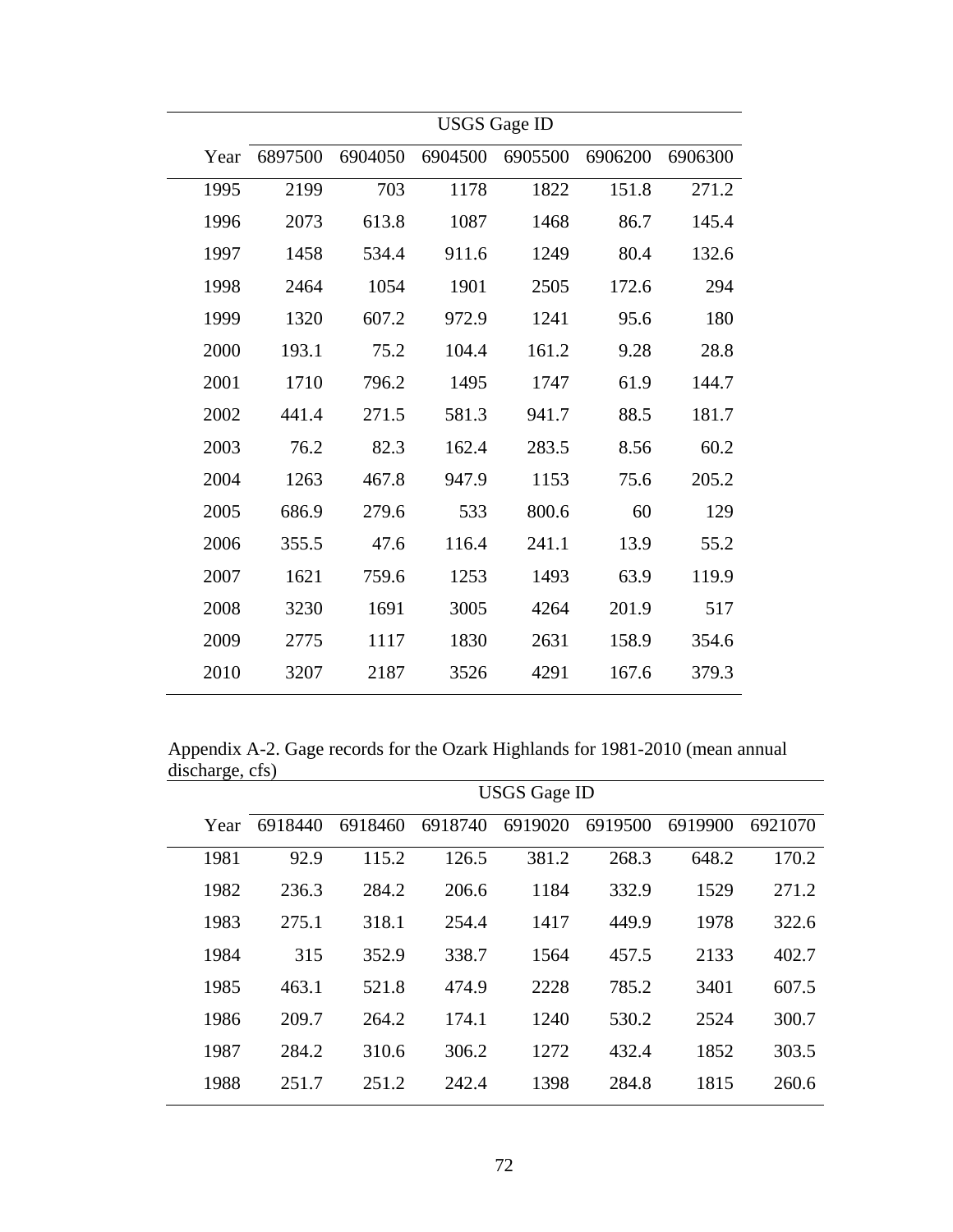|      |         |         |         | <b>USGS</b> Gage ID |         |         |         |
|------|---------|---------|---------|---------------------|---------|---------|---------|
| Year | 6918440 | 6918460 | 6918740 | 6919020             | 6919500 | 6919900 | 6921070 |
| 1989 | 187.7   | 203.5   | 179     | 971                 | 294.1   | 1378    | 181.6   |
| 1990 | 403.1   | 418.7   | 339.9   | 1760                | 450.1   | 2346    | 414.4   |
| 1991 | 167.7   | 161.8   | 202.1   | 620.5               | 71.6    | 766.5   | 248.4   |
| 1992 | 285.2   | 336     | 244.1   | 1102                | 501     | 1819    | 228.4   |
| 1993 | 505.4   | 546.5   | 441.1   | 2567                | 605.2   | 3520    | 510.7   |
| 1994 | 399.3   | 385.2   | 336.3   | 1704                | 457.4   | 2498    | 416.7   |
| 1995 | 310.7   | 331.4   | 297.4   | 1583                | 515.8   | 2387    | 388.3   |
| 1996 | 237.4   | 224     | 222.5   | 936.2               | 259.9   | 1362    | 339.7   |
| 1997 | 163     | 166.3   | 162.2   | 834.4               | 300.1   | 1315    | 185.4   |
| 1998 | 228.8   | 271.6   | 233.5   | 1069                | 481.5   | 1692    | 297.7   |
| 1999 | 304.9   | 306.3   | 265.9   | 1331                | 485.4   | 1955    | 315.9   |
| 2000 | 56.4    | 101.3   | 63.8    | 444.7               | 92.6    | 563.6   | 71.9    |
| 2001 | 144.1   | 166.5   | 151     | 604.6               | 242.2   | 995.1   | 197.1   |
| 2002 | 281.4   | 269.4   | 207.1   | 1089                | 272.2   | 1568    | 257.9   |
| 2003 | 91.9    | 115.9   | 109.8   | 377                 | 155.4   | 585.5   | 116.3   |
| 2004 | 250.4   | 283.1   | 226.2   | 1010                | 451.7   | 1581    | 273     |
| 2005 | 167.2   | 177.9   | 167.8   | 1234                | 193.9   | 1568    | 203     |
| 2006 | 57.6    | 56.6    | 61.3    | 80                  | 7.41    | 92.2    | 62      |
| 2007 | 304.3   | 334.1   | 308.4   | 1360                | 391     | 1953    | 315.9   |
| 2008 | 523.8   | 460.4   | 500.7   | 2398                | 652.6   | 3421    | 557.1   |
| 2009 | 300.5   | 288.7   | 253.6   | 1445                | 494.9   | 2133    | 327.2   |
| 2010 | 272.9   | 275.1   | 227.2   | 1453                | 386.4   | 2078    | 261.6   |

|      | <b>USGS</b> Gage ID |                                                 |       |      |       |      |       |  |  |
|------|---------------------|-------------------------------------------------|-------|------|-------|------|-------|--|--|
|      | Year 6921200        | 6921350 6932000 6933500 7013000 7014500 7016500 |       |      |       |      |       |  |  |
| 1981 | 66.3                | 348.5                                           | 145.7 | 1700 | 478.6 | 1111 | 909   |  |  |
| 1982 | 112.9               | 535.3                                           | 281.1 | 3424 | 1056  | 2134 | 1196  |  |  |
| 1983 | 137.1               | 689.5                                           | 246.6 | 3701 | 822.7 | 1719 | 867.2 |  |  |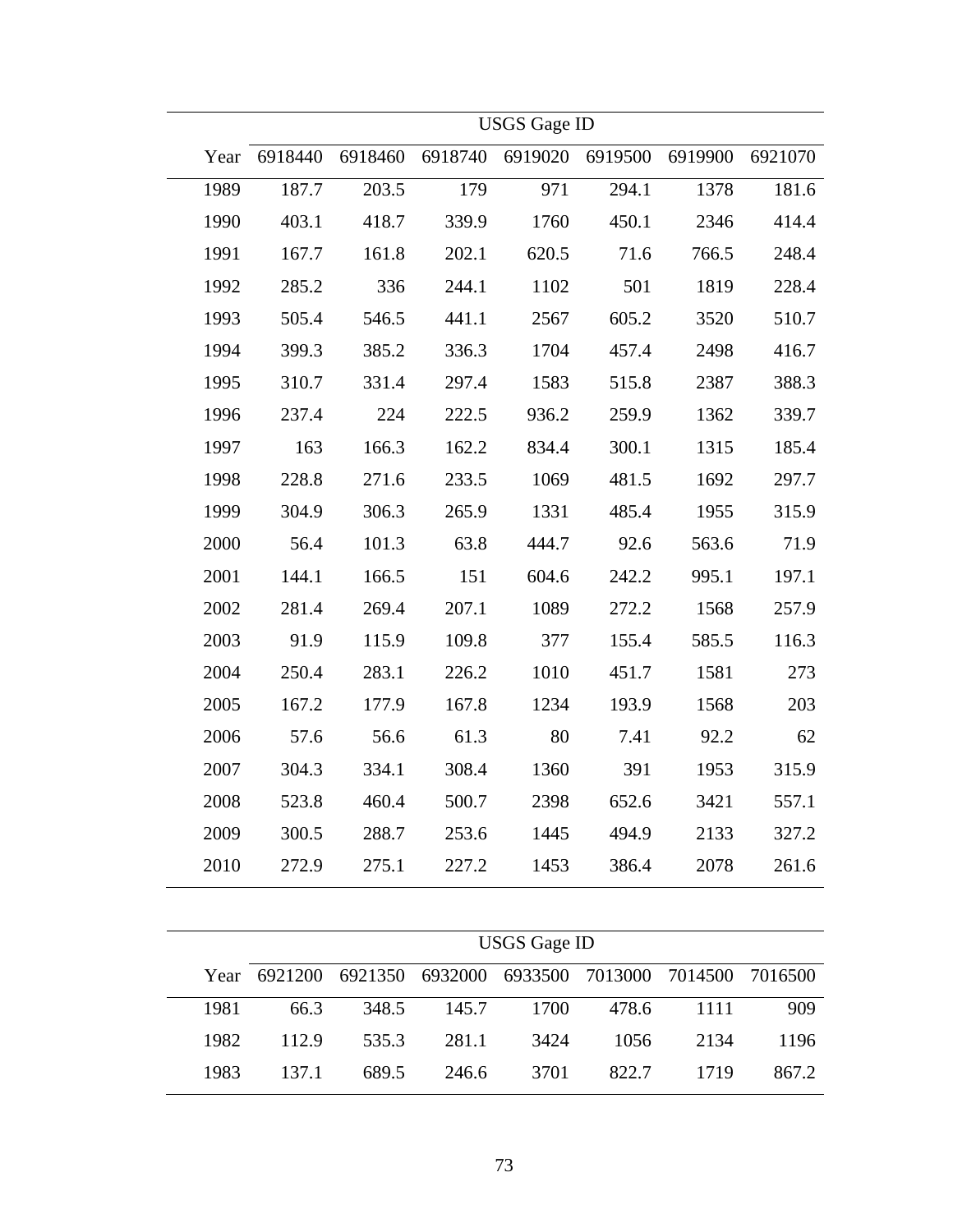|      |         |         |         | <b>USGS</b> Gage ID |         |         |         |
|------|---------|---------|---------|---------------------|---------|---------|---------|
| Year | 6921200 | 6921350 | 6932000 | 6933500             | 7013000 | 7014500 | 7016500 |
| 1984 | 170.6   | 799.7   | 243.1   | 4207                | 820     | 1844    | 1103    |
| 1985 | 236.3   | 1263    | 422.2   | 6425                | 1534    | 3104    | 1565    |
| 1986 | 159.2   | 704.2   | 171.2   | 2447                | 473.2   | 1116    | 739.1   |
| 1987 | 101.8   | 493.5   | 146.3   | 2553                | 526.8   | 1131    | 588.3   |
| 1988 | 97      | 625.8   | 153     | 2679                | 523.9   | 1104    | 563.5   |
| 1989 | 56      | 370.3   | 113.7   | 1900                | 398.8   | 901.2   | 414.3   |
| 1990 | 166.2   | 773     | 224.6   | 4038                | 859.5   | 1703    | 774.2   |
| 1991 | 82      | 418.8   | 188.1   | 2800                | 602.4   | 1166    | 550.4   |
| 1992 | 97.2    | 430.2   | 132.3   | 2230                | 441.3   | 1026    | 450.3   |
| 1993 | 224.1   | 1081    | 289.4   | 4946                | 1172    | 2583    | 1963    |
| 1994 | 164.7   | 775     | 239.2   | 3527                | 962.9   | 1975    | 866.2   |
| 1995 | 141.4   | 707.5   | 228.3   | 3504                | 808.2   | 1700    | 976.2   |
| 1996 | 122.9   | 604.3   | 200.5   | 3314                | 750.8   | 1521    | 910     |
| 1997 | 74.6    | 398.8   | 195.6   | 2392                | 571.4   | 1500    | 752     |
| 1998 | 131.4   | 629.3   | 243.3   | 3101                | 929.3   | 1689    | 917.4   |
| 1999 | 125.8   | 619.2   | 154     | 2383                | 565.1   | 1221    | 495     |
| 2000 | 17      | 134.1   | 63      | 613.9               | 167.3   | 360.1   | 273.5   |
| 2001 | 85.1    | 424.2   | 116.5   | 1410                | 329.3   | 691.7   | 459.6   |
| 2002 | 123.3   | 615.6   | 239.3   | 2982                | 754.7   | 1504    | 725.2   |
| 2003 | 43.3    | 200.9   | 130.3   | 1728                | 465.3   | 1026    | 558.7   |
| 2004 | 122.2   | 590.8   | 167.2   | 2441                | 512.2   | 1079    | 1019    |
| 2005 | 88.1    | 489.8   | 143.6   | 1873                | 445.2   | 998.5   | 659.9   |
| 2006 | 25.7    | 92.9    | 103     | 1476                | 406.2   | 890.7   | 378.7   |
| 2007 | 110.2   | 632.4   | 107.8   | 1807                | 417.8   | 858.3   | 453     |
| 2008 | 181.8   | 1127    | 320.9   | 4906                | 1095    | 2073    | 1389    |
| 2009 | 140.3   | 781.7   | 316.5   | 3624                | 1019    | 2073    | 1249    |
| 2010 | 103.7   | 739.7   | 185.3   | 2783                | 725.9   | 1343    | 872.2   |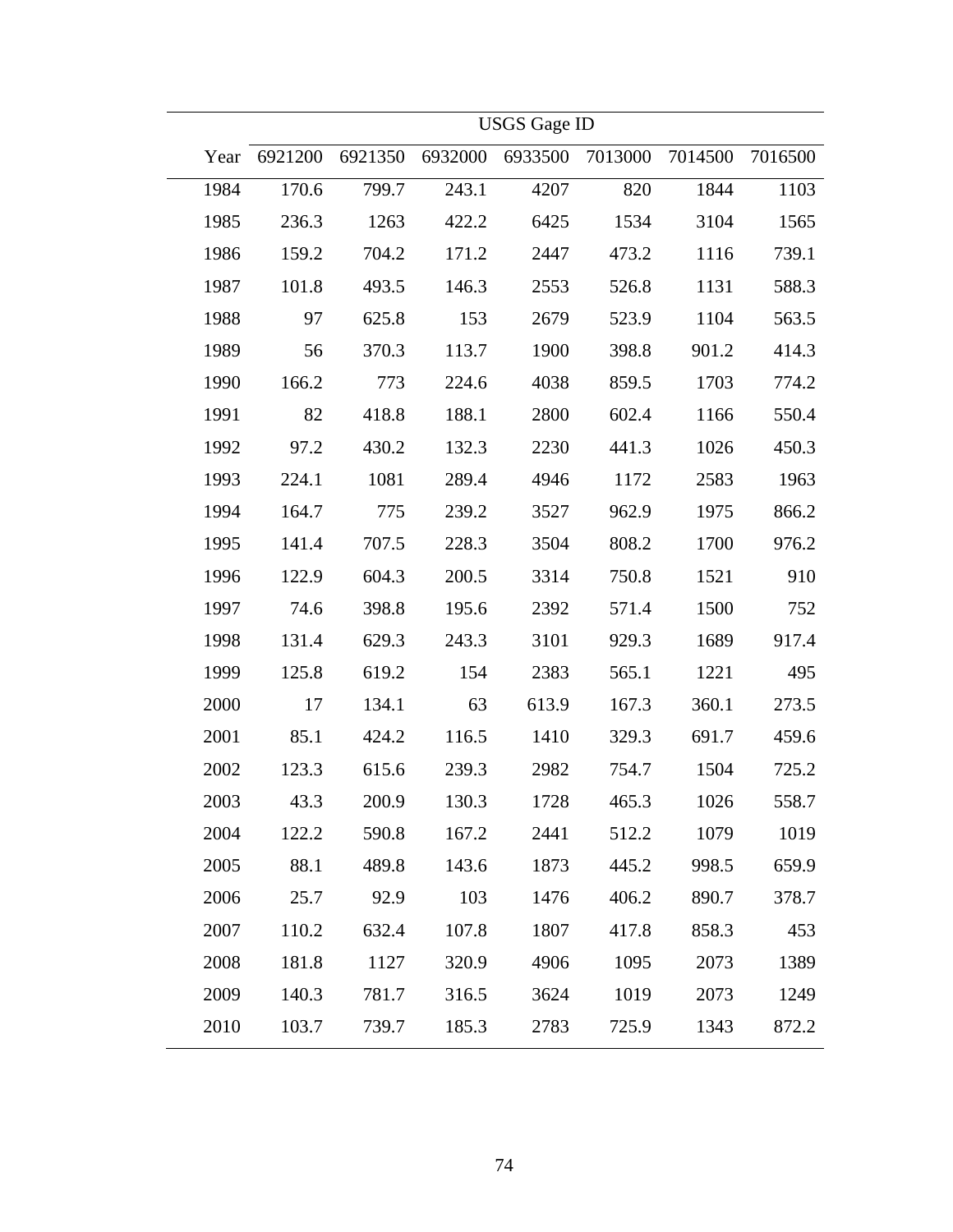|      | <b>USGS</b> Gage ID |         |         |         |         |         |         |  |
|------|---------------------|---------|---------|---------|---------|---------|---------|--|
| Year | 7017200             | 7018500 | 7050700 | 7057500 | 7061500 | 7063000 | 7066000 |  |
| 1981 | 103.5               | 623.2   | 79.5    | 369     | 455.9   | 883.5   | 244.3   |  |
| 1982 | 307.8               | 1460    | 287.7   | 770.6   | 1038    | 1864    | 611.6   |  |
| 1983 | 251.4               | 1266    | 280.6   | 834.7   | 815.8   | 2021    | 597.2   |  |
| 1984 | 268.3               | 1223    | 343.6   | 1005    | 846.8   | 1649    | 768.5   |  |
| 1985 | 422.5               | 1959    | 442     | 1527    | 1400    | 2702    | 971.8   |  |
| 1986 | 125.4               | 670.3   | 148.8   | 648     | 447.9   | 1322    | 398.6   |  |
| 1987 | 115                 | 643.3   | 261.4   | 582.6   | 514     | 919.8   | 391.4   |  |
| 1988 | 157.9               | 736.2   | 281.1   | 721.2   | 519.4   | 1226    | 436.4   |  |
| 1989 | 133.3               | 674.8   | 180.6   | 756.8   | 494     | 1299    | 414.7   |  |
| 1990 | 265.7               | 1290    | 408.3   | 935.1   | 905.9   | 1726    | 622.8   |  |
| 1991 | 143.9               | 705.4   | 293.1   | 853.1   | 569.7   | 1602    | 486.4   |  |
| 1992 | 115.4               | 609.2   | 194.4   | 713.4   | 492.6   | 1152    | 450.7   |  |
| 1993 | 367.2               | 2122    | 486.1   | 1298    | 1005    | 1761    | 784.2   |  |
| 1994 | 207.9               | 1227    | 309.8   | 987.7   | 743     | 1834    | 675.7   |  |
| 1995 | 183.1               | 960.2   | 339.2   | 822.5   | 588.6   | 1286    | 496.7   |  |
| 1996 | 259.9               | 990.9   | 228.7   | 779.4   | 773.1   | 1658    | 578.4   |  |
| 1997 | 198.9               | 1008    | 152.4   | 761     | 663     | 1449    | 495     |  |
| 1998 | 207.3               | 1012    | 215.9   | 762.5   | 810.4   | 1700    | 535.3   |  |
| 1999 | 158.8               | 749.3   | 207.4   | 664.2   | 629.3   | 1436    | 456.6   |  |
| 2000 | 30.5                | 284.7   | 50.2    | 349.9   | 224.2   | 737.5   | 206.5   |  |
| 2001 | 81.6                | 406.1   | 144.3   | 415.8   | 363.5   | 865.1   | 249.6   |  |
| 2002 | 288.9               | 970.3   | 237.9   | 909.1   | 880.9   | 2116    | 623.3   |  |
| 2003 | 148.3               | 820.4   | 121.2   | 524.7   | 493.3   | 1281    | 479.8   |  |
| 2004 | 152.8               | 898.5   | 240     | 728.3   | 531.3   | 1277    | 532.9   |  |
| 2005 | 138.4               | 760     | 155.1   | 604.3   | 455.3   | 1063    | 385.6   |  |
| 2006 | 155.7               | 639.4   | 79.4    | 634.2   | 475.6   | 1339    | 474.7   |  |
| 2007 | 121.1               | 518.1   | 200.9   | 579.9   | 486.4   | 1411    | 388     |  |
| 2008 | 317.9               | 1374    | 570.3   | 1063    | 782.9   | 2216    | 698.7   |  |
| 2009 | 318.2               | 1337    | 326.1   | 799.2   | 933.5   | 2123    | 646.4   |  |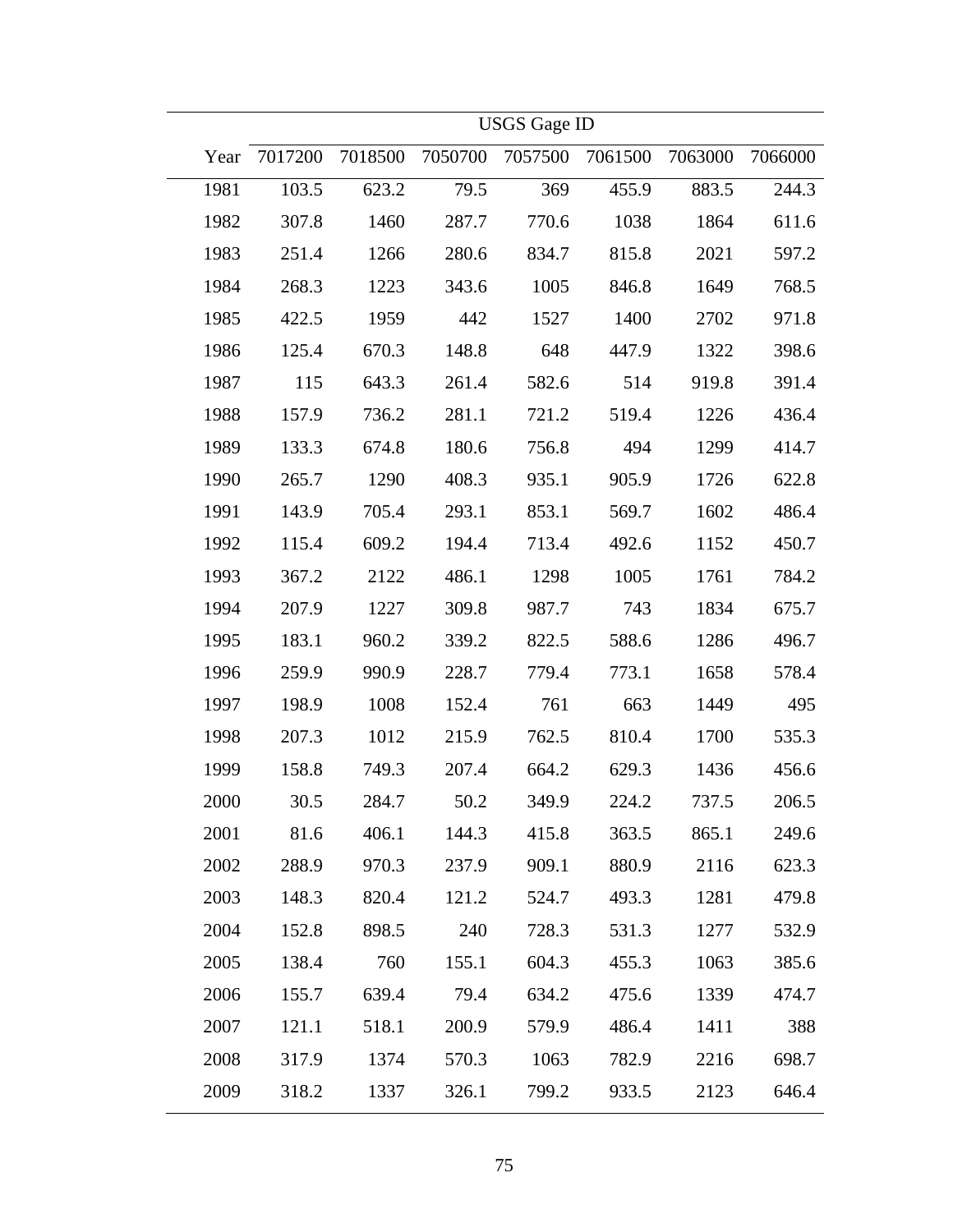|      |         |         |                     | <b>USGS</b> Gage ID |         |         |         |
|------|---------|---------|---------------------|---------------------|---------|---------|---------|
| Year | 7017200 | 7018500 | 7050700             | 7057500             | 7061500 | 7063000 | 7066000 |
| 2010 | 112.7   | 618.7   | 296.2               | 688.1               | 416.6   | 1138    | 455.6   |
|      |         |         |                     |                     |         |         |         |
|      |         |         | <b>USGS</b> Gage ID |                     |         |         |         |
| Year | 7067000 | 7068000 | 7071500             | 7186000             | 7187000 | 7189000 |         |
| 1981 | 1081    | 1717    | 305.3               | 515.9               | 150     | 257     |         |
| 1982 | 2818    | 4271    | 944.8               | 928.5               | 400.5   | 638.4   |         |
| 1983 | 2548    | 3577    | 869.8               | 1456                | 412.7   | 681.8   |         |
| 1984 | 3243    | 4028    | 1177                | 1175                | 504.9   | 1059    |         |
| 1985 | 4376    | 5304    | 1432                | 2328                | 1013    | 1711    |         |
| 1986 | 2123    | 2652    | 765.9               | 1248                | 453.7   | 1091    |         |
| 1987 | 1735    | 2296    | 446.7               | 1251                | 429.3   | 989.1   |         |
| 1988 | 2034    | 2568    | 714.8               | 862                 | 360.3   | 691.8   |         |
| 1989 | 1798    | 2478    | 820.4               | 646.3               | 249.3   | 681.4   |         |
| 1990 | 2738    | 3336    | 904                 | 1686                | 597.3   | 1468    |         |
| 1991 | 2410    | 3192    | 1078                | 385.6               | 303.3   | 670.5   |         |
| 1992 | 2140    | 2680    | 723.4               | 1695                | 518.9   | 1013    |         |
| 1993 | 3252    | 4096    | 1169                | 2451                | 1101    | 1709    |         |
| 1994 | 2840    | 3798    | 1254                | 1548                | 664.4   | 1094    |         |
| 1995 | 2313    | 3088    | 847.1               | 1631                | 659.4   | 1213    |         |
| 1996 | 2422    | 3088    | 853.2               | 761                 | 309.4   | 583.9   |         |
| 1997 | 2166    | 2865    | 858.7               | 777.4               | 362.3   | 688.5   |         |
| 1998 | 2374    | 3321    | 685.4               | 1200                | 483     | 796.4   |         |
| 1999 | 2066    | 2679    | 557.6               | 1342                | 514.2   | 976.8   |         |
| 2000 | 882.4   | 1488    | 343.5               | 428.3               | 266.8   | 554.2   |         |
| 2001 | 1070    | 1612    | 317.7               | 754.5               | 256.7   | 618.9   |         |
| 2002 | 2696    | 3736    | 1041                | 978.1               | 414.8   | 772.9   |         |
| 2003 | 1563    | 2368    | 556.2               | 318.6               | 211.8   | 351.9   |         |
| 2004 | 1934    | 2679    | 720.4               | 1355                | 511.4   | 905.1   |         |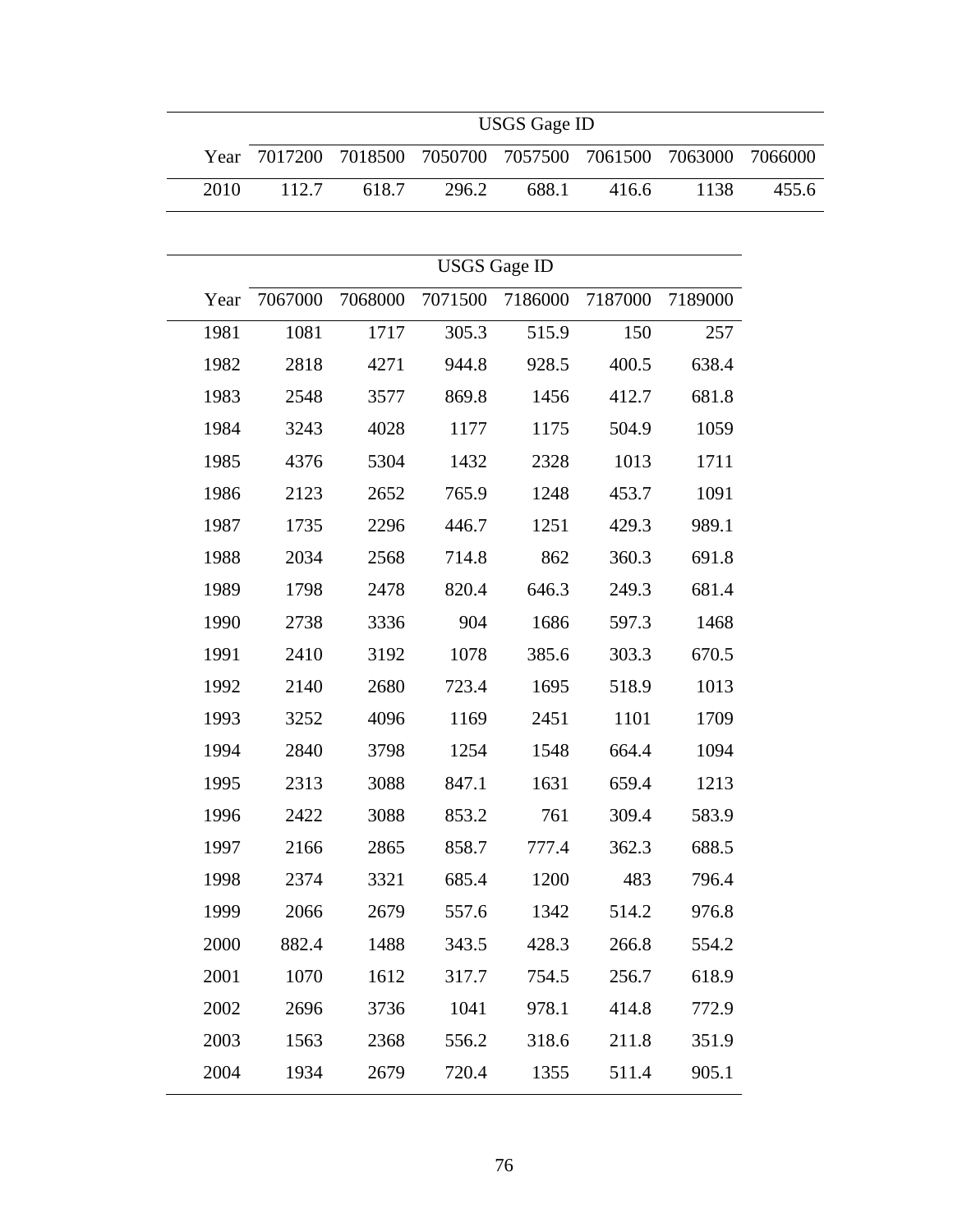|      | <b>USGS Gage ID</b> |         |         |         |         |         |  |  |  |  |  |  |  |  |
|------|---------------------|---------|---------|---------|---------|---------|--|--|--|--|--|--|--|--|
| Year | 7067000             | 7068000 | 7071500 | 7186000 | 7187000 | 7189000 |  |  |  |  |  |  |  |  |
| 2005 | 1569                | 2218    | 604.5   | 689.8   | 360.8   | 678.7   |  |  |  |  |  |  |  |  |
| 2006 | 1810                | 2549    | 707.1   | 119.1   | 156.4   | 264     |  |  |  |  |  |  |  |  |
| 2007 | 1738                | 2592    | 767.8   | 1831    | 425     | 577.6   |  |  |  |  |  |  |  |  |
| 2008 | 3027                | 4072    | 1326    | 2547    | 984.8   | 1646    |  |  |  |  |  |  |  |  |
| 2009 | 2583                | 3498    | 891.8   | 1229    | 564.9   | 953.6   |  |  |  |  |  |  |  |  |
| 2010 | 1783                | 2626    | 766.2   | 1030    | 451.8   | 737.1   |  |  |  |  |  |  |  |  |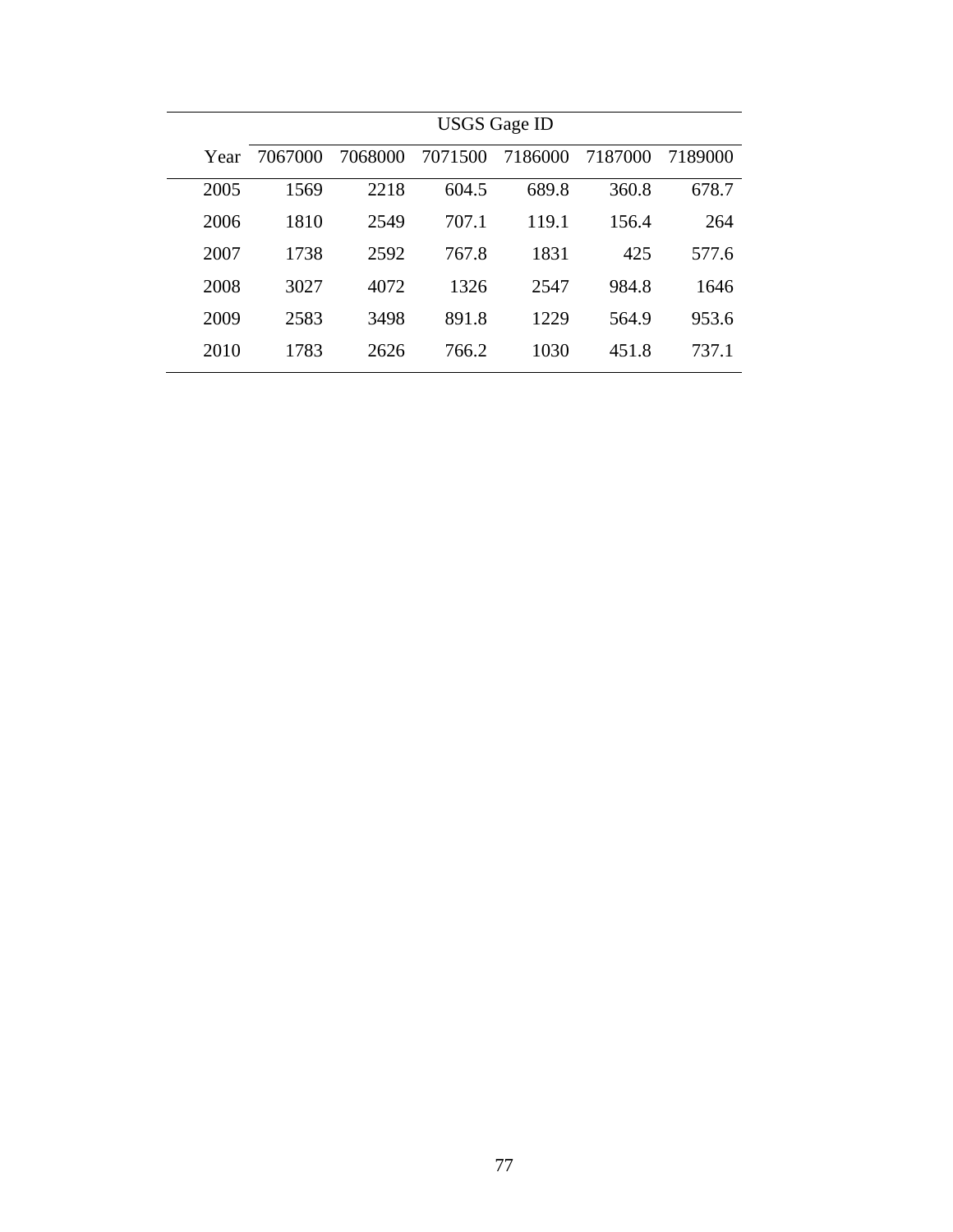| Gage ID  | Name                     | Ad<br>$(mi^2)$ | Mean<br>Slope | Precip.<br>(f <sub>t</sub> ) | Run-<br>off<br>$\%$ | <b>CV</b><br>$\%$ | 2-year<br>flood | $90^{\text{th}}$ | Mean | $50^{\text{th}}$ | $10^{\text{th}}$ | For<br>$\%$ | Ag<br>$\%$ | Urb<br>%       |
|----------|--------------------------|----------------|---------------|------------------------------|---------------------|-------------------|-----------------|------------------|------|------------------|------------------|-------------|------------|----------------|
| 05495000 | Fox River at Wayland     | 400            | 4.7           | 3.3                          | 69                  | 70                | 9,170           | 705              | 357  | 282              | 55               | 20          | 72         | 5              |
| 05496000 | Wyaconda R above Canton  | 393            | 3.8           | 3.4                          | 69                  | 65                | 7,630           | 726              | 368  | 287              | 80               | 15          | 78         | $\overline{4}$ |
| 05501000 | North R at Palmyra       | 354            | 3.7           | 3.5                          | 71                  | 62                | 18,050          | 619              | 318  | 305              | 60               | 22          | 72         | 5              |
| 05502000 | Bear Cr at Hannibal      | 31             | 3.6           | 3.5                          | 72                  | 62                | 841             | 50               | 27   | 22               | 8                | 13          | 79         | 8              |
| 05502300 | North Fork Salt R at     | 365            | 3.6           | 3.5                          | 71                  | 65                | 12,600          | 643              | 325  | 273              | 56               | 12          | 78         | 6              |
|          | <b>Hagers Grove</b>      |                |               |                              |                     |                   |                 |                  |      |                  |                  |             |            |                |
| 05503800 | Crooked Cr near Paris    | 80             | 2.3           | 3.5                          | 72                  | 62                | 3,880           | 116              | 68   | 61               | 20               | 10          | 85         | 5              |
| 05506800 | Elk Fork Salt R near     | 200            | 2.4           | 3.5                          | 69                  | 56                | 8,355           | 340              | 193  | 197              | 66               | 15          | 74         | 6              |
|          | Madison                  |                |               |                              |                     |                   |                 |                  |      |                  |                  |             |            |                |
| 05507600 | Lick Cr at Perry         | 104            | 1.4           | 3.5                          | 74                  | 64                | 7,000           | 175              | 84   | 68               | 28               | 5           | 98         | 5              |
| 05507800 | Salt Cr near Center      | 2,350          | 2.9           | 3.5                          | 71                  | 59                | 11,400          | 3743             | 2069 | 1881             | 605              | 15          | 76         | 5              |
| 05508000 | Salt Cr near New London  | 2,480          | 2.9           | 3.5                          | 71                  | 59                | 13,500          | 4080             | 2193 | 2029             | 618              | 15          | 75         | 5              |
| 05508805 | Spencer Cr below Plum Cr | 206            | 3.1           | 3.5                          | 73                  | 56                | 11,600          | 310              | 169  | 154              | 53               | 22          | 67         | 5              |
|          | near Frankford           |                |               |                              |                     |                   |                 |                  |      |                  |                  |             |            |                |
| 05514500 | Cuivre R near Troy       | 903            | 3.3           | 3.5                          | 72                  | 58                | 28,350          | 1456             | 781  | 729              | 301              | 24          | 72         | 5              |
| 06820500 | Platte R near Agency     | 1,760          | 4.6           | 3.5                          | 78                  | 68                | 19,450          | 2081             | 1233 | 1073             | 290              | 9           | 82         | 6              |

## **Appendix B. Calculated Watershed and Streamflow Characteristics**

Appendix B-1. Watershed and streamflow characteristics for the Central Dissected Till Plains (1981-2010)

77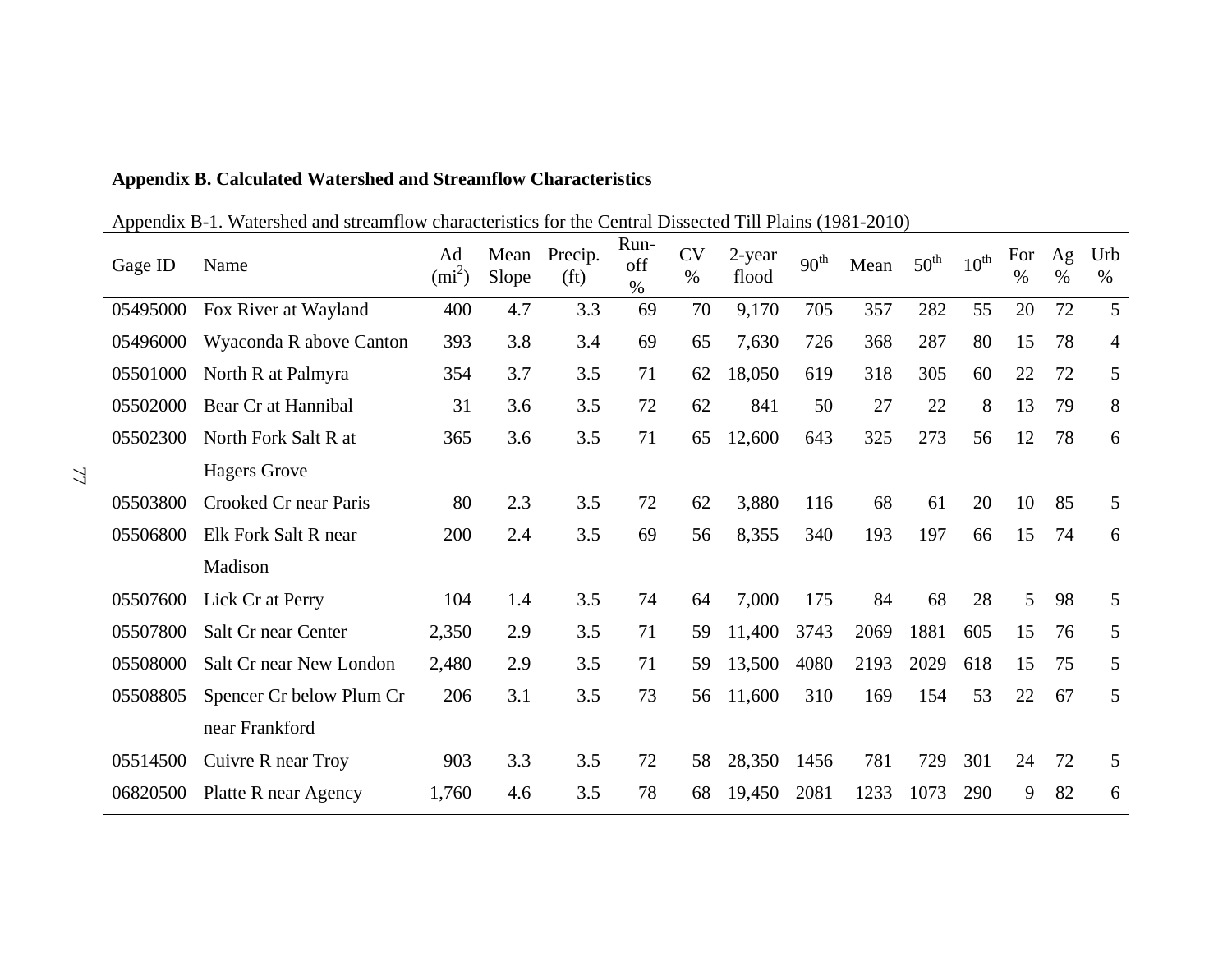| Gage ID  | Name                                | Ad<br>$(mi^2)$ | Mean<br>Slope | Precip.<br>(f <sub>t</sub> ) | Run-<br>off<br>$\%$ | <b>CV</b><br>% | 2-year<br>flood | 90 <sup>th</sup> | Mean | $50^{\text{th}}$ | $10^{\text{th}}$ | For<br>$\%$ | Ag<br>$\%$ | Urb<br>$\%$ |
|----------|-------------------------------------|----------------|---------------|------------------------------|---------------------|----------------|-----------------|------------------|------|------------------|------------------|-------------|------------|-------------|
| 05495000 | Fox River at Wayland                | 400            | 4.7           | 3.3                          | 69                  | 70             | 9,170           | 705              | 357  | 282              | 55               | 20          | 72         | 5           |
| 06821150 | Little Platte at Smithville         | 234            | 4.0           | 3.3                          | 74                  | 64             | 4,575           | 308              | 177  | 162              | 38               | 10          | 73         | 8           |
| 06897500 | Grand R near Gallatin               | 2,250          | 5.1           | 3.3                          | 76                  | 74             | 32,750          | 3009             | 1577 | 1434             | 289              | 16          | 77         | 5           |
| 06904050 | Chariton R at Livonia               | 864            | 6.4           | 3.5                          | 72                  | 63             | 572             | 170              | 98   | 85               | 13               | 15          | 74         | 5           |
| 06904500 | Chariton R at Novinger              | 1,370          | 6.5           | 3.2                          | 68                  | 71             | 16,850          | 2347             | 1234 | 1121             | 158              | 20          | 70         | 5           |
| 06905500 | <b>Chariton R near Prairie Hill</b> | 1,870          | 5.9           | 3.3                          | 69                  | 69             | 24,300          | 3332             | 1674 | 1481             | 266              | 25          | 68         | 5           |
| 06906200 | E Fork Little Chariton R            | 112            | 3.6           | 3.2                          | 70                  | 73             | 4,655           | 1507             | 727  | 633              | 82               | 22          | 58         | 5           |
|          | near Macon                          |                |               |                              |                     |                |                 |                  |      |                  |                  |             |            |             |
| 06906300 | E Fork Little Chariton R            | 220            | 4.8           | 3.5                          | 69                  | 63             | 4,550           | 357              | 200  | 164              | 53               | 28          | 59         | 6           |
|          | near Huntsville                     |                |               |                              |                     |                |                 |                  |      |                  |                  |             |            |             |

Appendix B-2. Watershed and gage characteristics for the Ozark Highlands (1981-2010)

| Gage ID  | Name                 | Ad<br>$(mi^2)$ | Slope | Mean Precip.<br>(f <sub>t</sub> ) | Run-<br>off<br>$\%$ | <b>CV</b><br>$\%$ | 2-year<br>flood | 90 <sup>th</sup> | Mean | $50^{\text{th}}$ | $10^{\text{th}}$ | For<br>$\%$ | Ag<br>$\%$ | Urb<br>% |
|----------|----------------------|----------------|-------|-----------------------------------|---------------------|-------------------|-----------------|------------------|------|------------------|------------------|-------------|------------|----------|
| 06918440 | Sac R near Dadeville | 257            | 4.3   | 3.8                               | 70                  | 46                | 6,555           | 409              | 259  | 262              | 93               | 21          | 71         | 8        |
| 06918460 | Turnback Cr above    | 252            | 5.1   | 3.8                               | 70                  | 43                | 9,160           | 423              | 277  | 279              | 116              | 31          | 66         | 5        |
|          | Greenfield           |                |       |                                   |                     |                   |                 |                  |      |                  |                  |             |            |          |
| 06918740 | Little Sac R near    | 237            | 5.5   | 3.8                               | 67                  | 44                | 10,750          | 350              | 244  | 230              | 125              | 40          | 47         |          |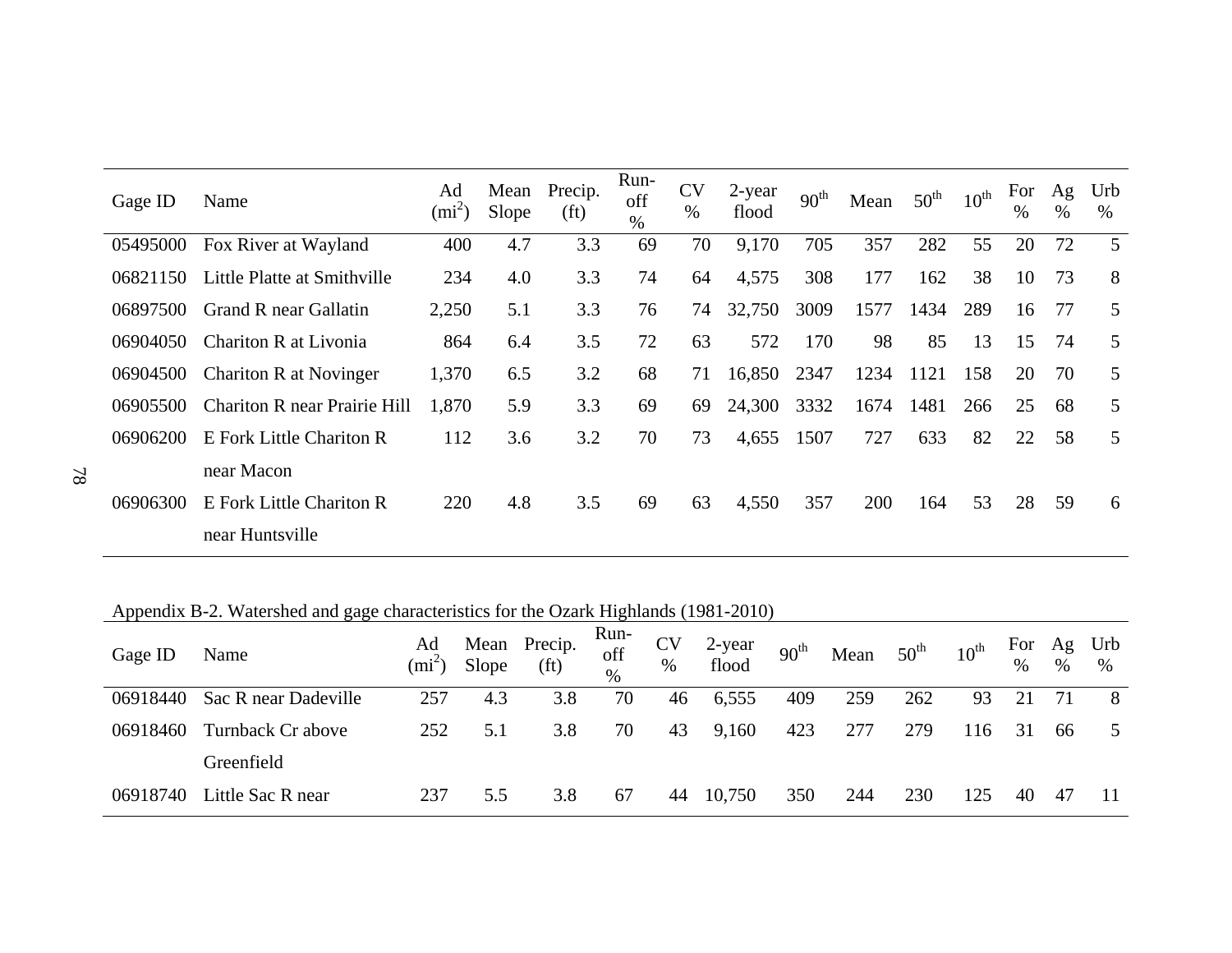| Gage ID  | Name                   | Ad<br>$(mi^2)$ | Mean<br>Slope | Precip.<br>(f <sub>t</sub> ) | Run-<br>off<br>$\%$ | <b>CV</b><br>$\%$ | 2-year<br>flood | 90 <sup>th</sup> | Mean  | $50^{\text{th}}$ | $10^{\text{th}}$ | For<br>$\%$ | Ag<br>$\%$ | Urb<br>$\%$    |
|----------|------------------------|----------------|---------------|------------------------------|---------------------|-------------------|-----------------|------------------|-------|------------------|------------------|-------------|------------|----------------|
|          | Morrisville            |                |               |                              |                     |                   |                 |                  |       |                  |                  |             |            |                |
| 06919020 | Sac R at Hwy J below   | 1,292          | 4.9           | 3.8                          | 69                  | 47                | 6,805           | 1,807            | 1,222 | 1,237            | 438              | 33          | 56         | $\tau$         |
|          | Stockton               |                |               |                              |                     |                   |                 |                  |       |                  |                  |             |            |                |
| 06919500 | Cedar Cr near Pleasant | 420            | 3.6           | 3.7                          | 72                  | 47                | 11,750          | 538              | 377   | 412              | 149              | 32          | 62         | $\overline{4}$ |
|          | View                   |                |               |                              |                     |                   |                 |                  |       |                  |                  |             |            |                |
| 06919900 | Sac R near Caplinger   | 1,810          | 4.6           | 3.8                          | 73                  | 47                | 17,500          | 2,612            | 1,782 | 1,817            | 642              | 34          | 57         | 6              |
|          | Mills                  |                |               |                              |                     |                   |                 |                  |       |                  |                  |             |            |                |
| 06921070 | Pomme de Terre R near  | 276            | 2.6           | 3.8                          | 71                  | 43                | 14,700          | 426              | 294   | 285              | 165              | 36          | 56         | 5              |
|          | Polk                   |                |               |                              |                     |                   |                 |                  |       |                  |                  |             |            |                |
| 06921200 | Lindley Cr near Polk   | 112            | 3.8           | 3.8                          | 68                  | 44                | 10,165          | 172              | 117   | 118              | 55               | 31          | 74         | $\tau$         |
| 06921350 | Pomme de Terre R near  | 615            | 4.9           | 3.8                          | 69                  | 44                | 3,010           | 828              | 603   | 617              | 334              | 39          | 53         | 6              |
|          | Hermitage              |                |               |                              |                     |                   |                 |                  |       |                  |                  |             |            |                |
| 06932000 | Little Piney Cr at     | 200            | 8.6           | 3.3                          | 71                  | 40                | 7,725           | 292              | 197   | 187              | 113              | 71          | 23         | 5              |
|          | Newburg                |                |               |                              |                     |                   |                 |                  |       |                  |                  |             |            |                |
| 06933500 | Gasconade R at Jerome  | 2,840          | 8.0           | 3.5                          | 67                  | 42                | 33,600          | 4,277            | 2,897 | 2,731            | 1,678            | 60          | 34         | 5              |
| 07013000 | Meramec R near         | 781            | 7.1           | 3.3                          | 67                  | 44                | 15,700          | 1,060            | 688   | 587              | 405              | 65          | 28         | 5              |
|          | Steelville             |                |               |                              |                     |                   |                 |                  |       |                  |                  |             |            |                |
| 07014500 | Meramec R near         | 1,475          | 8.6           | 3.3                          | 70                  | 41                | 22,800          | 2,079            | 1,438 | 1,282            | 887              | 71          | 22         | 5              |